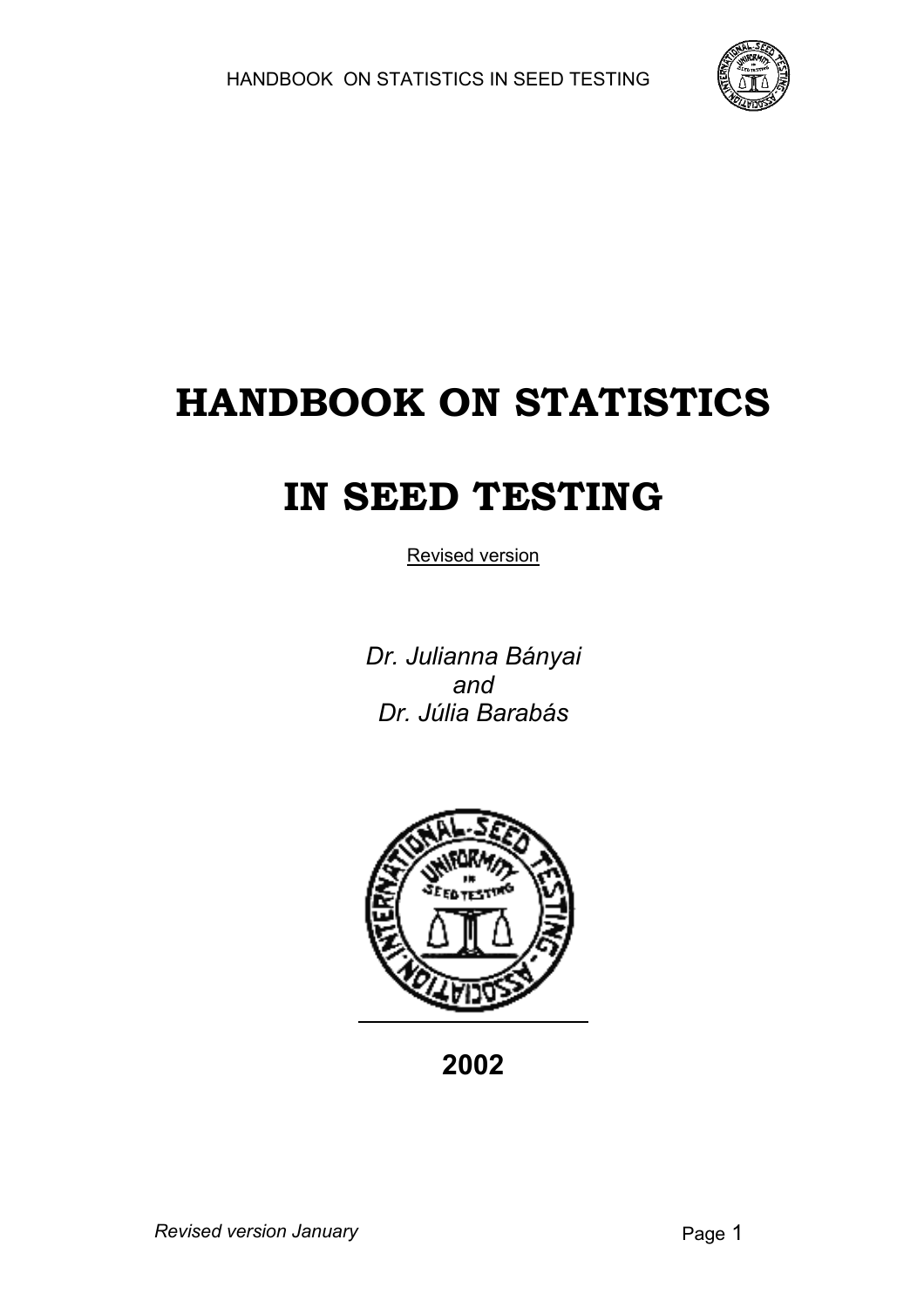

# **CONTENT**

| 1.       |      |                                                                        |  |
|----------|------|------------------------------------------------------------------------|--|
| 2.       |      |                                                                        |  |
| 3.       |      |                                                                        |  |
| 4.       |      | THE MOST IMPORTANT DISCRETE PROBABILITY DISTRIBUTIONS 8                |  |
|          | 4.1. |                                                                        |  |
|          | 4.2. |                                                                        |  |
| 5.       |      | THE MOST IMPORTANT CONTINUOUS PROBABILITY DISTRIBUTIONS  11            |  |
|          | 5.1. |                                                                        |  |
|          | 5.2. |                                                                        |  |
|          | 5.3. |                                                                        |  |
|          | 5.4. |                                                                        |  |
| 6.       |      |                                                                        |  |
| 7.<br>8. |      |                                                                        |  |
|          | 8.1. |                                                                        |  |
|          | 8.2. |                                                                        |  |
|          | 8.3. |                                                                        |  |
| 9.       |      | DEVELOPMENT OF APPLICATION OF STATISTICAL METHODS IN SEED              |  |
| 10.      |      | <b>PRACTICAL APPLICATION OF STATISTICAL METHODS IN SEED TESTING 32</b> |  |
|          |      |                                                                        |  |
|          |      | 10.1.1.                                                                |  |
|          |      | 10.1.2.                                                                |  |
|          |      | 10.1.3.<br>10.1.4.                                                     |  |
|          |      | 10.1.5.                                                                |  |
|          |      | 10.1.6.                                                                |  |
|          |      |                                                                        |  |
|          |      | 10.2.1.                                                                |  |
|          |      | 10.2.2.                                                                |  |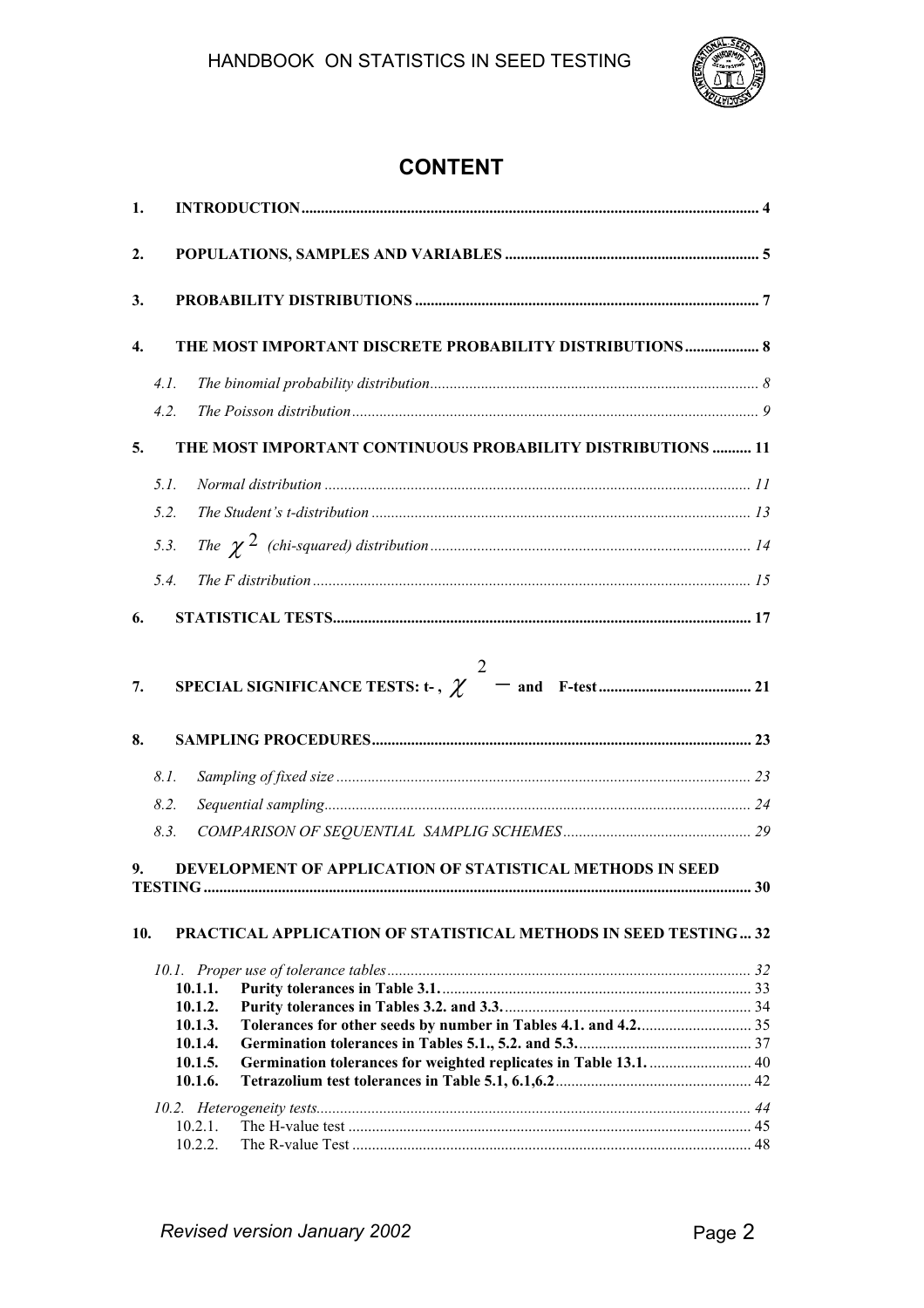# HANDBOOK ON STATISTICS IN SEED TESTING

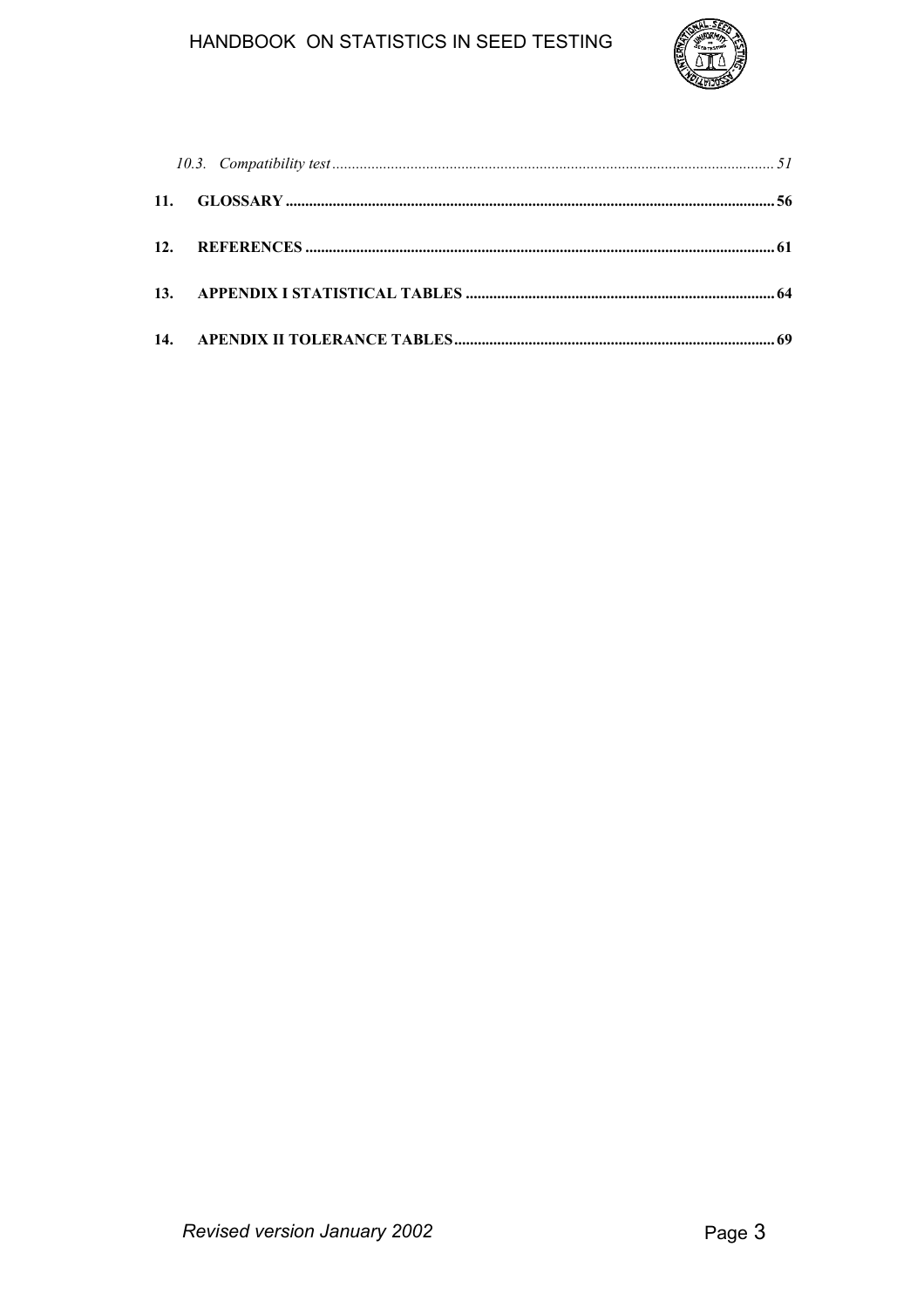

# **1. INTRODUCTION**

The qualification of seed lots should be evaluated on the basis of their characteristics which can be examined on small representative samples drawn from them. Data collected on such small samples can then be useful for the entire lot following the application of appropriate mathematical statistical methods. The role of this Handbook on Statistics is to supply the user with basic knowledge enabling seed experts to apply properly the most important statistical procedures. Assuming accordance with sampling and testing prescriptions of the ISTA Rules, this guide presents tools for the adequate inference from the measurements on seed lot properties. In order to obtain practical primary, composite and submitted samples, as well as working samples good enough to represent the lot, recommendations in this Handbook on Seed Sampling should be followed.

The handling of the necessary knowledge is to go out from the principles of probability and statistics and serve to explain the most important probability distributions, sampling procedures and statistical tests. In order to make clear the development of the application of statistical methods in seed testing, a short historical survey stands at disposal.

Application: tolerances for different purposes, heterogeneity and compatibility tests, fixed size, and sequential sampling plans, different statistical methods and tables are presented along with examples for the use of one-sided and two-sided test procedures. The role of the user's choice with respect to the strictness of significance levels to be applied is also explained.

A Glossary of statistical terms is provided.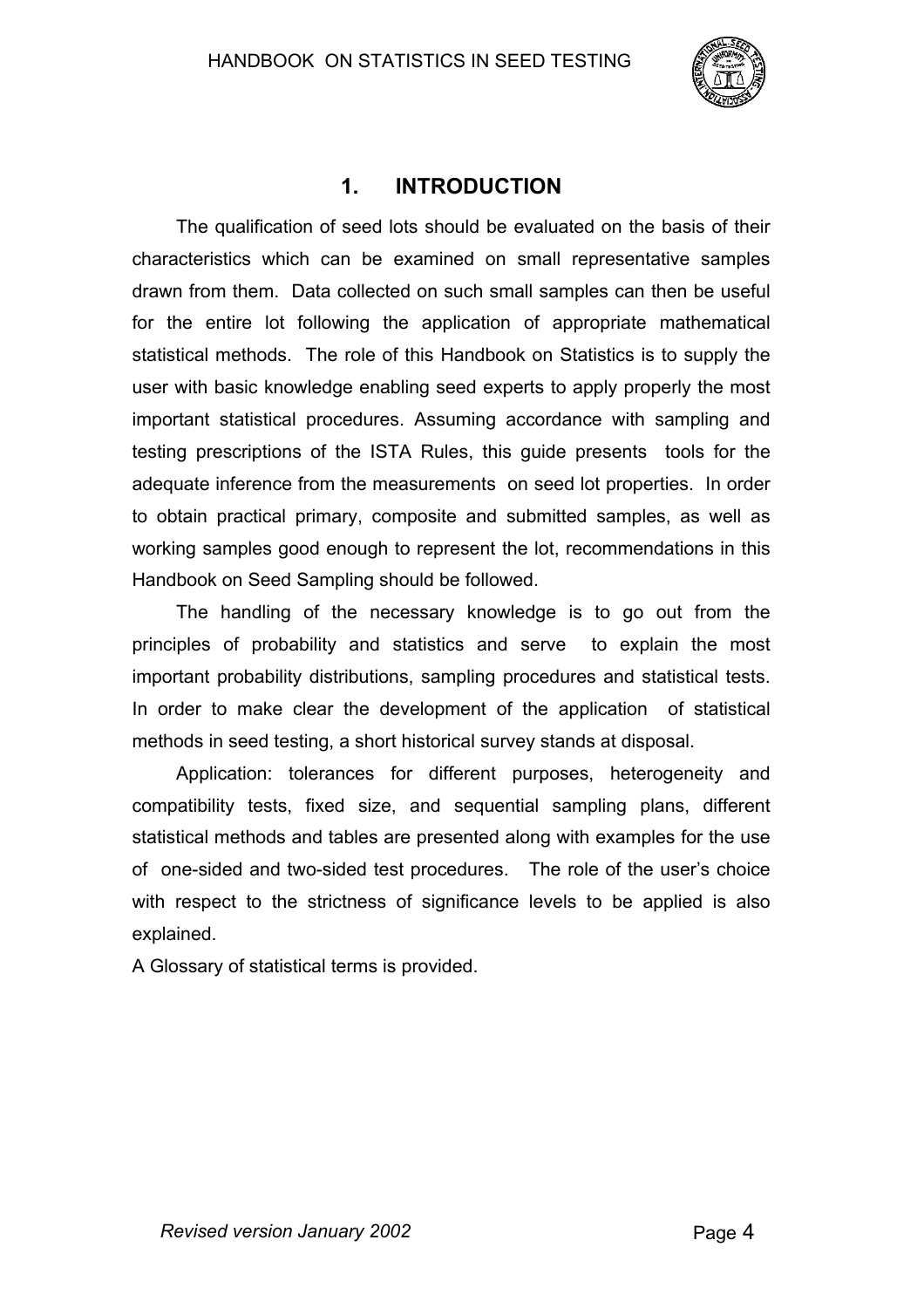

# **2. POPULATIONS, SAMPLES AND VARIABLES**

A population contains a group of elements (e.g. seeds or data) taken into account in a study.

A sample is a subgroup of elements taken randomly from a population in order to represent it. A good sample for seed testing must be representative of the lot.

A variable is a numerical measurement made on a population member, or a sample member. Variables are of two types: discrete and continuous.

A discrete variable is one which is restricted to a number of admitted values only and involves counting (e.g. the number of germinated seeds in the sample).

A continuous variable is one which can represent any value in a given range and involves measurement (e.g., seed moisture).

The expected value is the mean of a population  $E(x)$ .

The expected value can be estimated by the mean value of sample data:

$$
\bar{x} = \frac{\sum x}{N},
$$

where N= the number of sample elements and  $\Sigma$  means sum of the values.

A homogeneous population is one in which seed lot values (quality values) are dispersed around expected value of the population within acceptable limits.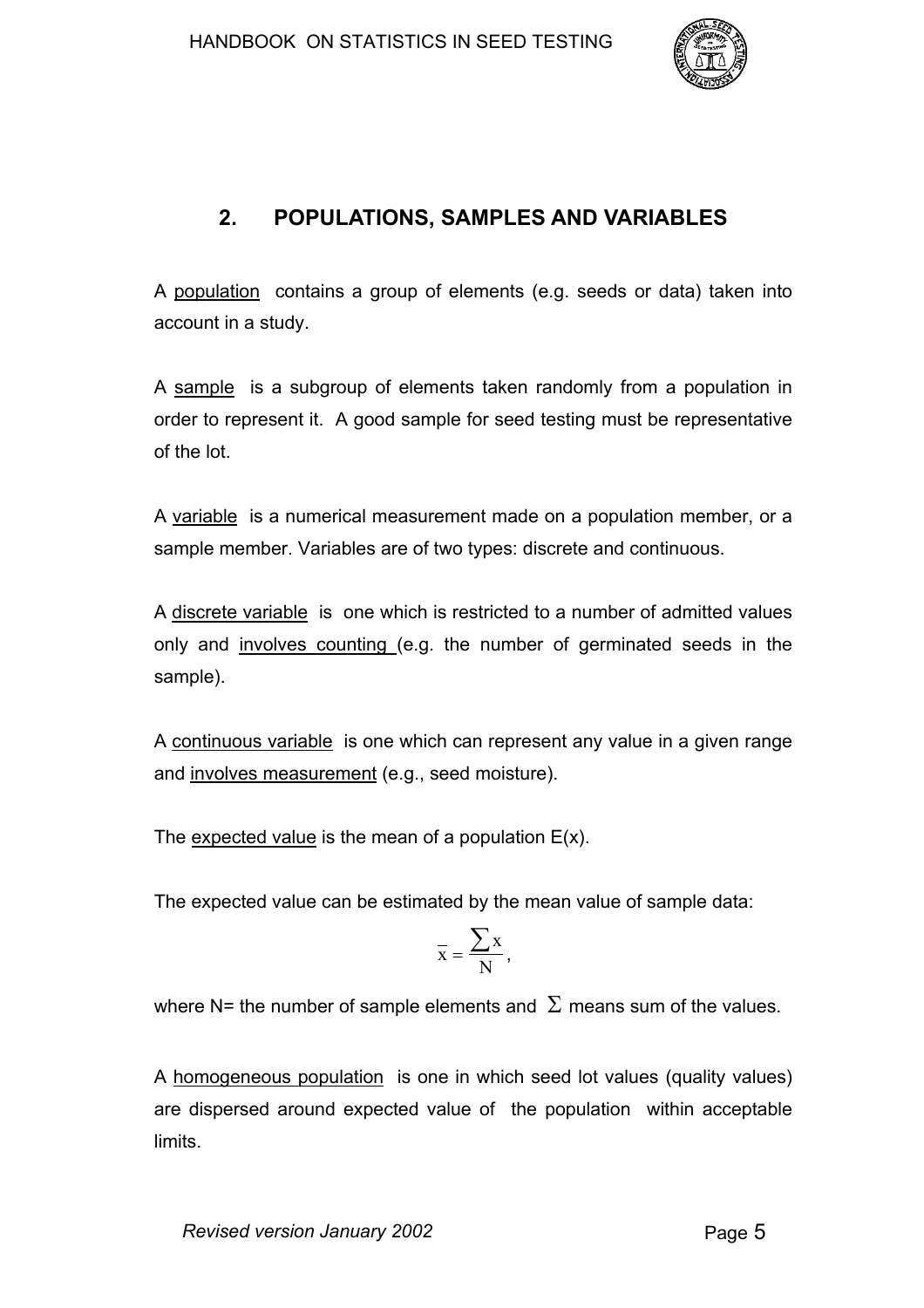

The variance is the most important measure of dispersion around the expected value of the population  $V(x)$ .

The variance of the lot can be estimated by

$$
V = \frac{N \sum x^2 - (\sum x)^2}{N(N-1)}.
$$

The standard deviation is also a measure of dispersion around the expected value of population; it is the square root of the variance,  $SD(x) = \sqrt{V(x)}$ .

The range is another measure of dispersion, indicating the maximum difference between the observed values within the lot.

$$
R = x_{\text{max}} - x_{\text{min}}
$$

The above parameters of a lot can be estimated by the measured data from a sample. It should be noted that the estimation of lot parameters on the basis of sample data is not reliable unless the lot is genuinely homogeneous (within acceptable limits). A sample taken from a heterogeneous lot is unlikely to be representative. The probability is low that an estimate based on such a sample will be satisfactory .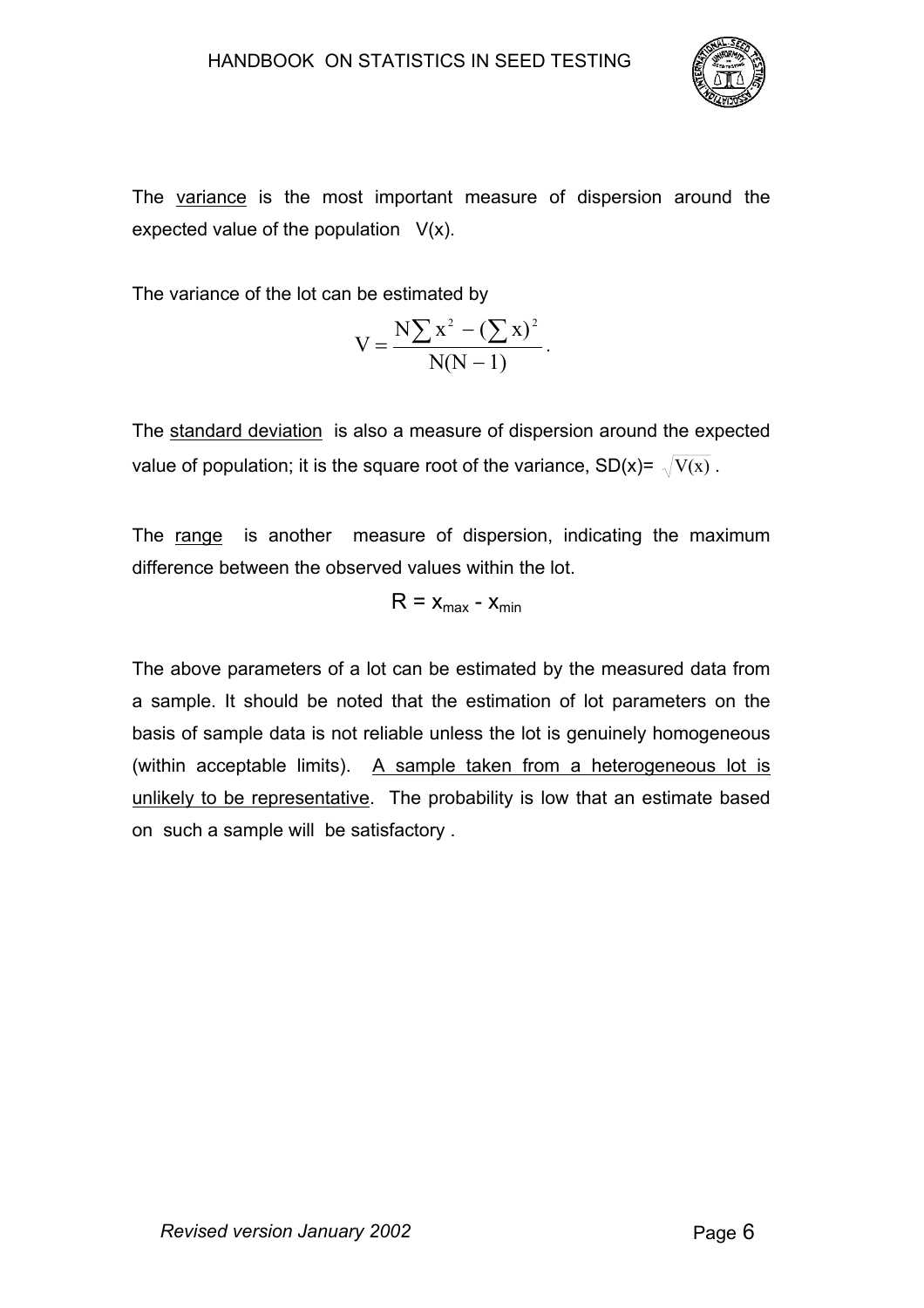

# **3. PROBABILITY DISTRIBUTIONS**

A discrete probability distribution for a random variable describes how the probabilities are distributed over the values of the random variable, x. The probability function  $f(x)$  gives the probability for each value of the random variable. It is to be noted that

$$
f(x) \ge 0,
$$
  

$$
\sum f(x) = 1.
$$

The expected value is

$$
E(x) = \sum x f(x).
$$

The variance is

$$
V(x) = \sum [x - E(x)]^2 f(x).
$$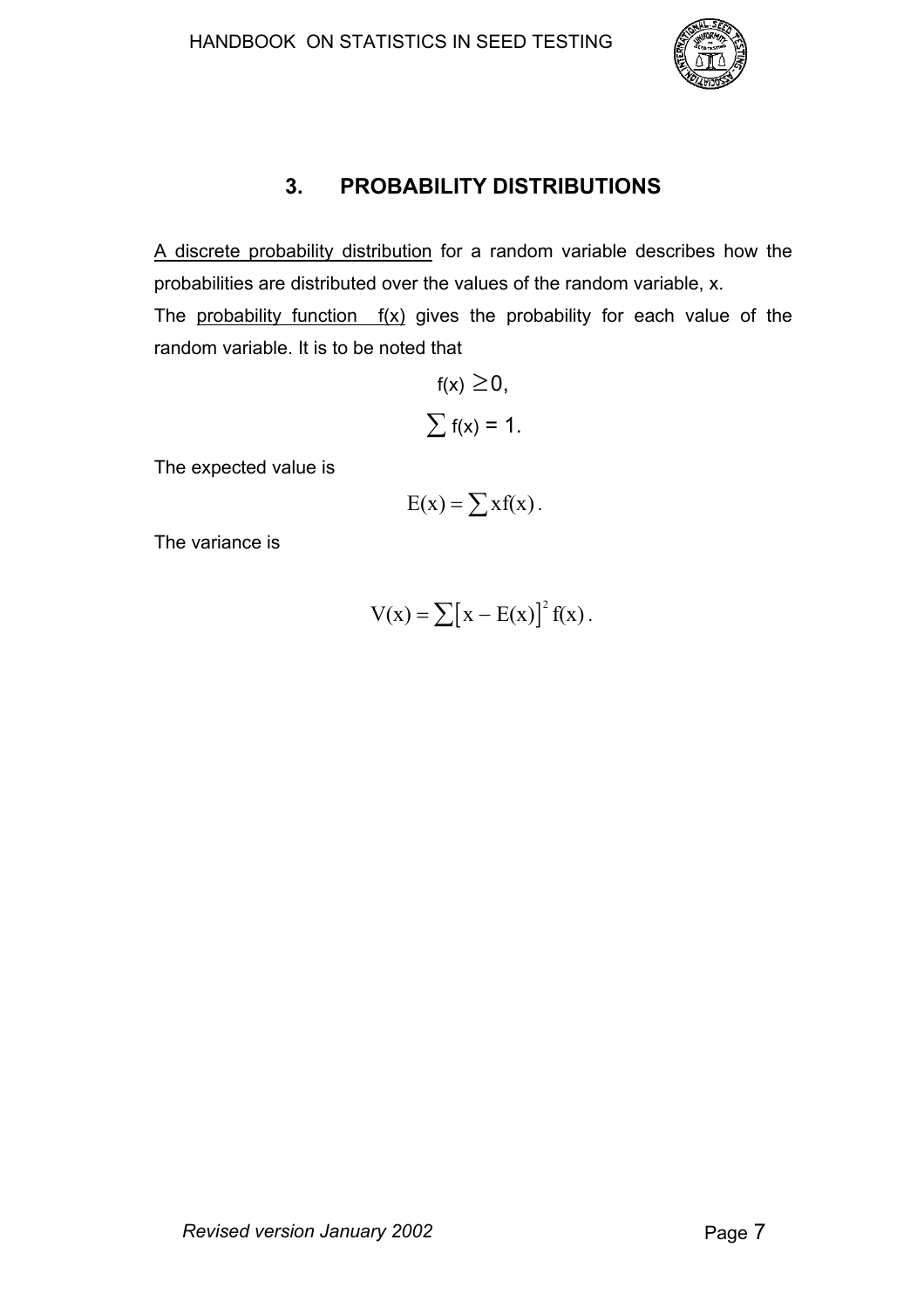

# **4. THE MOST IMPORTANT DISCRETE PROBABILITY DISTRIBUTIONS**

## *4.1. The binomial probability distribution*

The binomial distribution can be applied when a population consists of two different types of elements (e.g., healthy and not healthy, germinated and not germinated).

Suppose that the probability of showing a special characteristic of any single member of the population is p and therefore  $q=(1-p)$  is the probability of not showing it. It is important that p and q are proportions and not percentages. E.g., for germination, this definition implies that p=0 only when no seeds have germinated, and p=1 only when all seedlings have germinated. The p is constant during an experiment.

Assume a random sample of size n from the whole population and denote with x the number of observations having the special characteristic out of n. In this case x is a discrete random variable with possible values 0, 1, 2, ...n which are not equally likely. The binomial probability function  $f(x)$ shows the probability of different x values. The n and p values are characterising parameters of the binomial distribution.

$$
f(x) = {n \choose x} p^x (1-p)^{n-x}.
$$

Expected value and variance of the binomial distribution are:

 $E(x)=np$ ,  $V(x)=npq$ , where q=1-p.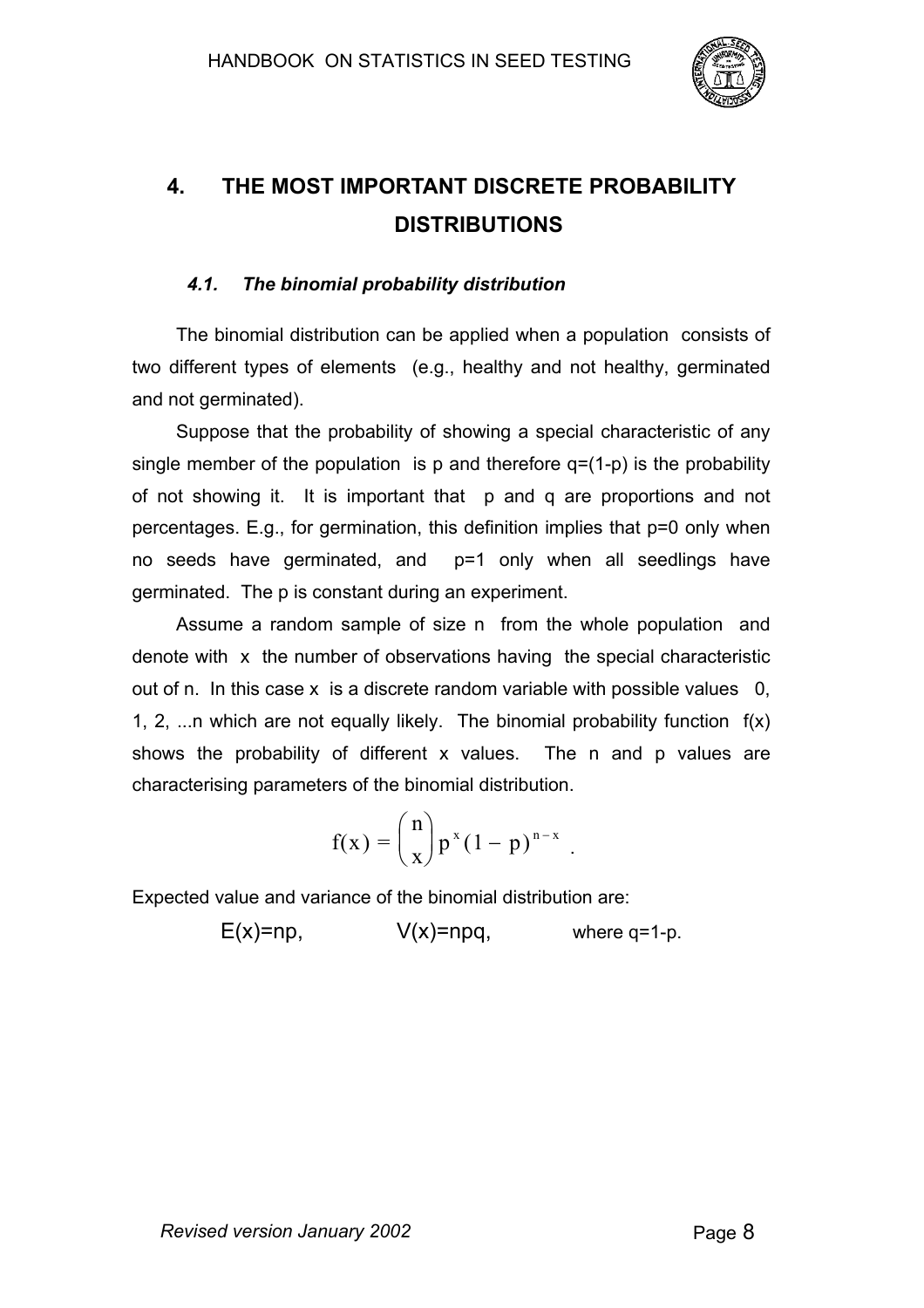





#### *4.2. The Poisson distribution*

The Poisson distribution gets its name after the French mathematician who first studied and applied it. He showed that the Poisson distribution is the marginal case of the binomial distribution when the parameter p tends to zero and simultaneously n tends to infinite. So this distribution can be applied when a population contains only a very small number of members of a special characteristic but a large sample has to be examined, e.g. other seeds by number in a seed lot.

 $p \rightarrow 0$ ,  $n \rightarrow \infty$  and np= constant (denoted with  $\lambda$ ).

This distribution is also a discrete one, and gives the probability of x which shows the occurrence of a rare event in a large sample. The possible values of x are  $0,1,2,3,4,...$  (no upper limit).

The probability function f(x) of the parameter  $\lambda$  is given:

$$
f(x) = \frac{\lambda^{x}}{x!} e^{-\lambda}
$$
 where x = 0,1,2,3...

 $x!=x(x-1)...1$  product and  $e \approx 2.7183...$ , is an irrational number which is the base of the natural logarithm. It can be proved that the expected value and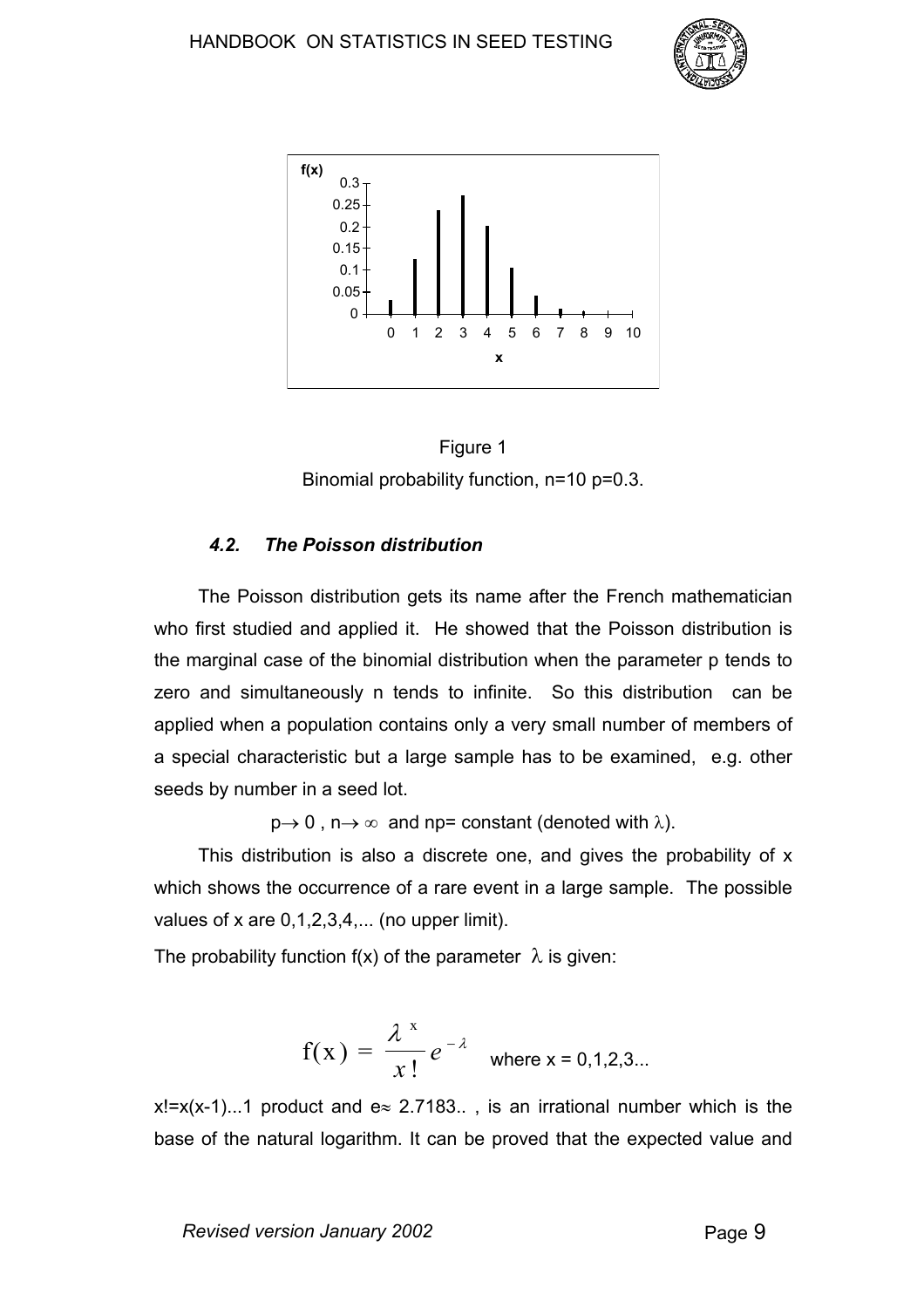

the variance both equal  $\lambda$ . This value is the single characterising parameter of the Poisson distribution.



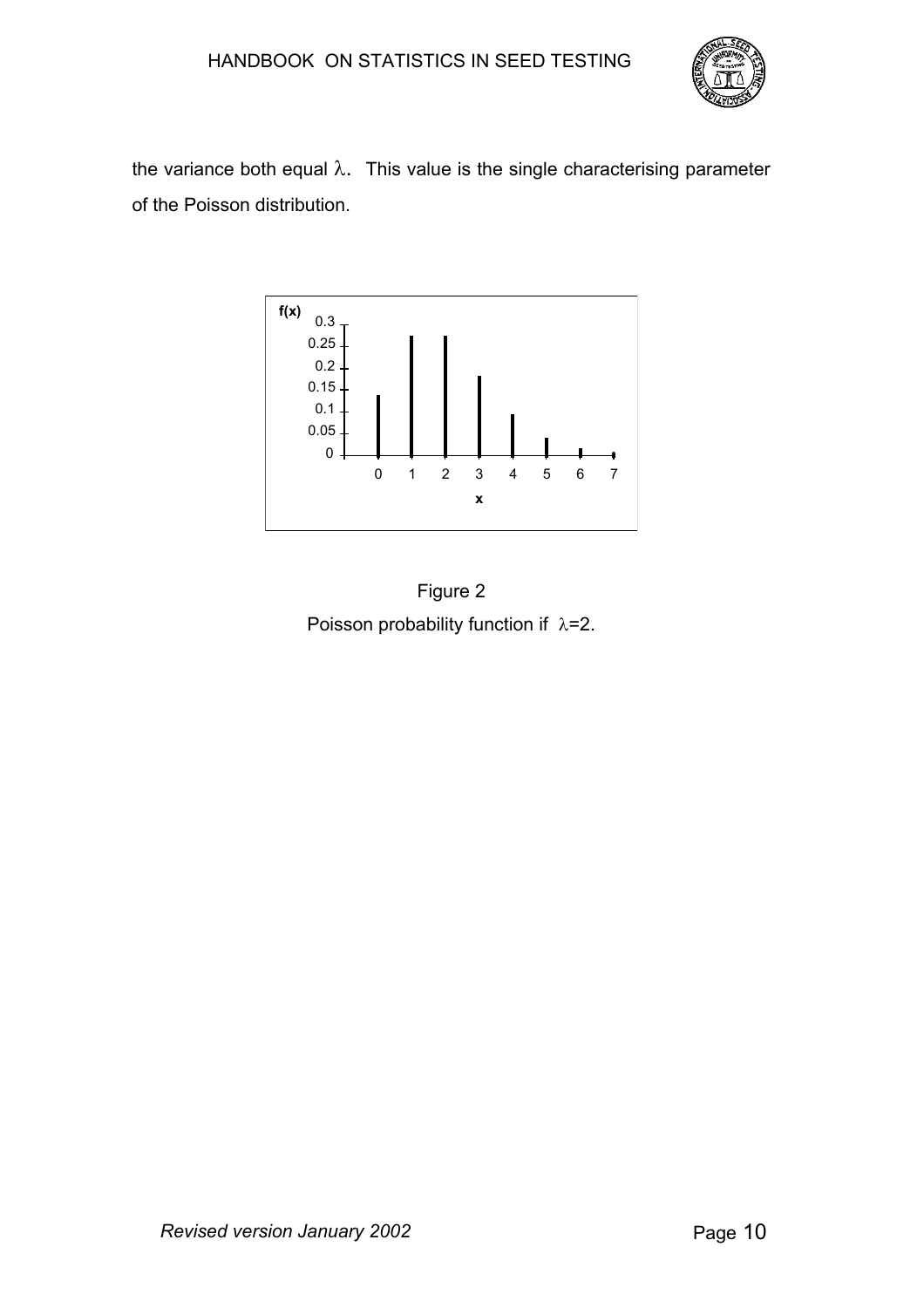

# **5. THE MOST IMPORTANT CONTINUOUS PROBABILITY DISTRIBUTIONS**

The difference between the discrete and the continuous random variable is: while the discrete random variable can assume only specific values (usually integers) and involves counting, the continuous random variable may assume any value in one or more intervals. Since there is an infinite number of values in any interval, it is inappropriate to express the probability of the random variable as a specific value, but in terms of the probability that a continuous random variable lies within a specific interval.

In the continuous case, the counterpart of the probability function  $f(x)$  is the probability density function, also denoted by f(x). For a continuous random variable, the probability density function provides the probability of the variable of an interval (e.g.  $a \le x \le b$ ) by calculating the area under the graph of f(x) between a and b.

#### *5.1. Normal distribution*

The most important continuous distribution is called the normal or Gaussian distribution. (e.g., measured data). The density function of the normal distribution is:

$$
f(x) = \frac{1}{\sigma \sqrt{2 \pi}} e^{-\frac{(x-\mu)^2}{2 \sigma^2}}
$$

where e is the base of natural logarithm,  $\mu$  is the expected value and  $\sigma^2$  is the variance of the normal distribution. The graph of f(x) is a bell shaped curve (Figure 3). The  $\mu$  and the  $\sigma$  are characterising parameters of the normal distribution.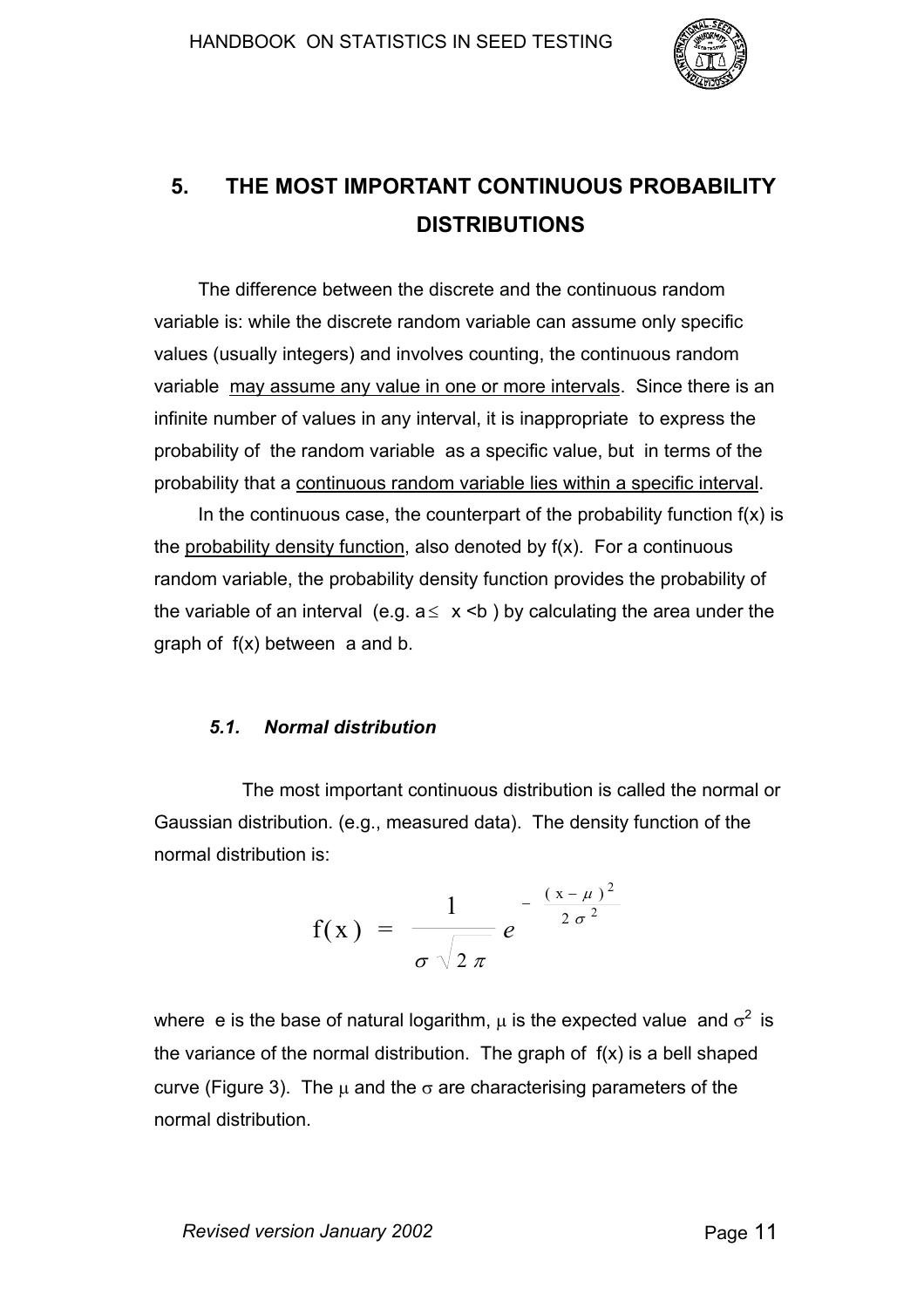





Density function of the normal distribution N( $\mu$ =1.5;  $\sigma$ =0.5)

The spread of the curve depends on  $\sigma$ . It is really a probability density function since

$$
\int_{-\infty}^{\infty} \frac{1}{\sigma \sqrt{2\pi}} e^{-\frac{(x-\mu)^2}{2\sigma^2}} dx = 1
$$

The probability that x lies between two specified values a and b can be calculated as follows:

$$
P(a \leq x \leq b) = \int_{a}^{b} \frac{1}{\sigma \sqrt{2\pi}} e^{-\frac{(x-\mu)^2}{2\sigma^2}} dx.
$$



Figure 4

Probability interpretation with normal density curve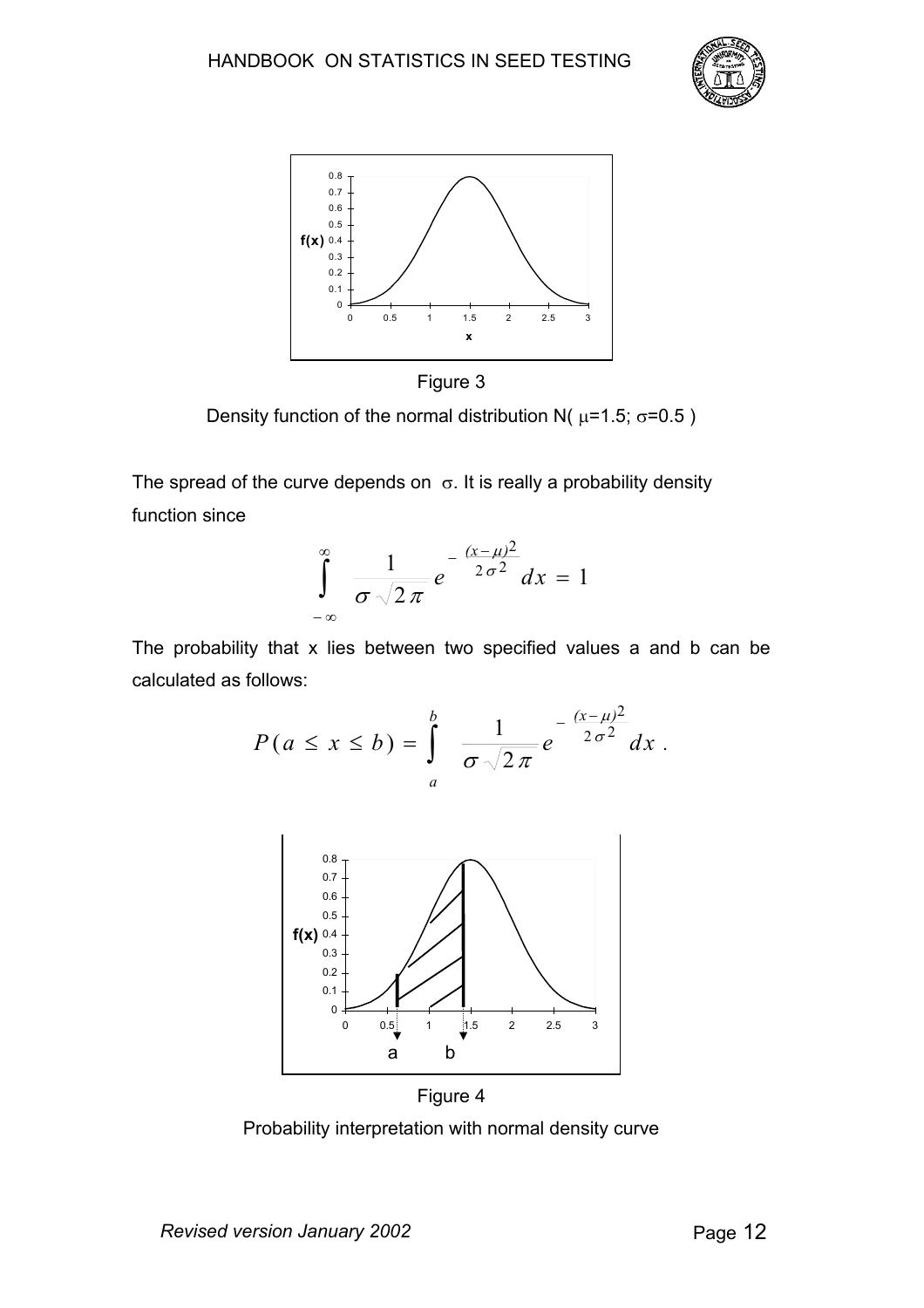

A special type of normal distribution is the standard normal distribution in which two parameters are  $\mu$ =0 and  $\sigma$ =1. The curve of the standard normal distribution is centred at zero. The probability that u (probability variable) lies between -1 and +1 equals 68.26%, between -2 and +2 equals 95.44% and between -3 and +3 equals 99.72%. Which can be obtained from Table I. in Appendix.

Any other normal distribution can be transformed into the standard normal distribution using the following transformation:

$$
u = \frac{x - \mu}{\sigma}.
$$

## *5.2. The Student's t-distribution*

From independent standard normal random variables new variables would be constructed, which could follow special continuous distributions. The variable t will be constructed from N+1 standard normal independent random variable of  $x_1, x_2, \ldots x_N$  and y as follows:

$$
t = \frac{y\sqrt{N}}{\sqrt{x_1^2 + x_2^2 + ... + x_N^2}}\,,
$$

this gives a random variable with an expected value of zero and a variance depending on the degree of freedom of N, the number of the elements in the denominator. Appendix Table II. contains the critical values of the tdistribution).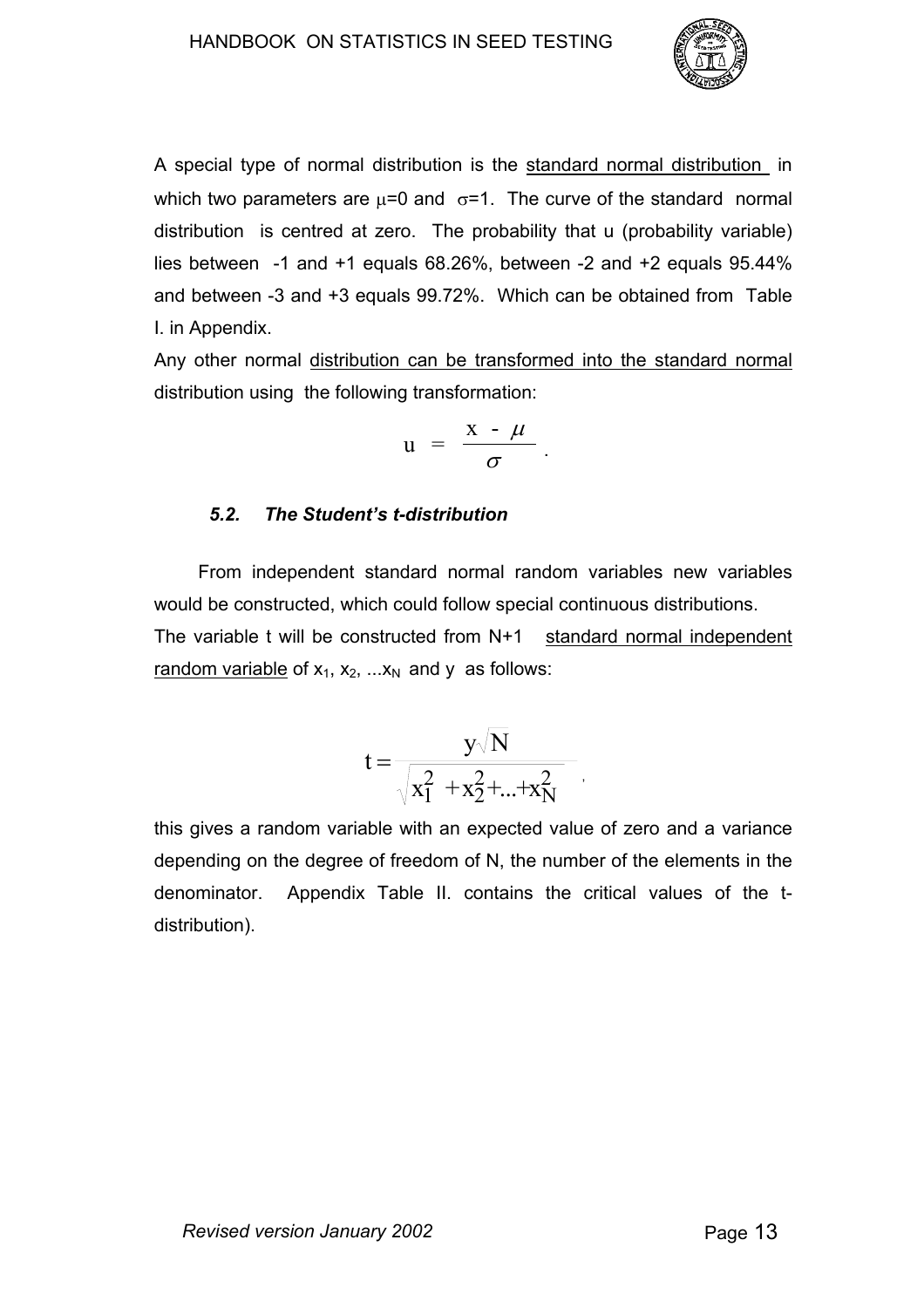



Figure 5 Comparative shapes of the density function of different degrees of freedom of t-distribution

The t-test is based on the t-distribution, by which important practical problems would be solved (see page 19). E.g. whether two samples could originate from the same normally distributed seed lot.

# *5.3. The* <sup>χ</sup> <sup>2</sup> *(chi-squared) distribution*

For N standard normal independent random variables expressed as  $x_1, x_2, ..., x_N$ , a new variable (  $\chi^2$  ) can be constructed INCORPORER as follows:

$$
\chi^2 = x_1^2 + x_2^2 + ... + x_N^2
$$

with degree of freedom  $= N$ . The chi-squared density function range is the set of non-negative numbers, the actual shape of which depends on the number of components (The different values of  $\chi^2$  critical values can be found in Appendix Table III.) .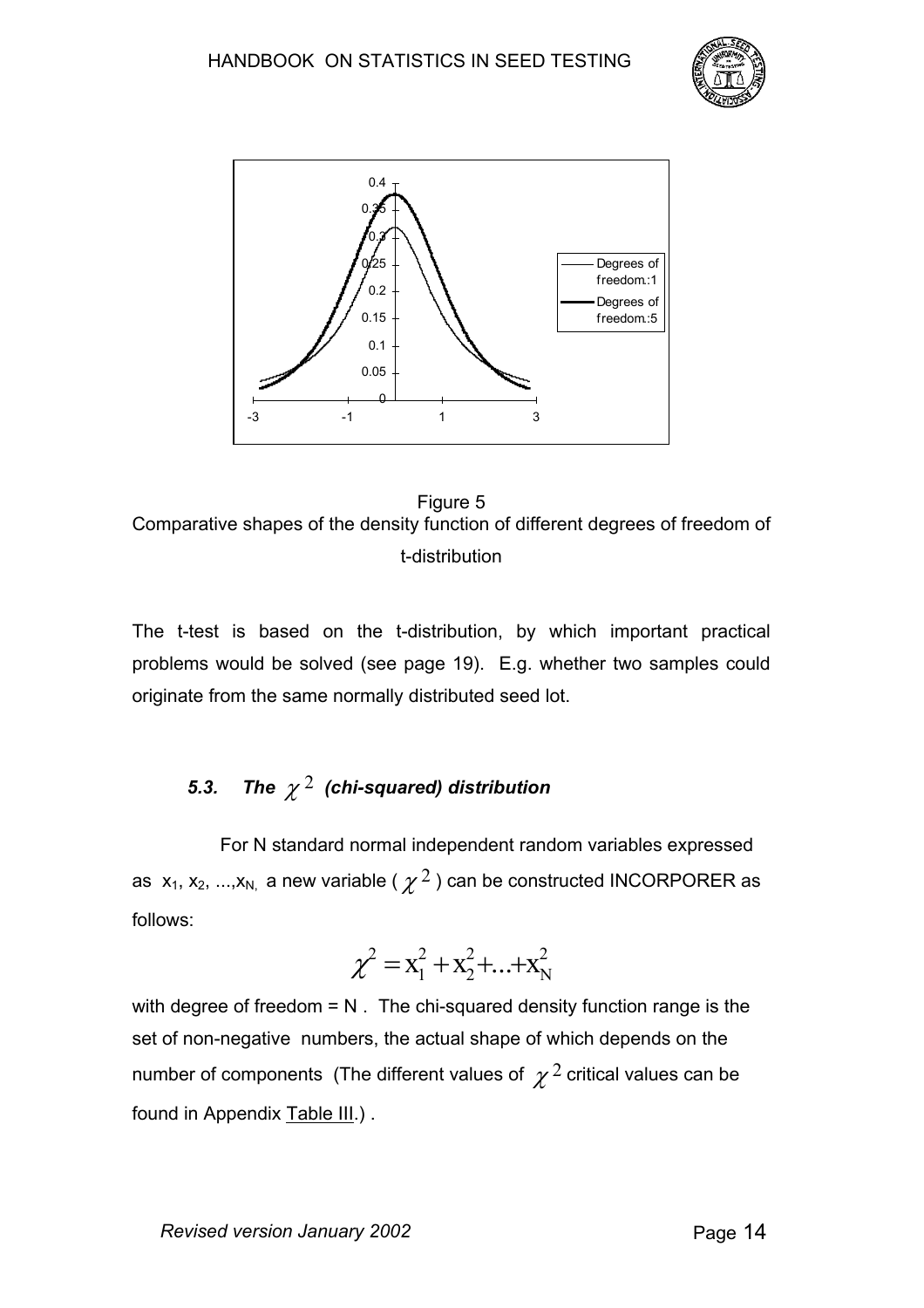



Density function of  $\mathcal{\chi}^2$  distribution with different degrees of freedom

The  $\ \mathcal{X}^{2}$  -test is based on the chi-squared distribution (see page 20). This test could be applied to several problems in seed testing, e.g. computation of critical H-values to the heterogeneity H-test.

#### *5.4. The F distribution*

For N standard normal independent random variables expressed as  $X_1$ ,  $X_2$ , ..., $X_N$  and M standard normal independent random variables  $Y_1$ ,  $Y_2$ ,  $..., Y_M$ , a new variable F can be constructed as follows:

$$
F = \frac{\frac{1}{N}(x_1^2 + x_2^2 + ... + x_N^2)}{\frac{1}{M}(y_1^2 + y_2^2 + ... + y_M^2)},
$$

with degrees of freedom N and M. The F (named after Fisher) density function range can be described by the set of non-negative numbers, the actual shape of which depends on the number of components, these critical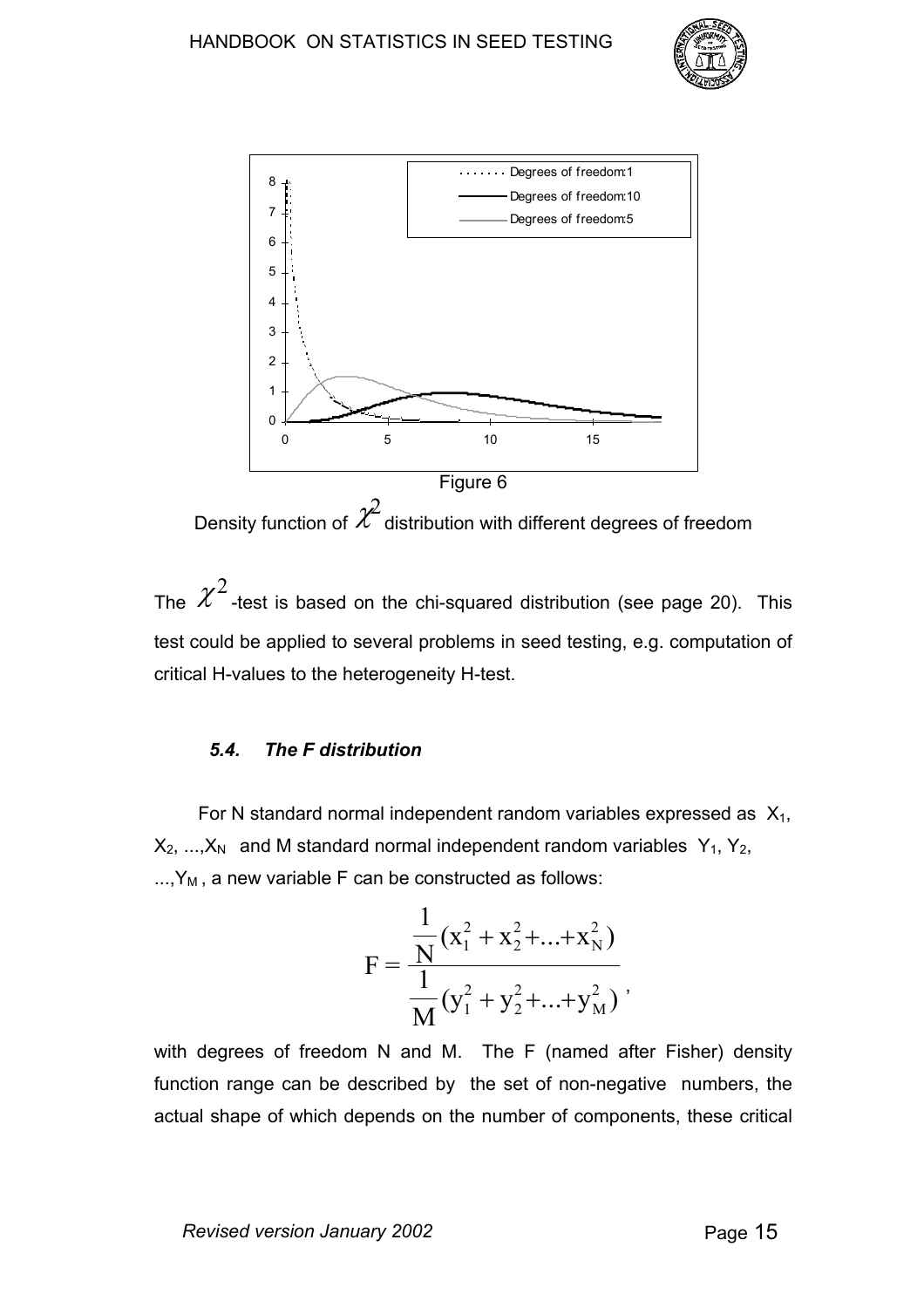

value of the F can be found in Table IV and in most of other statistical reference books.



Figure 7 Density function of F-distribution with different degrees of freedom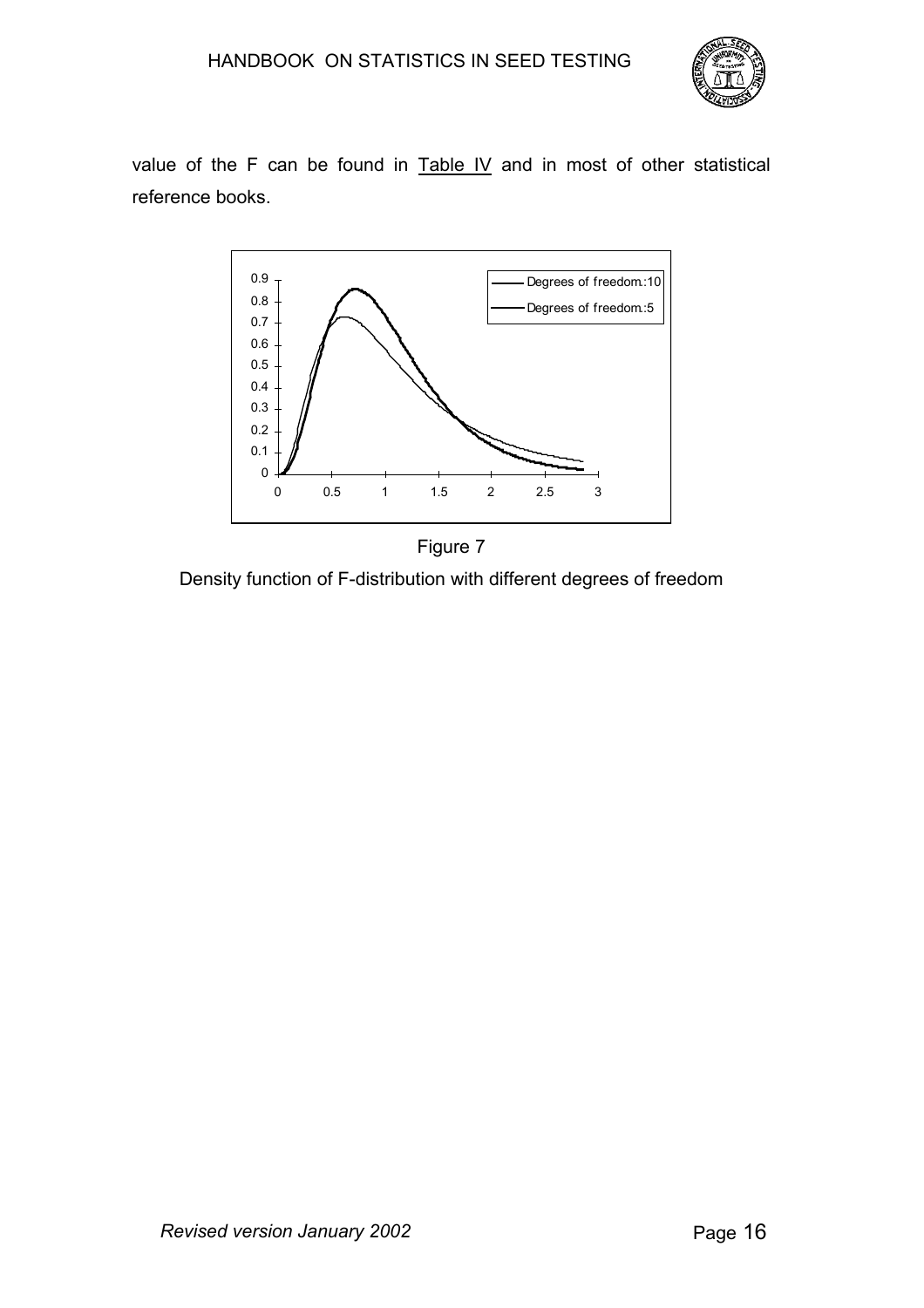

# **6. STATISTICAL TESTS**

It is often necessary to test hypotheses on population parameters. A statistical hypothesis is an assumption made about some parameter. Such assumptions could be completely verified if the entire population could be examined. However, in most cases, only estimates of the parameters obtained from random samples are available, thus, the assumptions must be tested using such estimates. These tests are called significance tests or hypothesis tests.

The assumption that there are no differences in the parameters is called the null hypothesis and is generally denoted by  $H<sub>o</sub>$ , while alternatives to the null hypothesis are called alternative hypotheses and is generally denoted by  $H_1$ .

If statistical tests are restricted to those involving the normal or the Student's t-distributions, all estimates of the parameters may be assumed to be normally distributed. Such parameters can be standardized using the null hypothesis  $H_0$  as:

> $z = \frac{z}{\sqrt{\text{variance of the estimate}}}$ estimate- nullhypothesisparameter  $z = \frac{\text{estimate many} \text{ processes}$

and then z follows either the normal distribution N(0,1) or the t-distribution.

The occurrence of the value z in the tail of the distribution can occur from two different reasons. Either a rare event has occurred or the original null hypothesis was wrong. In statistical testing we conclude that the second of these possibilities is correct, with the added proviso that the probability of our conclusion being wrong is equal to the probability of the rare event mentioned in the first possibility above. This probability fixes the extent of the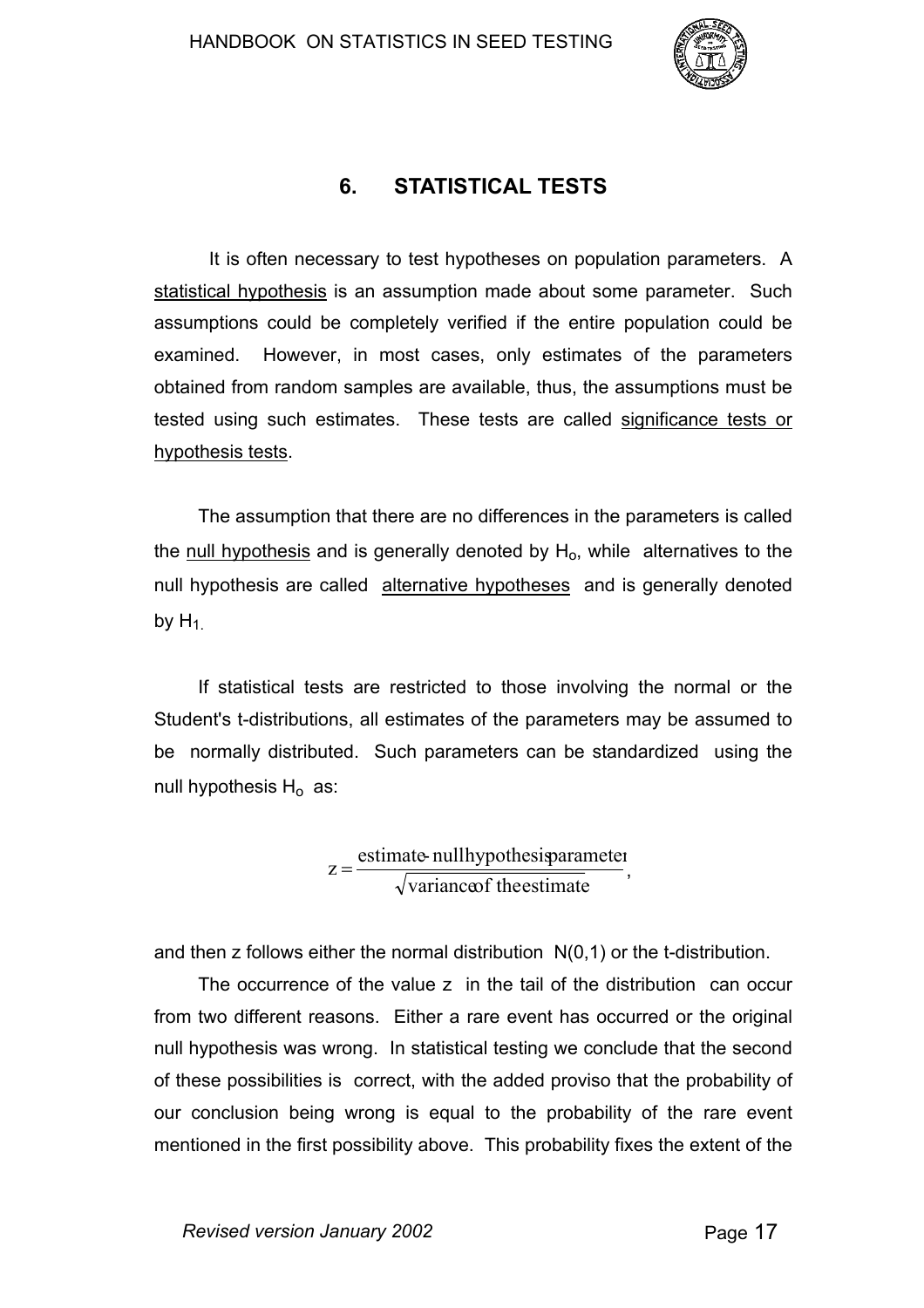

tail of the distribution by fixing the critical  $z_c$  values. If z is outside the critical value it gives a significant result, whereas, the z value inside this critical value gives a non-significant result.

A significant result means that the null hypothesis should be rejected and the alternative hypothesis, be accepted, while a non-significant result means the null hypothesis should not be rejected.

Note: A non-significant result does not mean that the null hypothesis should be rejected. It means only that the counter-evidence is not obtained.

The interval between the critical  $z_c$  values is called the confidence interval, the size of which depends on the determined (desired) significance level. At higher significance levels, (e.g., 5%), the confidence interval is smaller than at lower (1%) levels, thus the decision for rejection of the null hypothesis is more rigorous at the higher significance level.

The limits of the confidence interval can be determined by two critical values of z. In this case it is called a two-tailed test (or two-sided test). If only one critical  $z_c$ -value is determined as the limit, then it is called a one-tailed test (or one-sided test).The difference between these tests is shown in Figure 8



Figure 8.

There are two different cases in seed quality control in which tests of significance should be used.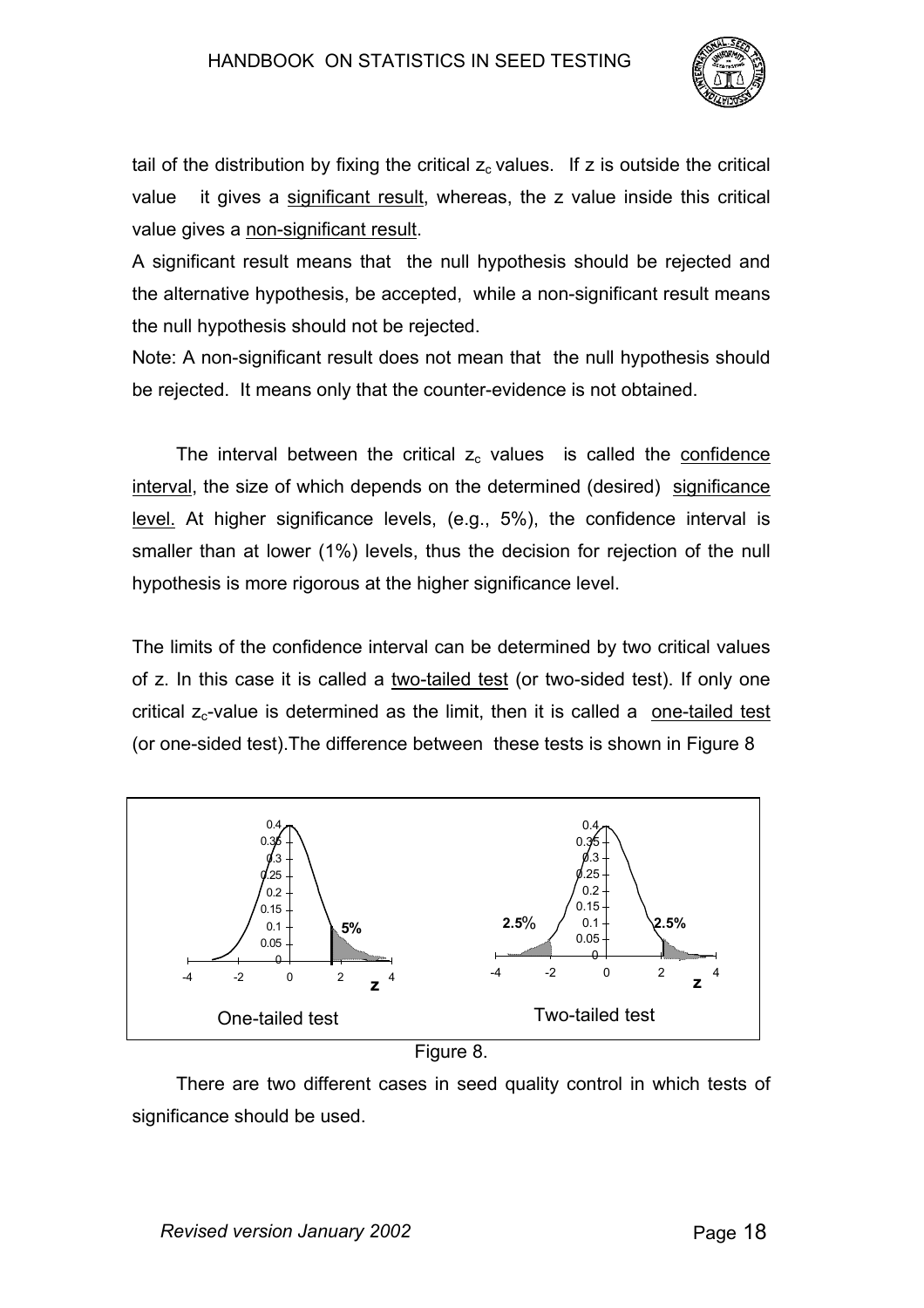

1. When quality parameters of a seed lot must be determined for labelling purposes.

2. When the labelled parameters are to be controlled by a second test.

In the second case, there are two questions which might need to be answered:

- Is the second test result compatible with the first measurement?
- Does the repeated test give a significantly inferior result than the first test (labelled value)?

In order to check the compatibility of the two test results it is necessary to apply a two-sided significance test.

To control whether the second test gives a significantly inferior result, a onesided test must be used.

In practice, the difference between the two test results is usually checked. Thus the random variable is the difference (d) between the two measured values:

 $x_1$  = the first estimate (or a given value)

 $x<sub>2</sub>$  = the second estimate (control value)

 $d = x_2 - x_1$ 

The null hypothesis is that the expected value of **d** is zero.

$$
H_o: E(d) = 0.
$$

After determining the significance level, the critical value  $d_c$  can be computed, e.g., at the 5% significance level, the critical values are:

 $d_c = d_{2.5\%}$  and  $d_{-c} = d_{-2.5\%}$  for two sided test,

and  $d_c = d_{5%}$  for one sided test.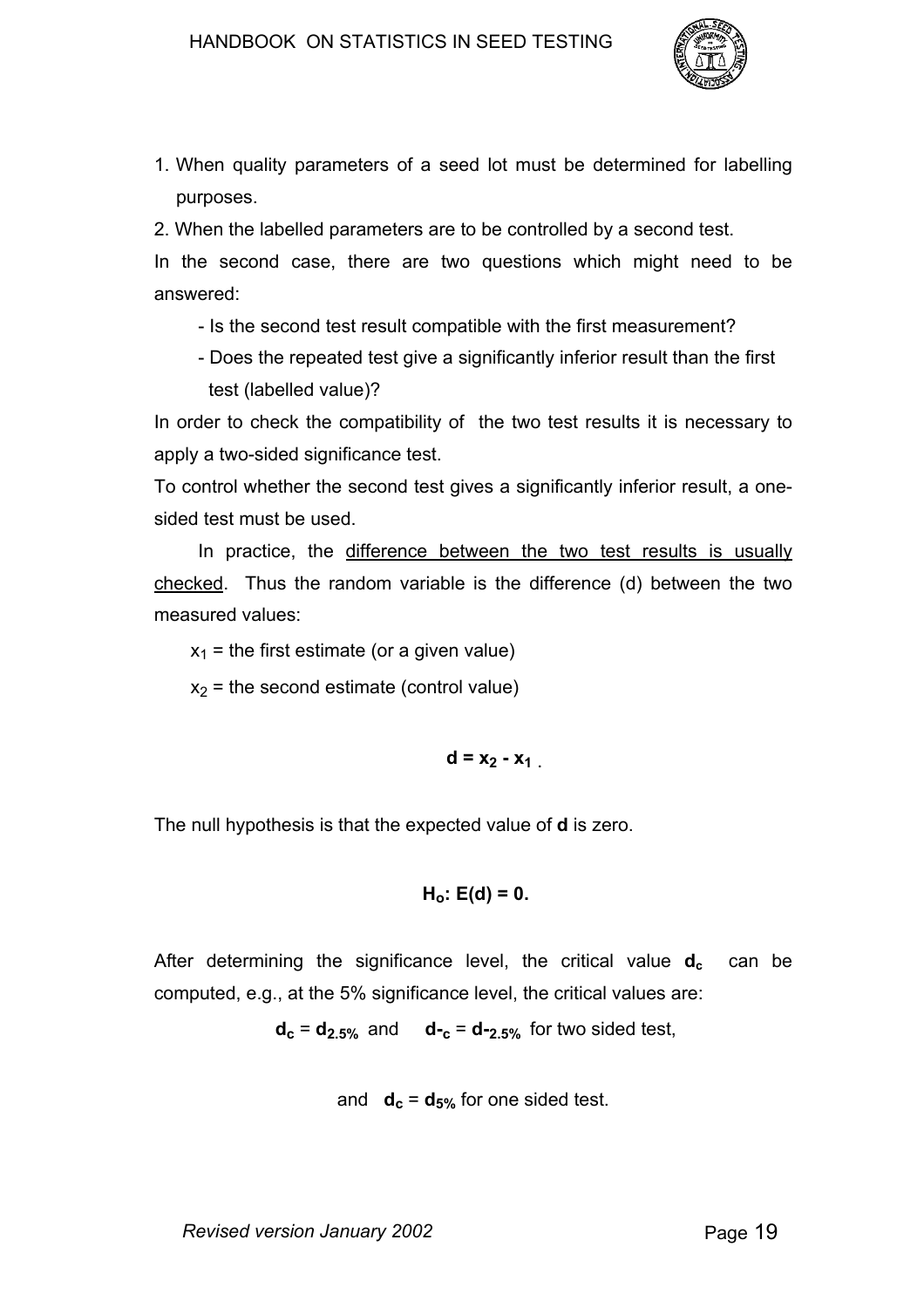## HANDBOOK ON STATISTICS IN SEED TESTING



The critical **d<sub>c</sub>** values can be found in the tolerance tables.

When **d** is greater than  $d_c$  in the tolerance table based on two-sided test, the two test results should be regarded as incompatible.

When **d** is greater than the **d<sub>c</sub>** value using a tolerance table based on a one sided test, then the second test result is significantly lower than the first one, i.e., the labelled value cannot be accepted as a true quality characteristic of the controlled seed lot.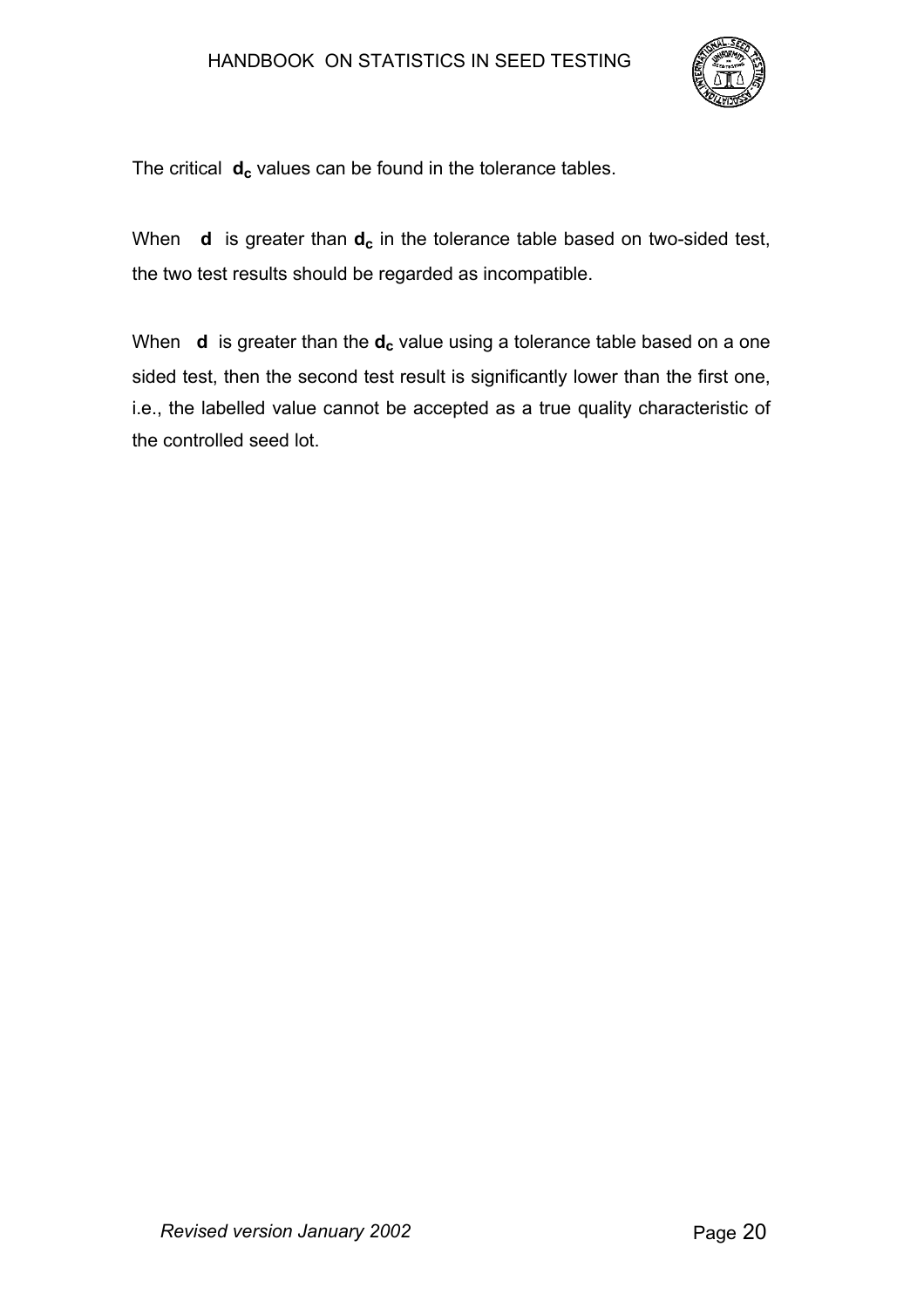

#### **7. SPECIAL SIGNIFICANCE TESTS: t- ,** χ  $\mathrm{^{2}}$   $-$  and  $\,$  F-test

It is often necessary to decide whether the sample could have originated from a normal distribution with the mean  $\mu$ . Generally the variance is not known. Thus, an estimate s<sup>2</sup> for  $\sigma^2$  must be calculated from the sample:

$$
s^{2} = \frac{\sum (x - \bar{x})^{2}}{N - 1}.
$$

By calculating the 
$$
t = \frac{\bar{x} - E(X)}{s} \sqrt{N}
$$

variable which follows the Student' t - distribution. A decision concerning the origin of the sample in question can be made on the basis of a significance test using a t-table ( Appendix Table II ). Critical t-values depend on the chosen significance level and N-1 degrees of freedom.

In order to check whether two samples would have originated from the same seed lot (normal distribution), the t-test would be used, too.

$$
t = \sqrt{\frac{N_1 N_2 (N_1 + N_2 - 2)}{N_1 + N_2}} \frac{x_1 - x_2}{\sqrt{(N_1 - 1)s_1^2 + (N_2 - 1)s_2^2}},
$$

where  $x_1$  = mean of the first sample

 $\bar{x}_2$  = mean of the second sample

 $s_1^2$  = variance of the first sample

 $s_2^2$  = variance of the second sample

 $N_1$  = size of the first sample

 $N<sub>2</sub>$  = size of the second sample

For deciding whether a sample could have originated from a normal distribution with variance  $V(x)$ , another test must be applied, in which case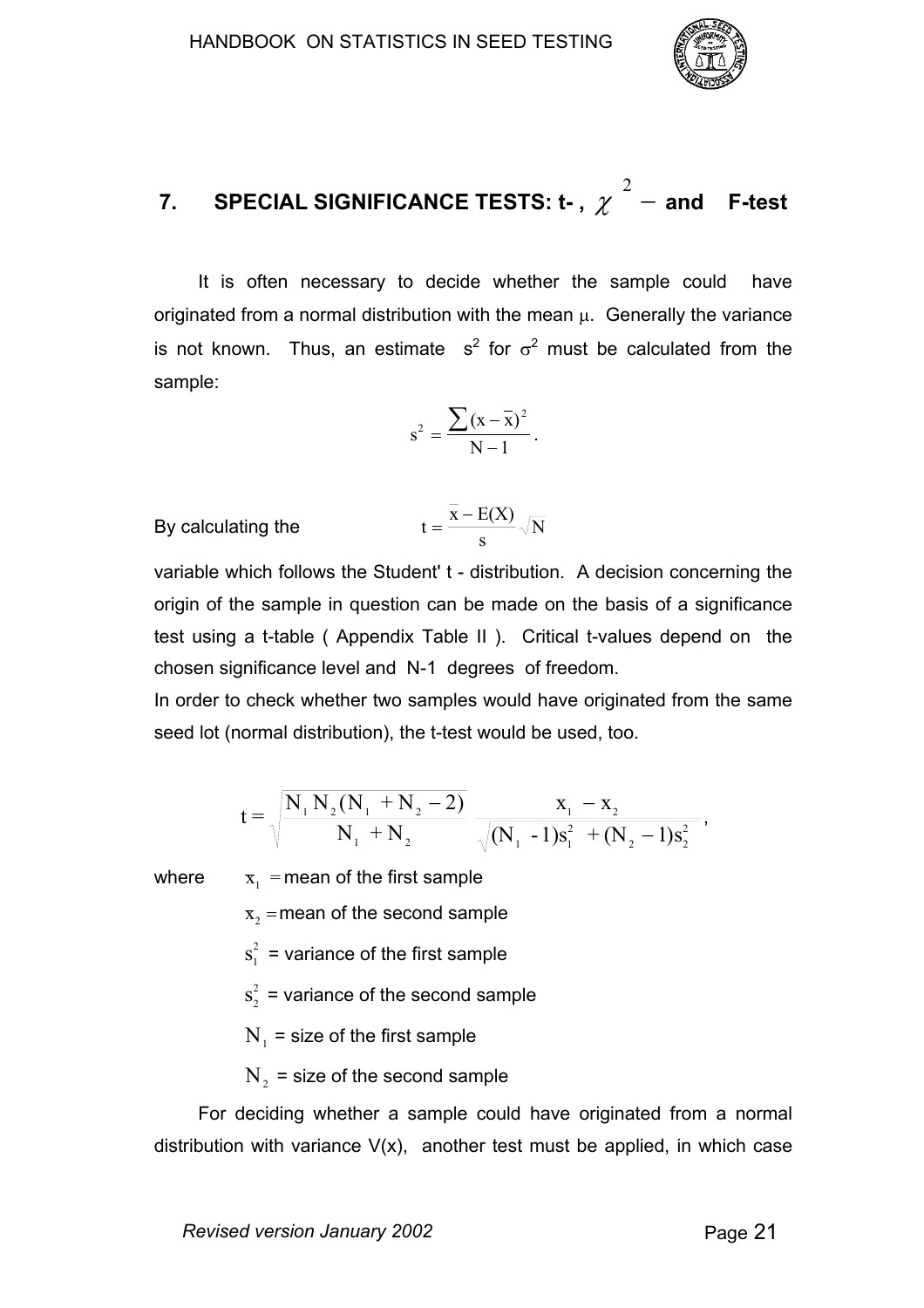

the knowledge of the mean value is not necessary. The construction of a variable

$$
\chi^2 = \frac{(N-1)s^2}{V(x)}
$$

 with (N-1) degree of freedom follows the chi-square distribution. The critical χ  $2$  – values can be found in Appendix Table III using the desired significance level and (N-1) degrees of freedom.

The F-test can be used for deciding whether two samples could have originated from normal distributions with no significant difference between their variances by constructing the variance ratio:

$$
F=\frac{s_1^2}{s_2^2},
$$

following the F - distribution.

To compare the variances by the F-distribution it is unnecessary to know the means of the two populations. The numerical F-values are found in the Ftable (Appendix Table IV). Since the tabulated F-values are not less than 1, the larger s<sup>2</sup> must be divided by the smaller one. The chosen significance level in that table is 5%, thus the question is whether or not the two variances could be considered as the same. If the calculated F-value is greater than the critical value of F, then the two variances are considered significantly different. Only in 5% of all cases would be F-value be greater than  $F_{\text{crit}}$ when the variances do not differ significantly.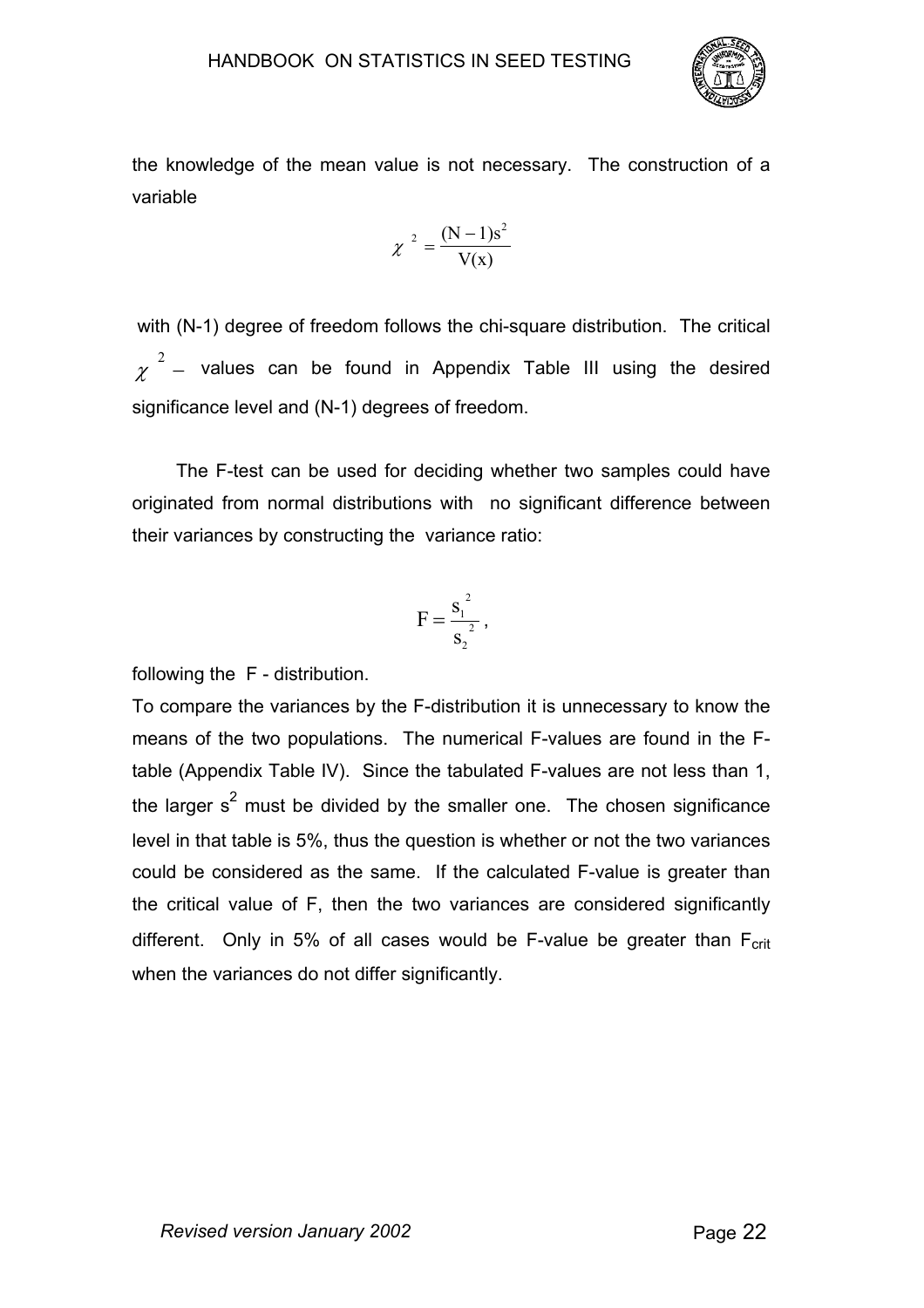

# **8. SAMPLING PROCEDURES**

#### *8.1. Sampling of fixed size*

The quality characteristics of a seed lot should be determined on the basis of samples taken from it. Since the measured data from the sample can be expected to vary randomly, the quality characteristics of the sample cannot be identified with those of the whole lot. If the probability distribution of the sample data is known, then it is possible to make an estimate of the lot characteristics (E.g. when characteristics of a lot have to be checked against a fixed, predetermined level of quality).

The purity and the germination data are known to follow the binomial distribution and the other seed count data follow the Poisson distribution. (Leggatt 1935). The prescribed sample sizes as well as the tolerances in the Rules were computed on the basis of the corresponding distributions.

In the quality control of seed lots two types of error occur:

Error of the first kind (type  $1$ ) = rejecting a good lot. Error of the second kind (type 2)= accepting a bad lot.

The probability of error concerning these two types:

 $\alpha$  = probability of type 1 error = producer's risk.

 $\beta$  = probability of type 2 error = consumer's risk.

A decision about the lot quality on the basis of sample data is essentially a significance test., i.e., a decision concerning a lot quality characteristic or truth-in-labelling decision about a seed lot. Neither the sample size nor the significance level are determined by the user, but are prescribed by the international Rules. **Although an increase in sample size improves the reliability of the decision, the increase is not**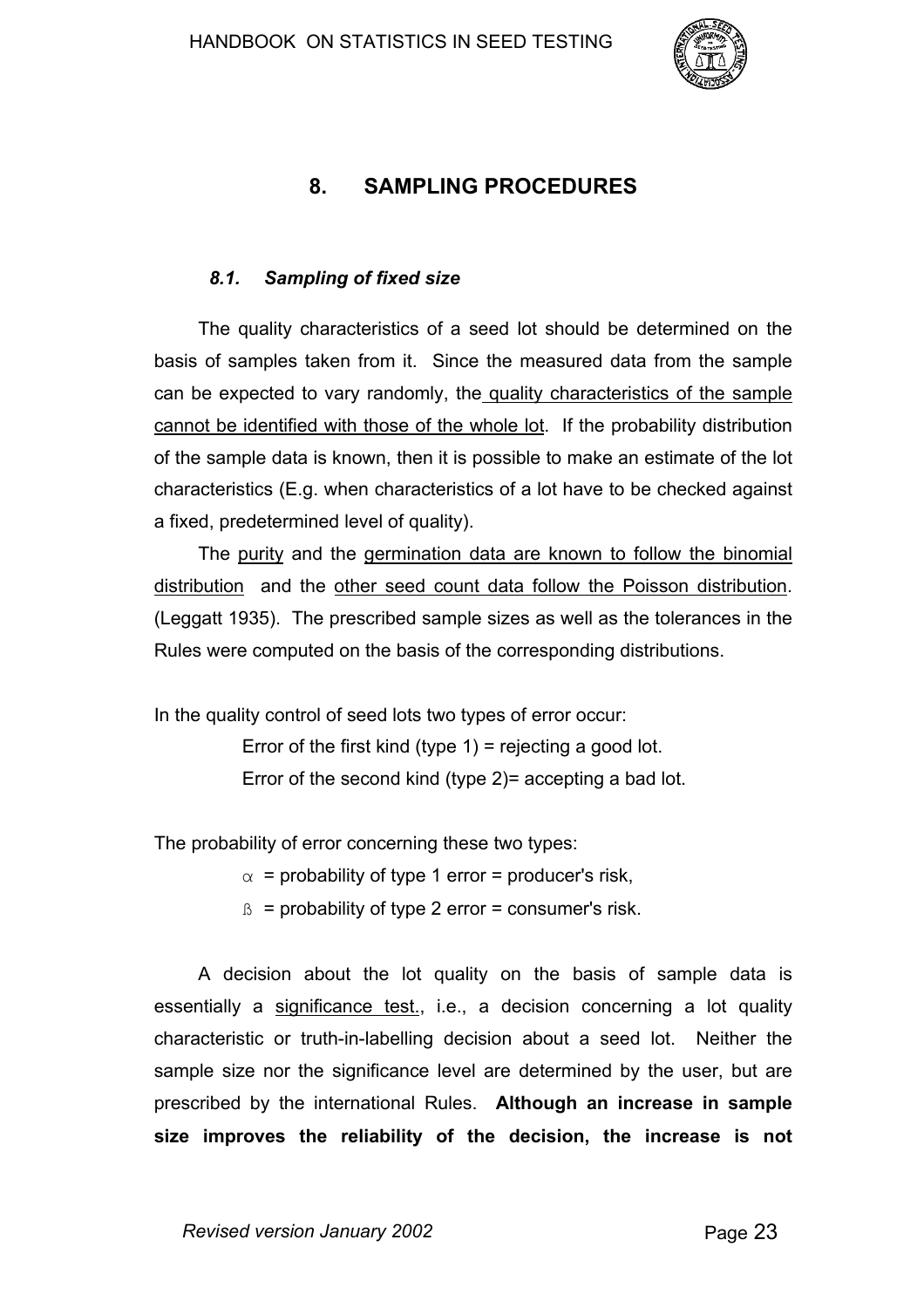## HANDBOOK ON STATISTICS IN SEED TESTING



**proportional**. Furthermore, all deviations from the official prescriptions disturb the comparison.

Most of the prescribed samples are of a fixed size, meaning that the entire sample must be examined before a decision is made.

For the quality control it is important to determine the following requirements:

 $p_1$  = AQL - acceptable quality level

 $p_2 = LQ$  - unacceptable quality level (limiting quality).

On the basis of these predetermined parameters the operating characteristic curve (OC-curve) can be drawn (Figure 9). It shows the acceptance probability as a function of the real  $p$  level of quality in the lot:  $AP(p)$ .



Figure 9 Operating characteristic curve

Each quality control system should be characterised by its OC-curve.

# *8.2. Sequential sampling*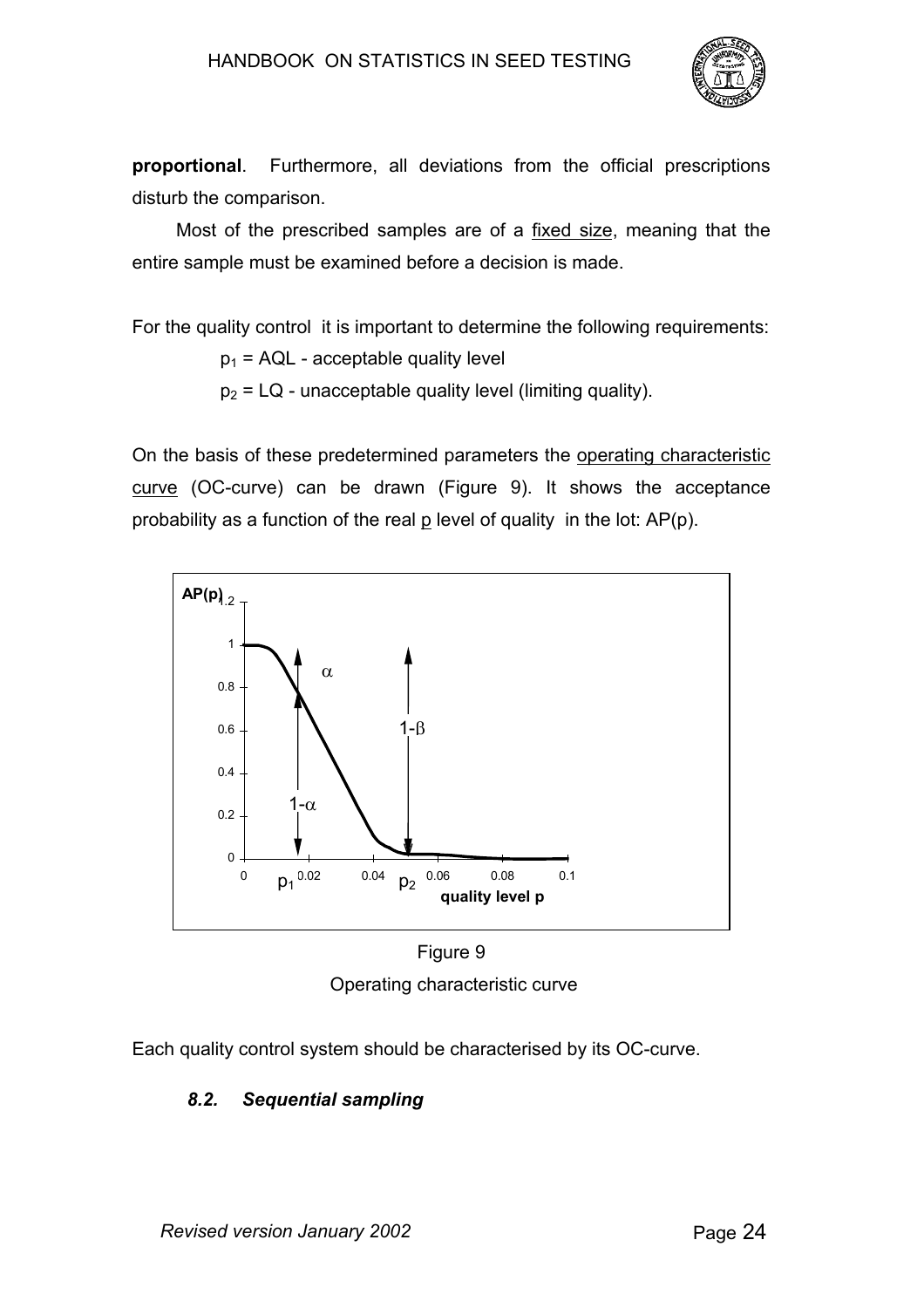

When the quality requirements are predetermined and the task of the quality control is to check for the fulfilment of these, then the sequential sampling method could be applied. It means that the decision concerning acceptance or rejection could be made stepwise. Hereby the whole sample size is not predetermined, but depends on the decision in each former step. The basis of this sampling method is the probability ratio test; (Wald 1947).

On the basis of the quality requirements the following probabilities could be computed:

 $P_1(m,k)$  = the probability that k defects are in the sample, m if  $p = p_1$ (acceptable).

 $P_2(m,k)$  = the probability that k defects are in the sample, if  $p = p_2$  (non acceptable).

The probability ratio test examines the ratio:  $P_2(m,k)$  $P_1(m, k)$ 

Compering it with the ratios read from the OC-curve:

If 
$$
\frac{P_2(m,k)}{P_1(m,k)} \le \frac{\beta}{1-\alpha}
$$
 acceptance.

If 
$$
\frac{P_2(m,k)}{P_1(m,k)} \ge \frac{1-\beta}{\alpha}
$$
 rejection.

If 
$$
\frac{\beta}{1-\alpha} < \frac{P_2(m,k)}{P_1(m,k)} < \frac{1-\beta}{\alpha}
$$
 continuation.

On the basis of the predetermined parameters  $p_1$  and  $p_2$ , the Am acceptance number and the

*Revised version January 2002* Page 25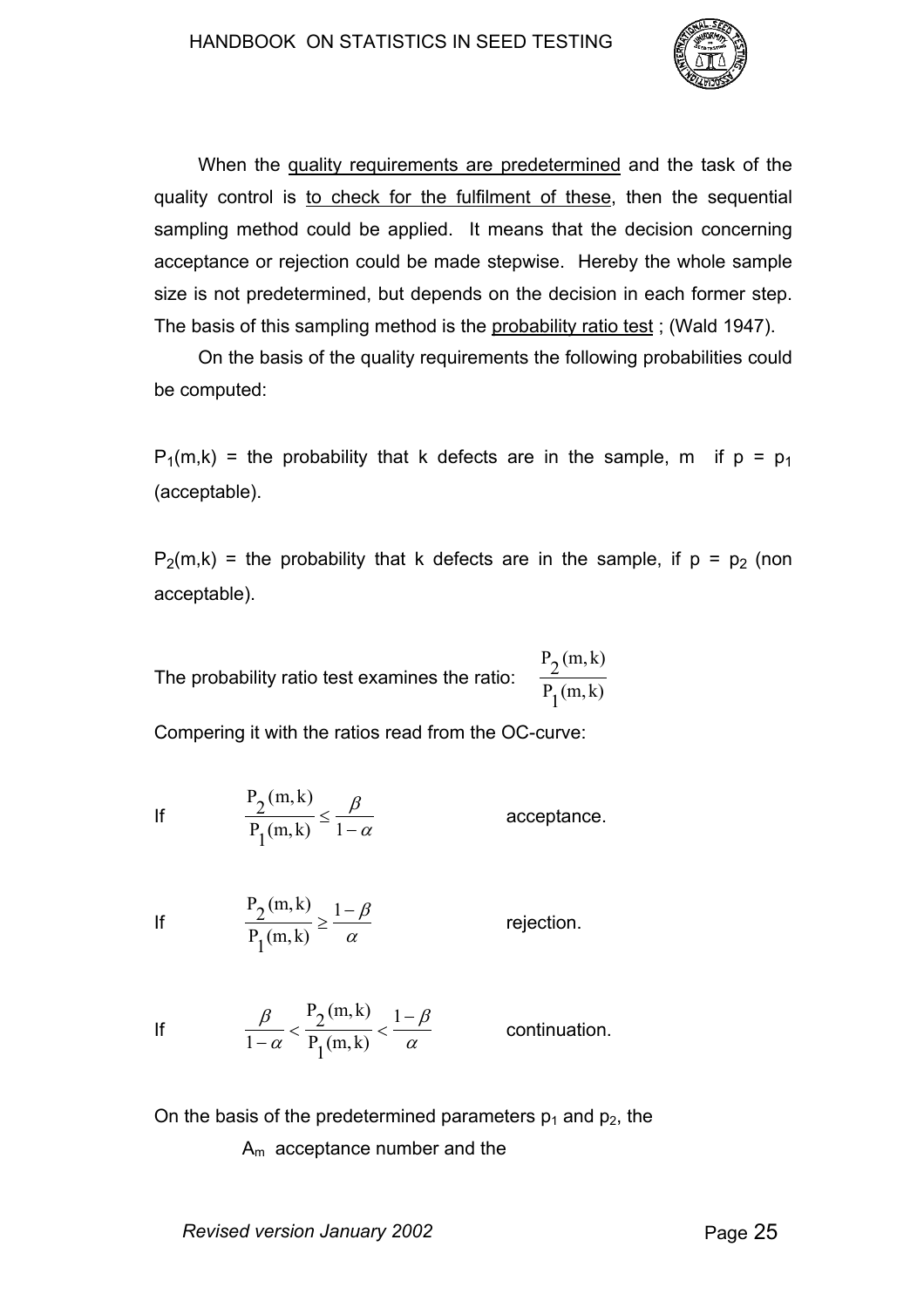

 $R<sub>m</sub>$  rejection number can be computed, too.

By using these numbers a table can be compiled for practical application (see example on table below).

Similarly a sequential sampling scheme can be drawn by which the decision in each step could be made. If the point of the test result falls below the lower line, the lot can be accepted as complying with label or with a given requirement. If the point of the test result falls above the upper line, the lot can be rejected as in non-compliance. If the point falls between the two parallel lines, the examination must be continued without a decision. Since this so-called open sequential sampling plan can take too much time, it is possible to compile a truncated or a triangular sequential sampling plan restricted to a predetermined smaller number of steps. The comparison of these sequential sampling plans are shown in Figure 10.

The sequential sampling method can be used only for compliance with predetermined requirements and is not suitable for the estimation of lot quality characteristics.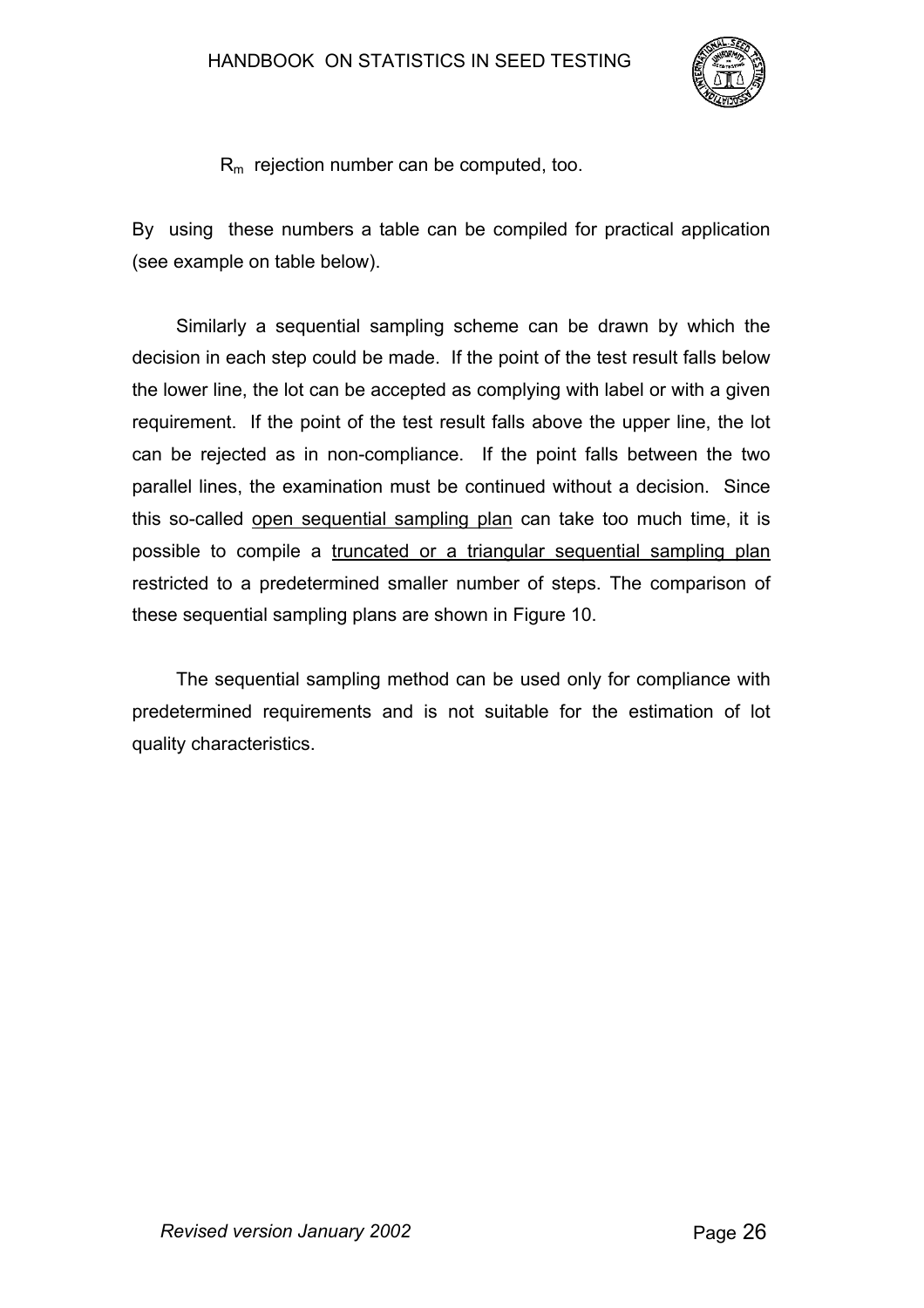

# Example

# **Sequential sampling plans for quality control of seeds**

quality levels chosen  $p_1=0.01$ ,  $p_2=0.04$ , risks chosen  $\alpha = \beta = 0.05$ 

| No.of    | open test      | $E(p_1) = 160$ | truncated      | $m_{max} = 400$ | triangular     | $m_{max} = 400$ |
|----------|----------------|----------------|----------------|-----------------|----------------|-----------------|
| products |                | $E(p_2)=102$   | test           |                 | test           |                 |
| tested   | accep-         | rejection      | accep-         | rejection       | accep-         | rejection       |
|          | tance          | number         | tance          | number          | tance          | number          |
| m        | number         |                | number         |                 | number         |                 |
|          | $A_m$          | $R_m$          | $A_m$          | $R_m$           | $A_m$          | $R_m$           |
| 50       | $\overline{0}$ | $\mathfrak{S}$ | $\overline{0}$ | 3               | $\overline{0}$ | 3               |
| 100      | 1              | $\overline{4}$ | $\mathbf{1}$   | $\overline{4}$  | 1              | $\overline{4}$  |
| 150      | $\overline{2}$ | 5              | $\overline{2}$ | 5               | $\overline{2}$ | 5               |
| 200      | 3              | $6\phantom{1}$ | 3              | 6               | 3              | 6               |
| 250      | $\overline{4}$ | $\overline{7}$ | $\overline{4}$ | $\overline{7}$  | 5              | $\overline{7}$  |
| 300      | 5              | 8              | 5              | 8               | $6\phantom{1}$ | $\overline{7}$  |
| 350      | 6              | 9              | 6              | 9               |                |                 |
| 400      | $\overline{7}$ | 10             | 8              | 9               |                |                 |

In this example examine 50 more seeds at each step if no decision is reached.

At the "open test" it would be happened that no decision could be made after examining the prescribed number of seeds for fixed sample size.

In case of very good or very bad lots, decision could be made on the basis of smaller sample size. At the "truncated" as well as the "triangular" sequential test decision will be made on the basis of smaller sample size on the same probability level. This is the advantage of the sequential sampling method.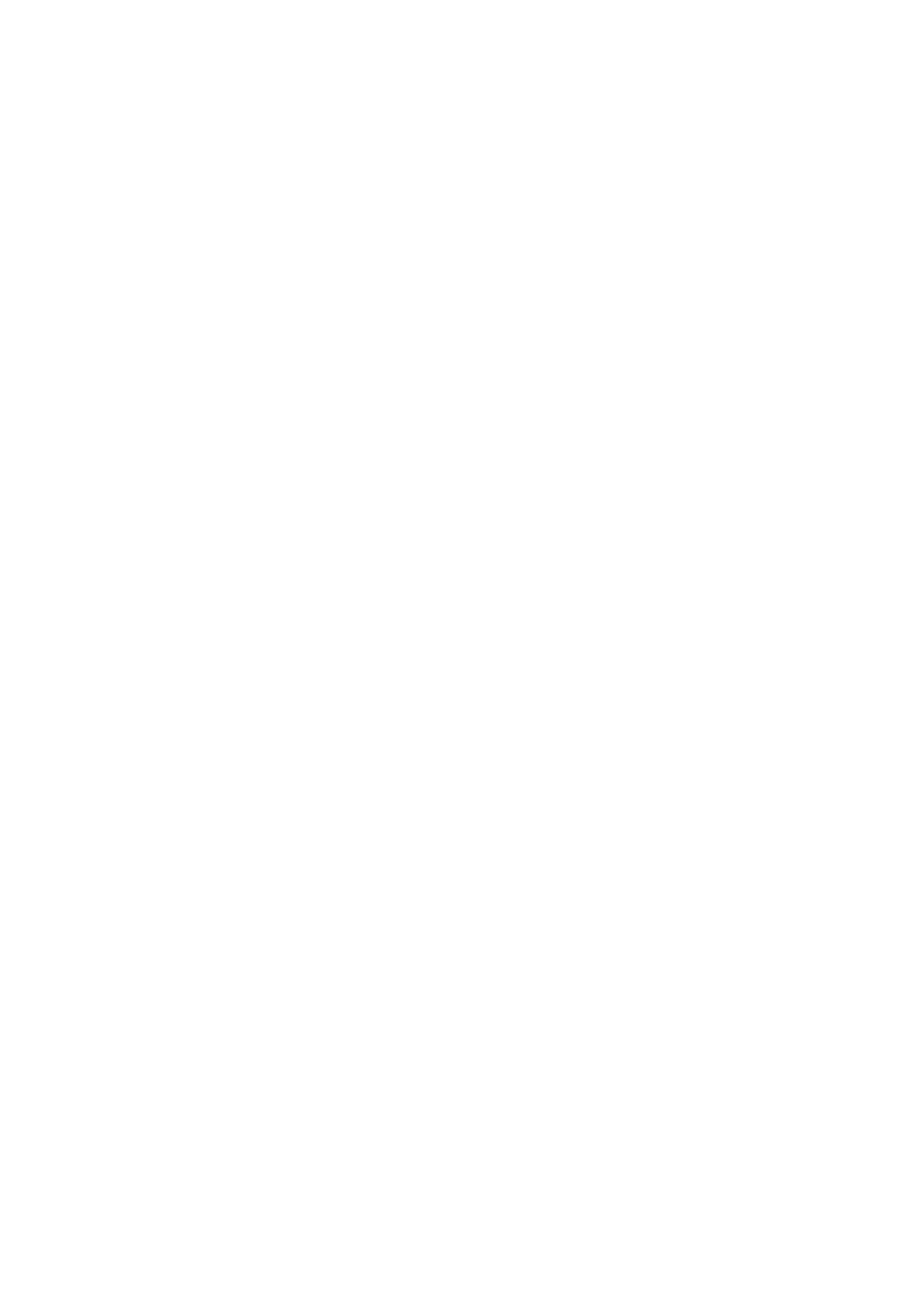

# *8.3. COMPARISON OF SEQUENTIAL SAMPLING SCHEMES*



Figure 10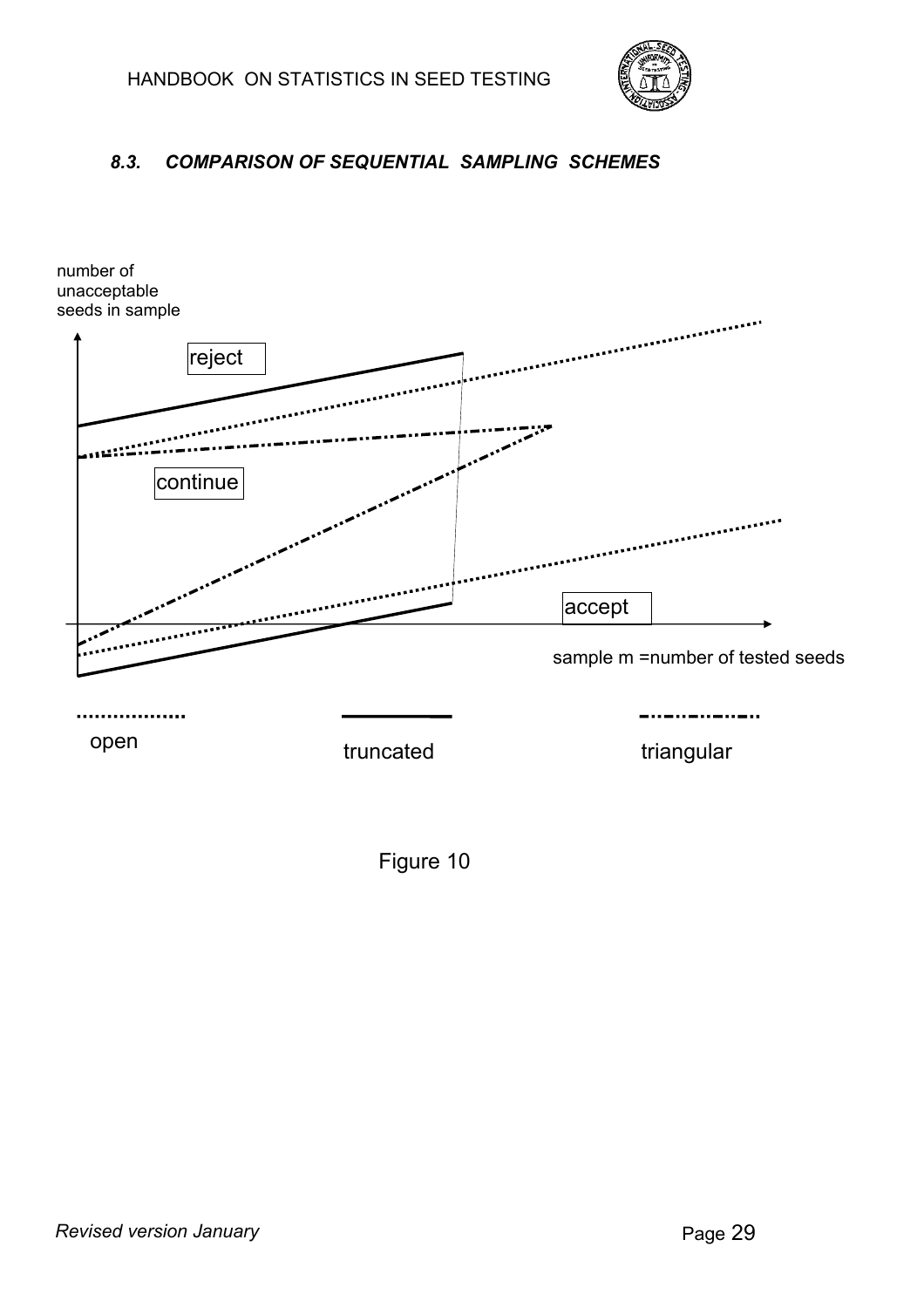

# **9. DEVELOPMENT OF APPLICATION OF STATISTICAL METHODS IN SEED TESTING**

C.W. Leggatt proved on the basis of statistical computations that the purity and the germination data follow the binomial distribution and that foreign seed content (other seed counts) follows the Poisson distribution. His results in the 1930s were derived not only from theoretical computations but also from practical data evaluation. He proposed tolerances for purity, germination and foreign seed testing and, further studies are based on his pioneer work.

The second statistical problem to which Leggatt found a solution, was the heterogeneity of a seed lot. He suggested the relative variability as a measurement of heterogeneity in 1933, derived from the ratio of the observed standard deviation to the theoretical standard deviation (i.e., standard deviation from random sampling). This measurement became the basis of all later heterogeneity tests.

The third statistical method proposed by Leggatt was the sequential sampling procedure for the seed testing in 1949, some years after the first publication of this new procedure by A. Wald.

The ISTA Statistics Committee was established in 1956 in order to develop statistical methods for application to seed testing.

Statistics Committee member, S.R. Miles, developed tolerances for purity, germination and other seed count tests at several significance levels. He has written the Handbook of Tolerances which contained tolerances for seed testing, including both one-sided and two-sided tests. The current tolerances in the ISTA Rules have drawn from tolerances in Miles' Handbook.

Miles suggested two heterogeneity tests. He developed the H-test as a continuation of Leggatt's "relative variability". His test was based on the ratio of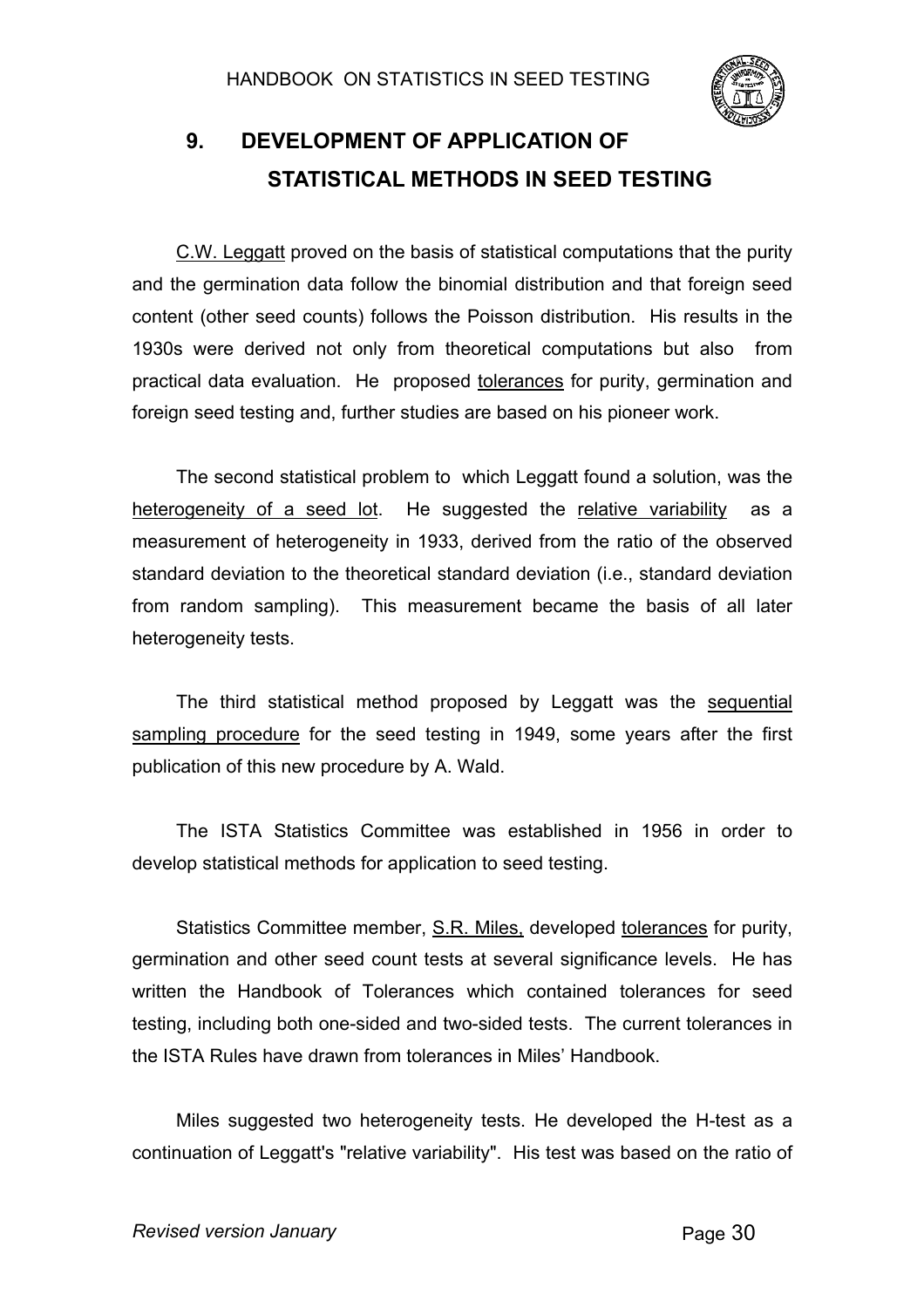

the observed variance to the theoretical variance (i.e., random sampling variance). In order to have an expected value of zero for H, if the lot is homogeneous, he constructed the H-value as measurement of heterogeneity:

$$
H = \frac{V}{W} - 1,
$$

where **V** is the observed variance and **W** is the theoretical variance. The H-values should be used to characterise the heterogeneity of seed lot.

J.G. Tattersfield and A. Bould further developed Miles' H heterogeneity test for easier application in the 1970s.

A.Bould computed the critical H-values on the basis of the chi-squared distribution. The ISTA Rules contain these critical H-values for making decisions in seed lot quality control.

The other heterogeneity test suggested by Miles was the "short heterogeneity test", based on the range test, which was rejected by ISTA in 196O. However, a new version of this short heterogeneity test was developed by the Statistics Committee in the 1980s as the R-value heterogeneity test and was accepted in the Rules in 1993.

The Statistics Committee suggested a compatibility test for large compound lots in order to avoid heterogeneity of lots which exceed the maximum lot size limits. This test was accepted as a provisional rule in 1993.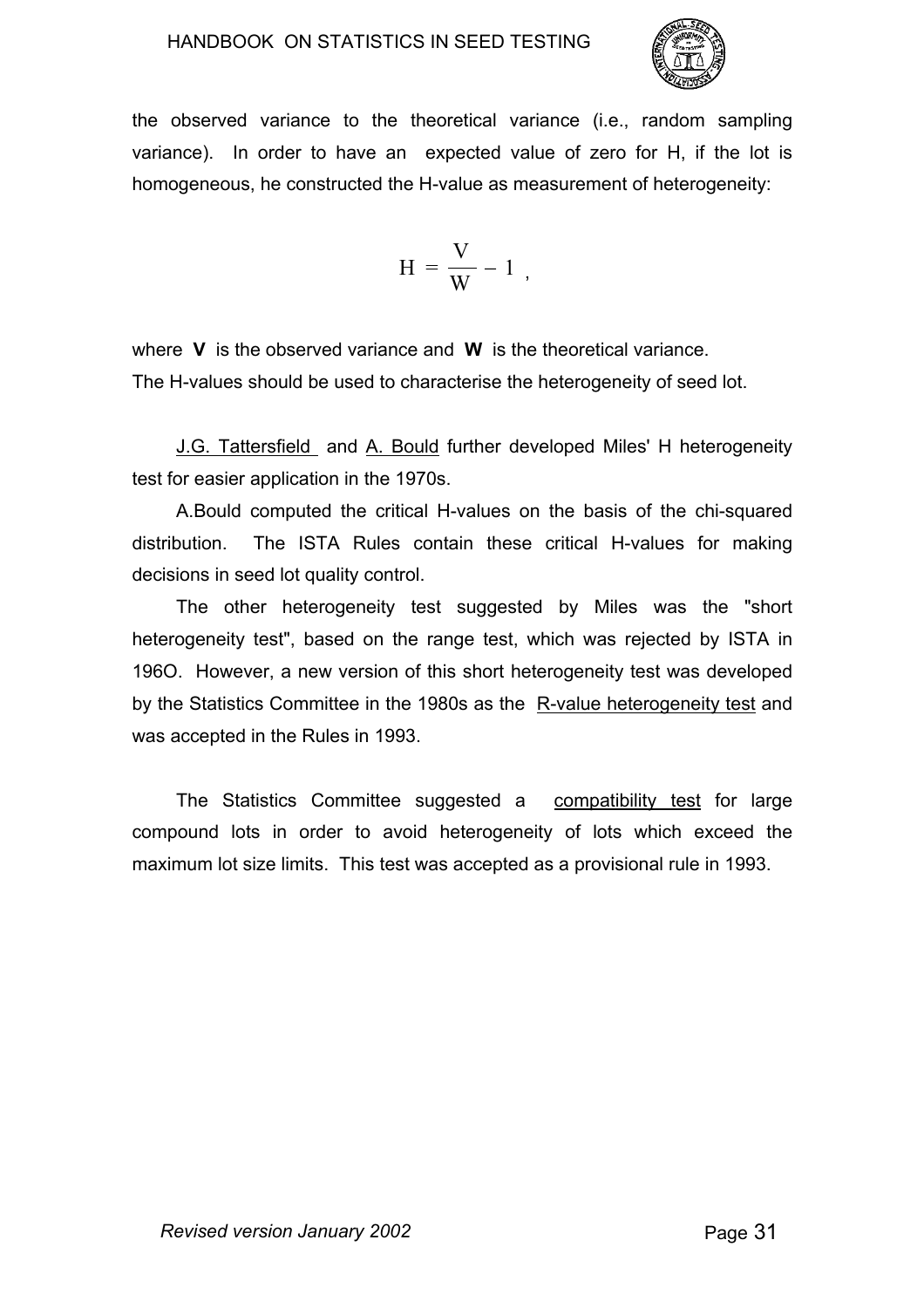

# **10. PRACTICAL APPLICATION OF STATISTICAL METHODS IN SEED TESTING**

#### *10.1. Proper use of tolerance tables*

Tolerance tables are used in testing for significance. The "Handbook of Tolerances and of Measures of Precision for Seed Testing" by Miles (1963) was used to establish the tolerances for ISTA Rules. (Tolerances for purity, germination and other seed count) Special explanations are necessary for ISTA Rules concerning the proper use of tolerances. This Handbook on Statistics will attempt to explain the use of tolerances in the ISTA Rules and show some application of the tables in Miles' Handbook of tolerances.

A description of the use of tolerance tables is given under the heading of each table along with examples.

Each table has a certain significance level. It means the probability of error of the first kind. This is the risk of refusing a good lot. A higher significance level gives a more rigorous requirement than a lower one, because it gives a smaller tolerable difference between the two compared values.

For the proper use of a given table it is important to know whether the tolerances are based on <u>one-sided</u> (one-way) or two-sided ( two-way) tests. A one-sided test is made to decide if an estimate is significantly lower than a "specification". It may also be made to decide if a "second" estimate is significantly lower than a "first" estimate. A two-sided test is made to decide if one value is significantly different (i.e. either better or worse) from another one, or conversely whether two estimates are compatible.

It should be noted that the denominations "one-way" and "two-way" tests were written by Miles in his 1963 Handbook and similarly in the ISTA Rules. However the authors of this handbook prefer the designations .one-sided" and .twosided" which are more statistically adequate and more general nowadays .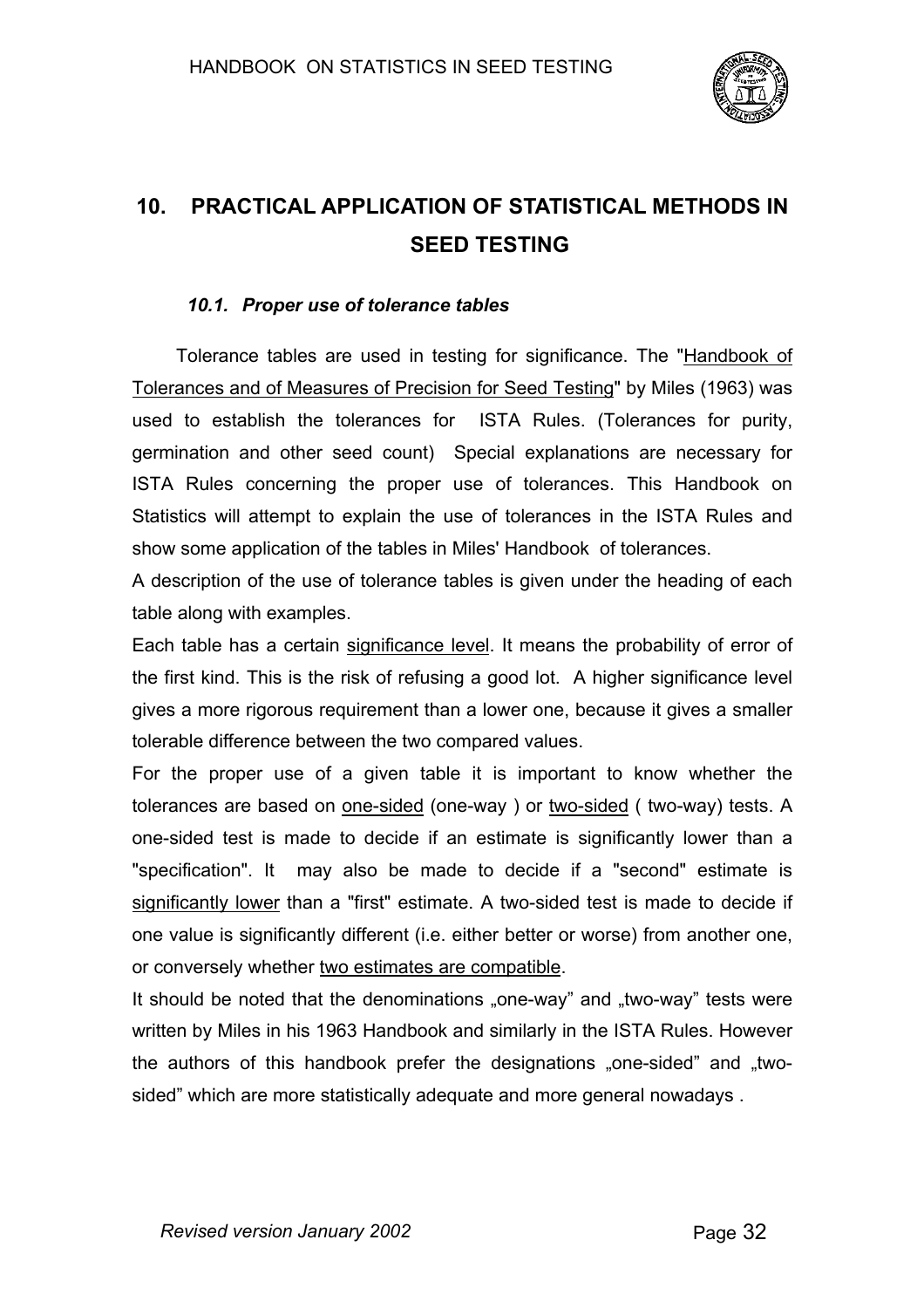

# 10.1.1. **Purity tolerances in Table 3.1.**

These tolerances are suitable for comparing purity results on duplicate samples from the same submitted sample analysed by the same laboratory. These can be used for any component of the purity test (pure seeds, inert matter, etc.). Tolerances in this table are based on a two-sided test at the 5% significance level.

This table is used by computing the average of the two test results (columns 1 or 2). The appropriate tolerance is found in one of columns 3 and 4 for half working samples and in one of columns 5 and 6 for whole working samples, depending on whether the seed type is chaffy or non-chaffy.

#### **Examples**

1. Purity tests on 2 half working samples from the same submitted sample of *Poa annua* were made in the same laboratory.

| Decision:          |        | the two results are not compatible. |
|--------------------|--------|-------------------------------------|
| Tolerated diff.    |        | 1.54% for chaffy seeds.             |
| Difference:        | 1.6%   |                                     |
| Average:           | 97.8 % |                                     |
| The second result: | 98.6%  |                                     |
| The first result:  | 97.0%  |                                     |

2. Purity tests on two whole working samples from the same submitted sample of *Daucus carota* made in the same laboratory

| Decision:          |        | the two results are compatible. |
|--------------------|--------|---------------------------------|
| Tolerated diff.    |        | 1.3% for non-chaffy seeds.      |
| Difference:        | 0.94%  |                                 |
| Average:           | 96.77% |                                 |
| The second result: | 97.24% |                                 |
| The first result:  | 96.30% |                                 |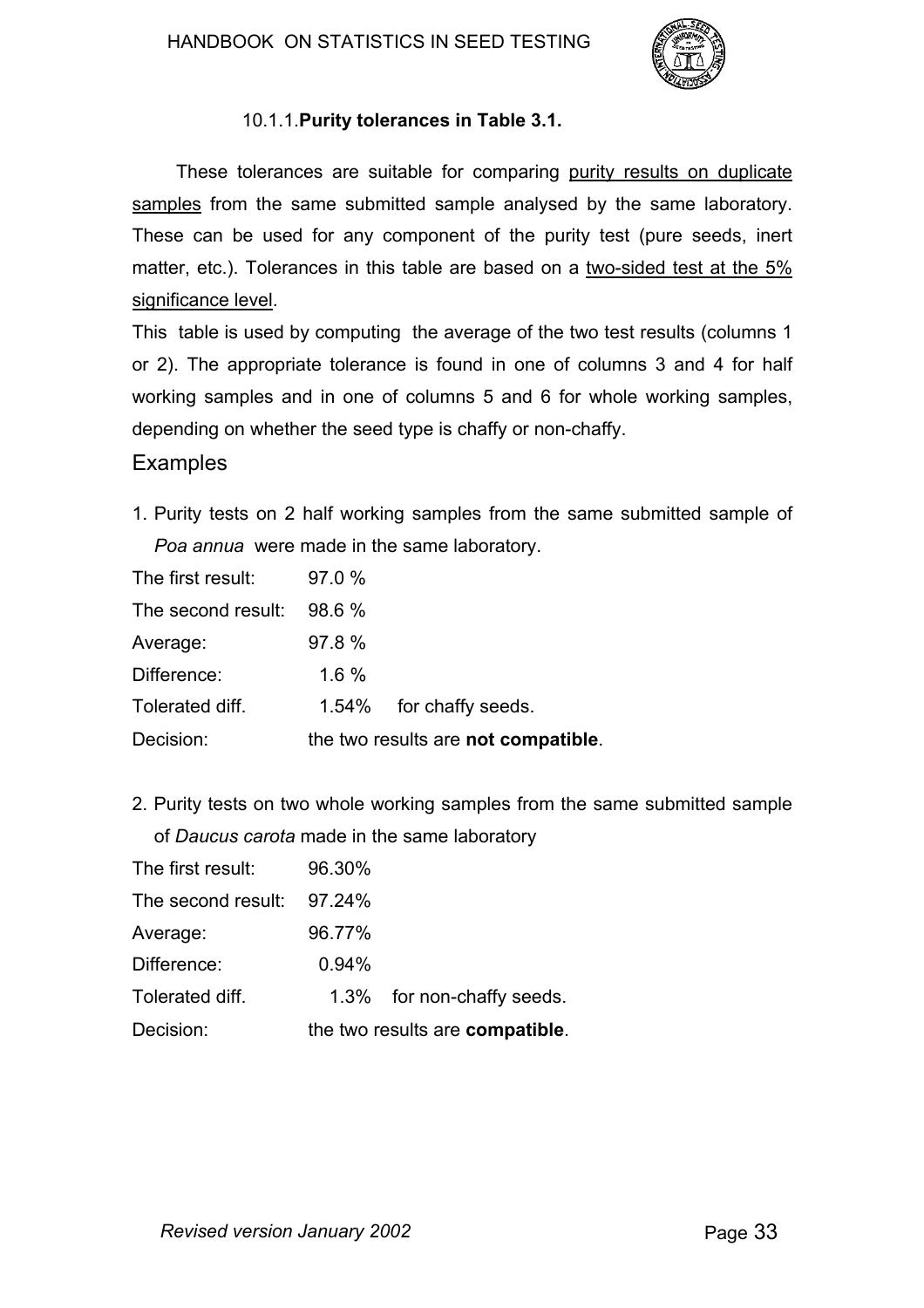

#### 10.1.2. **Purity tolerances in Tables 3.2. and 3.3.**

Tolerances in Table 3.2. can be applied for purity tests on two different submitted samples from the same lot when a second test is made in the same or a different laboratory. These tolerances can be used for any component of a purity test for deciding whether the result of a second test is lower than the first test. The average of the two test results will be compared in columns 1 or 2. The appropriate tolerance is found in columns 3 or 4 depending on whether the seeds are chaffy or non-chaffy.

These tolerances are based on a one-sided test at the 1% significance level, meaning that the control of a seed lot for commercialisation does not require such strictness or rigor as a test conducted for truth-in-labelling determinations. Thus, the aim, in this case is to decrease the risk of refusing good lots.

Tolerances in Table 3.3 are suitable for purity tests on two different submitted samples from the same lot when the first has been used to label a particular seed lot and the second test is made in the same or a different laboratory. These are suitable to decide whether the second estimate is compatible with the label. They can be used for any component of a purity test. The average of the two test results should be found in columns 1 or 2. The appropriate tolerance is found in columns 3 or 4, depending on whether the seeds are chaffy or non-chaffy. These tolerances are based on the two-sided test at a 1% significance level. This table is suitable to compare test results in referee-tests or tests made by different analysts in order to verify the reliability of their work.

# Examples

1. Purity tests on two different submitted samples from the same lot of *Dactylis glomerata* made in two different laboratories. The first estimate is the labelled value provided by the seller. The second test is made in the official seed testing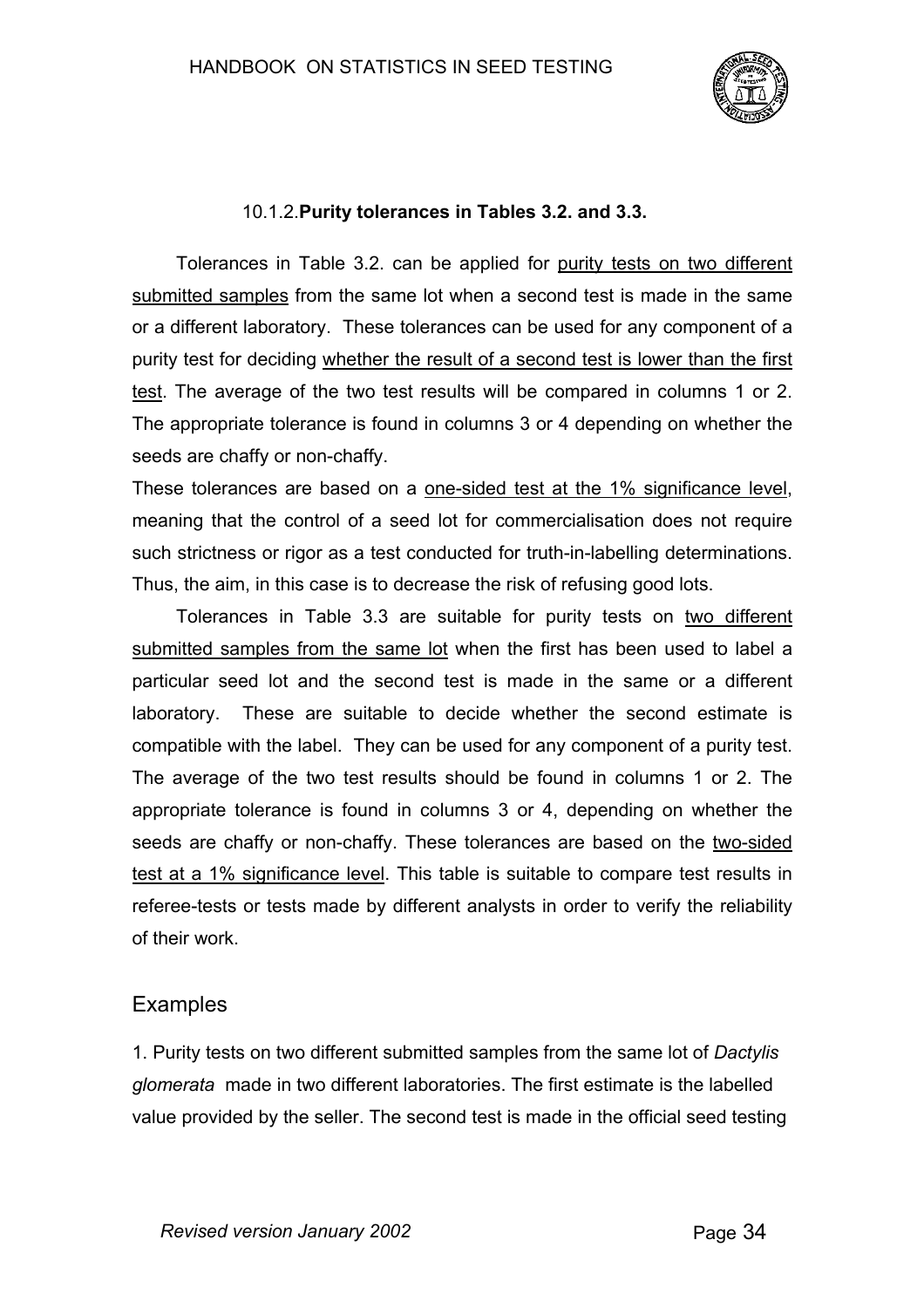

laboratory in order to check on the validity of the labelled value. Table 3.2. should be used.

| The first result:  | 95.0%                               |                       |  |  |
|--------------------|-------------------------------------|-----------------------|--|--|
| The second result: | 93.4%                               |                       |  |  |
| Average:           | 94.2%                               |                       |  |  |
| Difference:        | 1.6%                                |                       |  |  |
| Tolerated diff.    |                                     | 2.3% for chaffy seeds |  |  |
| Decision:          | the labelled value can be accepted. |                       |  |  |

2. Purity tests on two different submitted samples from the same lot of *Medicago sativa* seeds made in the same laboratory for truth-in-labelling purposes. Table 3.3. should be used.

| The first result:  | 97.5% |                                                        |
|--------------------|-------|--------------------------------------------------------|
| The second result: | 98.9% |                                                        |
| Average:           | 98.2% |                                                        |
| Difference:        | 1.4%  |                                                        |
| Tolerated diff.    |       | 1.3% for non-chaffy seeds.                             |
| Decision:          |       | the two test results cannot be accepted as compatible. |

#### 10.1.3. **Tolerances for other seeds by number in Tables 4.1. and 4.2.**

Tolerances for the determination of other seeds by number when tests are made on the same or a different submitted sample in the same or a different laboratory (Table 4.1) are suitable to decide if a second estimate is compatible with a labelled analysis. Both samples have to be of approximately the same weight. The table is used by selecting the level equal to the average of the two test results in column 1 to find the maximum tolerated difference in column 2. These tolerances are based on a two-sided test at the 5% significance level .

Tolerances for the determination of other seeds by number when tests are made on different submitted samples, the second being made in the same or in a different laboratory (Table 4.2.), are suitable to decide whether the second test result is significantly differ from the labelled value. Both samples are to be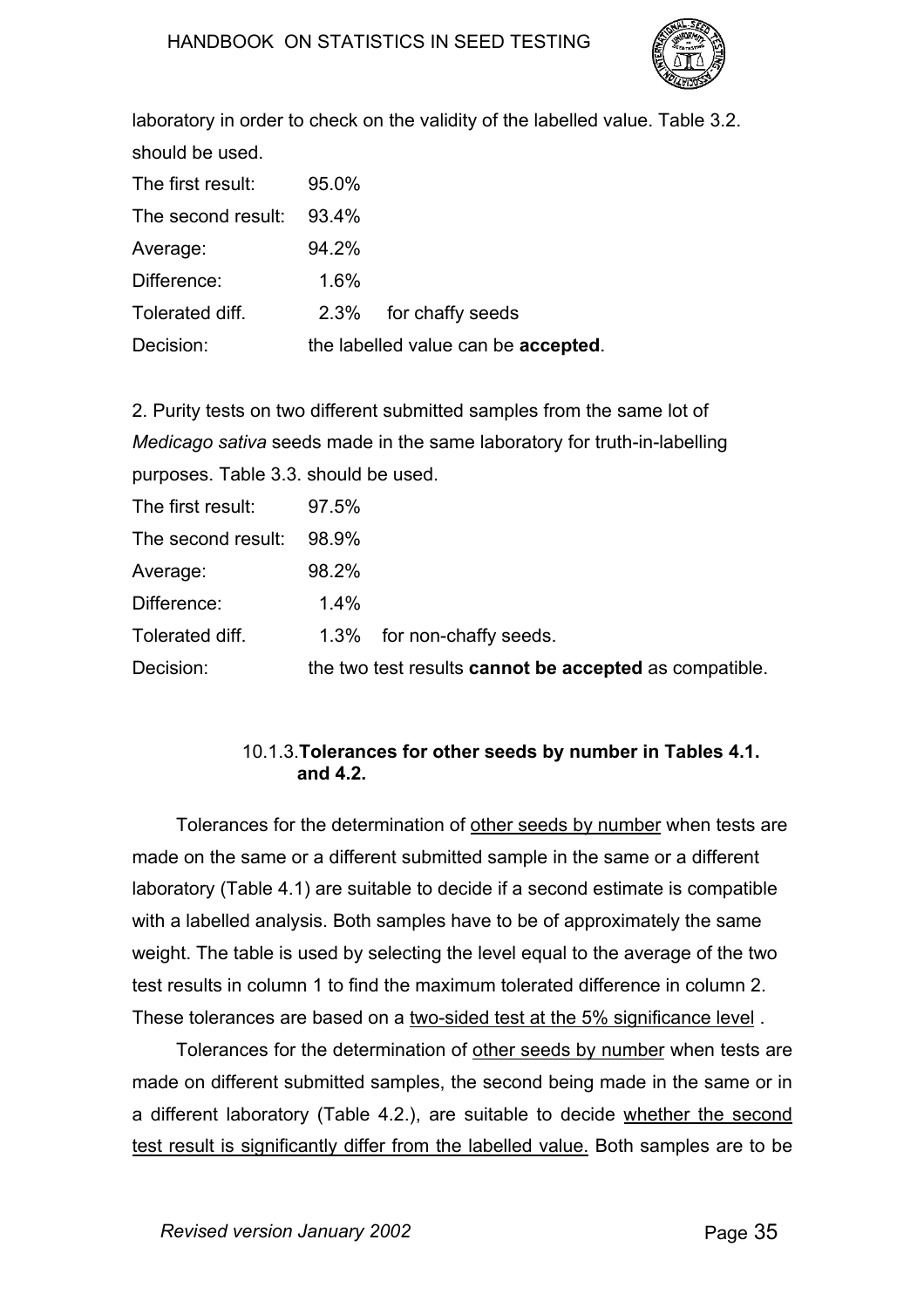

of approximately the same weight. The table is used by selecting the average of the two test results in column 1 and the maximum tolerated difference is found in column 2. The tolerances are based on a one-sided test at the 5% significance level.

The use of these tolerances is necessary in all cases in which the result of the control test is poorer than the labelled value. If the result of the control test is better than the labelled value, the guaranteed parameter should be accepted without the need to make a significance test.

The ISTA Rules do not contain tolerance tables for comparing an estimated value of other seed content with a specification. It is possible to use Table 4.2. for such purposes.

It should be understood that tolerances cannot be computed for the presence of prohibited species.

# Examples

1. Two samples of the prescribed weight were tested for the determination of other seeds by number on different submitted samples from the same lot in different laboratories. The aim of the examination is to decide, whether the second test results are compatible with the labelled value. Table 4.1. should be used.

| The first result:  | 11 seeds of a particular species                  |
|--------------------|---------------------------------------------------|
| The second result: | 26 seeds of the same species                      |
| Average:           | 18.5                                              |
| Difference:        | 15                                                |
| Tolerated diff.    | 13                                                |
| Decision:          | the two results cannot be accepted as compatible. |
|                    |                                                   |

2. Two samples of the prescribed weight were tested for the determination of other seeds by number on different submitted samples from the same lot. The first estimate was made by the seller and the second test was conducted by an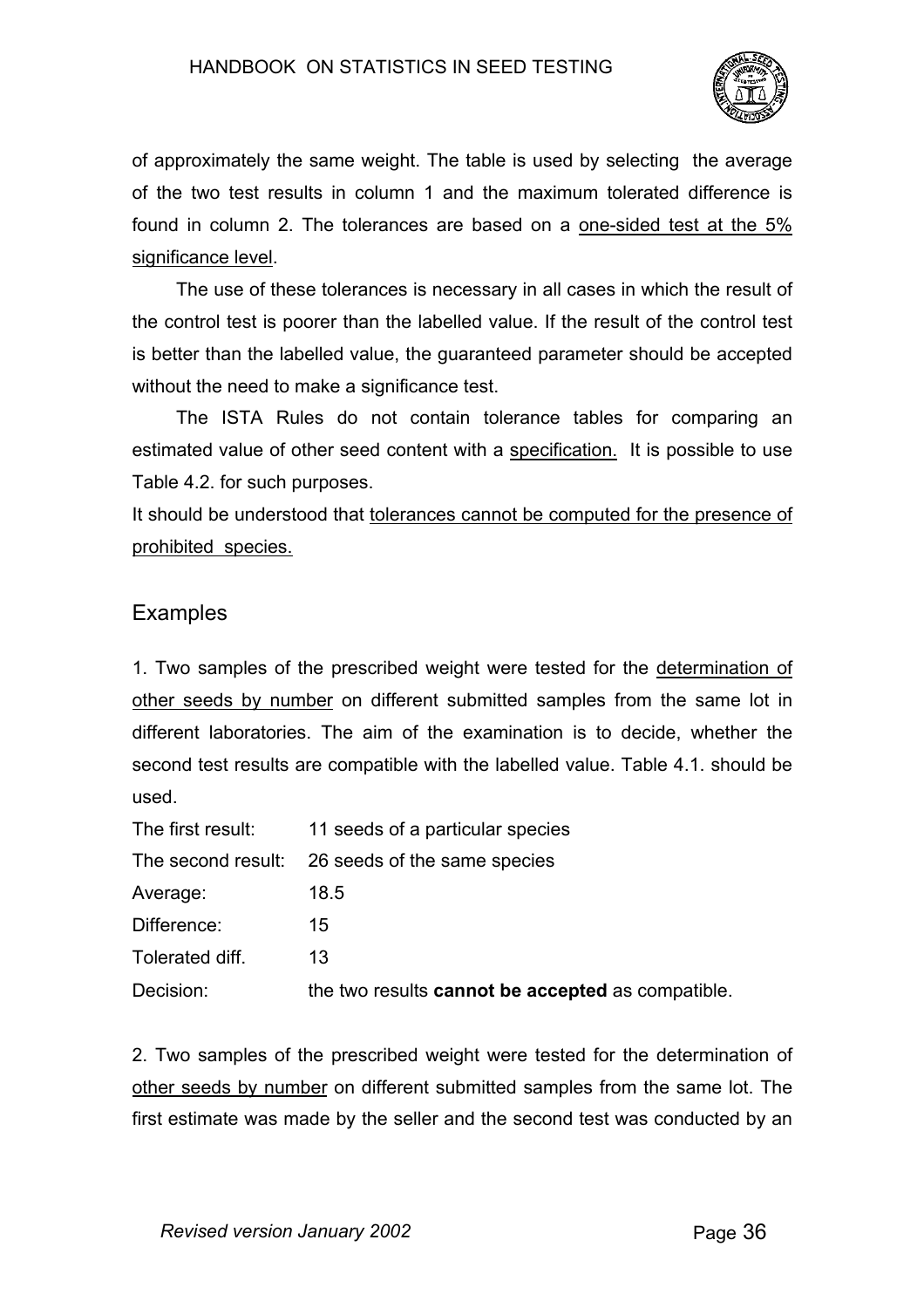

official seed testing station. The aim of the examination was to check the validity of the labelled value. Table 4.2. should be used.

| The first result:  | 6 seeds of a particular species                          |
|--------------------|----------------------------------------------------------|
| The second result: | 12 seeds of the same species                             |
| Average:           | 9                                                        |
| Difference:        | 6                                                        |
| Tolerated diff.    | 8.                                                       |
| Decision:          | the second estimate is not significantly greater than    |
|                    | the first, therefore the labelled value can be accepted. |

3. Two samples of the same weight were examined for the determination of other seeds by number on different submitted samples from the same lot. The first estimate was made by the seller and the second test by the buyer for truth-in-labelling. Table 4.2. should be used.

| The first result:  | 0 seed of a particular species                             |
|--------------------|------------------------------------------------------------|
| The second result: | 7 seeds of the same species                                |
| Average:           | 3.5                                                        |
| Difference:        |                                                            |
| Tolerated diff.    | 5.                                                         |
| Decision:          | the difference exceeds the tolerance and the second        |
|                    | estimate is significantly greater than the first. Thus the |
|                    | labelled value cannot be accepted.                         |

4. If, in the previous example the sample for the first estimate contained 7 seeds of a particular species, but the other sample for the verification contained no seeds of the same species. This means that the second result is better than the first, therefore it is not necessary to make a significance test. There is no question about whether, the lot has better quality characteristics than the labelled values. Thus the labelled value could be accepted.

## 10.1.4. **Germination tolerances in Tables 5.1., 5.2. and 5.3.**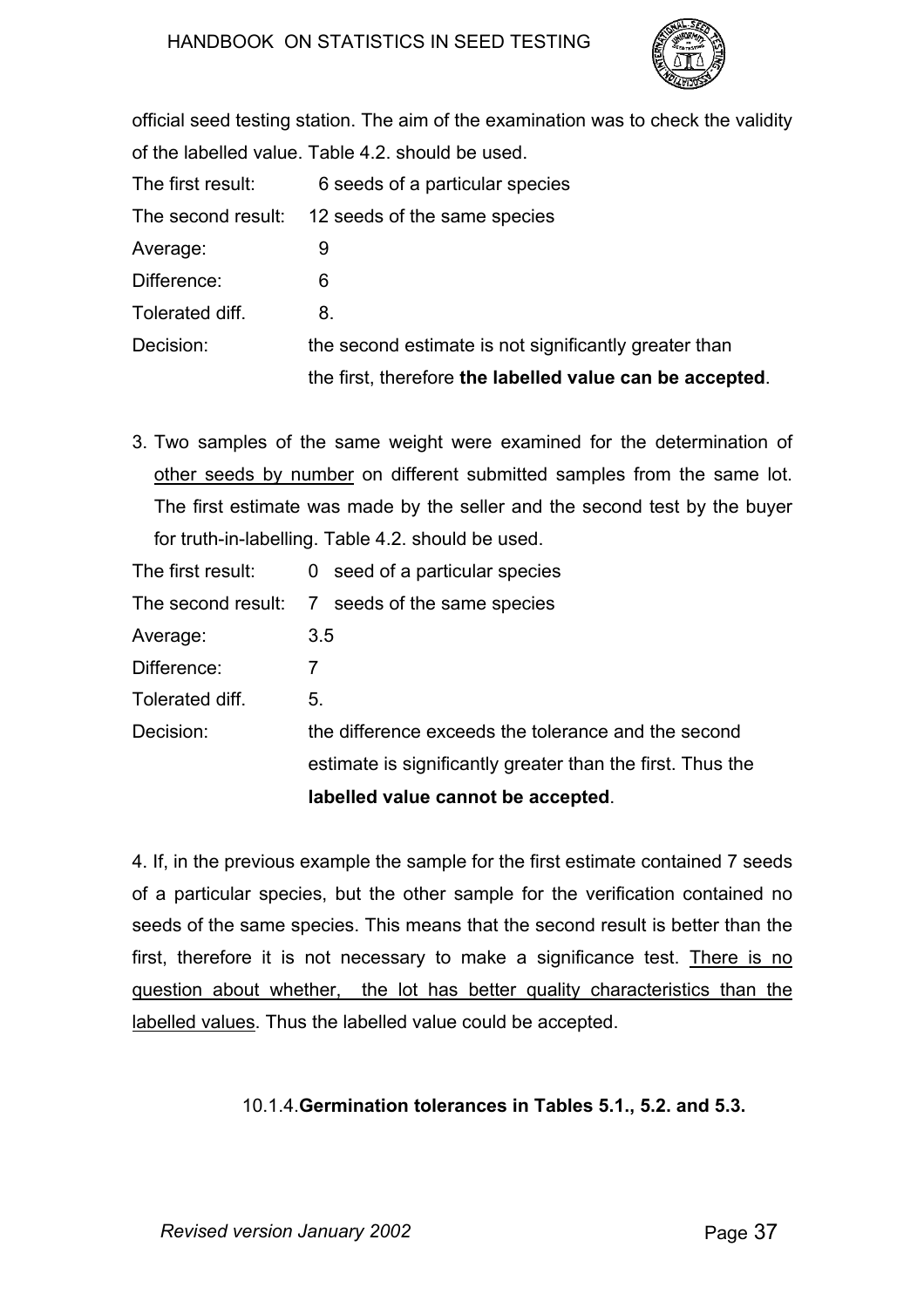

The maximum tolerated range among four 100-seed replicates of a germination test is found in Table 5.1. of the ISTA Rules. This table contains the maximum tolerated differences between the highest and lowest values of the replicates at the 2.5% significance level based on a two-sided test. The table is used by selecting the level equal to the average of the four replicates in column 1 or 2, to find the maximum tolerated range in column 3. The use of this table is suitable for checking homogeneity within a sample. If the calculated range among the four 100-seed replicates in one germination test exceeds the maximum tolerated range, the whole germination procedure should be repeated.

Tolerances in Table 5.2. for germination tests on the same or a different submitted sample from the same lot when the tests are made in the same or a different laboratory on 400 seeds can be used to decide whether results of second test are compatible with the labelled value. These tolerances can be used for percentages of normal seedlings, abnormal seedlings, dead seeds, hard seeds or any combinations of these. The table is applied by selecting the level equal to the average percentage of the two test results (rounded off to the nearest whole number) in columns 1 or 2 of the table. The test results are compatible if the difference between the second estimate and the labelled rate does not exceed the tolerance given in column 3. The tolerances are based on a two-sided test at the 2.5% significance level.

Tolerances in Table 5.3. for germination tests on two different submitted samples from the same lot on 400 seeds in the same or a different laboratory can be applied to decide whether the results of the second test are below the labelled value. The table gives tolerances for percentages of normal seedlings, abnormal seedlings, dead seeds, hard seeds, or any combination of these. This table is used by selecting the average (nearest whole number) of the two test results in column 1 or 2 and the maximum tolerated difference is found in column 3. These tolerances are based on a one-sided test at the 5% significance level. This table is suitable to check the validity of the labelled germination percentage value provided by the seller of the seed lot.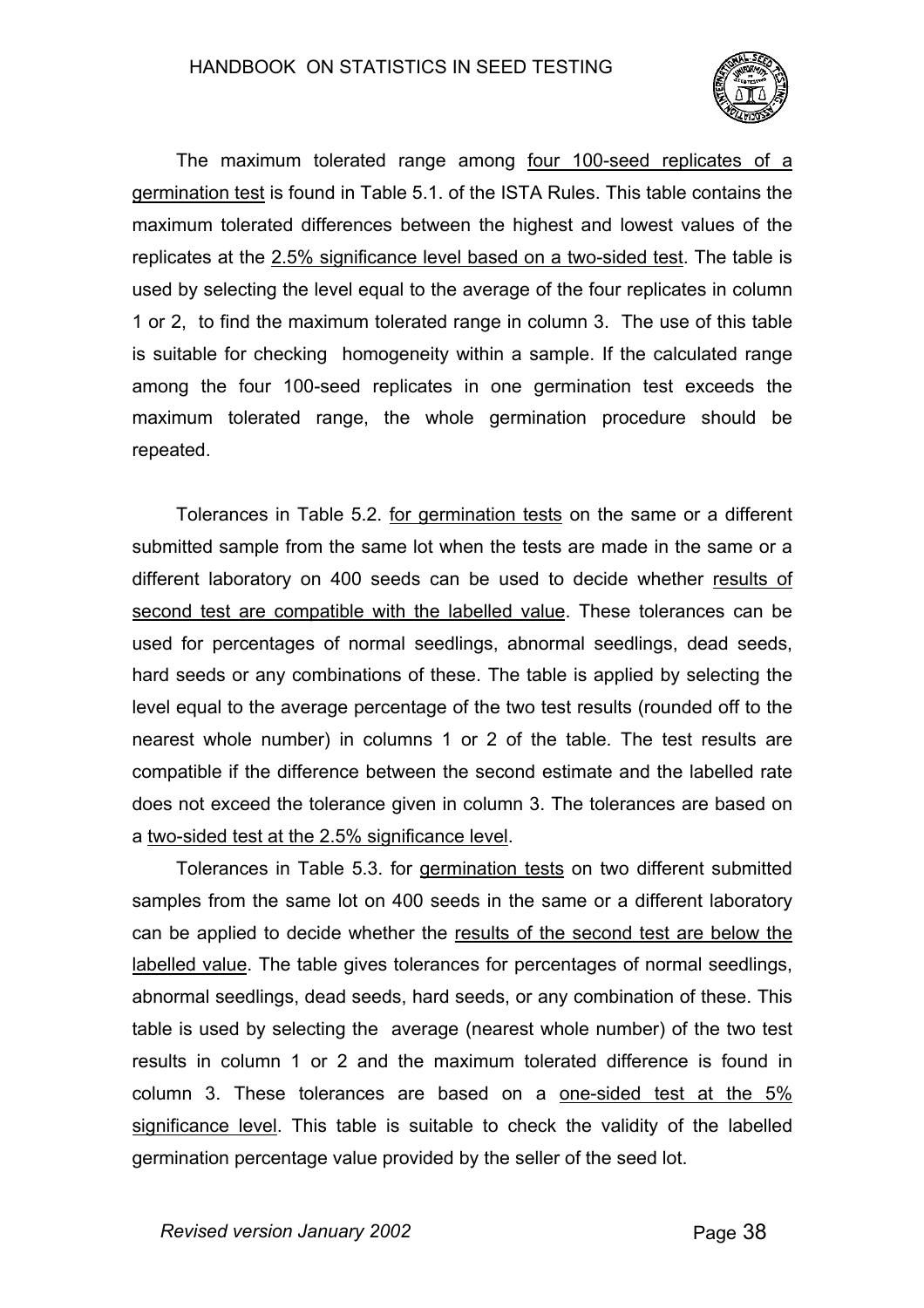

# Examples

|                                                                 |     | 1. Germination test on four 100-seed sub-samples of Hordeum vulgare |  |  |  |  |
|-----------------------------------------------------------------|-----|---------------------------------------------------------------------|--|--|--|--|
| were made in the same laboratory. The resulting percentage are: |     |                                                                     |  |  |  |  |
| First sub-sample:                                               | 82% |                                                                     |  |  |  |  |
| Second sub-sample:                                              | 90% |                                                                     |  |  |  |  |
| Third sub-sample:                                               | 89% |                                                                     |  |  |  |  |
| Fourth sub-sample:                                              | 95% |                                                                     |  |  |  |  |
| Average percentage:                                             | 89% |                                                                     |  |  |  |  |
| Maximum difference:                                             | 13% |                                                                     |  |  |  |  |
| Tolerated diff.                                                 | 12% | in Table 5.1.                                                       |  |  |  |  |
| Decision:                                                       |     | the germination test should be repeated.                            |  |  |  |  |
| Results of the repeated test:                                   |     |                                                                     |  |  |  |  |
| First sub-sample:                                               | 86% |                                                                     |  |  |  |  |
| Second sub-sample:                                              | 84% |                                                                     |  |  |  |  |
| Third sub-sample:                                               | 92% |                                                                     |  |  |  |  |
| Fourth sub-sample:                                              | 84% |                                                                     |  |  |  |  |
| Average of 4 sub-samples:                                       | 87% |                                                                     |  |  |  |  |
| Max. diff.                                                      | 6%  |                                                                     |  |  |  |  |
| Tolerated diff.                                                 | 13% | in Table 5.1.                                                       |  |  |  |  |
| Average of the two tests:                                       | 88% |                                                                     |  |  |  |  |
| Range of two tests:.                                            | 2%  |                                                                     |  |  |  |  |
| Tolerated diff. of two test results: 5%                         |     | in Table 5,2,                                                       |  |  |  |  |
| Decision:                                                       |     | the two test results are compatible on                              |  |  |  |  |
|                                                                 |     | the basis of 8 sub-samples. The test result,                        |  |  |  |  |
| based on two tests: 88% can be accepted.                        |     |                                                                     |  |  |  |  |

2. Germination tests were made in two different laboratories on two 400-seed samples from different submitted samples from the same lot. The aim of the examination is to decide whether the second estimate is compatible with the first.

The first result: 95%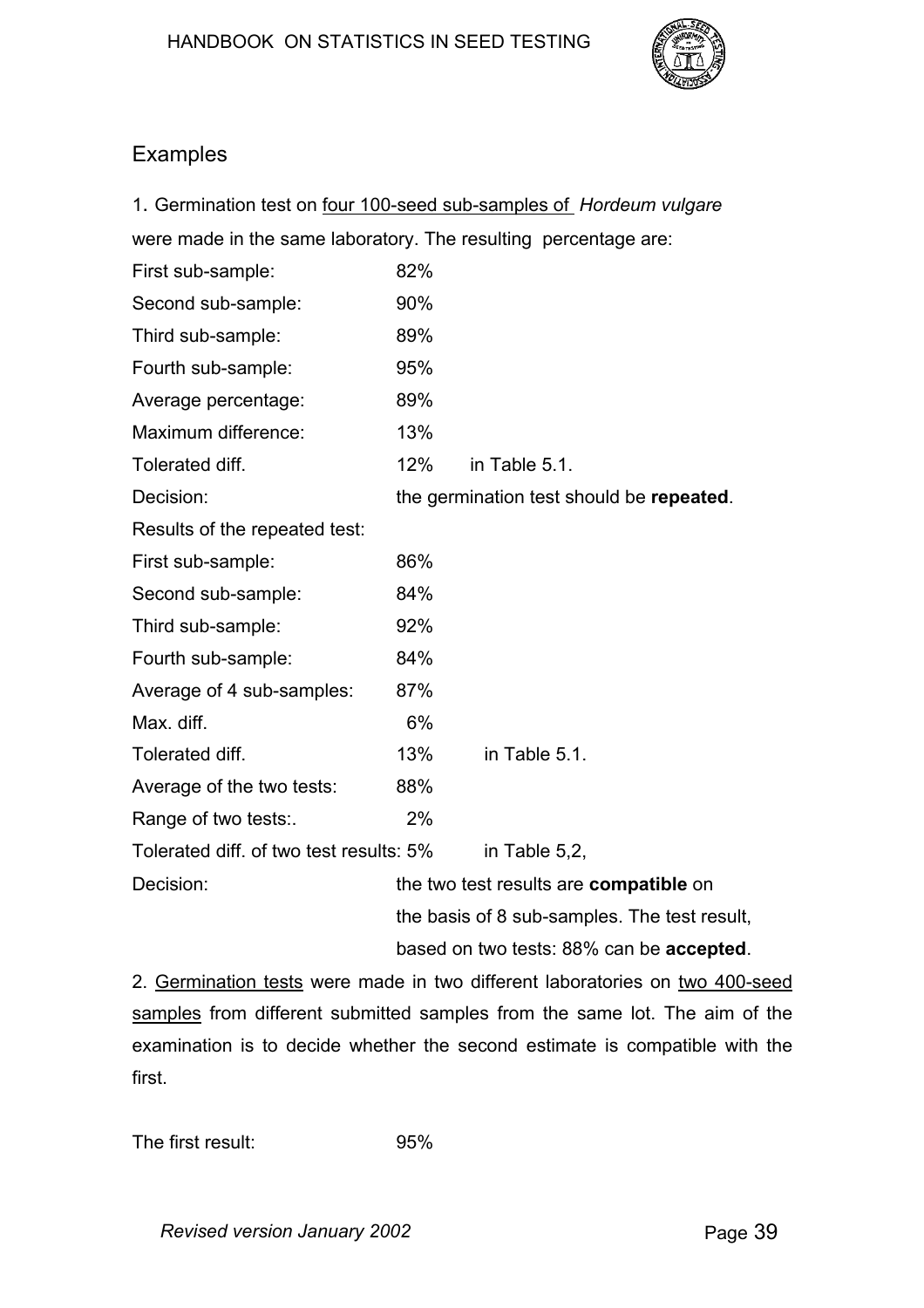

| The second result: | 89%   |                                          |
|--------------------|-------|------------------------------------------|
| Average:           | 92%   |                                          |
| Difference:        | 6%    |                                          |
| Tolerated diff.    | $4\%$ | in Table 5.2.                            |
| Decision:          |       | the two test results are not compatible. |

3. Two germination tests were made in two different laboratories each on 400 seeds from different submitted samples from the same lot. The aim of the examination is to check the validity of the labelled germination value.

| The first result: |     | 87% declared by the seller          |
|-------------------|-----|-------------------------------------|
| The second result |     | 80% obtained by the customer        |
| Average:          | 84% |                                     |
| Difference:       | 7%  |                                     |
| Tolerated diff.   | 7%  | in Table 5.3.                       |
| Decision:         |     | The labelled value can be accepted. |

4. Two germination tests were made in two different laboratories on 400 seeds each from different submitted samples taken from the same lot. The aim of the examination is to check the validity of the labelled germination value.

| The first result  |                                             |  | 80% declared by the seller |  |                                             |     |  |
|-------------------|---------------------------------------------|--|----------------------------|--|---------------------------------------------|-----|--|
| The second result | 88% obtained by the customer                |  |                            |  |                                             |     |  |
| Decision:         | Since the second result was better than the |  |                            |  |                                             |     |  |
|                   |                                             |  |                            |  | first. The calculation is unnecessary       | The |  |
|                   |                                             |  |                            |  | labelled germination value can be accepted. |     |  |

## 10.1.5. **Germination tolerances for weighted replicates in Table 13.1.**

Table 13.1 in the ISTA Rules contains the maximum tolerated ranges between weighed replicates for germination test. This test is restricted to the small seeded tree species recommended in the Annex to Chapter 13. For these species germination test should be made on a weight of material containing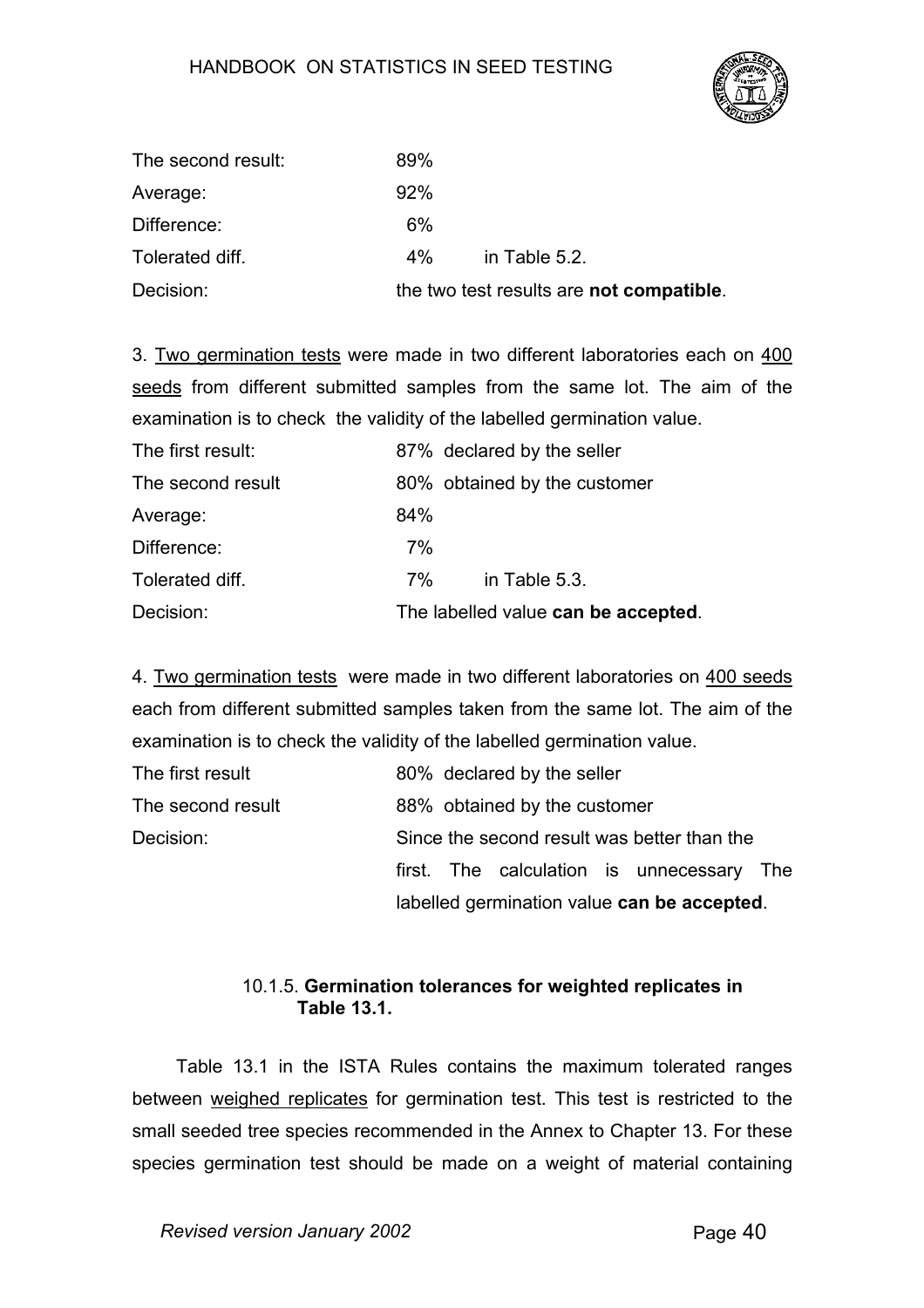

approximately 400 seeds and divided into four equal parts. The normal seedlings in each "replicate" will be counted. The table is used by entering it at a point equal to the sum of the numbers of seeds germinated in the four replicates, the maximum tolerated range will be found in column 2.

# Example

Germination test was made on four weighed replicates of *Eucalyptus astringens* seeds. The numbers of germinated seeds found in the replicates (containing approximately 100 seeds) were :

| In the first replicate      | 80  |                                                  |
|-----------------------------|-----|--------------------------------------------------|
| In the second replicate     | 60  |                                                  |
| In the third replicate      | 50  |                                                  |
| In the fourth replicate 70  |     |                                                  |
| Maximum difference          | 30  |                                                  |
| Sum of seeds germinated     |     |                                                  |
| in the four replicates      | 260 |                                                  |
| <b>Tolerated difference</b> | 34  | from Table 13.1.                                 |
| Decision:                   |     | the maximum difference among the four            |
|                             |     | replicates does not exceed the tolerated         |
|                             |     | difference, therefore, the result of germination |
|                             |     | tests for weighed replicates can be accepted.    |
|                             |     |                                                  |

The test result is the average of the four replicates: 65% in this case.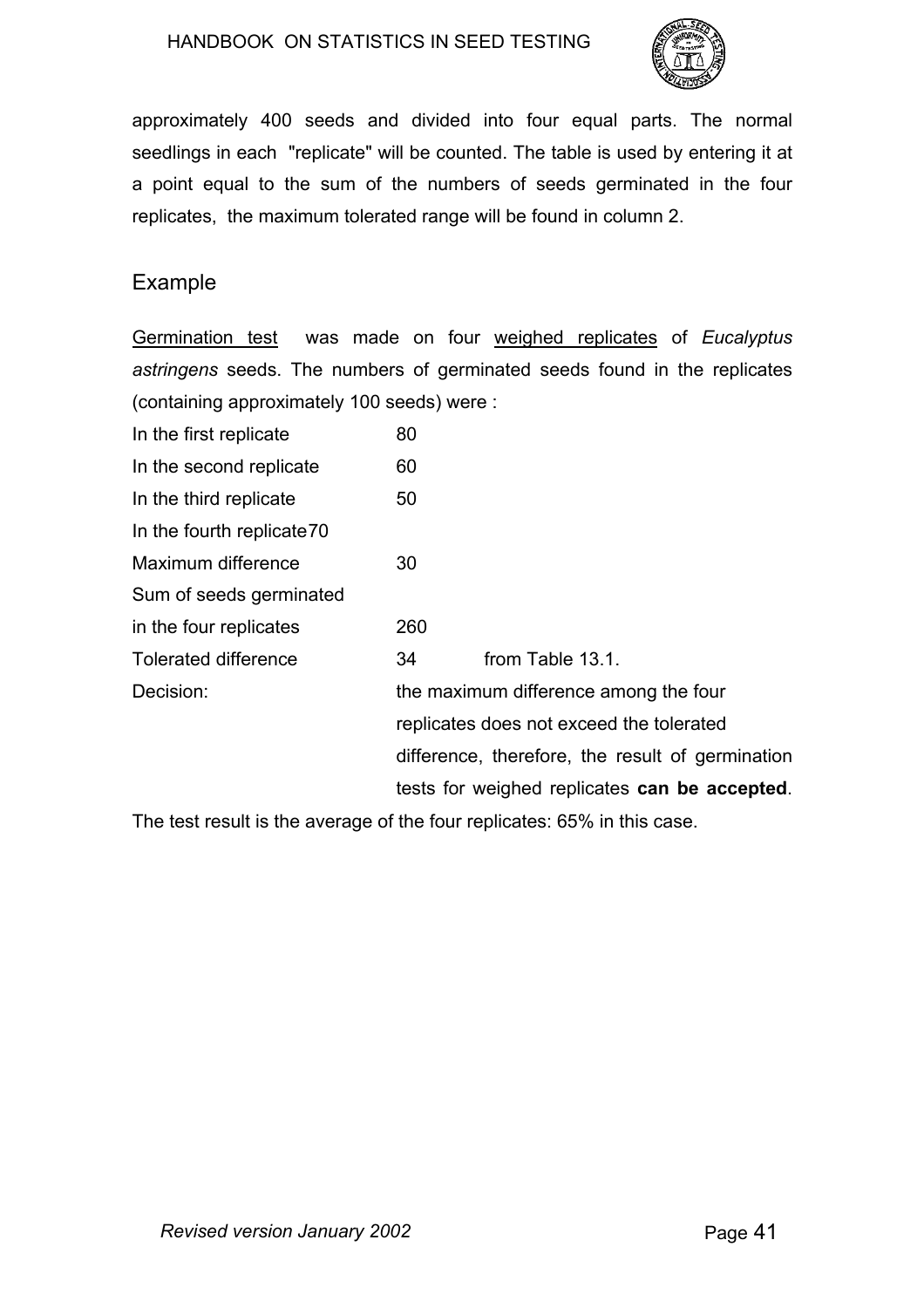

# **10.1.6.Tetrazolium test tolerances in Table 5.1, 6.1,6.2**

The main purpose of the tetrazolium test (TEZ) is to distinguish viable and nonviable seeds .

Whether a seed is rated viable or non-viable is derived directly from the importance of the different seed tissues responsible for the emergence and development of a normal seedling, which is species specific. Viable seeds are those that show the potential to produce normal seedlings. Such seeds stain completely, or if only partly stained, the staining patterns indicate that the essential structures are viable. Non-viable seeds are those that do not meet these requirements and in addition include seeds which reveal uncharacteristic coloring and/or flaccid essential structures. Seeds with obviously abnormal development of the embryo or other essential structures shall be regarded as non-viable whether stained or not. Rudimentary embryos of coniferous seeds are non-viable.

Viability, as measured by the tetrazolium test, is a distinct and unique quality characteristic of a resting seed. Viability is clearly independent of realisation in a germination test. However, there will be no significant difference between viability and germination percentages only in the case where a seed:

- is not dormant nor hard-seeded or has been properly pre-treated for breaking dormancy and hard-seededness,

- is not infected or has been properly disinfected,

- has not been sprayed in the field nor dressed during processing or

fumigated during storage with harmful chemicals,

- has not sprouted,

- has not been deteriorated during germination tests of normal or extended duration,

- has been germinated under optimal conditions.

## *Tolerances*

The result of a viability test can be relied upon only if the difference between the highest and the lowest replicate is within accepted tolerances. To check the reliability of a test result, the average percentage of the replicates is calculated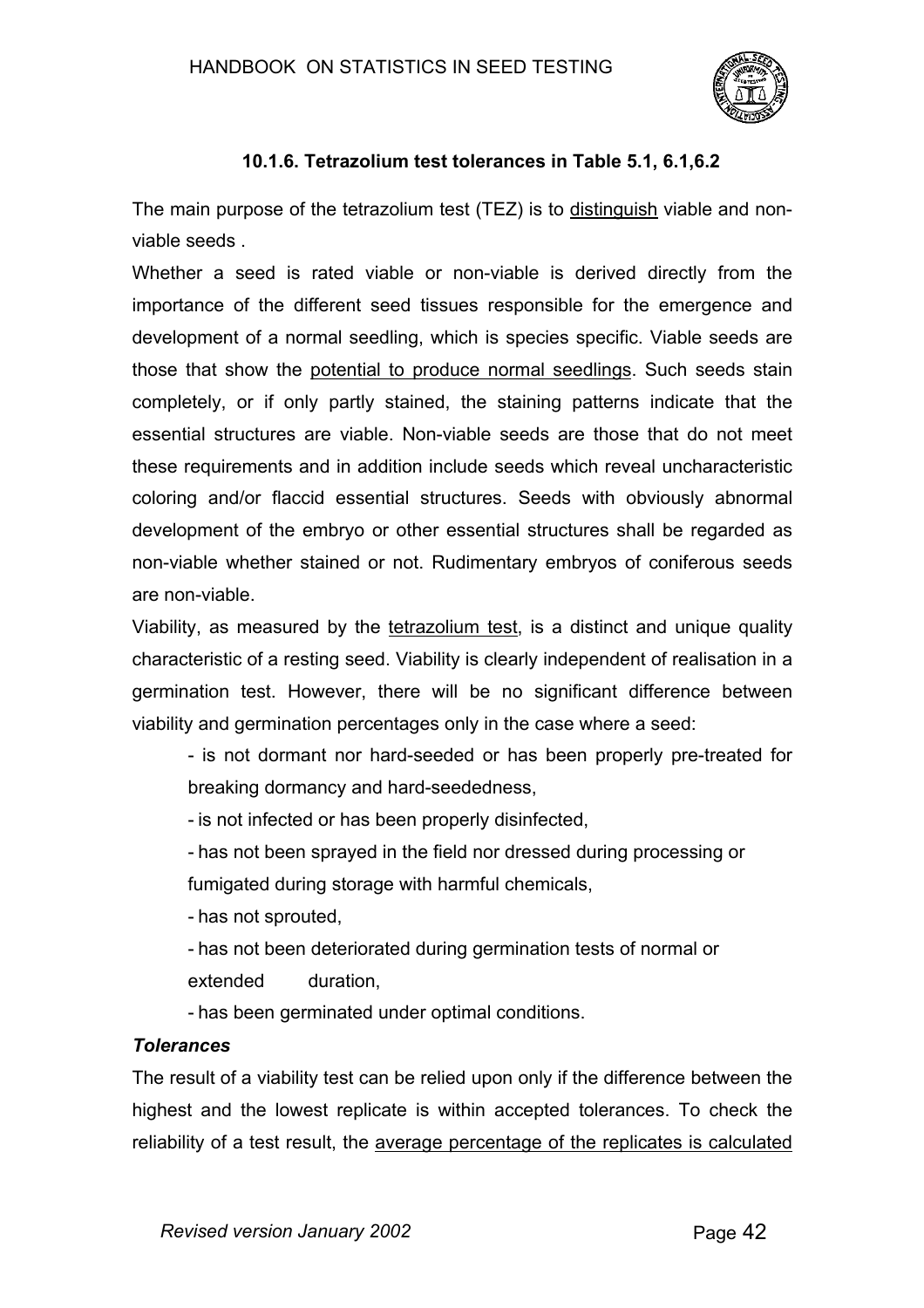

and compared with Table 5.1 of the Annexe to Chapter 17. The result is considered reliable, if the difference between the highest and the lowest replicate does not exceed the tolerance indicated.

To decide if two tests, which were performed independently in the same laboratory are compatible, Table 6.1 of the Annexe to Chapter 15 is used. When the two tests were performed in different laboratories, Table 6.2 of the Annexe to Chapter 15 is used. For both situations the average percentage viability of the two tests is calculated. The tests are compatible if the difference between the two results does not exceed the tolerance indicated for the calculated average in the respective Table.

# Examples

1. Two tetrazolium tests were made in two different laboratories on 400 seeds each from different submitted samples taken from the same lot. The aim of the examination is to check the viability of the seedlot.

| The first result (from Lab1)        | 89% declared by the seller             |
|-------------------------------------|----------------------------------------|
| The second result (from Lab2)       | 77% obtained by the customer           |
| The calculated avarage              | 83%                                    |
| The difference of the two tests     | 13%                                    |
| The tolerated difference            | 12% from <b>table 6.2</b>              |
| Decision: The labelled<br>viability | accepted.<br>value<br>be<br>not<br>can |

2. TEZ viability test on four 100-seed sub-samples were made in the same laboratory. The resulting percentage are:

| First sub-sample:    | 84% |               |
|----------------------|-----|---------------|
| Second sub-sample:   | 90% |               |
| Third sub-sample:    | 89% |               |
| Fourth sub-sample:   | 93% |               |
| Average percentage:  | 89% |               |
| Maximum difference:  | 9%  |               |
| Tolerated difference | 12% | in Table 5.1. |

Decision: the viability test can be accepted and reported as 89%.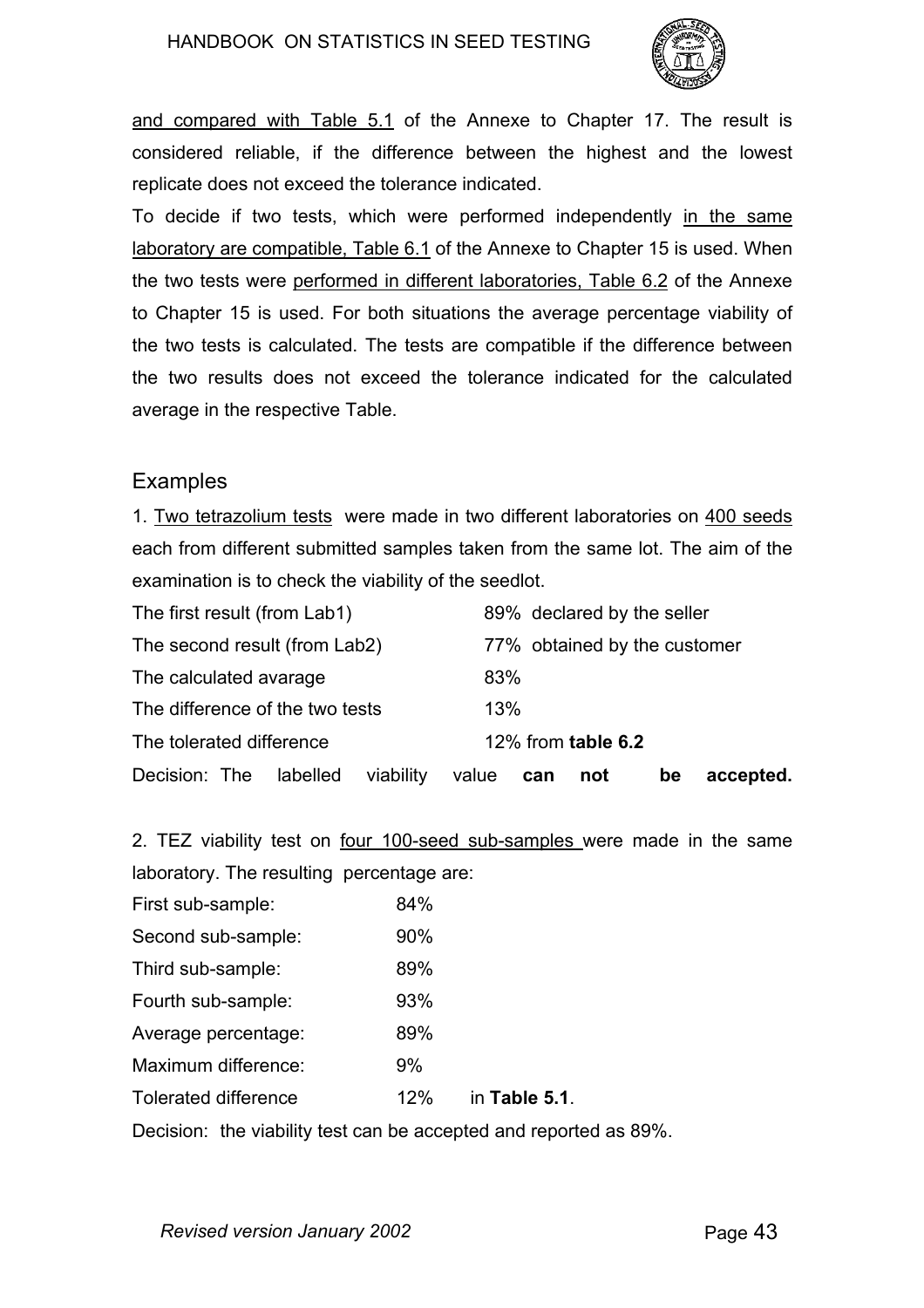

## *10.2. Heterogeneity tests*

A lot submitted for quality control should be homogeneous. This means that there is no significant variation among different parts of the seed lot. A lot can be characterised by one sample value only in this case. The Rules require that sampling be refused if the lot is so heterogeneous that differences between containers or primary samples are visible to the sampler. For doubtful cases, heterogeneity tests may be used (Appendix D in the Rules 1996). The heterogeneity testing enables the detection of heterogeneity which makes the seed lot technically unacceptable.

Heterogeneity of a seed lot can be due to an irregular, though fairly continuous distribution in seed purity, other seed count, or germination characteristics through successive containers of the lot. Such cases are referred to as in-range heterogeneity.

Heterogeneity can also be due to a non-continuous distribution of seed characteristics exceeding reasonable tolerated limits, e.g., in the case of outliers (containers with extremely differing seed quality) or the combining of two or more lots of quite different seed quality without effective blending. Such cases are referred to as off-range heterogeneity.

The H-value heterogeneity test is appropriate for detecting in-range heterogeneity but may indicate the presence of off-range heterogeneity as well. The R-value heterogeneity test is more suitable for checking off-range heterogeneity.

The H-value heterogeneity test was based on the ratio of the observed variance V of independent container-samples to the theoretical variance W computed on the basis of the suitable probability distribution. This test was first suggested by Miles in 1962 for calculating the measure of heterogeneity as follows.

$$
H = \frac{V}{W} - 1
$$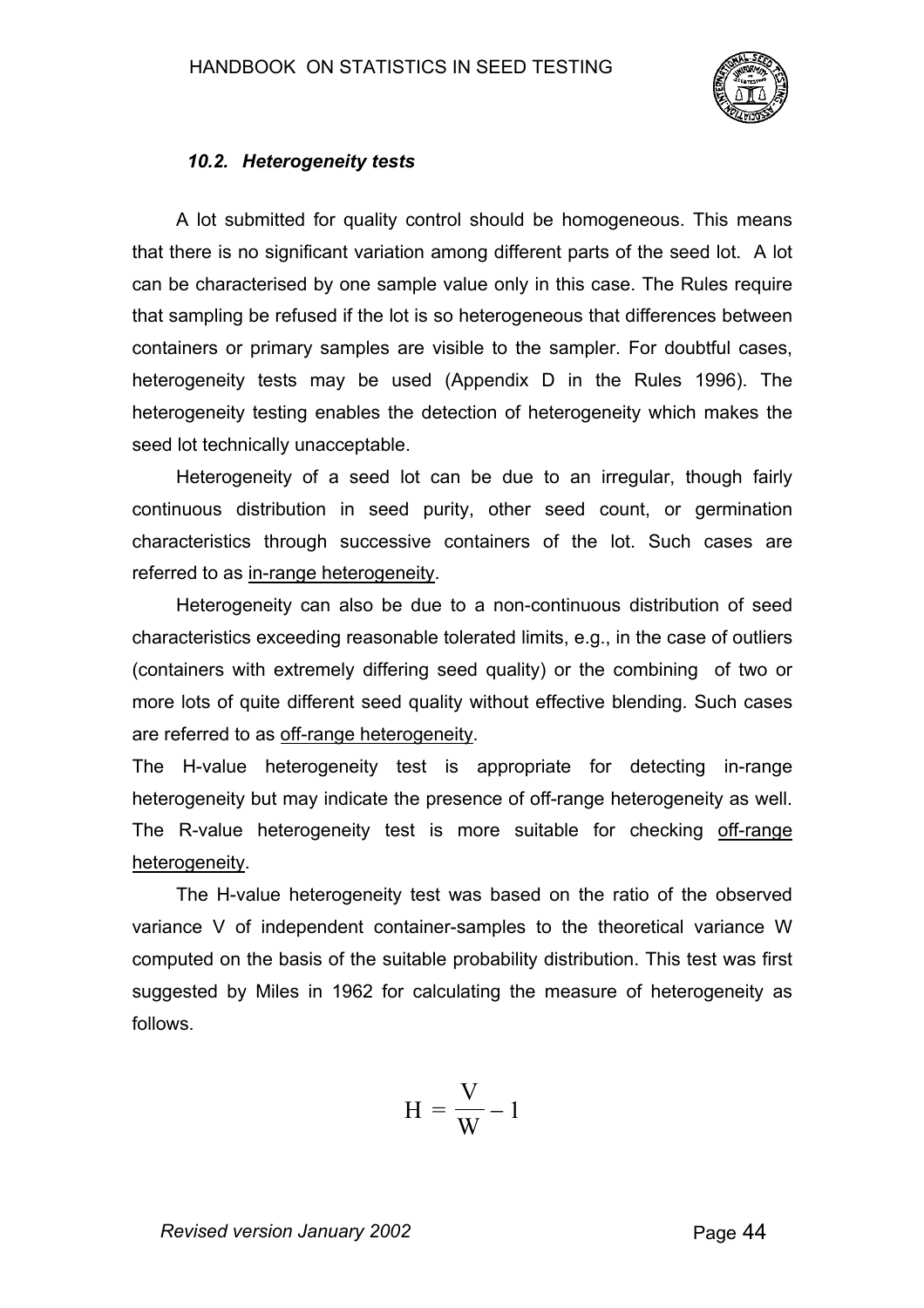

This method was slightly changed in 2001 due to the work of Michael Kruse based on different calculation and practical investigations.

10.2.1. The H-value test

## *Definitions of terms and symbols*

The testing of predominantly in-range heterogeneity of an attribute adopted as indicator involves a comparison between the observed variance and the acceptable variance of that attribute. The container-samples of a seed lot are samples drawn independently of each other from different containers. The examinations of container-samples for the indicating attribute must also be mutually independent. Since there is only one source of information for each container, heterogeneity within containers is not directly involved. The acceptable variance is calculated by multiplying the theoretical variance caused by random variation with a factor f for additional variation, taking into account the level of heterogeneity which is achievable in good seed production practice. The theoretical variance can be calculated from the respective probability distributions, which is the binomial distribution in the case of purity and germination, and the Poisson distribution in the case of the other seed count.

- $N<sub>o</sub>$  number of containers in the lot
- N number of independent container-samples
- n number of seeds tested from each container-sample (1000 for purity, 100 for germination and 10 000 for other seed count, see Rules 3.3.)
- X test result of the adopted attribute in a container-sample symbol for sum of all values
- f factor for multiplying the theoretical variance to obtain the acceptable variance (see Table D.1.)

$$
\overline{X} = \frac{\sum X}{N}
$$

mean of all X-values determined for the lot in respect of the adopted attribute

*n*  $W = \frac{\overline{X} \cdot (100 - \overline{X})}{\overline{X}}$ . acceptable variance of independent container-samples

*Revised version January 2002* Page 45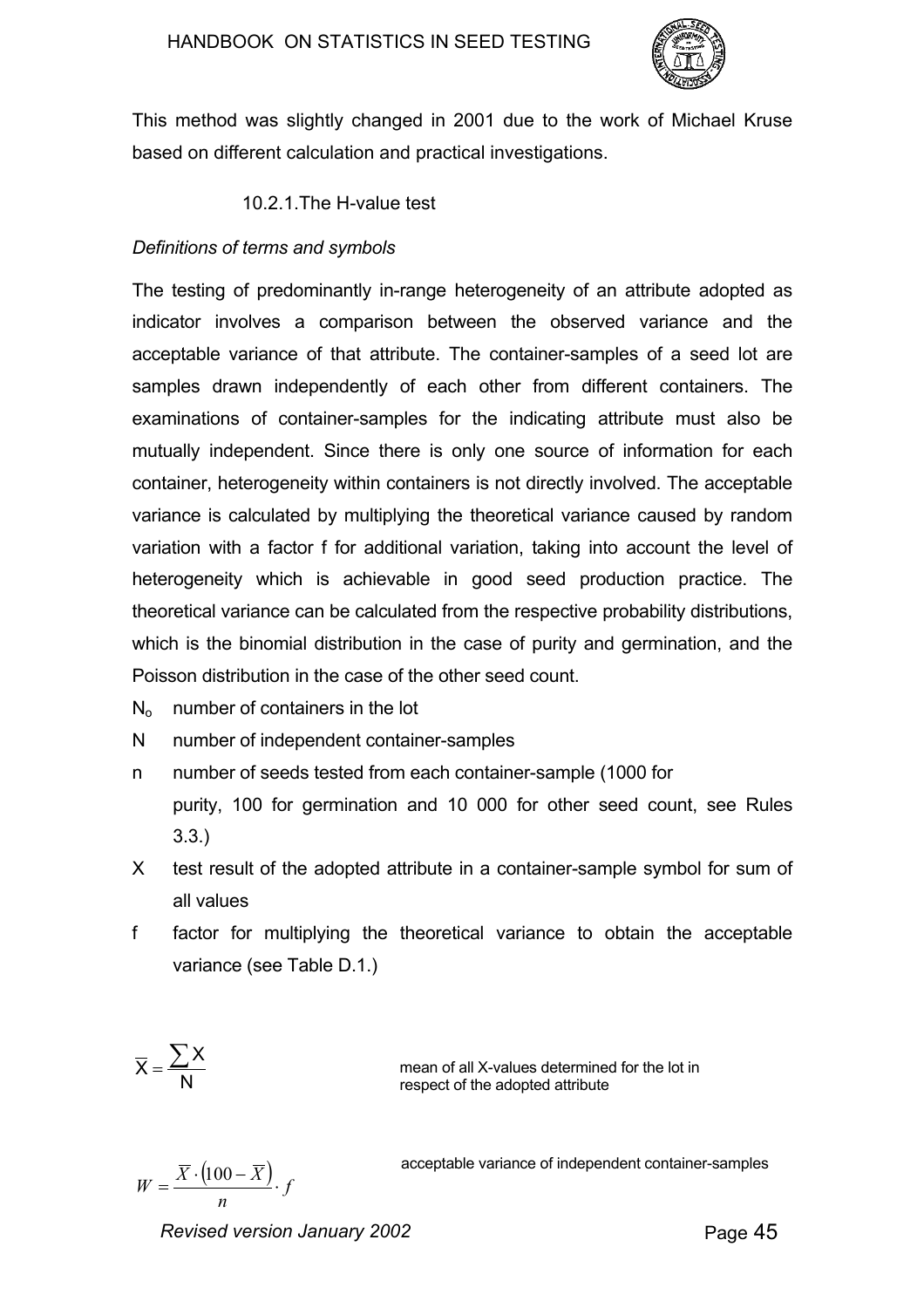

#### in respect of purity or germination percentages

$$
W=\overline{X}\cdot f
$$

 $(\sum X)$  $N(N - 1)$  $N$   $X^2 - ($   $) X$ V 2  $(\nabla \vee)^2$ −  $=\frac{N\sum X^2-(\sum x)^2}{N(1-x)}$ 

acceptable variance of independent container-samples in respect of number of other seeds

 observed variance of independent container-samples based on all X-values in respect of the adopted attribute

H-value: 
$$
H = \frac{V}{W} - f
$$

#### Negative H-values are reported as zero

|                     |  |  |  |  |  | Table D.1. Factors for additional variation in seed lots to be used for calculating W and |  |
|---------------------|--|--|--|--|--|-------------------------------------------------------------------------------------------|--|
| finally the H-value |  |  |  |  |  |                                                                                           |  |

| <b>Attributes</b> | Non-chaffy seeds | Chaffy |
|-------------------|------------------|--------|
|                   |                  | seeds  |
| Purity            | 11               | 1.2    |
| Other<br>seed 1.4 |                  | 22     |
| count             |                  |        |
| Germination       | 11               | 12     |

Remarks

- For purity and germination calculate to two decimal places if N is less than 10 and to three decimal places if N is 10 or more.
- For the number of other seeds, calculate to one decimal place if N is less than 10, and two decimal places if N is 10 or more.
- For definition of non-chaffy and chaffy seeds see Annex 3.6.A.3 of the ISTA Rules. The chaffiness of various genera is listed in Table 3.2.1.A in the Annex of the ISTA Rules.

#### *Sampling the lot*

The number of independent container-samples shall be not less than presented in Table D.2.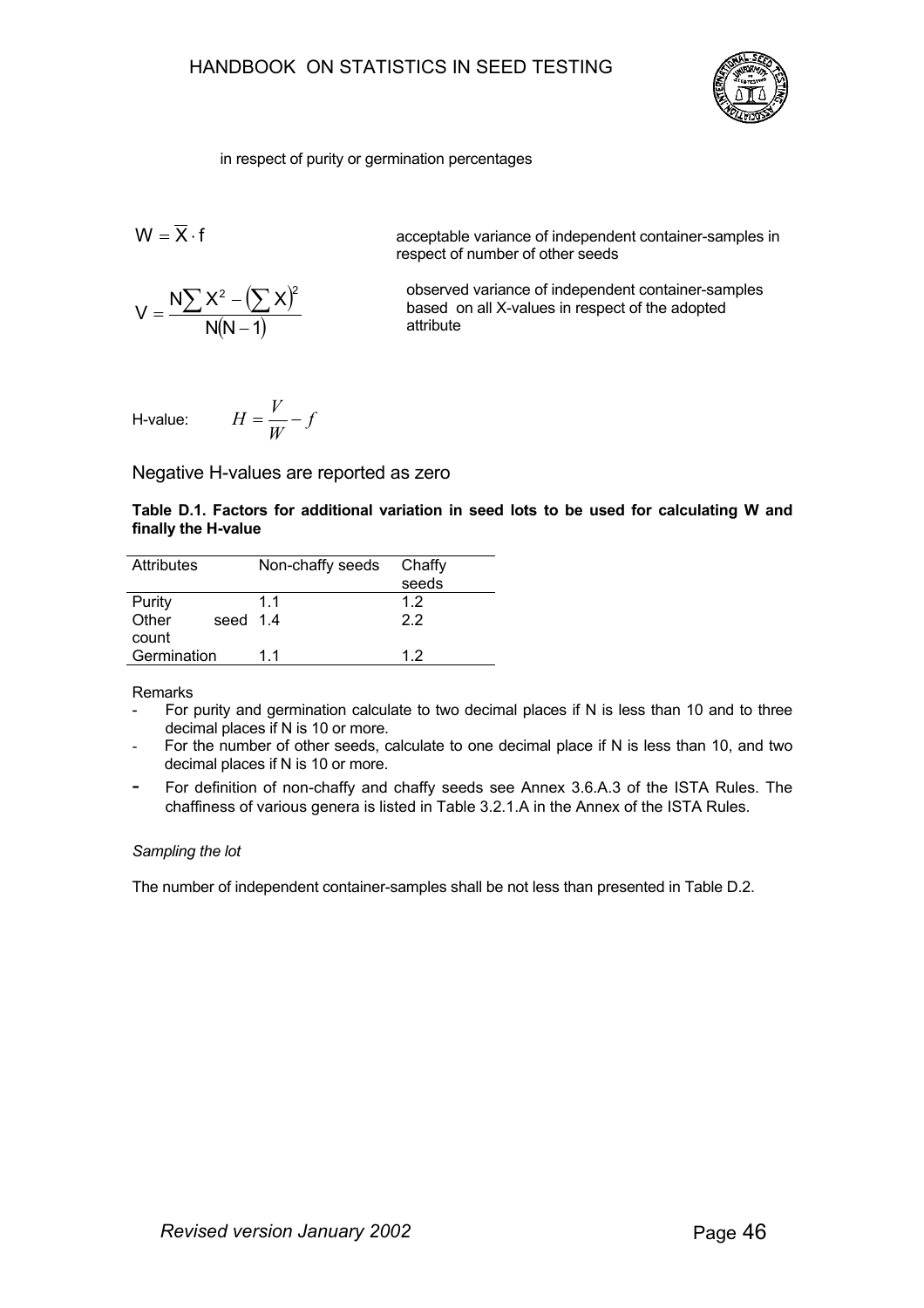

#### **Table D.2. Sampling intensity and critical H-values**

Number of independent container-samples to be drawn as depending on the number of containers in the lot and critical H-values for seed lot heterogeneity at a significance level of 1% probability.

| Number<br>of<br>container<br>s in the<br>lot (No) | Number of<br>independent<br>container-<br>samples (N) | Critical H-value for purity<br>and germination attributes |        | Critical H-value for other<br>seed count attributes |        |  |
|---------------------------------------------------|-------------------------------------------------------|-----------------------------------------------------------|--------|-----------------------------------------------------|--------|--|
|                                                   |                                                       | non-                                                      | chaffy | non-                                                | chaffy |  |
|                                                   |                                                       | chaffy                                                    | seeds  | chaffy                                              | seeds  |  |
|                                                   |                                                       | seeds                                                     |        | seeds                                               |        |  |
| 5                                                 | 5                                                     | 2.55                                                      | 2.78   | 3.25                                                | 5.10   |  |
| 6                                                 | 6                                                     | 2.22                                                      | 2.42   | 2.83                                                | 4.44   |  |
| 7                                                 | 7                                                     | 1.98                                                      | 2.17   | 2.52                                                | 3.98   |  |
| 8                                                 | 8                                                     | 1.80                                                      | 1.97   | 2.30                                                | 3.61   |  |
| 9                                                 | 9                                                     | 1.66                                                      | 1.81   | 2.11                                                | 3.32   |  |
| 10                                                | 10                                                    | 1.55                                                      | 1.69   | 1.97                                                | 3.10   |  |
| $11 - 15$                                         | 11                                                    | 1.45                                                      | 1.58   | 1.85                                                | 2.90   |  |
| 16-25                                             | 15                                                    | 1.19                                                      | 1.31   | 1.51                                                | 2.40   |  |
| 26-35                                             | 17                                                    | 1.10                                                      | 1.20   | 1.40                                                | 2.20   |  |
| 36-49                                             | 18                                                    | 1.07                                                      | 1.16   | 1.36                                                | 2.13   |  |
| 50 or                                             | 20                                                    | 0.99                                                      | 1.09   | 1.26                                                | 2.00   |  |
| more                                              |                                                       |                                                           |        |                                                     |        |  |

#### *Use of Table D.2 and reporting results*

Table D.2 shows the critical H-values which would be exceeded in only 1% of tests from seed lots with an acceptable distribution of the attribute adopted as indicator. If the calculated H-value exceeds the critical H-value belonging to the sample number N, the attribute and the chaffiness in Table D.2, then the lot is considered to show significant heterogeneity in the in-range, or possibly also the off-range sense. If, however, the calculated H-value is less than or equal to the tabulated critical H-value, then the lot is considered to show no heterogeneity in the in-range, or possibly off-range sense with respect to the attribute being tested.

#### *The results of the H-value test shall be reported as follows:*

 $\overline{X}$ , N, No, calculated H-value and the statement that "This H-value does/does not indicate significant heterogeneity".

If  $\overline{X}$  is outside of the following limits, the H-value shall not be calculated or reported:

| purity components:                               | above 99.8% or below 0.2% |
|--------------------------------------------------|---------------------------|
| germination above:                               | 99.0% or below 1.0%       |
| number of specified seeds: below two per sample. |                           |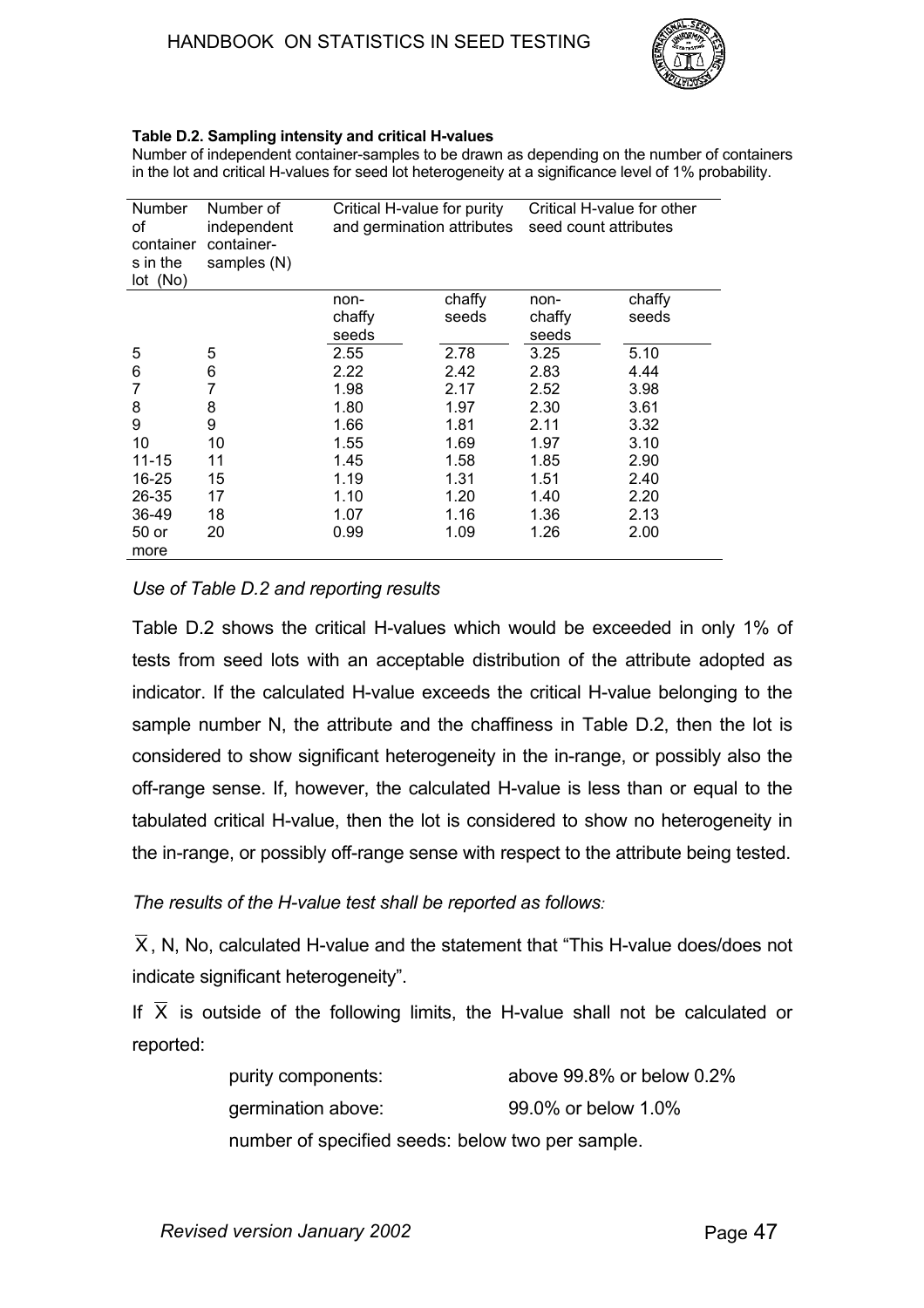

#### 10.2.2.The R-value Test

The object of this test is to detect off-range heterogeneity of the seed lot using the attribute adopted as an indicator. The test for off-range heterogeneity involves comparing the maximum difference found between samples of similar size drawn from the lot with a tolerated range. This tolerated range is based on the acceptable standard deviation, which is achievable in good seed production practice.

Each independent container-sample is taken from a different container, so that heterogeneity within containers is not directly involved. Information about heterogeneity within containers is contained, however, in the acceptable standard deviation which is in fact incorporated into the tabulation of tolerated ranges. The acceptable standard deviation was calculated by the standard deviation due to random variation according to the binomial distribution in the case of purity and germination, and to the Poisson distribution in the case of the other seed count, multiplied by the square root of the factor f given in Table D.1, respectively. The spread between containers is characterised by the calculated range to be compared with the corresponding tolerated range.

#### *Definitions of terms and symbols*

- $N<sub>o</sub>$  number of containers in the lot
- N number of independent container-samples
- n number of seeds tested from each container-sample (1000 for purity, 100 for germination and 10 000 for other seed count, see 3.3.)
- X test result of the adopted attribute in a container-sample
- $Σ$  symbol for sum of all values

N  $\overline{X} = \frac{\sum X}{\sum Y}$ 

mean of all-X-values determined for the lot in respect of the adopted attribute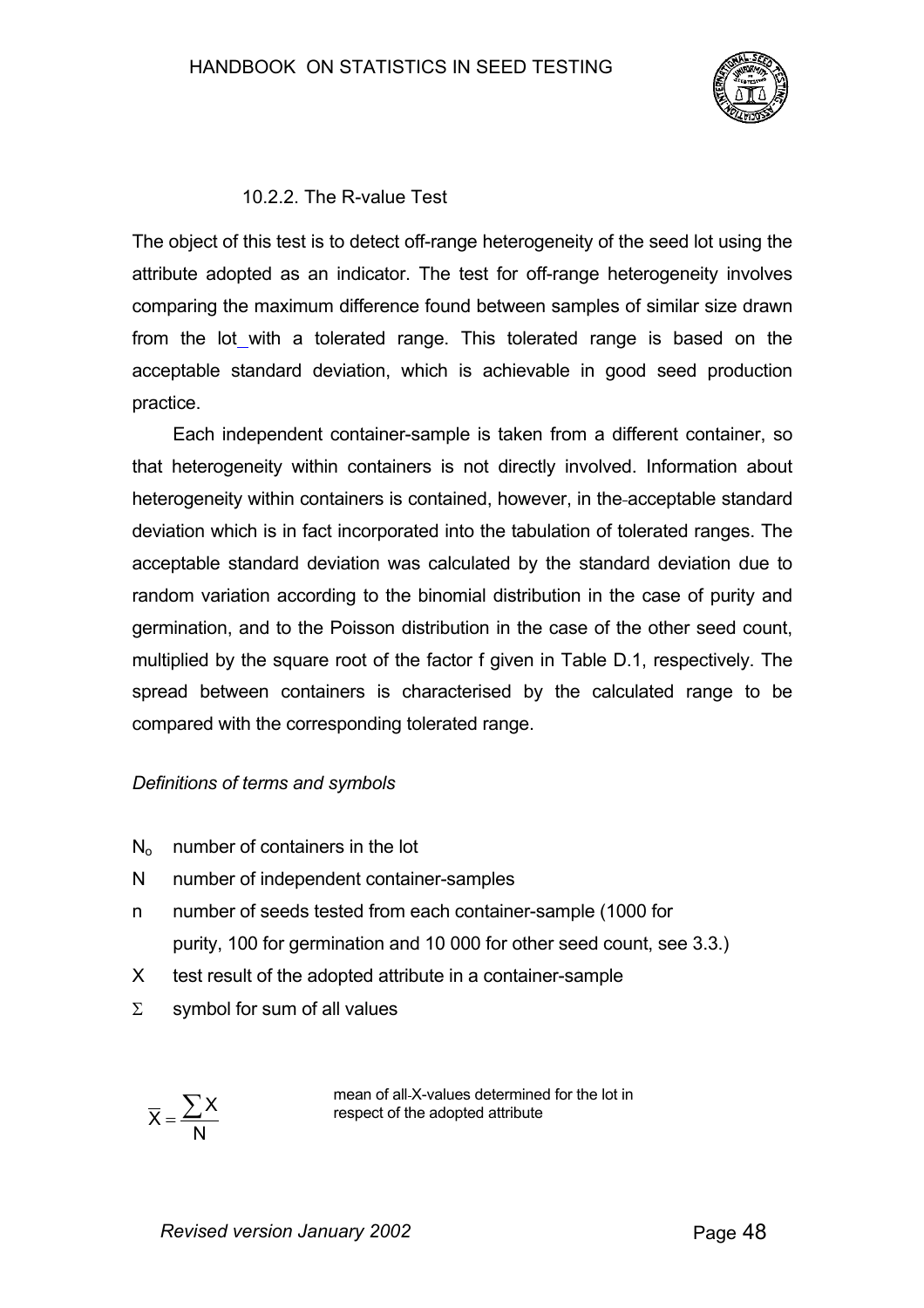

$$
R = X_{\text{max}} - X_{\text{min}}
$$

the range found as maximum difference between independent container samples of the lot in respect of the adopted attribute

Remark: For precision of X for the R-value test see 3.1. 'Remarks' to the H-value test.

## *Sampling the lot*

Sampling for the R-value test is the same as for the H-value test (see 3.2.), the same samples must be used.

## *Testing procedure*

The same testing procedures of purity, germination and the other seed count are used for the R-value test as are used for the H-value test (see 3.3.). For calculations, the same set of data must be used.

*Use of tables and reporting of results*

Seed lot off-range heterogeneity is tested by using the appropriate table for tolerated, i.e. critical range.

Table **D.3** for components of pure seed analyses,

Table **D.4** for germination determinations and

Table **D.5** for numbers of other seeds.

Find the value  $\overline{X}$  in the 'Average' columns of the appropriate table. When entering the table, round averages following the usual procedure; read off the tolerated range which would be exceeded in only 1% of tests from seed lots with an acceptable distribution of the attribute

in Column 5-9 for cases when  $N = 5$  to 9.

in Column 10-19 for cases when  $N = 10$  to 19, or

in Column 20 when  $N = 20$ .

If the calculated R-value exceeds this tolerated range, then the lot is considered to show significant heterogeneity in the off-range sense. If, however, the calculated R-value is less than or equal to the tabulated tolerated range, then the lot is considered to show no heterogeneity in the off-range sense with respect to the attribute being tested.

The results of the R-value test must be reported as follows:

 $X$ , N, N<sub>o</sub>, calculated R-value and the statement that "This R-value does/does not indicate significant heterogeneity".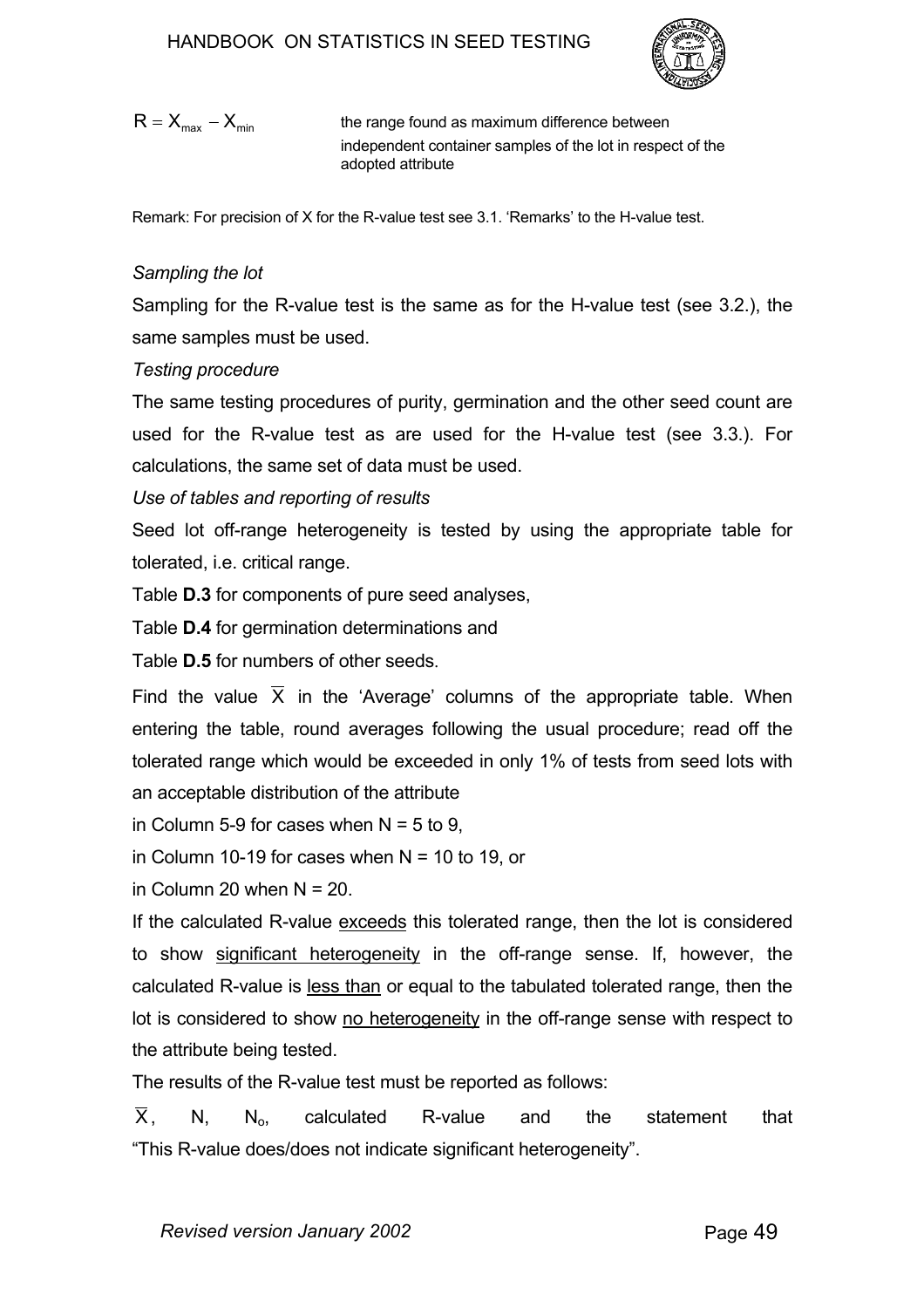

When using the tables, round averages to the next tabulated value (if in the middle, then downwards).

#### *Interpretation of results*

Whenever either of the two tests, the H-value test or the R-value test, indicates significant heterogeneity, then the lot must be declared heterogeneous. When, however, neither of the two tests indicates significant heterogeneity, then the lot must be adopted as non-heterogeneous, having a non-significant level of heterogeneity.

The R-value heterogeneity test was originally a new version of the Miles' "short heterogeneity test". It was suggested by the Statistics Committee and accepted by ISTA in 1993 and modified by the Congress in 2001.

# **Examples**

1. A seed lot containing 40 bags of non-chaffy seeds was tested for germination heterogeneity. According to the specified sampling intensity N=18 bags were sampled and the appropriate attribute (germination) independently tested on 100-seed samples simultaneously. The average of the 18 values was  $\overline{X}$  = 80. The theoretical variance was W = 16⋅f. The observed variance was V = 40. From Table D.1. we can find f=1.1 in case of germination of non-chaffy seeds.

The computed H-value:  $H = (40:17.6) -1.1 = 1.17$ . Since this value **exceeds** 1.07, the critical H-value in Table D.2., the lot must be declared **heterogeneous** even if the R-value test did not indicate significant heterogeneity.

2. A seed lot containing 50 bags of chaffy seeds was tested for number of other seeds heterogeneity. The sampling intensity was N=20 and other seed count was chosen for calculating heterogeneity. The average of 20 values was  $\overline{X}$  = 32. The theoretical variance is W = 32⋅f according to the Poisson distribution. The observed variance was  $V = 82$ . From Table D.1, we can find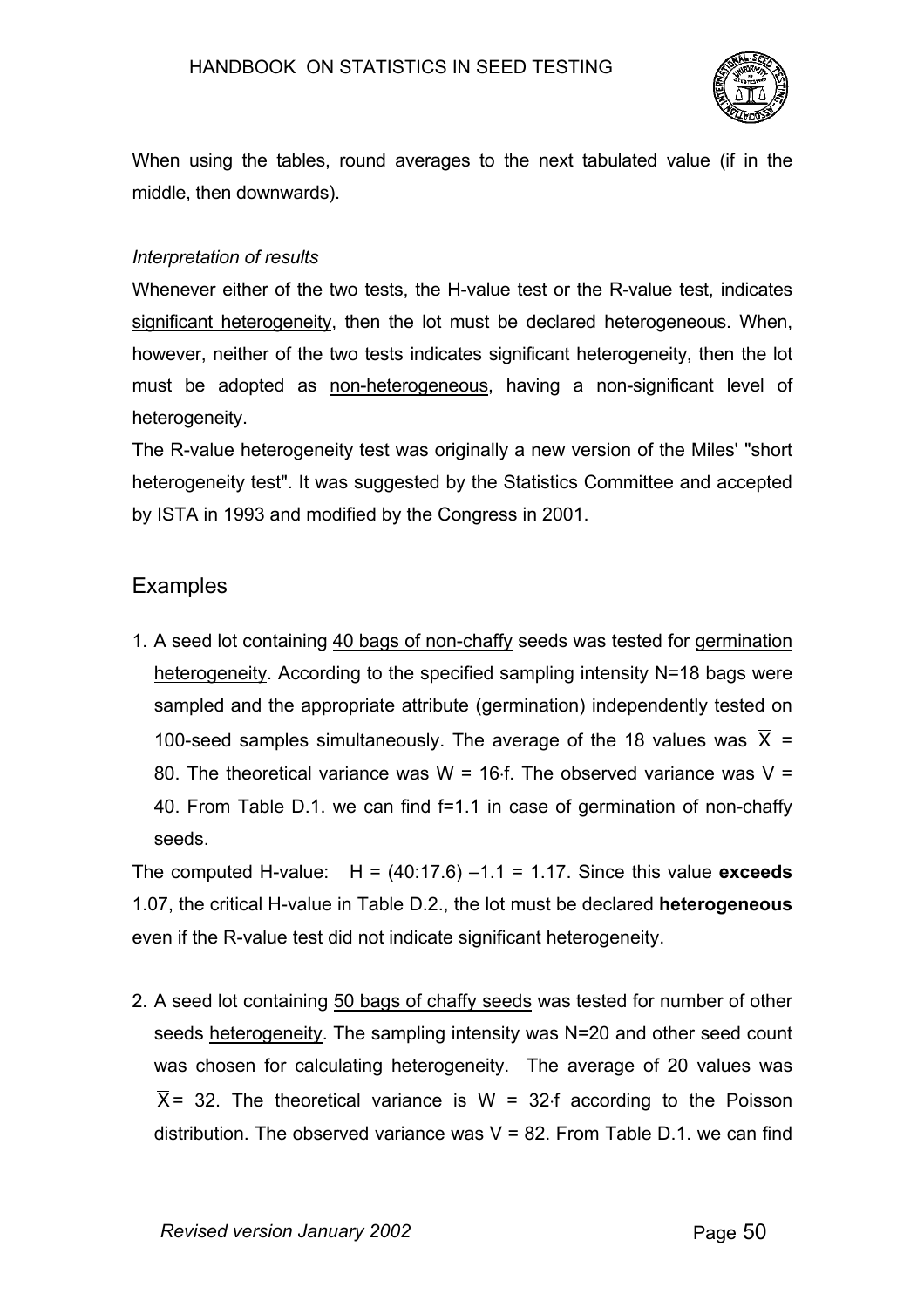

f=2.2 in case of number of other seeds of a chaffy seedlot. The computed H-value:

H = (82:70.4) – 2.2 = -1.035. This H-value reported as H=0 and **does not exceed** 2.00, the critical H-value in Table D.2 meaning that the H-test **does not indicate significant heterogeneity**. Nevertheless the computed R-value was  $R = 58$  because of an outlier value in one of the samples. Since 58 exceeds 54 the critical R-value in Table D.5.B, the R-test indicates significant heterogeneity. Therefore the lot must be declared **heterogeneous**.

3. A seed lot containing 25 bags of chaffy seeds was tested for purity heterogeneity. The sampling intensity was N=15 and purity was chosen for calculating heterogeneity. The obtained purity % are as follows X: 98.50 98.60 98.70 98.80 98.60 98.70 98.60 98.80 98.70 98.80 98.70 98.70 95.00 98.60 98.80

The average of 15 values was  $\overline{X}$  = 98.44. The number of seeds in one sample n=1000 the theoretical variance is W=0.18⋅ according to the Poisson distribution and f=1.2 (from Table D.1). The observed variance was V =0.91.. The computed H-value:

 $H = \frac{V}{W} - f = 3.76$ . This H-value reported as H=3.76 which is **exceed** 1.31, the critical H-value in Table D.2. That means the H-test **indicate significant heterogeneity**. The computed R-value was  $R = 3.8$  because of an outlier value 95.00. Since 3.8 exceeds 2.2 the critical R-value in Table D.3.B, the Rtest also indicates significant heterogeneity. Therefore the lot must be

declared **heterogeneous**.

It is possible to choose any seed characteristic for use in detecting heterogeneity. It is not necessary to test all the three main characteristics. Thus, the choice of seed property for use in calculating heterogeneity depends on practical viewpoints.

## *10.3. Compatibility test*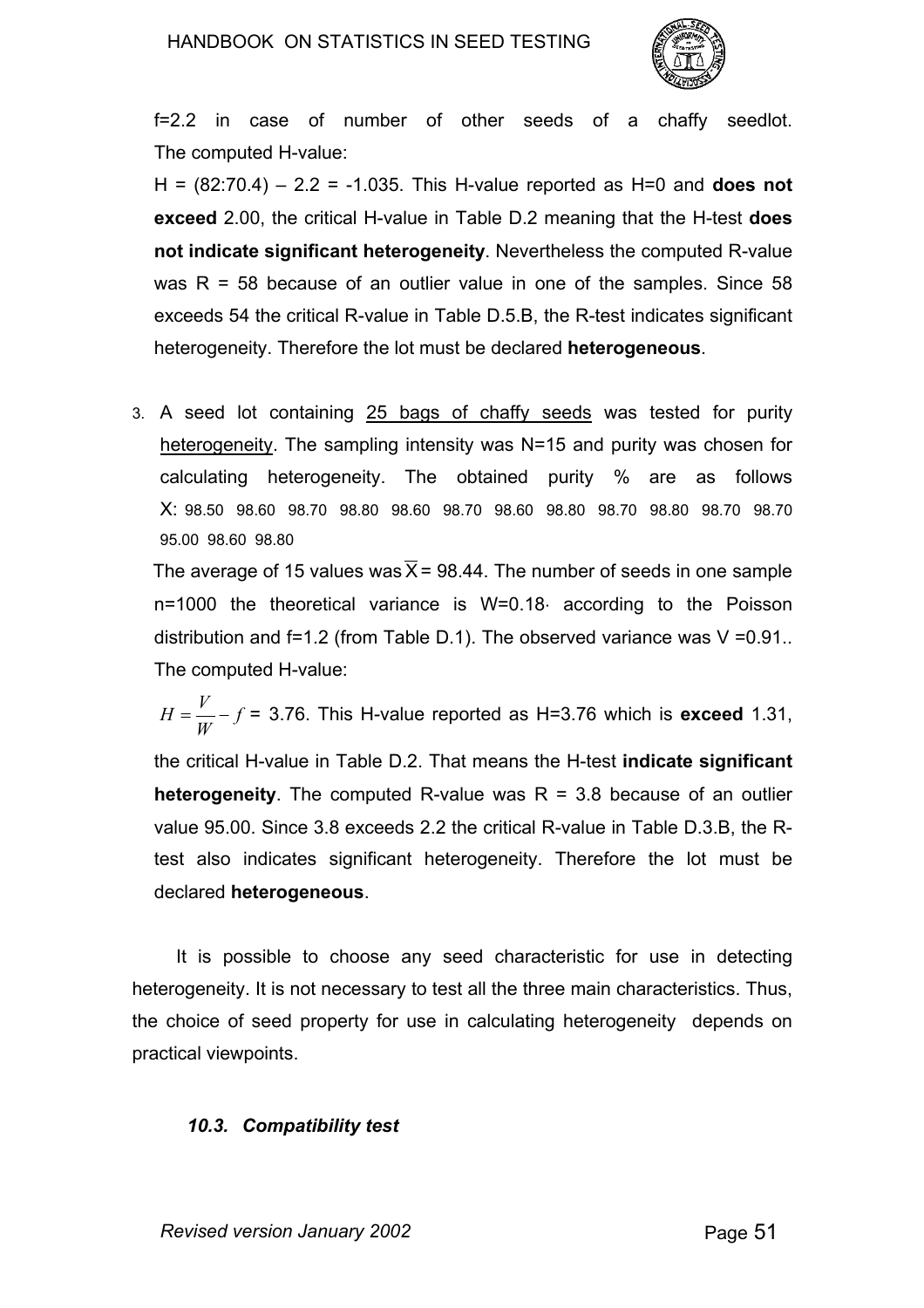

Heterogeneity tests are suitable for use in detecting heterogeneity but can not eliminate it. A new test has been suggested by the Statistics Committee in order to avoid heterogeneity of compound lots since much lot heterogeneity may originate by combining seed lots of very different quality. Since there is no restriction concerning the mixing of seed lots, the blending of lots of widely different quality characteristics often occurs in the seed trade. Since the mixing procedures may not be perfect and since the lots may be combined without blending, the risk of subsequent heterogeneity is increased.

The new compatibility test is based on reverse of the R-value heterogeneity test. The main questions of the compatibility test are as follows:

- Can the quality characteristics of all the N component lots be considered as elements of the same approximately normally-distributed population?
- If the N components do not all belong to the same population could these be split into clusters or sub-populations?

If the three most important quality characteristics, purity, germination and other seed content, are determined separately, the null hypothesis of the first question is:

Ho:  $E(x_1) = E(x_2) = ... = E(x_N)$ .

This means that the expected values of the observed data for the seed characteristic in question are equal. Similarly, it should be assumed that the variances are also equal:

$$
V(x_1) = V(x_2) = ... = V(x_N).
$$

When a particular quality characteristic can be assumed to belong to the same population, then the small lots to be combined can be considered as subpopulations of the possible compound lot. Thus the heterogeneity of the future lot can be examined by the R-test.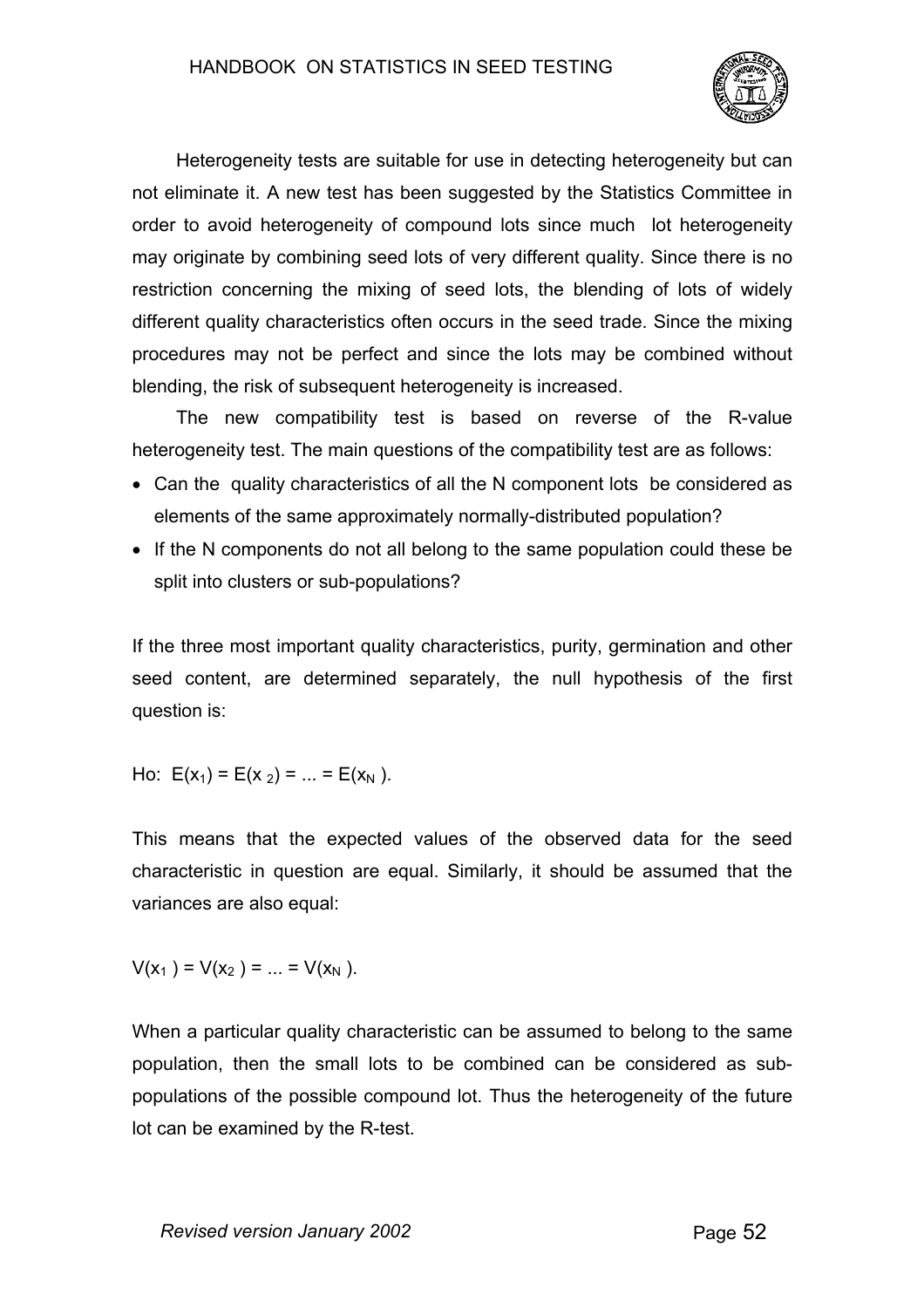

The main question of the compatibility test as a "converse heterogeneity test" is:

What is the maximum tolerated difference between each of the quality characteristics which does not make the compound lot heterogeneous?

For practical use the critical R values have been tabulated at the 1% significance level for all three quality parameters (Tables B1, B2 and B3 in Appendix B of the 1999 Rules). These tables allow decisions about the compatibility of the N small lots to be combined.

If  $R = x_{max} - x_{min}$  does not exceed the tolerated R value found in the adequate table in column N, then the N lots can be mixed. If R exceeds the tolerated R value then combining is not permitted.

For checking compatibility it is necessary to test the three quality characteristics (germination, purity and other seed content). The decision for combining is only possible if compatibility for all properties can be proved. In cases when the compatibility of all the N lots can not be demonstrated, a grouping method could be applied in order to find a stepwise way to optimize lot groups. The test procedure begins with ordering the component lots into the sequence of one selected seed property (e.g., germination). Then the first lot should be taken in the order to add the second, third, etc., as long as the R-test does not indicate significant heterogeneity in any property. Thus, an acceptable homogeneous group of seed lots is obtained. All possible "next groups" begin with the component lot after the foregoing group (i.e., compound lot) has been finished.

The compatibility test has been accepted by the ISTA as a "Provisional Rule" for the issue of ISTA seed lot certificates on Herbage and Amenity seed lots exceeding the maximum lot size in Table 2 being transported loose in bulk containers. The description of the test as well as the proper use of the tolerance tables containing the critical R-values for all the three main seed properties can be found in Appendix B in the 1996 Rules. The tables are used by entering the straight average in "The average of all lots" column. The maximum tolerated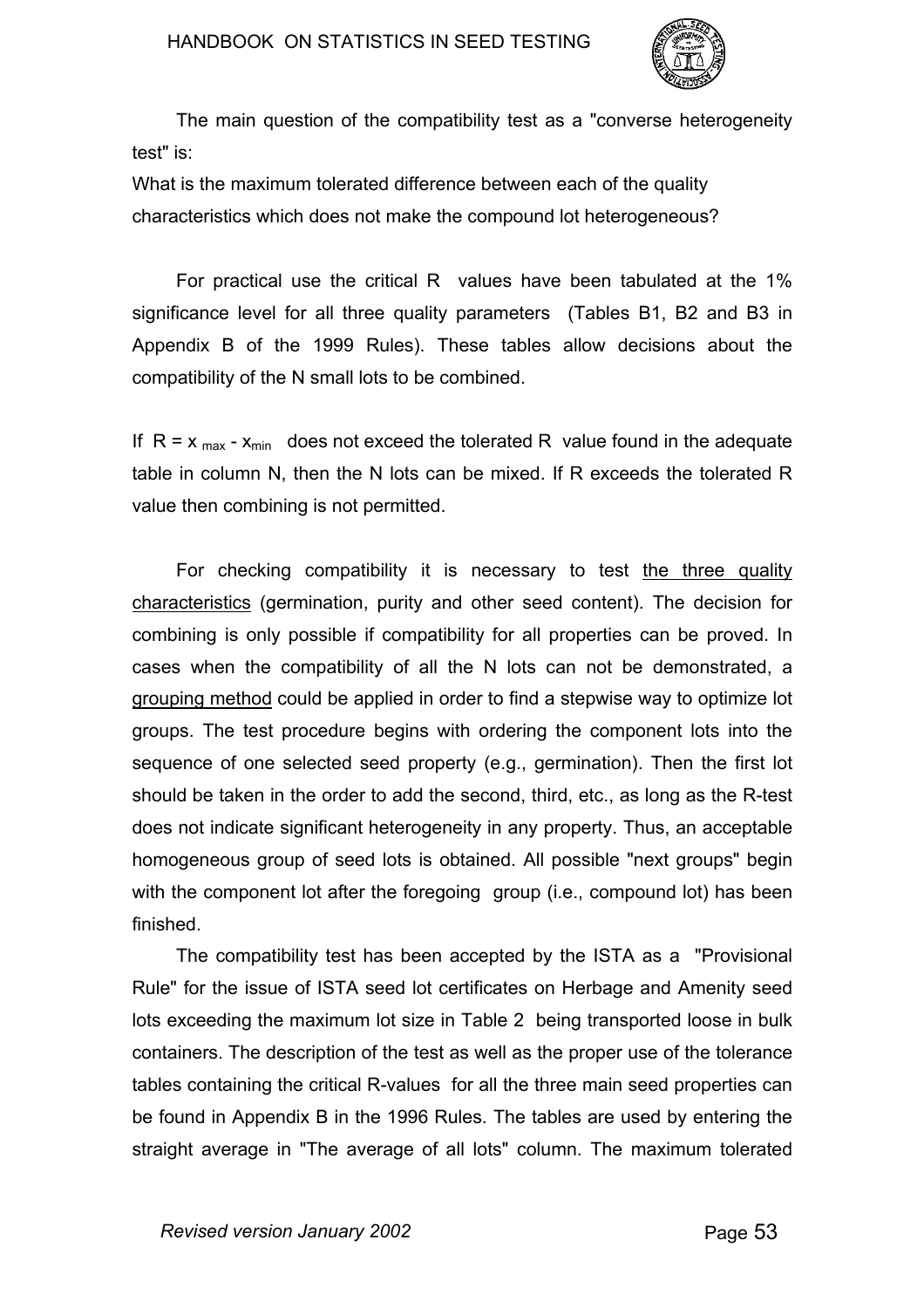

value of R can be found in column N for the number of lots involved. Decisions can be made on the basis of whether or not the computed R-value exceeds the tolerated critical R-value.

# **Examples**

| 1. Number of component lots  | $N = 4$                         |
|------------------------------|---------------------------------|
| Average of purity results    | $x = 96\%$                      |
| Range of results             | $R = x_{max} - x_{min} = 1.5\%$ |
| Tolerated range in Table B1. | $R = 1.7\%$                     |

Since R does not exceed the tolerated range, the **lots are compatible** from the aspect of purity percentages.

| Average of germination results | $x = 90\%$                    |
|--------------------------------|-------------------------------|
| Range of results               | $R = x_{max} - x_{min} = 5\%$ |
| Tolerated range in Table B2.   | $R = 7%$                      |

Since R does not exceed the tolerated range, the **lots are compatible** from the aspect of germination percentages.

| Average of other seed counts | $x = 8$                      |
|------------------------------|------------------------------|
| Range of results             | $R = x_{max} - x_{min} = 16$ |
| Tolerated range in Table B3. | $R = 12$                     |

Since R exceeds the tolerated range, the **4 lots are not compatible** with respect to other seed counts. Therefore the 4 lots **cannot be combined** to form a compound lot.

In using the tables it is not necessary to repeat all tests on quality characteristics when the important data exists as labelled values of the component lots.

| 2. Number of component lots: | $N = 4$                    |
|------------------------------|----------------------------|
| Purity results:              | 96.8%; 95.7%; 96.3%; 95.2% |
| Average of purity results    | $x = 96\%$                 |
| Range of results             | $R = 1.6\%$                |
| Tolerated range in Table B1  | $R = 1.7%$                 |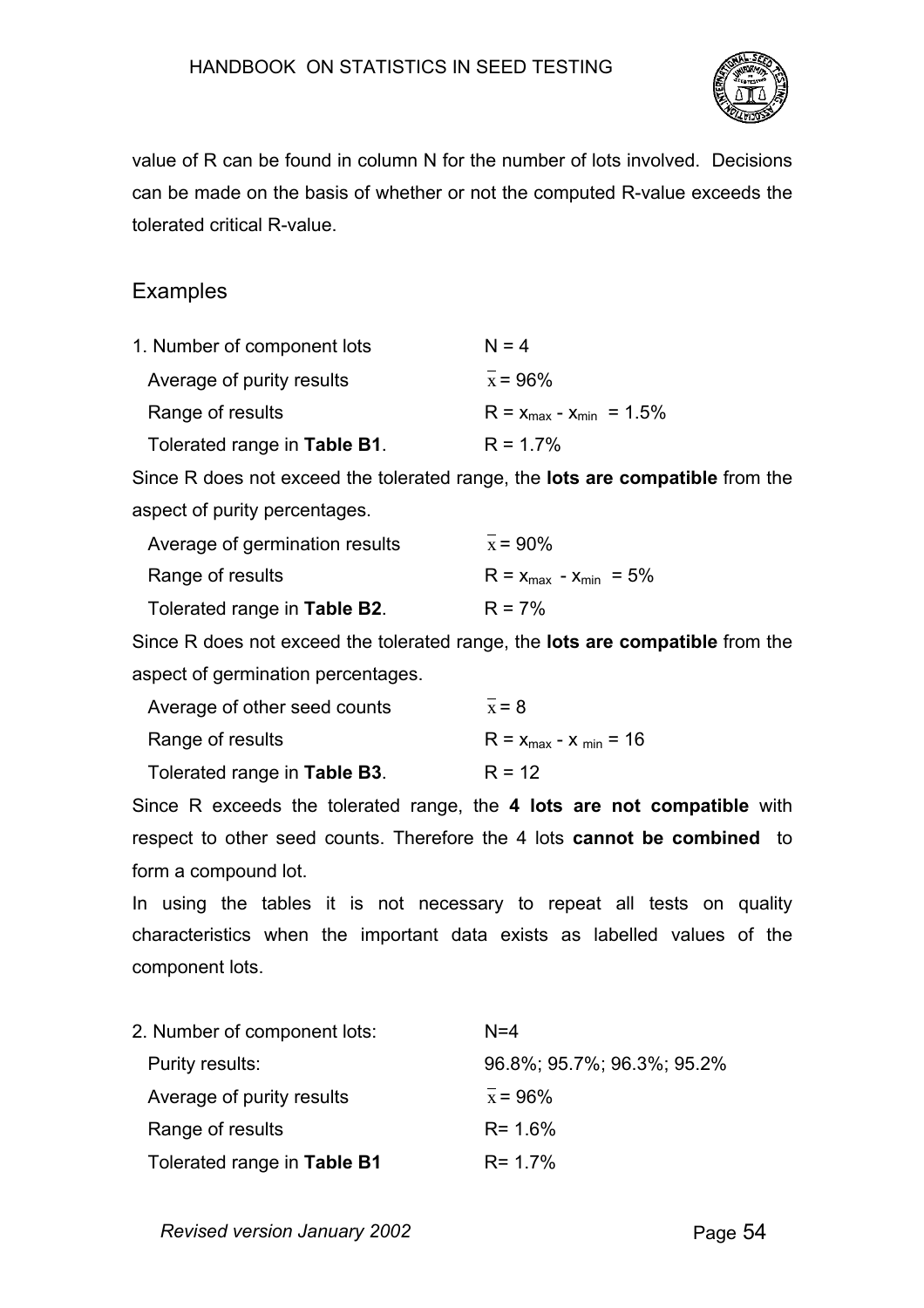

The lots **are compatible** from the aspect of purity..

| Germination results:           | 93%; 89%; 91%; 87% |
|--------------------------------|--------------------|
| Average of germination results | $x = 90\%$         |
| Range of results               | $R = 6\%$          |
| Tolerated range in Table B2    | $R = 7\%$          |
|                                |                    |

The lots **are compatible** from the aspect of germination.

| Other seed counts results:   | 4; 10; 6; 12 |
|------------------------------|--------------|
| Average of other seed counts | $x = 8$      |
| Range of results             | $R = 8$      |
| Tolerated range in Table B3  | $R = 12$     |
|                              |              |

The lots **are compatible** from the aspect of other seed counts. Therefore the 4 lots **can be unified**.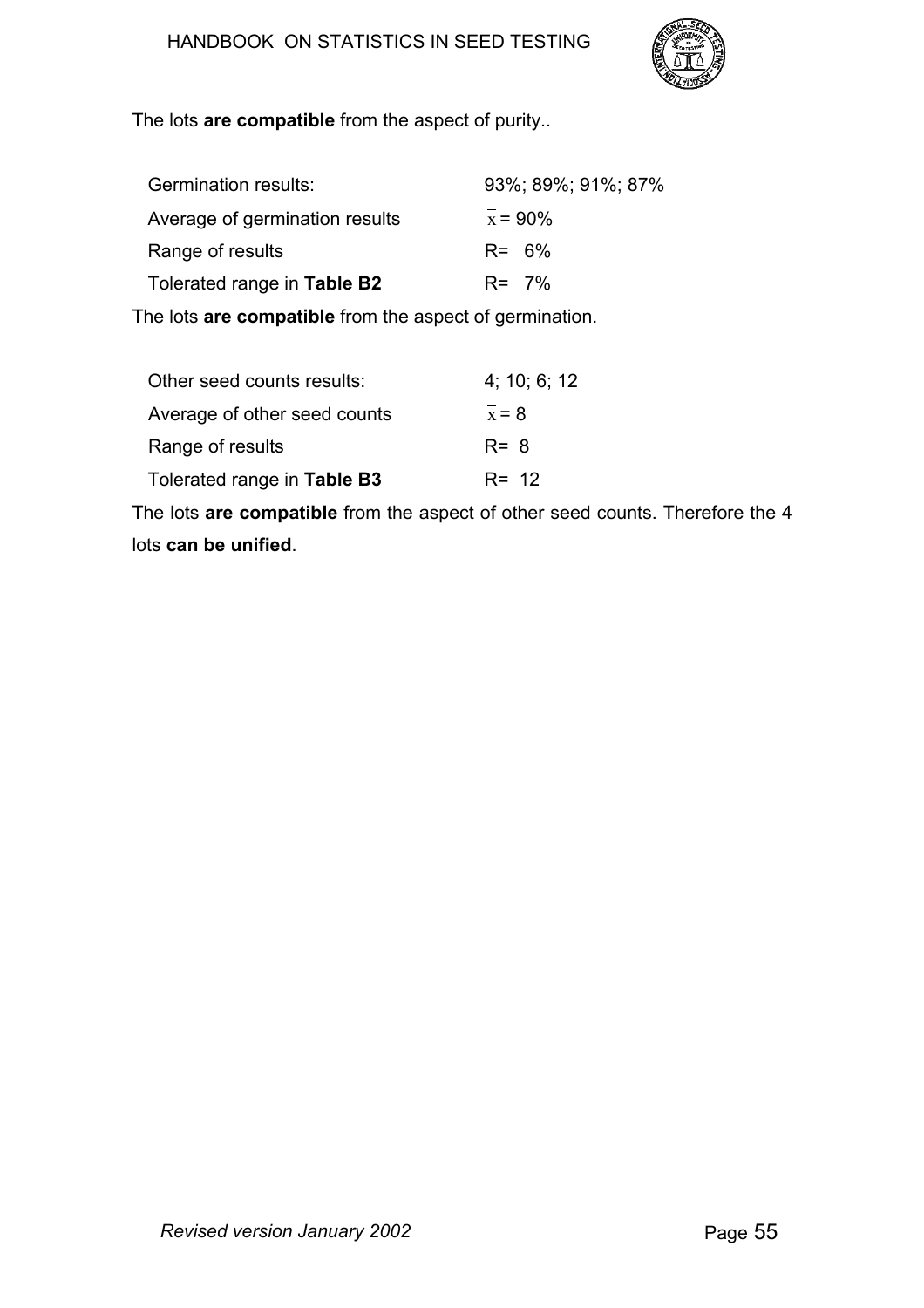

# **11. GLOSSARY**

## **Accepted number of other seeds in a sample**

the maximum tolerated value for other seed count in the prescribed sample or sub-sample

## **Acceptable quality level (AQL)**

a small ratio of defects which is still acceptable

## **Acceptance probability (AP)**

the probability as function of the real ratio of defects (see OC-curve)

## Alternative hypothesis (H<sub>1</sub>)

opposing hypothesis against the null-hypothesis

## **Arithmetic mean (** $\overline{X}$ **)**

straight mean i.e., sum of the N values divided by N

## **Attribute**

qualitative property (e.g., percent germination)

## **Average**

synonym of arithmetic mean

## **Binomial distribution**

discrete distribution with parameters n and p

#### **Bulk lot**

large seed lot in heap (or in large storage bin)

## **Chi-squared distribution**

a type of continuous distribution based on the sum of N squared standard normal distributed random variables

## **Compound lot**

seed lot formed by combining two or more component lots

#### **Confidence interval**

interval which contains the true value of the attribute in question with high probability (e.g.95% or 99%)

#### **Consumer's risk**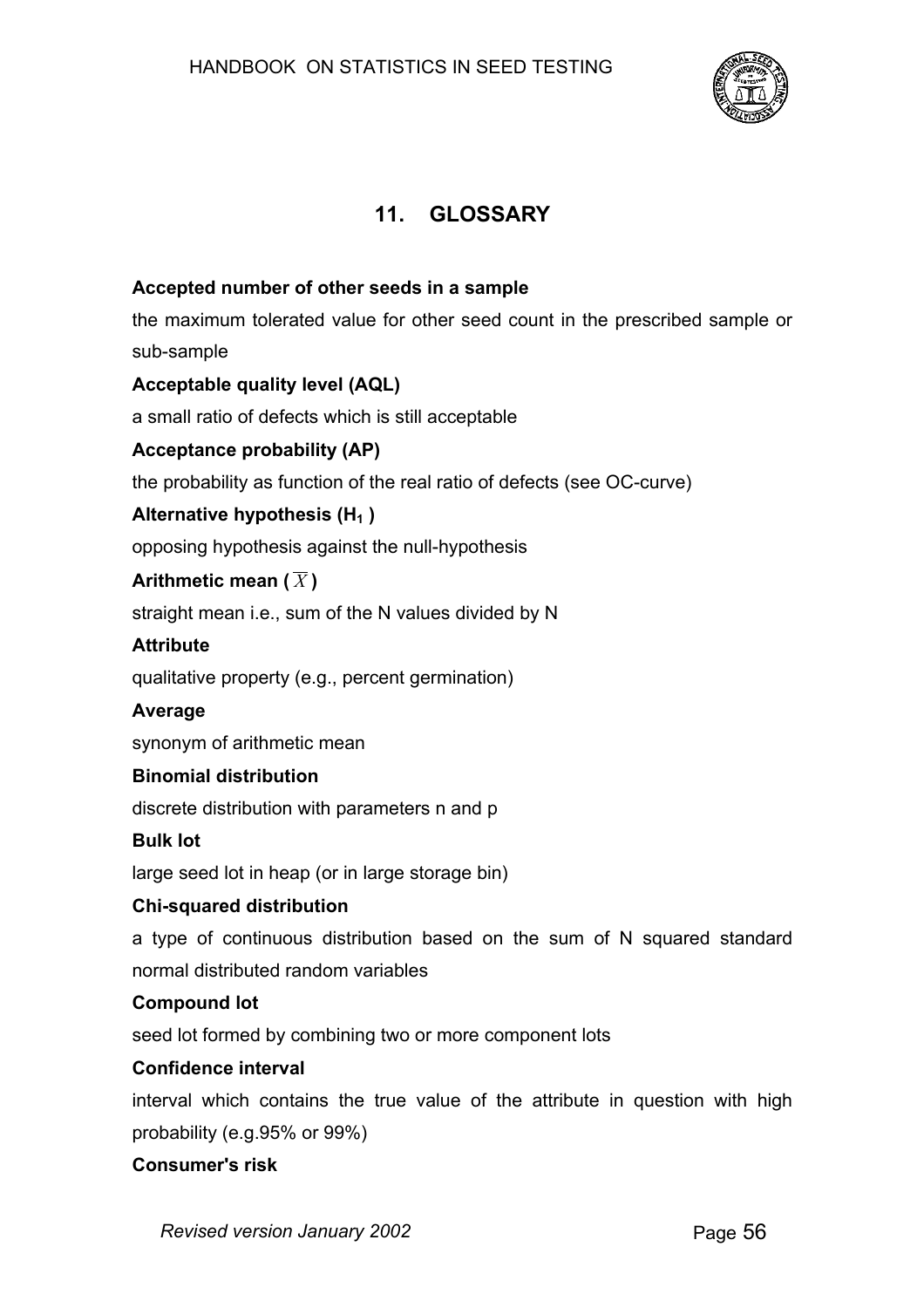

probability of the acceptance of a bad lot (type 2 error)

# **Continuous distribution**

probability distribution of a continuous random variable

# **Continuous random variable**

random variable which can take any value in a continuous finite or infinite interval

# **Control test**

examination to check the validity of a given (labelled) value

## **Critical value**

a given value for decision making in a control test

## **Degrees of freedom**

number of independent comparisons in the test procedure

# **Density function**

a function which gives the probability of occurrence of a continuous random variable in any interval by the area over the interval in question

## **Discrete distribution**

probability distribution of a discrete random variable

# **Discrete random variable**

random variable which can take only a finite number or countable infinite number of values

## **Distribution function**

cumulative distribution of a probability distribution

## **Error of first kind**

type 1 error i.e., a good lot has been refused

## **Error of second kind**

type 2 error i.e., a bad lot has been accepted

## **Estimate**

value of a lot parameter determined on the basis of a sample taken out from the lot

## **Expected value**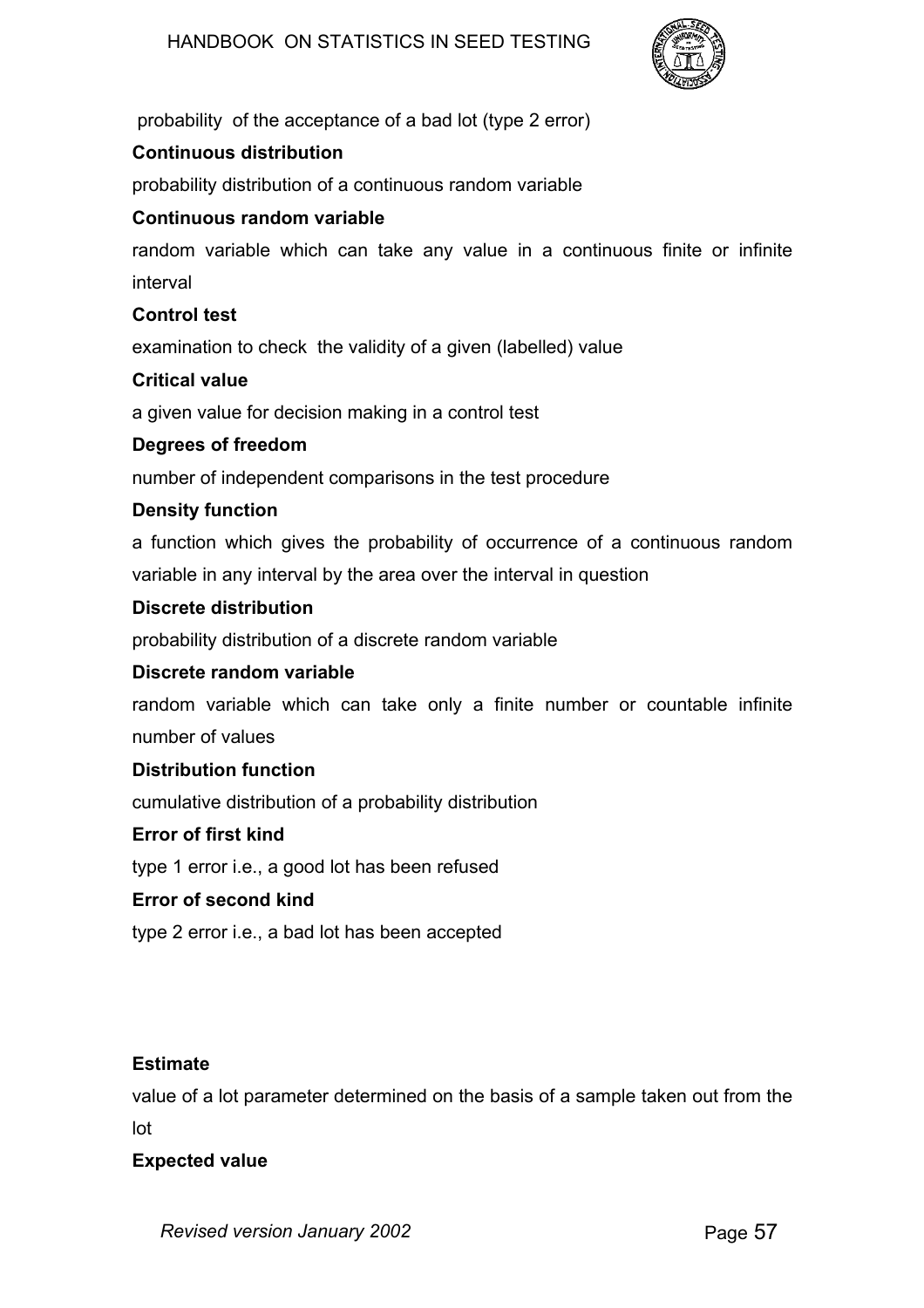

the mean value of a population; an estimation of the expected value can be made by the mean value of sample data

# **F-distribution**

a type of continuous distribution based on the ratio of two chi-squared distributed random variables

## **F-test**

significance test based on the F-distribution, it is suitable to check on variances of two normal distributed populations, whether these differ significantly from each other

# **Gaussian distribution**

normal distribution for continuous variables

# **Heterogeneity test (H)**

test to detect in-range heterogeneity based on the chi-square test

## **Heterogeneity test (R)**

test to detect off-range heterogeneity based on the range-test

# **Limiting quality level (LQ)**

ratio of defects which is not acceptable

## **Median value**

central value in an ordered series of values

## **Modal value (mode)**

value which occurs at the highest frequency

**Normal distribution** (Gaussian distribution)

a type of continuous probability distribution with bell-shaped density function

## **One-sided test (one-way test)**

test for decision whether the second test gives a poorer result than the first

# **Operating characteristic curve (OC-curve)**

curve of the acceptance probability function

## **Outlier**

extreme value in a data series

## **Parameter**

quality characteristic of a population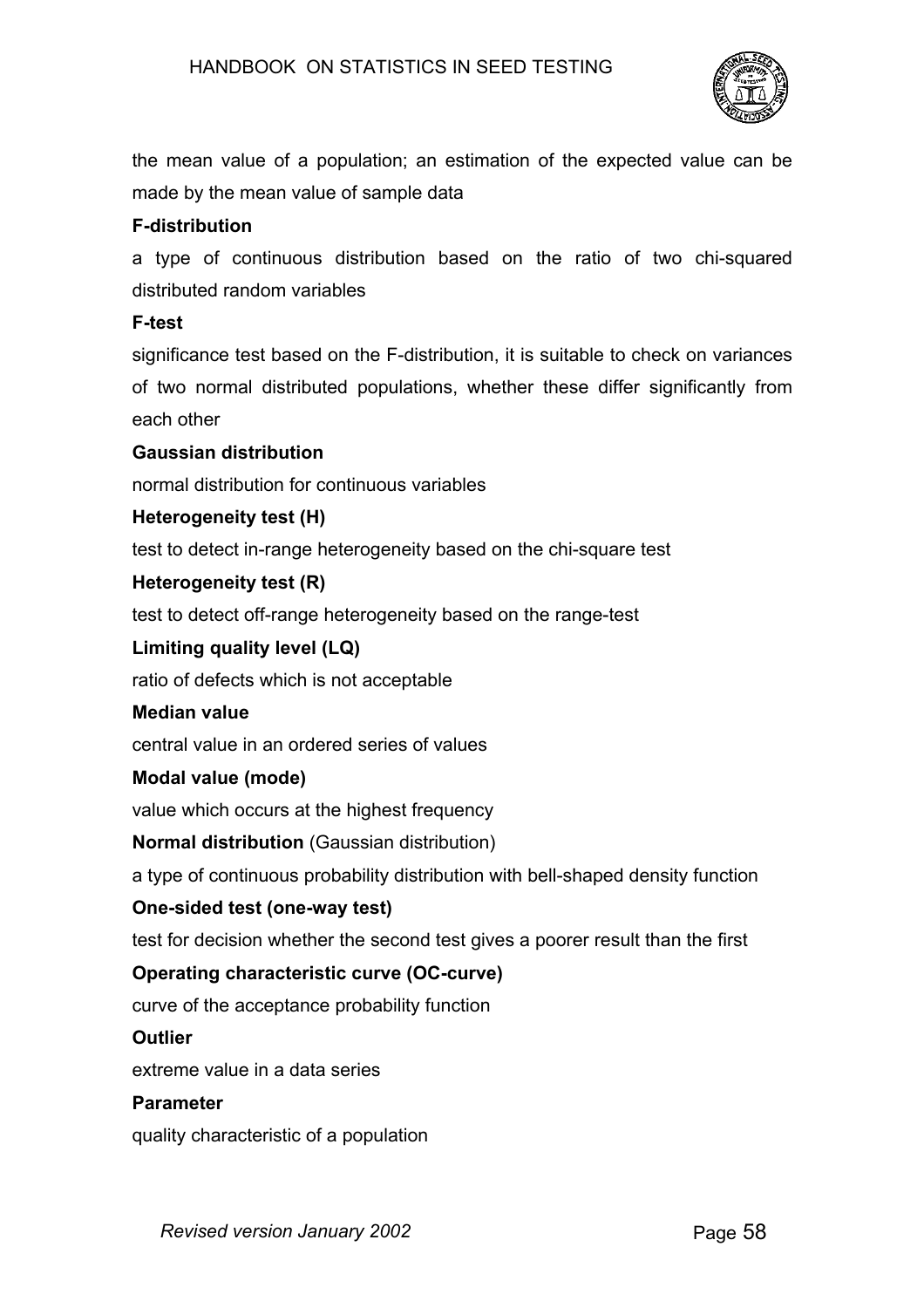

# **Poisson distribution**

a type of discrete distribution with parameter  $\lambda$  (as expected value and variance)

#### **Primary sample**

the first sample to be taken out from the lot

#### **Primary sampling intensity**

number of primary samples prescribed by the Rules

#### **Producer's risk**

probability of the rejection of a good lot (type 1 error)

#### **Prohibited species**

seed species which are not permitted in the lot (e.g. noxious weed seed)

#### **Random**

chosen entirely by chance, with no personal influence

#### **Range**

difference between the maximum and minimum values in a data series

#### **Reject number of other seeds in a sample**

a number large enough to lead to the decision that a lot has more other seeds

of the species in question than stated by a specification or a first estimate

#### **Restricted species**

non-prohibited species for which a maximum number of seeds in the sample or in kg is specified

#### **Sample size (fixed)**

prescribed magnitude of sample; it can be determined by weight (for purity) or by number of seed to be tested (for germination)

## **Sequential sampling method**

test procedure in which decision on acceptance or rejection can be made stepwise on the basis of sub-samples

## **Standard deviation**

a measure of dispersion, it is the positive square root of variance

## **Standard normal distribution**

special type of the normal distribution if  $\mu$ =0 and  $\sigma$ =1

## **Submitted sample (laboratory sample)**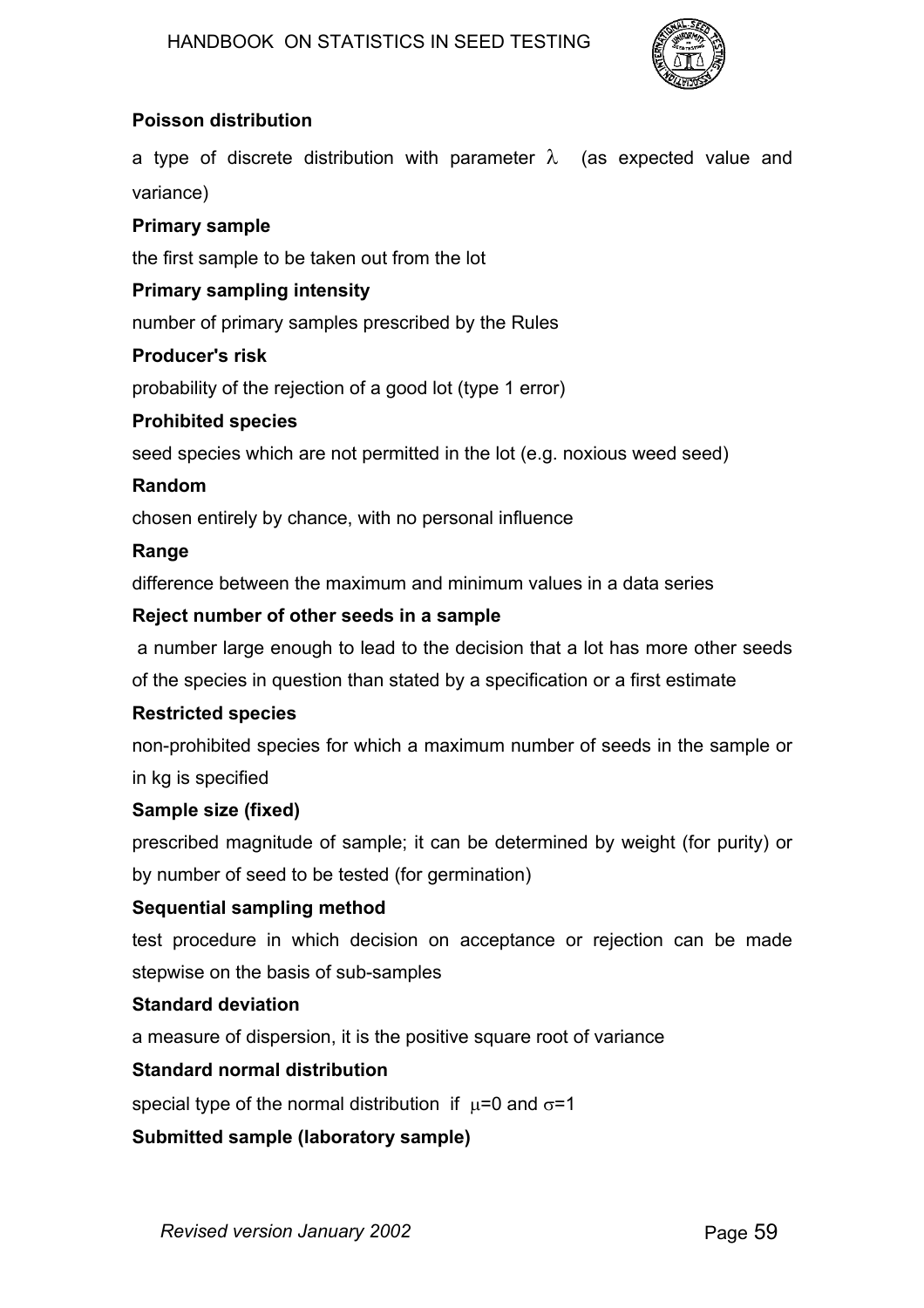

sample of specified size taken out from the composite sample of primary samples to be sent to laboratory for testing

## **t-distribution**

continuous distribution constructed by N+1 independent standard normal random variables

#### **t-test**

significance test based on the t-distribution

## **Tolerance**

the greatest non-significant difference between two values; these can be two estimates or a specification and an estimate

#### **Two-sided test (two-way test)**

test for decision whether or not two values are compatible

#### **Working sample**

sample of prescribed size taken from the submitted sample in order to examine any attribute of seed

#### **Zero species**

restricted species for which the first estimate shows zero seed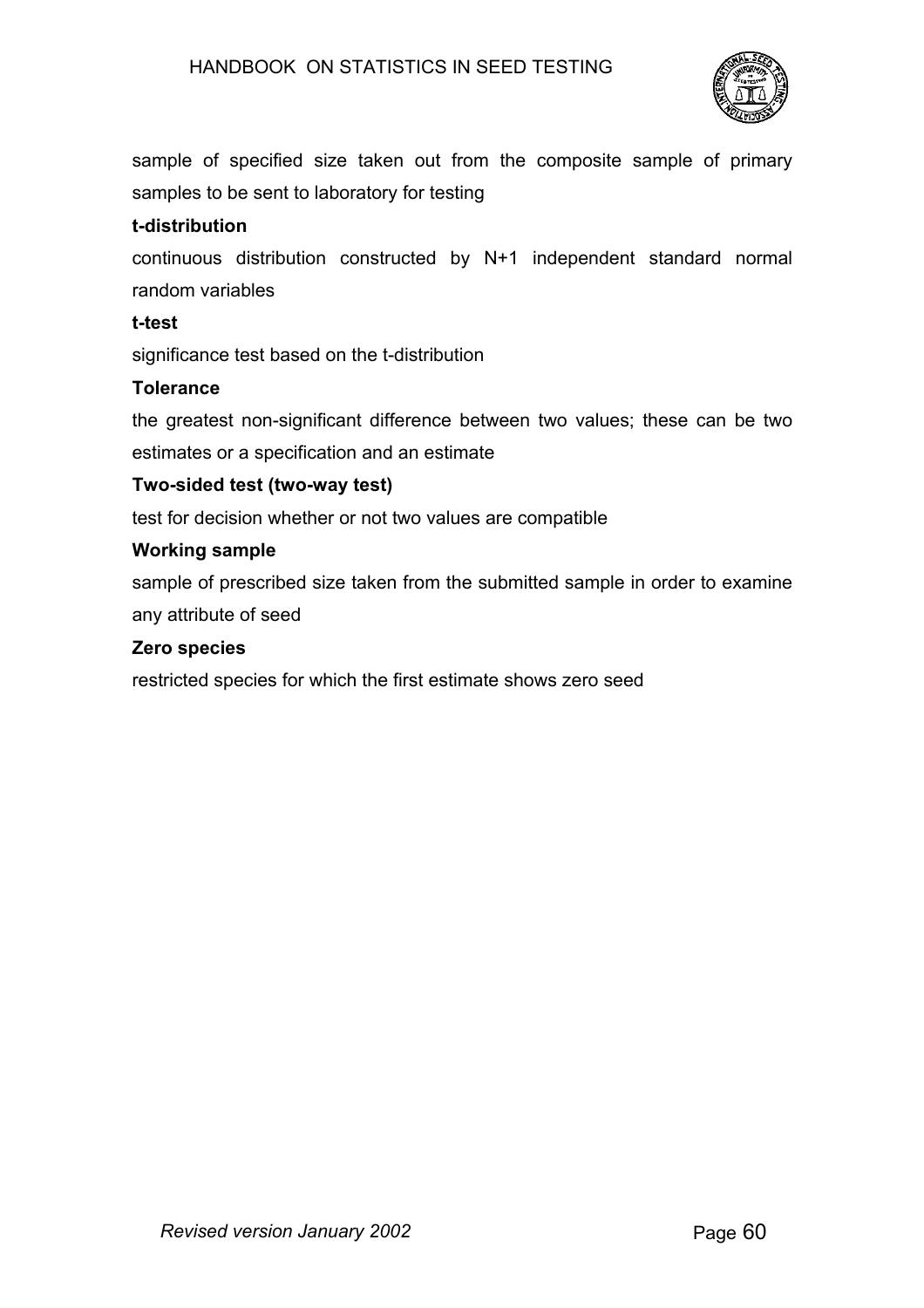

# **12. REFERENCES**

**Bányai, J**. (1978): *Sequenzanalyse in der Saatgutprüfung /Seed Sci. & Technol., 6, 505-515/*

**Bányai, J., Fischer, J. and Rácz, A**. (1984): *Toleranzgrenzen zur Kontrolle der garantierten Keimprozente /Seed Sci. & Technol., 12, 461-469/*

**Bányai, J**. (1987): *Report of the Satistics Committee 1983-1986 /Seed Sci. & Technol., 15, 499-505/*

**Bányai, J., Fischer, J. and Lang, Zs**. (1988): *Tolerances based on Poisson distributions /Seed Sci. & Technol., 16, 321-329/*

**Bányai, J., Fischer, J. and Lang**, **Zs**. (1990): *Improved range homogenity test for checking seed lots /Seed Sci. & Technol., 18, 239-253/*

**Bányai, J**. (1992): *Report of the Statistics Committee 1989-1992 /Seed Sci. & Technol., 20, Suppl. 1., 171-175/*

**Bányai, J., Zana, J**. (1993): *New method for quality assurance of compound seed lots /Proceedings of the EOQ'93 World Quality Congress Helsinki, 1, 226- 230/*

**Bányai, J., De Prins**, H. (1995): *Development of prescription for primary sampling intensity /Abstracts of the 24th ISTA Congress Seed Symposium./ Coppenhagen, Denmark, 1984.*

**Bould, A**. (1975): *The distribution of the heterogeneity value H. /Seed Sci. & Technol., 3, 439-449/*

**Bould, A**. (1978): *The efficiency of several methods of reducing the composite sample to the submitted sample size /Seed Sci. & Technol., 6, 471-479/*

**Bould, A**. (1986): *ISTA Handbook on Seed Sampling*

**Coster, R.M.** (1993) *Seed lot size limitation as reflected in heterogeneity testing; a review /Seed Soil & Technol. 21, 513-520/*

**J**∅**rgensen, J., Kristensen, K.** (1990)*: Heterogeneity of grass seed lots /Seed Sci. & Technol. 18, 515-523/*

**Kruse, M**. (1997): *The effect of seed sampling intensity on the representativness of the submitted sample as depending on the heterogeneity of the seed lot /Agribiol. Res. 50,2,1997/*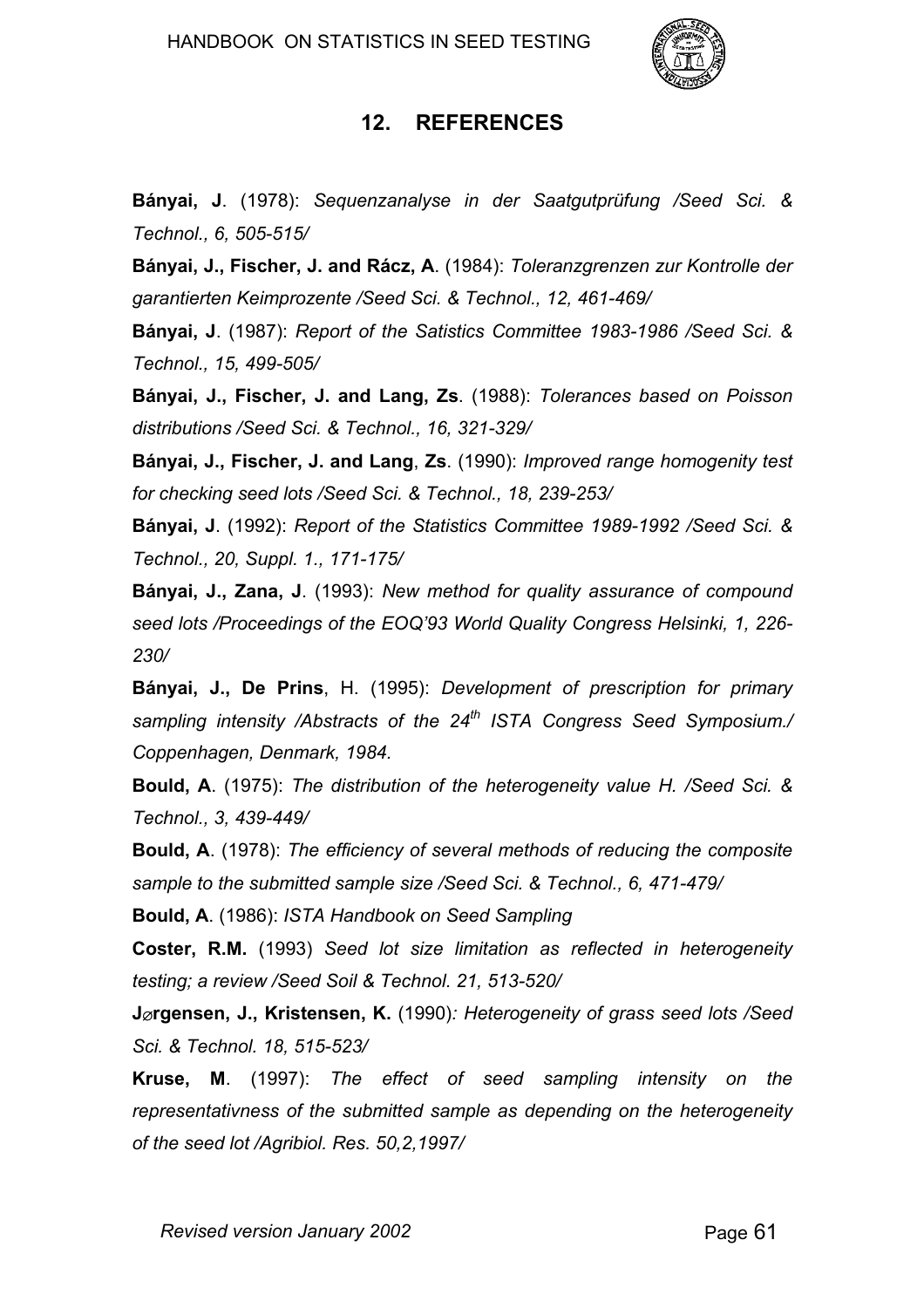

**Leggatt, C. W**. (1932) *A note on the application of the new tolerance formula /Proceedings of the International Seed Testing Association, 4, 11-13/*

**Leggatt, C. W**. (1935) *Contribution to the study of the statistics of seed testing /Proceedings of the International Seed Testing Association, 7, 38-48/*

**Leggatt, C. W**. (1936) *The binomial distribution /Proceedings of the International Seed Testing Association, 8, 5-17/*

**Leggatt, C. W**. (1937) *Contribution to the study of the statistics of seed testing. V. Isoprobes for the Poisson distribution /Proceedings of the International Seed Testing Association, 9, 207-217/*

**Leggatt, C. W**. (1939) *Contribution to the study of the statistics of seed testing. Addemdum to Isoprobes for the Poisson distribution /Proceedings of the International Seed Testing Association, 11, 41-43/*

**Leggatt, C. W**. (1939) *Application of tolerances to seed analysis and law enforcement /Proceedings of the 31st Annual Meeting of the Association of Official Seed Analysis, NA, 95-101/*

**Miles, S. R., Carter, A. S. and Shenberger, L. C**. (1960) *Sampling, Tolerances and Significant Differences for Purity Analyses /Proceedings of the ISTA 1960. Vol. 25, No. 1. p. 103-121/*

**Miles, S. R., Carter, A. S. and Shenberger, L. C**. (1960) *Are germination percents compatible? - A simple test /Proceedings of the International Seed Testing Association, 25, 139-150/*

**Miles, S. R**. (1963) *Handbook of tolerances and of measures of precision for seed testing /Proceedings of the International Seed Testing Association, 28, 525-686/*

**Schoorel, A. F**. (1960) *Germination and statistics /Proceedings of the International Seed Testing Association, 25, 182-193/*

**Stahl, C**. (1937) *Latitude in seed analyses /Proceedings of the International Seed Testing Association, 9, 142-152/*

**Steiner, A. M. and Meyer, U**. (1990) *Sampling intensity and precision in Hvalue and R-value heterogeneity testing of seed lots /Agribiol. Res. 1990/*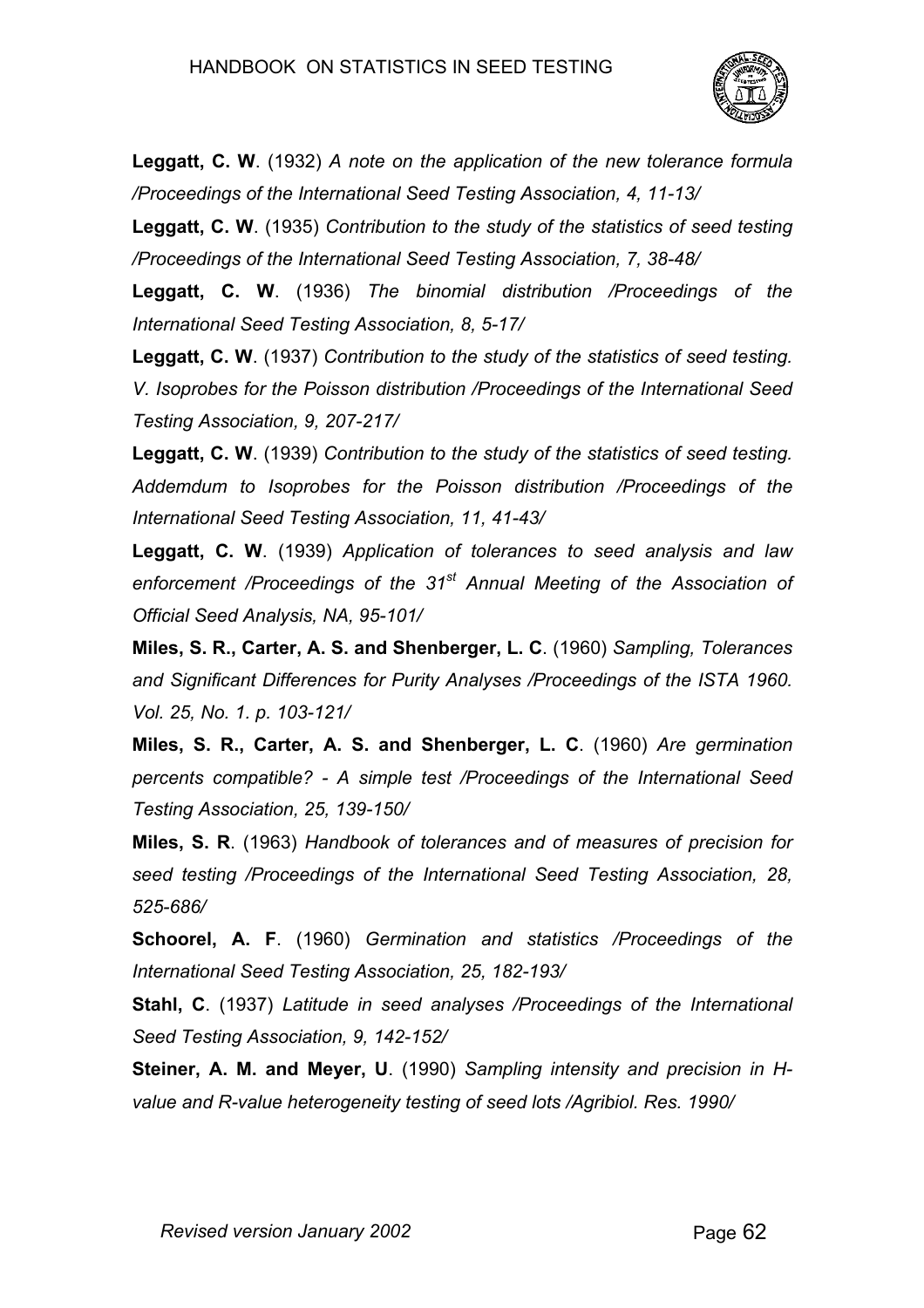

**Tattersfield, J. G**. and Johnston (1970) *The H-value heterogeneity test New Zealand experience /Proceedings of the International Seed Testing Association, 35, 719-734/*

**Tattersfield, J. G**. (1976) *Replicate variation in germination tests of some crop and pasture seeds /Seed Sci. & Technol., 4, 191-201/*

**Tattersfield, J. G**. (1977) *Further estimates of heterogeneity in seed lots /Seed Sci. & Technol., 5, 443-450/*

**Wald, A**. (1945) *Sequential tests of statistical hypotheses /Ann. math. Statist., 16, 117-186/*

**Wald, A**. (1947) *Sequential Analysis /John Wiley & Sons, London/*

**Weber, E**. (1972) *Grundriss der biologischen Statistik /7. Auflage. Gustav-Fischer-Verlag, Jena./*

**Wilks, S. S**. (1962) *Mathematical statistics /John Wiley & Sons, New York and London/*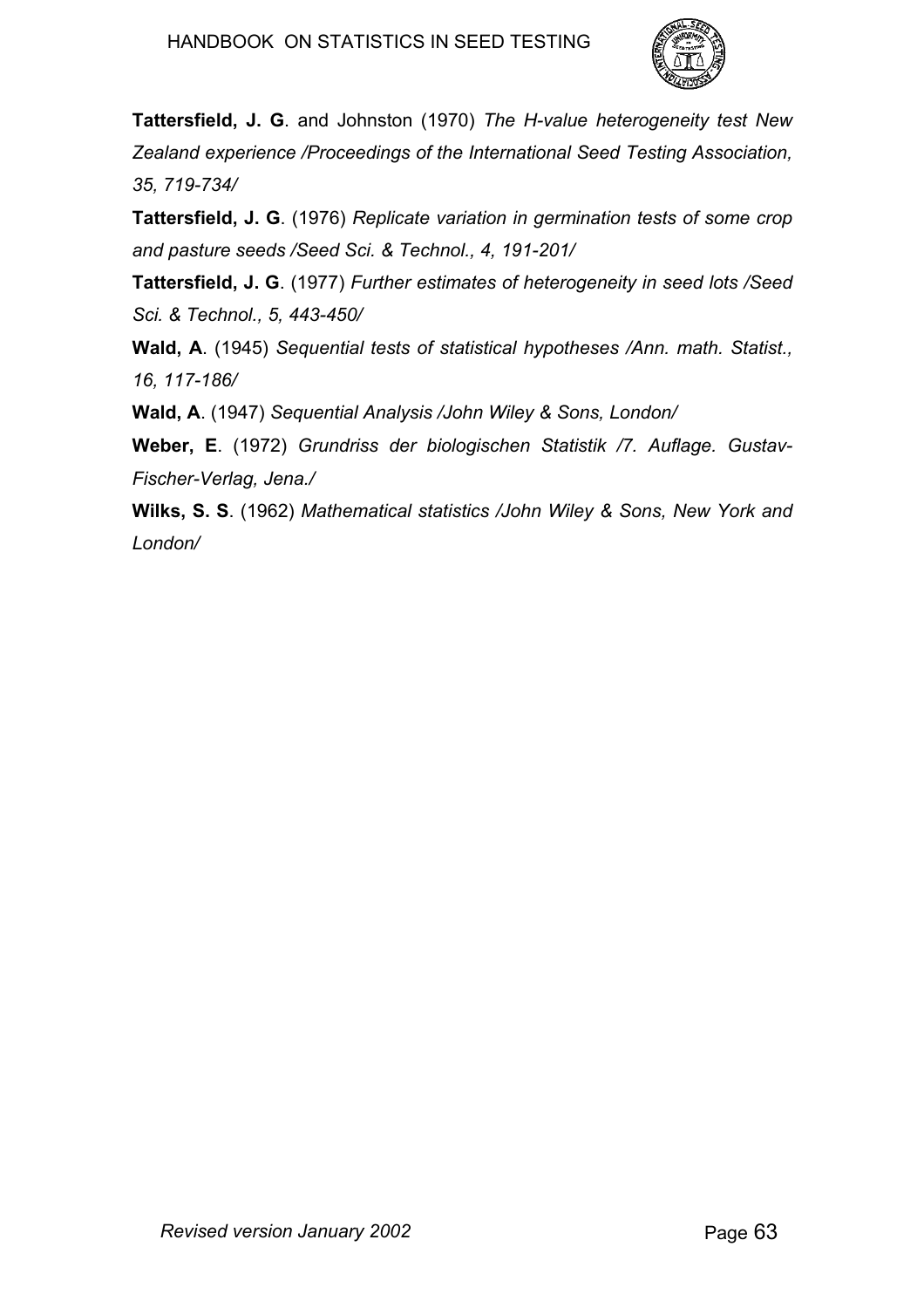

**13. APPENDIX I STATISTICAL TABLES**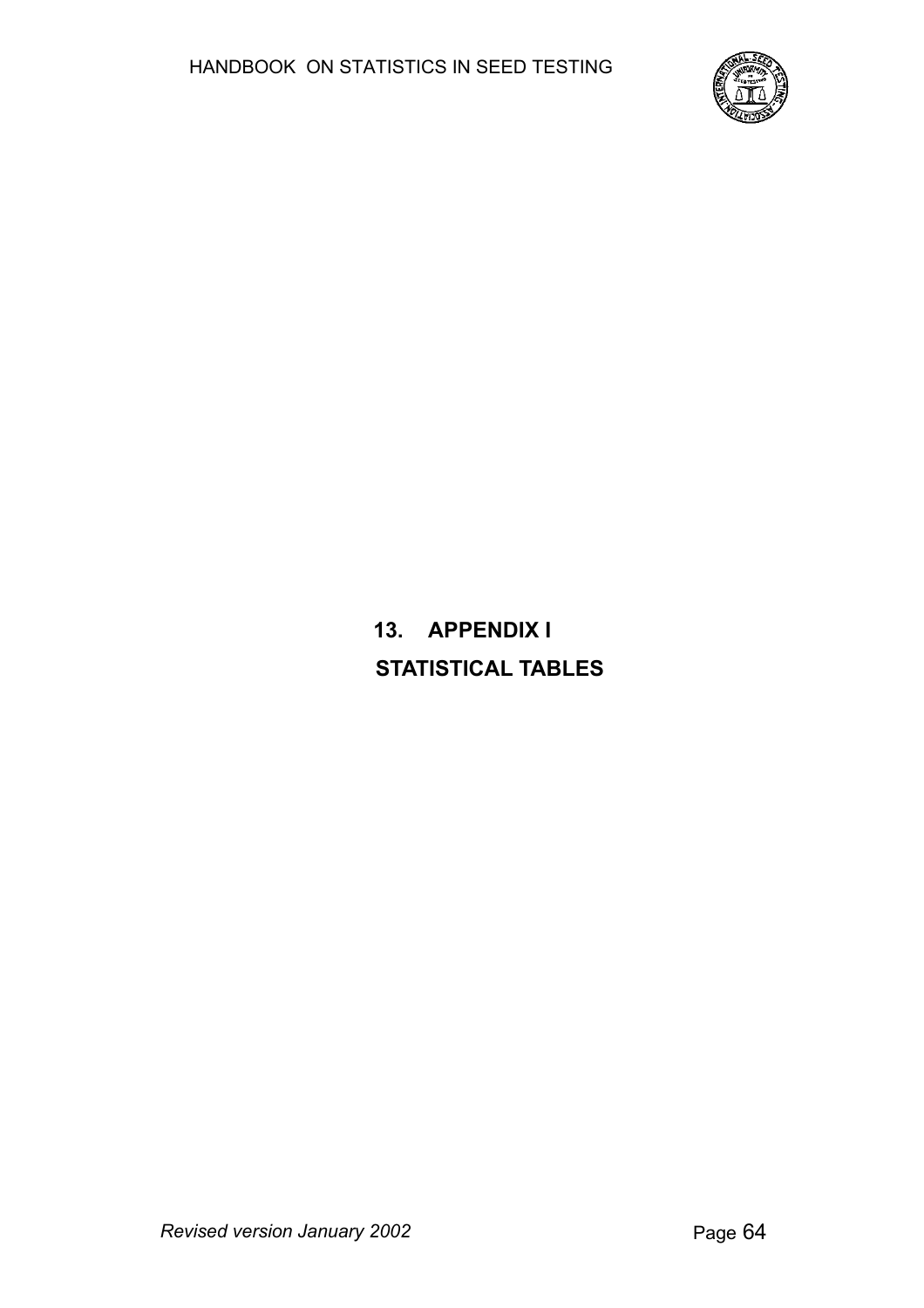

|                |         |         |           |         | Density function of the<br>standard normal distribution |         | $\varphi(u)$ |         |         | <b>TABLE</b>         |
|----------------|---------|---------|-----------|---------|---------------------------------------------------------|---------|--------------|---------|---------|----------------------|
| u              | 0.00    | 0.01    | 0.02      | 0.03    | 0.04                                                    | 0.05    | 0.06         | 0.07    | 0.08    | 0.09                 |
| 0              | 0.39894 | 0.39892 | 0.39886   | 0.39876 | 0.39862                                                 | 0.39844 | 0.39822      | 0.39797 | 0.39767 | 0.39733              |
| 0.1            | 0.39695 | 0.39654 | 0.39608   | 0.39559 | 0.39505                                                 | 0.39448 | 0.39387      | 0.39322 | 0.39253 | 0.39181              |
| 0.2            | 0.39104 | 0.39024 | 0.3894    | 0.38853 | 0.38762                                                 | 0.38667 | 0.38568      | 0.38466 | 0.38361 | 0.38251              |
| 0.3            | 0.38139 | 0.38023 | 0.37903   | 0.3778  | 0.37654                                                 | 0.37524 | 0.37391      | 0.37255 | 0.37115 | 0.36973              |
| 0.4            | 0.36827 | 0.36678 | 0.36526   | 0.36371 | 0.36213                                                 | 0.36053 | 0.35889      | 0.35723 | 0.35553 | 0.35381              |
| 0.5            | 0.35207 | 0.35029 | 0.34849   | 0.34667 | 0.34482                                                 | 0.34294 | 0.34105      | 0.33912 | 0.33718 | 0.33521              |
| 0.6            | 0.33322 | 0.33121 | 0.32918   | 0.32713 | 0.32506                                                 | 0.32297 | 0.32086      | 0.31874 | 0.31659 | 0.31443              |
| 0.7            | 0.31225 | 0.31006 | 0.30785   | 0.30563 | 0.30339                                                 | 0.30114 | 0.29887      | 0.29659 | 0.29431 | 0.292                |
| 0.8            | 0.28969 | 0.28737 | 0.28504   | 0.28269 | 0.28034                                                 | 0.27798 | 0.27562      | 0.27324 | 0.27086 | 0.26848              |
| 0.9            | 0.26609 | 0.26369 | 0.26129   | 0.25888 | 0.25647                                                 | 0.25406 | 0.25164      | 0.24923 | 0.24681 | 0.24439              |
| 1              | 0.24197 | 0.23955 | 0.23713   | 0.23471 | 0.2323                                                  | 0.22988 | 0.22747      | 0.22506 | 0.22265 | 0.22025              |
| 1.1            | 0.21785 | 0.21546 | 0.21307   | 0.21069 | 0.20831                                                 | 0.20594 | 0.20357      | 0.20121 | 0.19886 | 0.19652              |
| 1.2            | 0.19419 | 0.19186 | 0.18954   | 0.18724 | 0.18494                                                 | 0.18265 | 0.18037      | 0.1781  | 0.17585 | 0.1736               |
| 1.3            | 0.17137 | 0.16915 | 0.16694   | 0.16474 | 0.16256                                                 | 0.16038 | 0.15822      | 0.15608 | 0.15395 | 0.15183              |
| 1.4            | 0.14973 | 0.14764 | 0.14556   | 0.1435  | 0.14146                                                 | 0.13943 | 0.13742      | 0.13542 | 0.13344 | 0.13147              |
| 1.5            | 0.12952 | 0.12758 | 0.12566   | 0.12376 | 0.12188                                                 | 0.12001 | 0.11816      | 0.11632 | 0.1145  | 0.1127               |
| 1.6            | 0.11092 | 0.10915 | 0.10741   | 0.10567 | 0.10396                                                 | 0.10226 | 0.10059      | 0.09893 | 0.09728 | 0.09566              |
| 1.7            | 0.09405 | 0.09246 | 0.09089   | 0.08933 | 0.0878                                                  | 0.08628 | 0.08478      | 0.08329 | 0.08183 | 0.08038              |
| 1.8            | 0.07895 | 0.07754 | 0.07614   | 0.07477 | 0.07341                                                 | 0.07206 | 0.07074      | 0.06943 | 0.06814 | 0.06687              |
| 1.9            | 0.06562 | 0.06438 | 0.06316   | 0.06195 | 0.06077                                                 | 0.05959 | 0.05844      | 0.0573  | 0.05618 | 0.05508              |
| $\overline{2}$ | 0.05399 | 0.05292 | 0.05186   | 0.05082 | 0.0498                                                  | 0.04879 | 0.0478       | 0.04682 | 0.04586 | 0.04491              |
| 2.1            | 0.04398 | 0.04307 | 0.04217   | 0.04128 | 0.04041                                                 | 0.03955 | 0.03871      | 0.03788 | 0.03706 | 0.03626              |
| 2.2            | 0.03547 | 0.0347  | 0.03394   | 0.03319 | 0.03246                                                 | 0.03174 | 0.03103      | 0.03034 | 0.02965 | $\overline{0.02898}$ |
| 2.3            | 0.02833 | 0.02768 | 0.02705   | 0.02643 | 0.02582                                                 | 0.02522 | 0.02463      | 0.02406 | 0.02349 | 0.02294              |
| 2.4            | 0.02239 | 0.02186 | 0.02134   | 0.02083 | 0.02033                                                 | 0.01984 | 0.01936      | 0.01888 | 0.01842 | 0.01797              |
| 2.5            | 0.01753 | 0.01709 | 0.01667   | 0.01625 | 0.01585                                                 | 0.01545 | 0.01506      | 0.01468 | 0.01431 | 0.01394              |
| 2.6            | 0.01358 | 0.01323 | 0.01289   | 0.01256 | 0.01223                                                 | 0.01191 | 0.0116       | 0.0113  | 0.011   | 0.01071              |
| 2.7            | 0.01042 | 0.01014 | 0.00987   | 0.00961 | 0.00935                                                 | 0.00909 | 0.00885      | 0.00861 | 0.00837 | 0.00814              |
| 2.8            | 0.00792 | 0.0077  | 0.00748   | 0.00727 | 0.00707                                                 | 0.00687 | 0.00668      | 0.00649 | 0.00631 | 0.00613              |
| 2.9            | 0.00595 | 0.00578 | 0.00562   | 0.00545 | 0.0053                                                  | 0.00514 | 0.00499      | 0.00485 | 0.0047  | 0.00457              |
| $\mathbf{3}$   | 0.00443 | 0.0043  | 0.00417   | 0.00405 | 0.00393                                                 | 0.00381 | 0.0037       | 0.00358 | 0.00348 | 0.00337              |
|                |         |         | $\varphi$ |         | $- u) = \varphi(u)$                                     |         |              |         |         |                      |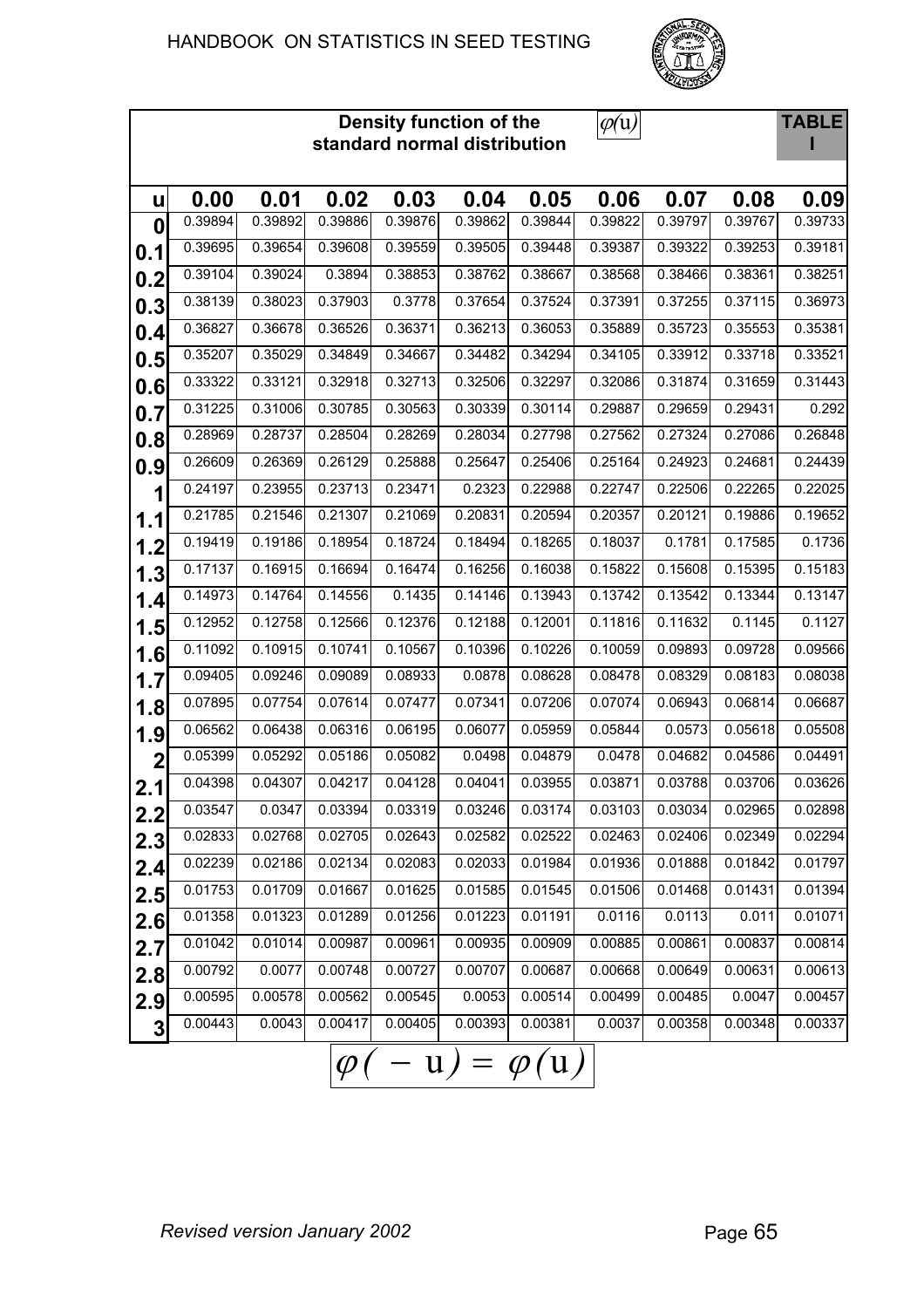

|      |       |       |       |       | <b>Critical values of</b>          |       |       |        |        | <b>TABLE</b> |
|------|-------|-------|-------|-------|------------------------------------|-------|-------|--------|--------|--------------|
|      |       |       |       |       | t- distribution P( $t$ < $t_p$ )=p |       |       |        |        | $\mathbf{I}$ |
|      |       |       |       | р     |                                    |       |       |        |        |              |
| DF   | 0.60  | 0.70  | 0.75  | 0.80  | 0.85                               | 0.90  | 0.95  | 0.975  | 0.99   | 0.995        |
| 1    | 0.325 | 0.727 | 1.000 | 1.376 | 1.963                              | 3.078 | 6.314 | 12.706 | 31.821 | 63.657       |
| 2    | 0.289 | 0.617 | 0.816 | 1.061 | 1.386                              | 1.886 | 2.920 | 4.303  | 6.965  | 9.925        |
| 3    | 0.277 | 0.584 | 0.765 | 0.978 | 1.250                              | 1.638 | 2.353 | 3.182  | 4.541  | 5.841        |
| 4    | 0.271 | 0.569 | 0.741 | 0.941 | 1.190                              | 1.533 | 2.132 | 2.776  | 3.747  | 4.604        |
| 5    | 0.267 | 0.559 | 0.727 | 0.920 | 1.156                              | 1.476 | 2.015 | 2.571  | 3.365  | 4.032        |
| 6    | 0.265 | 0.553 | 0.718 | 0.906 | 1.134                              | 1.440 | 1.943 | 2.447  | 3.143  | 3.707        |
| 7    | 0.263 | 0.549 | 0.711 | 0.896 | 1.119                              | 1.415 | 1.895 | 2.365  | 2.998  | 3.499        |
| 8    | 0.262 | 0.546 | 0.706 | 0.889 | 1.108                              | 1.397 | 1.860 | 2.306  | 2.896  | 3.355        |
| 9    | 0.261 | 0.543 | 0.703 | 0.883 | 1.100                              | 1.383 | 1.833 | 2.262  | 2.821  | 3.250        |
| 10   | 0.260 | 0.542 | 0.700 | 0.879 | 1.093                              | 1.372 | 1.812 | 2.228  | 2.764  | 3.169        |
| 11   | 0.260 | 0.540 | 0.697 | 0.876 | 1.088                              | 1.363 | 1.796 | 2.201  | 2.718  | 3.106        |
| 12   | 0.259 | 0.539 | 0.695 | 0.873 | 1.083                              | 1.356 | 1.782 | 2.179  | 2.681  | 3.055        |
| 13   | 0.259 | 0.538 | 0.694 | 0.870 | 1.079                              | 1.350 | 1.771 | 2.160  | 2.650  | 3.012        |
| 14   | 0.258 | 0.537 | 0.692 | 0.868 | 1.076                              | 1.345 | 1.761 | 2.145  | 2.624  | 2.977        |
| 15   | 0.258 | 0.536 | 0.691 | 0.866 | 1.074                              | 1.341 | 1.753 | 2.131  | 2.602  | 2.947        |
| 16   | 0.258 | 0.535 | 0.690 | 0.865 | 1.071                              | 1.337 | 1.746 | 2.120  | 2.583  | 2.921        |
| 17   | 0.257 | 0.534 | 0.688 | 0.863 | 1.069                              | 1.333 | 1.740 | 2.110  | 2.567  | 2.898        |
| 18   | 0.257 | 0.534 | 0.688 | 0.862 | 1.067                              | 1.330 | 1.734 | 2.101  | 2.552  | 2.878        |
| 19   | 0.257 | 0.533 | 0.688 | 0.861 | 1.066                              | 1.328 | 1.729 | 2.093  | 2.539  | 2.861        |
| 20   | 0.257 | 0.533 | 0.687 | 0.860 | 1.064                              | 1.325 | 1.725 | 2.086  | 2.528  | 2.845        |
| 21   | 0.257 | 0.532 | 0.686 | 0.859 | 1.063                              | 1.323 | 1.721 | 2.080  | 2.518  | 2.831        |
| 22   | 0.256 | 0.532 | 0.685 | 0.858 | 1.061                              | 1.321 | 1.717 | 2.074  | 2.508  | 2.819        |
| 23   | 0.256 | 0.532 | 0.685 | 0.858 | 1.060                              | 1.319 | 1.714 | 2.069  | 2.500  | 2.807        |
| 24   | 0.256 | 0.531 | 0.685 | 0.857 | 1.059                              | 1.318 | 1.711 | 2.064  | 2.492  | 2.797        |
| 25   | 0.256 | 0.531 | 0.684 | 0.856 | 1.058                              | 1.316 | 1.708 | 2.060  | 2.485  | 2.787        |
| 30   | 0.256 | 0.530 | 0.683 | 0.854 | 1.055                              | 1.310 | 1.697 | 2.042  | 2.457  | 2.750        |
| 40   | 0.255 | 0.529 | 0.681 | 0.851 | 1.050                              | 1.303 | 1.684 | 2.021  | 2.423  | 2.704        |
| 60   | 0.254 | 0.527 | 0.679 | 0.848 | 1.046                              | 1.296 | 1.671 | 2.000  | 2.390  | 2.660        |
| 120  | 0.254 | 0.526 | 0.677 | 0.845 | 1.041                              | 1.289 | 1.658 | 1.980  | 2.358  | 2.617        |
| >120 | 0.253 | 0.524 | 0.674 | 0.842 | 1.036                              | 1.282 | 1.645 | 1.960  | 2.326  | 2.576        |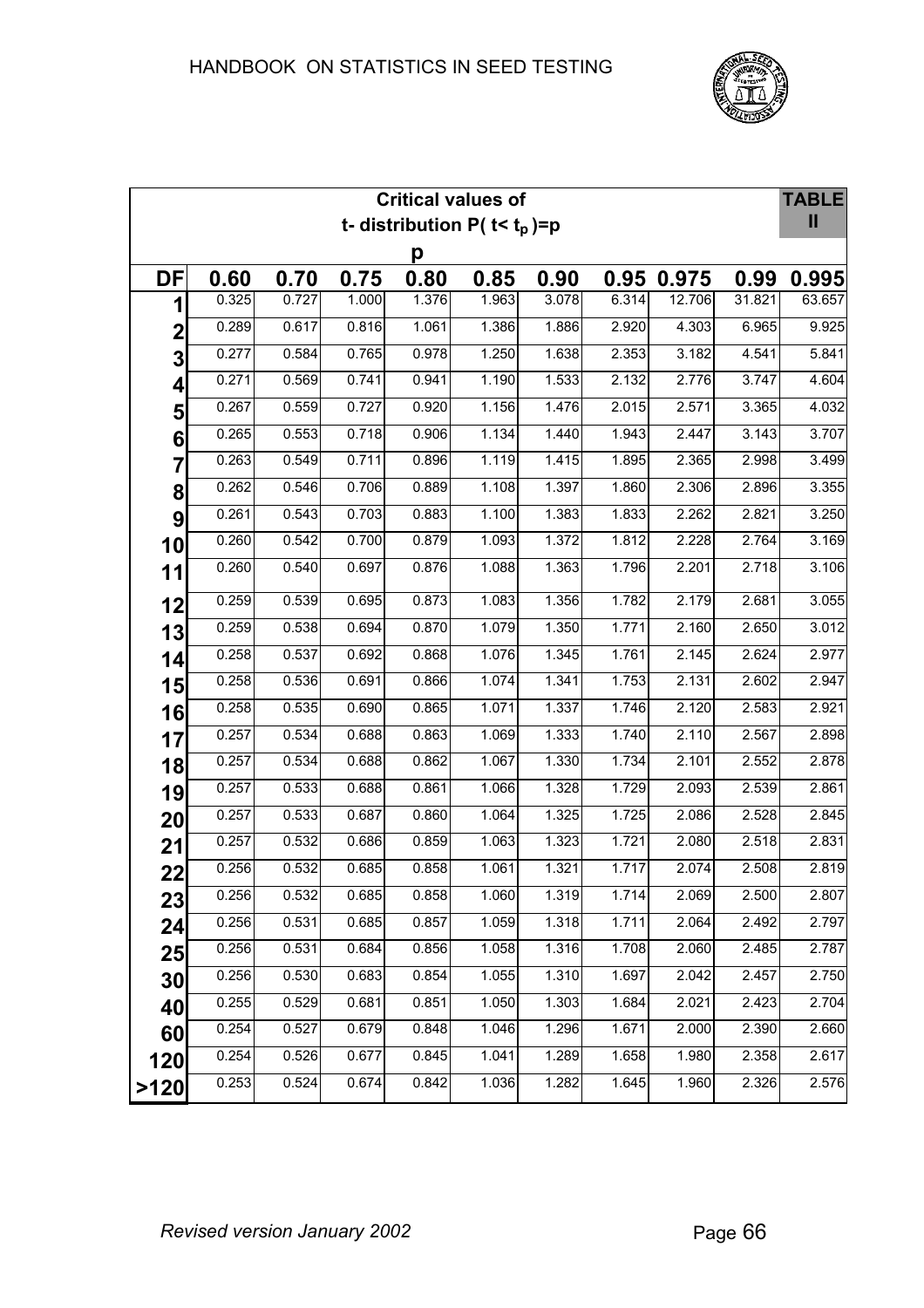

|                         | <b>TABLE</b><br><b>Critical value of chi-square</b><br>distribution |        |        |        |        |                                   |        |        |        |          |         |  |  |  |  |
|-------------------------|---------------------------------------------------------------------|--------|--------|--------|--------|-----------------------------------|--------|--------|--------|----------|---------|--|--|--|--|
|                         |                                                                     |        |        |        |        | <b>P(</b> $\chi^2 < \chi_p^2$ )=p |        |        |        |          |         |  |  |  |  |
|                         |                                                                     |        |        |        |        |                                   |        |        |        |          |         |  |  |  |  |
|                         | р                                                                   |        |        |        |        |                                   |        |        |        |          |         |  |  |  |  |
| DF                      | 0.005                                                               | 0.01   | 0.025  | 0.05   | 0.1    | 0.25                              | 0.5    | 0.75   | 0.9    | 0.95     | 0.975   |  |  |  |  |
| 1                       | 0                                                                   | 0.0002 | 0.001  | 0.0039 | 0.0158 | 0.1015                            | 0.4549 | 1.3233 | 2.7055 | 3.8415   | 5.0239  |  |  |  |  |
| $\mathbf 2$             | 0.01                                                                | 0.0201 | 0.0506 | 0.1026 | 0.2107 | 0.5754                            | 1.3863 | 2.7726 | 4.6052 | 5.9915   | 7.3778  |  |  |  |  |
| 3                       | 0.0717                                                              | 0.1148 | 0.2158 | 0.3518 | 0.5844 | 1.2125                            | 2.366  | 4.1083 | 6.2514 | 7.8147   | 9.3484  |  |  |  |  |
| $\overline{\mathbf{r}}$ | 0.207                                                               | 0.2971 | 0.4844 | 0.7107 | 1.0636 | 1.9226                            | 3.3567 | 5.3853 | 7.7794 | 9.4877   | 11.1433 |  |  |  |  |
| 5                       | 0.4117                                                              | 0.5543 | 0.8312 | 1.1455 | 1.6103 | 2.6746                            | 4.3515 | 6.6257 | 9.2364 | 11.071   | 12.8325 |  |  |  |  |
| 6                       | 0.6757                                                              | 0.8721 | 1.2373 | 1.6354 | 2.2041 | 3.4546                            | 5.3481 | 7.8408 | 10.645 | 12.592   | 14.4494 |  |  |  |  |
| $\overline{7}$          | 0.9893                                                              | 1.239  | 1.6899 | 2.1673 | 2.8331 | 4.2549                            | 6.3458 | 9.0371 | 12.017 | 14.067   | 16.0128 |  |  |  |  |
| 8                       | 1.3444                                                              | 1.6465 | 2.1797 | 2.7326 | 3.4895 | 5.0706                            | 7.3441 | 10.219 | 13.362 | 15.507   | 17.5345 |  |  |  |  |
| 9                       | 1.7349                                                              | 2.0879 | 2.7004 | 3.3251 | 4.1682 | 5.8988                            | 8.3428 | 11.389 | 14.684 | 16.919   | 19.0228 |  |  |  |  |
| 10                      | 2.1559                                                              | 2.5582 | 3.247  | 3.9403 | 4.8652 | 6.7372                            | 9.3418 | 12.549 | 15.987 | 18.307   | 20.4832 |  |  |  |  |
| 11                      | 2.6032                                                              | 3.0535 | 3.8157 | 4.5748 | 5.5778 | 7.5841                            | 10.341 | 13.701 | 17.275 | 19 6 7 5 | 21.92   |  |  |  |  |
| 12                      | 3.0738                                                              | 3.5706 | 4.4038 | 5.226  | 6.3038 | 8.4384                            | 11.34  | 14.845 | 18.549 | 21.026   | 23.3367 |  |  |  |  |
| 13                      | 3.565                                                               | 4.1069 | 5.0088 | 5.8919 | 7.0415 | 9.2991                            | 12.34  | 15.984 | 19.812 | 22.362   | 24.7356 |  |  |  |  |
| 14                      | 4.0747                                                              | 4.6604 | 5.6287 | 6.5706 | 7.7895 | 10.165                            | 13.339 | 17.117 | 21.064 | 23.685   | 26.1189 |  |  |  |  |
| 15                      | 4.6009                                                              | 5.2293 | 6.2621 | 7.2609 | 8.5468 | 11.037                            | 14.339 | 18.245 | 22.307 | 24.996   | 27.4884 |  |  |  |  |
| 16                      | 5.1422                                                              | 5.8122 | 6.9077 | 7.9616 | 9.3122 | 11.912                            | 15.339 | 19.369 | 23.542 | 26.296   | 28.8454 |  |  |  |  |
| 17                      | 5.6972                                                              | 6.4078 | 7.5642 | 8.6718 | 10.085 | 12.792                            | 16.338 | 20.489 | 24.769 | 27.587   | 30.191  |  |  |  |  |
| 18                      | 6.2648                                                              | 7.0149 | 8.2307 | 9.3905 | 10.865 | 13.675                            | 17.338 | 21.605 | 25.989 | 28.869   | 31.5264 |  |  |  |  |
| 19                      | 6.844                                                               | 7.6327 | 8.9065 | 10.117 | 11.651 | 14.562                            | 18.338 | 22.718 | 27.204 | 30.144   | 32.8523 |  |  |  |  |
| 20                      | 7.4338                                                              | 8.2604 | 9.5908 | 10.851 | 12.443 | 15.452                            | 19.337 | 23.828 | 28.412 | 31.41    | 34.1696 |  |  |  |  |
| 21                      | 8.0337                                                              | 8.8972 | 10.283 | 11.591 | 13.24  | 16.344                            | 20.337 | 24.935 | 29.615 | 32.671   | 35.4789 |  |  |  |  |
| 22                      | 8.6427                                                              | 9.5425 | 10.982 | 12.338 | 14.042 | 17.24                             | 21.337 | 26.039 | 30.813 | 33.924   | 36.7807 |  |  |  |  |
| 23                      | 9.2604                                                              | 10.196 | 11.689 | 13.091 | 14.848 | 18.137                            | 22.337 | 27.141 | 32.007 | 35.173   | 38.0756 |  |  |  |  |
| 24                      | 9.8862                                                              | 10.856 | 12.401 | 13.848 | 15.659 | 19.037                            | 23.337 | 28.241 | 33.196 | 36.415   | 39.3641 |  |  |  |  |
| 25                      | 10.52                                                               | 11.524 | 13.12  | 14.611 | 16.473 | 19.939                            | 24.337 | 29.339 | 34.382 | 37.653   | 40.6465 |  |  |  |  |
| 26                      | 11.16                                                               | 12.198 | 13.844 | 15.379 | 17.292 | 20.843                            | 25.337 | 30.435 | 35.563 | 38.885   | 41.9232 |  |  |  |  |
| 27                      | 11.808                                                              | 12.879 | 14.573 | 16.151 | 18.114 | 21.749                            | 26.336 | 31.528 | 36.741 | 40.113   | 43.1945 |  |  |  |  |
| 28                      | 12.461                                                              | 13.565 | 15.308 | 16.928 | 18.939 | 22.657                            | 27.336 | 32.621 | 37.916 | 41.337   | 44.4608 |  |  |  |  |
| 29                      | 13.121                                                              | 14.257 | 16.047 | 17.708 | 19.768 | 23.567                            | 28.336 | 33.711 | 39.088 | 42.557   | 45.7223 |  |  |  |  |
| 30                      | 13.787                                                              | 14.954 | 16.791 | 18.493 | 20.599 | 24.478                            | 29.336 | 34.8   | 40.256 | 43.773   | 46.9792 |  |  |  |  |
| 40                      | 20.707                                                              | 22.164 | 24.433 | 26.509 | 29.051 | 33.66                             | 39.335 | 45.616 | 51.805 | 55.759   | 59.3417 |  |  |  |  |
| 50                      | 27.991                                                              | 29.707 | 32.357 | 34.764 | 37.689 | 42.942                            | 49.335 | 56.334 | 63.167 | 67.505   | 71.4202 |  |  |  |  |
| 60                      | 35.535                                                              | 37.485 | 40.482 | 43.188 | 46.459 | 52.294                            | 59.335 | 66.982 | 74.397 | 79.082   | 83.2977 |  |  |  |  |
| 70                      | 43.275                                                              | 45.442 | 48.758 | 51.739 | 55.329 | 61.698                            | 69.335 | 77.577 | 85.527 | 90.531   | 95.0232 |  |  |  |  |
| 80                      | 51.172                                                              | 53.54  | 57.153 | 60.392 | 64.278 | 71.145                            | 79.334 | 88.13  | 96.578 | 101.88   | 106.629 |  |  |  |  |
| 90                      | 59.196                                                              | 61.754 | 65.647 | 69.126 | 73.291 | 80.625                            | 89.334 | 98.65  | 107.57 | 113.15   | 118.136 |  |  |  |  |
| 100                     | 67.328                                                              | 70.065 | 74.222 | 77.93  | 82.358 | 90.133                            | 99.334 | 109.14 | 118.5  | 124.34   | 129.561 |  |  |  |  |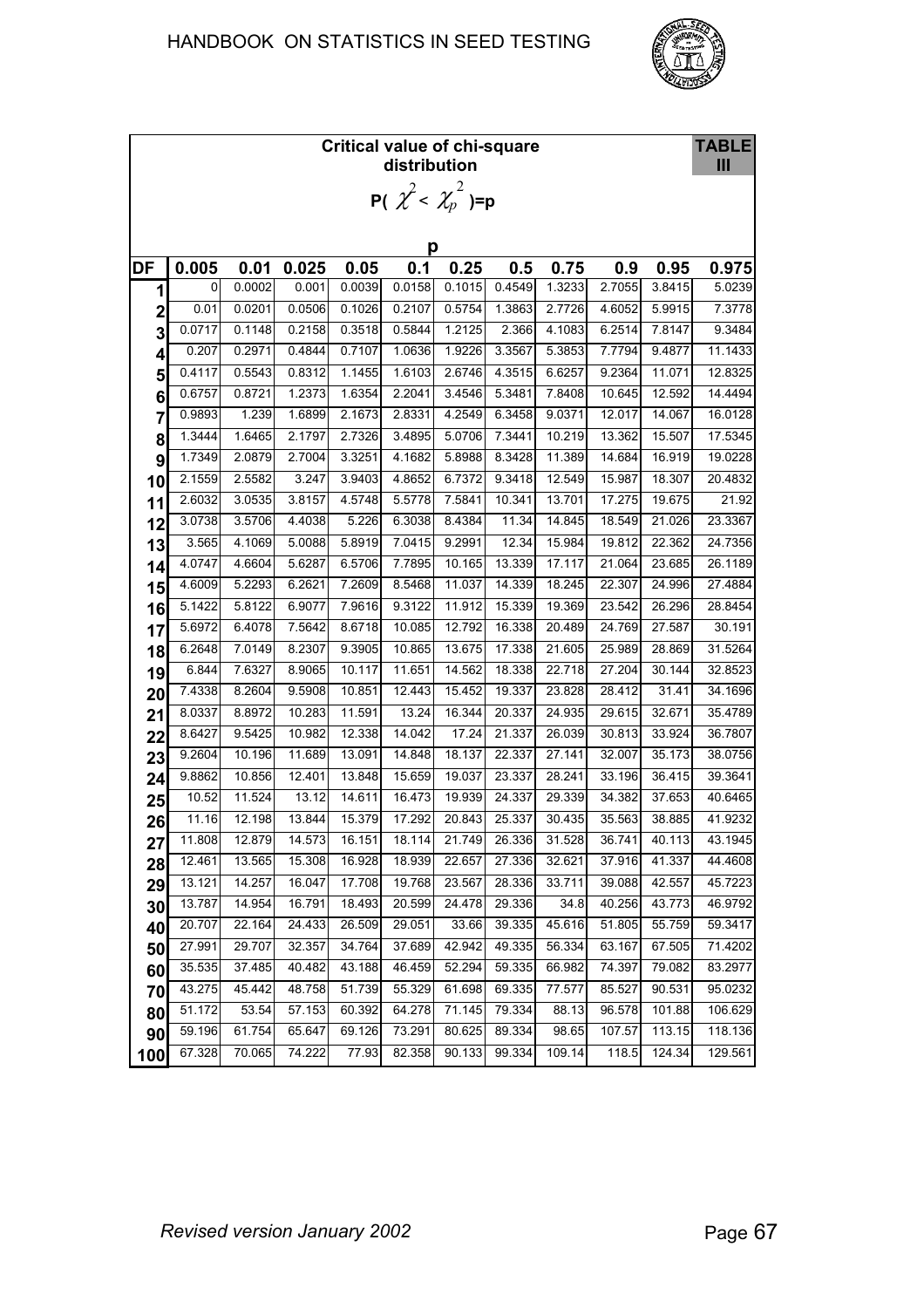

|                                   |         |        |                |        |        |          |        |        |        |        |        | Critical value of F distribution p=0.95 |        |        |        |        |        |        | <b>TABLE IV</b> |  |
|-----------------------------------|---------|--------|----------------|--------|--------|----------|--------|--------|--------|--------|--------|-----------------------------------------|--------|--------|--------|--------|--------|--------|-----------------|--|
|                                   | $DF1$ 1 | 2      | 3 <sub>l</sub> | Δ      | 5      | $6 \mid$ |        | 8      | 9      | 10     | 12     | 15                                      | 20     | 24     | 30     | 40     | 60     | 120    | $\infty$        |  |
| $\overline{\mathsf{DF}\geqslant}$ |         |        |                |        |        |          |        |        |        |        |        |                                         |        |        |        |        |        |        |                 |  |
|                                   | 161.45  | 199.50 | 215.71         | 224.58 | 230.16 | 233.99   | 236.77 | 238.88 | 240.54 | 241.88 | 243.91 | 245.95                                  | 248.01 | 249.05 | 250.10 | 251.14 | 252.20 | 253.25 | 254.30          |  |
| $\mathbf{2}$                      | 18.51   | 19.00  | 19.16          | 19.25  | 19.30  | 19.33    | 19.35  | 19.37  | 19.38  | 19.40  | 19.41  | 19.43                                   | 19.45  | 19.45  | 19.46  | 19.47  | 19.48  | 19.49  | 19.50           |  |
| 3                                 | 10.13   | 9.55   | 9.28           | 9.12   | 9.01   | 8.94     | 8.89   | 8.85   | 8.81   | 8.79   | 8.74   | 8.70                                    | 8.66   | 8.64   | 8.62   | 8.59   | 8.57   | 8.55   | 8.53            |  |
| 4                                 | 7.71    | 6.94   | 6.59           | 6.39   | 6.26   | 6.16     | 6.09   | 6.04   | 6.00   | 5.96   | 5.91   | 5.86                                    | 5.80   | 5.77   | 5.75   | 5.72   | 5.69   | 5.66   | 5.63            |  |
| 5                                 | 6.61    | 5.79   | 5.41           | 5.19   | 5.05   | 4.95     | 4.88   | 4.82   | 4.77   | 4.74   | 4.68   | 4.62                                    | 4.56   | 4.53   | 4.50   | 4.46   | 4.43   | 4.40   | 4.36            |  |
| 6                                 | 5.99    | 5.14   | 4.76           | 4.53   | 4.39   | 4.28     | 4.21   | 4.15   | 4.10   | 4.06   | 4.00   | 3.94                                    | 3.87   | 3.84   | 3.81   | 3.77   | 3.74   | 3.70   | 3.67            |  |
| $\overline{7}$                    | 5.59    | 4.74   | 4.35           | 4.12   | 3.97   | 3.87     | 3.79   | 3.73   | 3.68   | 3.64   | 3.57   | 3.51                                    | 3.44   | 3.41   | 3.38   | 3.34   | 3.30   | 3.27   | 3.23            |  |
| 8                                 | 5.32    | 4.46   | 4.07           | 3.84   | 3.69   | 3.58     | 3.50   | 3.44   | 3.39   | 3.35   | 3.28   | 3.22                                    | 3.15   | 3.12   | 3.08   | 3.04   | 3.01   | 2.97   | 2.93            |  |
| 9                                 | 5.12    | 4.26   | 3.86           | 3.63   | 3.48   | 3.37     | 3.29   | 3.23   | 3.18   | 3.14   | 3.07   | 3.01                                    | 2.94   | 2.90   | 2.86   | 2.83   | 2.79   | 2.75   | 2.71            |  |
| 10                                | 4.96    | 4.10   | 3.71           | 3.48   | 3.33   | 3.22     | 3.14   | 3.07   | 3.02   | 2.98   | 2.91   | 2.85                                    | 2.77   | 2.74   | 2.70   | 2.66   | 2.62   | 2.58   | 2.54            |  |
| 12                                | 4.75    | 3.89   | 3.49           | 3.26   | 3.11   | 3.00     | 2.91   | 2.85   | 2.80   | 2.75   | 2.69   | 2.62                                    | 2.54   | 2.51   | 2.47   | 2.43   | 2.38   | 2.34   | 2.3             |  |
| 15                                | 4.54    | 3.68   | 3.29           | 3.06   | 2.90   | 2.79     | 2.71   | 2.64   | 2.59   | 2.54   | 2.48   | 2.40                                    | 2.33   | 2.29   | 2.25   | 2.20   | 2.16   | 2.11   | 2.07            |  |
| 20                                | 4.35    | 3.49   | 3.10           | 2.87   | 2.71   | 2.60     | 2.51   | 2.45   | 2.39   | 2.35   | 2.28   | 2.20                                    | 2.12   | 2.08   | 2.04   | 1.99   | 1.95   | 1.90   | 1.84            |  |
| 24                                | 4.26    | 3.40   | 3.01           | 2.78   | 2.62   | 2.51     | 2.42   | 2.36   | 2.30   | 2.25   | 2.18   | 2.11                                    | 2.03   | 1.98   | 1.94   | 1.89   | 1.84   | 1.79   | 1.73            |  |
| 30                                | 4.17    | 3.32   | 2.92           | 2.69   | 2.53   | 2.42     | 2.33   | 2.27   | 2.21   | 2.16   | 2.09   | 2.01                                    | 1.93   | 1.89   | 1.84   | 1.79   | 1.74   | 1.68   | 1.62            |  |
| 40                                | 4.08    | 3.23   | 2.84           | 2.61   | 2.45   | 2.34     | 2.25   | 2.18   | 2.12   | 2.08   | 2.00   | 1.92                                    | 1.84   | 1.79   | 1.74   | 1.69   | 1.64   | 1.58   | 1.51            |  |
| 60                                | 4.00    | 3.15   | 2.76           | 2.53   | 2.37   | 2.25     | 2.17   | 2.10   | 2.04   | 1.99   | 1.92   | 1.84                                    | 1.75   | 1.70   | 1.65   | 1.59   | 1.53   | 1.47   | 1.39            |  |
| 120                               | 3.92    | 3.07   | 2.68           | 2.45   | 2.29   | 2.18     | 2.09   | 2.02   | 1.96   | 1.91   | 1.83   | 1.75                                    | 1.66   | 1.61   | 1.55   | 1.50   | 1.43   | 1.35   | 1.25            |  |
| $\infty$                          | 3.84    | 3.00   | 2.60           | 2.37   | 2.21   | 2.10     | 2.01   | 1.94   | 1.88   | 1.83   | 1.75   | 1.67                                    | 1.57   | 1.52   | 1.46   | 1.39   | 1.32   | 1.22   | 1.00            |  |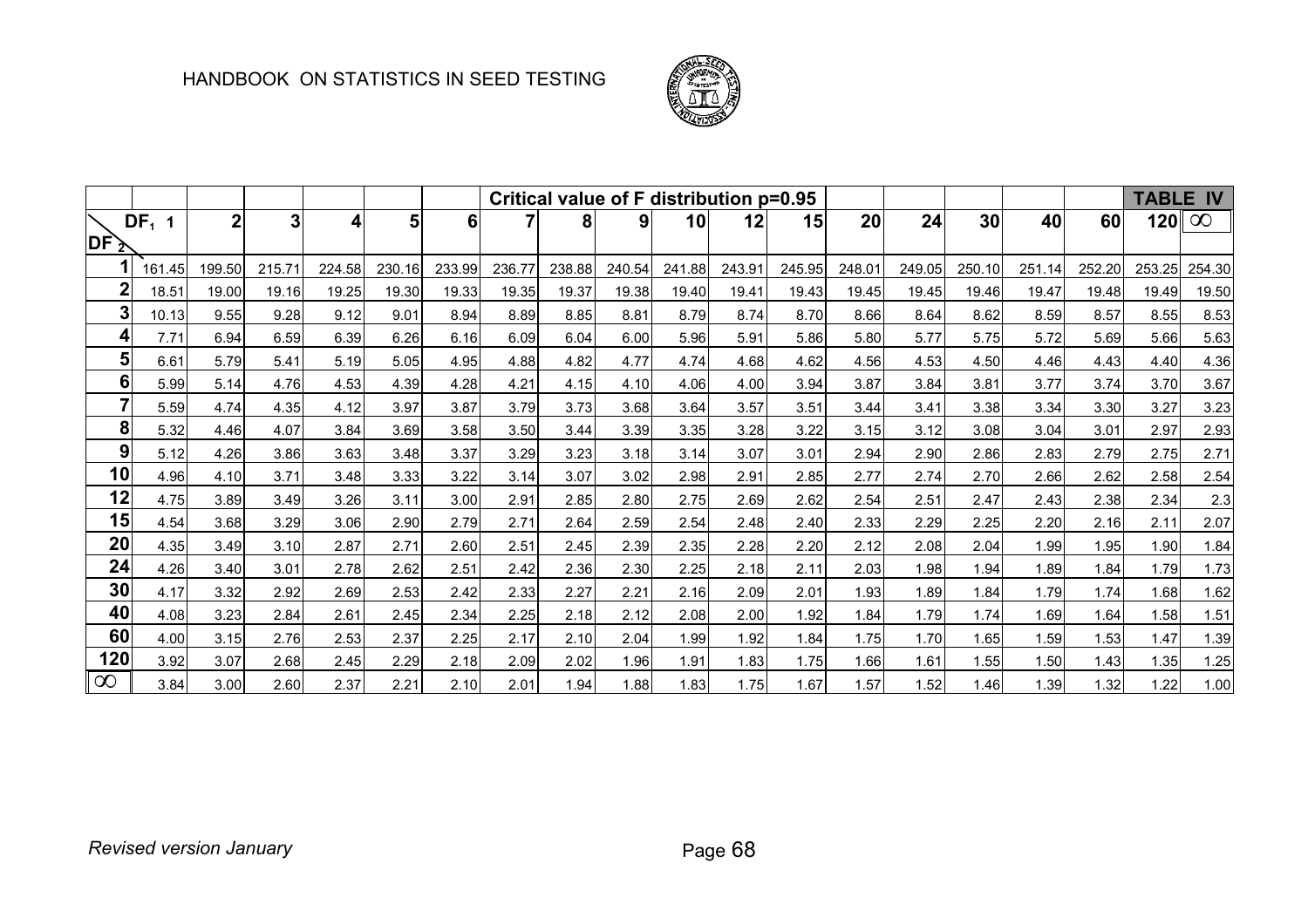

# **14. APENDIX II TOLERANCE TABLES**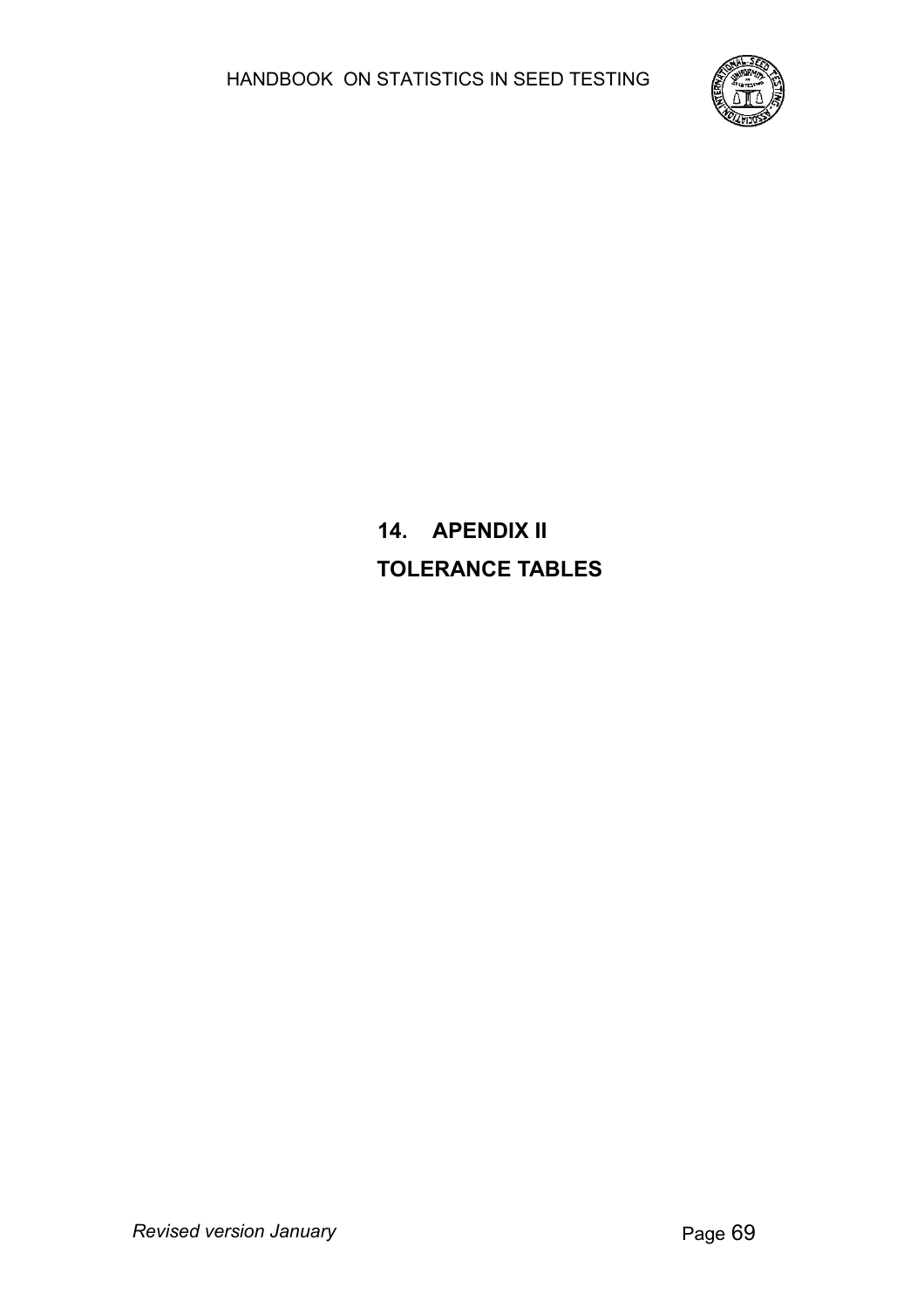

**Table 3.1. Tolerances for purity tests on the same submitted sample in the same laboratory (two-way test at 5% significance level)**

This table gives tolerances for comparing purity results on duplicate samples from the same submitted sample analyzed in the same laboratory. It can be used for any component of a purity test. The table is used by entering it at the average of the two test results (columns 1 or 2). The appropriate tolerance is found in one of columns 3 to 6, determined as to whether the seeds are chaffy or non-chaffy and half or whole working samples have been analyzed.

The tolerances in columns 5 and 6 are extracted from Miles (1963), Table P11, columns C and F respectively, and rounded to one decimal place. Those for half working samples, columns 3 and 4, are calculated from Table P11, columns C and F in Miles (1963) by multiplication with the square root of two.

| Average of the two test results |               |                     | Tolerances for differences between      |                     |                                          |  |  |  |
|---------------------------------|---------------|---------------------|-----------------------------------------|---------------------|------------------------------------------|--|--|--|
|                                 |               | Non-chaffy<br>seeds | Half working samples<br>Chaffy<br>seeds | Non-chaffy<br>seeds | Whole working samples<br>Chaffy<br>seeds |  |  |  |
| $\mathbf{1}$                    | 2             | 3                   | 4                                       | 5                   | 6                                        |  |  |  |
| 99.95-100.00                    | $0.00 - 0.04$ | 0.20                | 0.23                                    | 0.1                 | 0.2                                      |  |  |  |
| 99.90-99.94                     | $0.05 - 0.09$ | 0.33                | 0.34                                    | 0.2                 | 0.2                                      |  |  |  |
| 99.85-99.89                     | $0.10 - 0.14$ | 0.40                | 0.42                                    | 0.3                 | 0.3                                      |  |  |  |
| 99.80-99.84                     | $0.15 - 0.19$ | 0.47                | 0.49                                    | 0.3                 | 0.4                                      |  |  |  |
| 99.75-99.79                     | $0.20 - 0.24$ | 0.51                | 0.55                                    | 0.4                 | 0.4                                      |  |  |  |
| 99.70-99.74                     | $0.25 - 0.29$ | 0.55                | 0.59                                    | 0.4                 | 0.4                                      |  |  |  |
| 99.65-99.69                     | $0.30 - 0.34$ | 0.61                | 0.65                                    | 0.4                 | 0.5                                      |  |  |  |
| 99.60-99.64                     | $0.35 - 0.39$ | 0.65                | 0.69                                    | 0.5                 | 0.5                                      |  |  |  |
| 99.55-99.59                     | $0.40 - 0.44$ | 0.68                | 0.74                                    | 0.5                 | 0.5                                      |  |  |  |
| 99.50-99.54                     | $0.45 - 0.49$ | 0.72                | 0.76                                    | 0.5                 | 0.5                                      |  |  |  |
| 99.40-99.49                     | $0.50 - 0.59$ | 0.76                | 0.82                                    | 0.5                 | 0.6                                      |  |  |  |
| 99.30-99.39                     | $0.60 - 0.69$ | 0.83                | 0.89                                    | 0.6                 | 0.6                                      |  |  |  |
| 99.20-99.29                     | $0.70 - 0.79$ | 0.89                | 0.95                                    | 0.6                 | 0.7                                      |  |  |  |
| 99.10-99.19                     | $0.80 - 0.89$ | 0.95                | 1.00                                    | 0.7                 | 0.7                                      |  |  |  |
| 99.00-99.09                     | $0.90 - 0.99$ | 1.00                | 1.06                                    | 0.7                 | 0.8                                      |  |  |  |
| 98.75-98.99                     | 1.00-1.24     | 1.07                | 1.15                                    | 0.8                 | 0.8                                      |  |  |  |
| 98.50-98.74                     | 1.25-1.49     | 1.19                | 1.26                                    | 0.8                 | 0.9                                      |  |  |  |
| 98.25-98.49                     | 1.50-1.74     | 1.29                | 1.37                                    | 0.9                 | 1.0                                      |  |  |  |
| 98.00-98.24                     | 1.75-1.99     | 1.37                | 1.47                                    | 1.0                 | 1.0                                      |  |  |  |
| 97.75-97.99                     | 2.00-2.24     | 1.44                | 1.54                                    | 1.0                 | 1.1                                      |  |  |  |
| 97.50-97.74                     | 2.25-2.49     | 1.53                | 1.63                                    | 1.1                 | 1.2                                      |  |  |  |
| 97.25-97.49                     | 2.50-2.74     | 1.60                | 1.70                                    | 1.1                 | 1.2                                      |  |  |  |
| 97.00-97.24                     | 2.75-2.99     | 1.67                | 1.78                                    | 1.2                 | 1.3                                      |  |  |  |
| 96.50-96.99                     | 3.00-3.49     | 1.77                | 1.88                                    | 1.3                 | 1.3                                      |  |  |  |
| 96.00-96.49                     | 3.50-3.99     | 1.88                | 1.99                                    | 1.3                 | 1.4                                      |  |  |  |
| 95.50-95.99                     | 4.00-4.49     | 1.99                | 2.12                                    | 1.4                 | 1.5                                      |  |  |  |
| 95.00-95.49                     | 4.50-4.99     | 2.09                | 2.22                                    | 1.5                 | 1.6                                      |  |  |  |
| 94.00-94.99                     | 5.00-5.99     | 2.25                | 2.38                                    | 1.6                 | 1.7                                      |  |  |  |
| 93.00-93.99                     | 6.00-6.99     | 2.43                | 2.56                                    | 1.7                 | 1.8                                      |  |  |  |
| 92.00-92.99                     | 7.00-7.99     | 2.59                | 2.73                                    | 1.8                 | 1.9                                      |  |  |  |
| 91.00-91.99                     | $8.00 - 8.99$ | 2.74                | 2.90                                    | 1.9                 | 2.1                                      |  |  |  |
| 90.00-90.99                     | $9.00 - 9.99$ | 2.88                | 3.04                                    | 2.0                 | 2.2                                      |  |  |  |
| 88.00-89.99                     | 10.00-11.99   | 3.08                | 3.25                                    | 2.2                 | 2.3                                      |  |  |  |
| 86.00-87.99                     | 12.00-13.99   | 3.31                | 3.49                                    | 2.3                 | 2.5                                      |  |  |  |
| 84.00-85.99                     | 14.00-15.99   | 3.52                | 3.71                                    | 2.5                 | 2.6                                      |  |  |  |
| 82.00-83.99                     | 16.00-17.99   | 3.69                | 3.90                                    | 2.6                 | 2.8                                      |  |  |  |
| 80.00-81.99                     | 18.00-19.99   | 3.86                | 4.07                                    | 2.7                 | 2.9                                      |  |  |  |
| 78.00-79.99                     | 20.00-21.99   | 4.00                | 4.23                                    | 2.8                 | 3.0                                      |  |  |  |
| 76.00-77.99                     | 22.00-23.99   | 4.14                | 4.37                                    | 2.9                 | 3.1                                      |  |  |  |
| 74.00-75.99                     | 24.00-25.99   | 4.26                | 4.50                                    | 3.0                 | 3.2                                      |  |  |  |
| 72.00-73.99                     | 26.00-27.99   | 4.37                | 4.61                                    | 3.1                 | 3.3                                      |  |  |  |
| 70.00-71.99                     | 28.00-29.99   | 4.47                | 4.71                                    | 3.2                 | 3.3                                      |  |  |  |
| 65.00-69.99                     | 30.00-34.99   | 4.61                | 4.86                                    | 3.3                 | 3.4                                      |  |  |  |
| 60.00-64.99                     | 35.00-39.99   |                     | 5.02                                    | 3.4                 | 3.6                                      |  |  |  |
|                                 |               |                     |                                         |                     |                                          |  |  |  |
| 50.0-59.99                      | 40.00-49.99   | 4.77<br>4.89        | 5.16                                    | 3.5                 | 3.7                                      |  |  |  |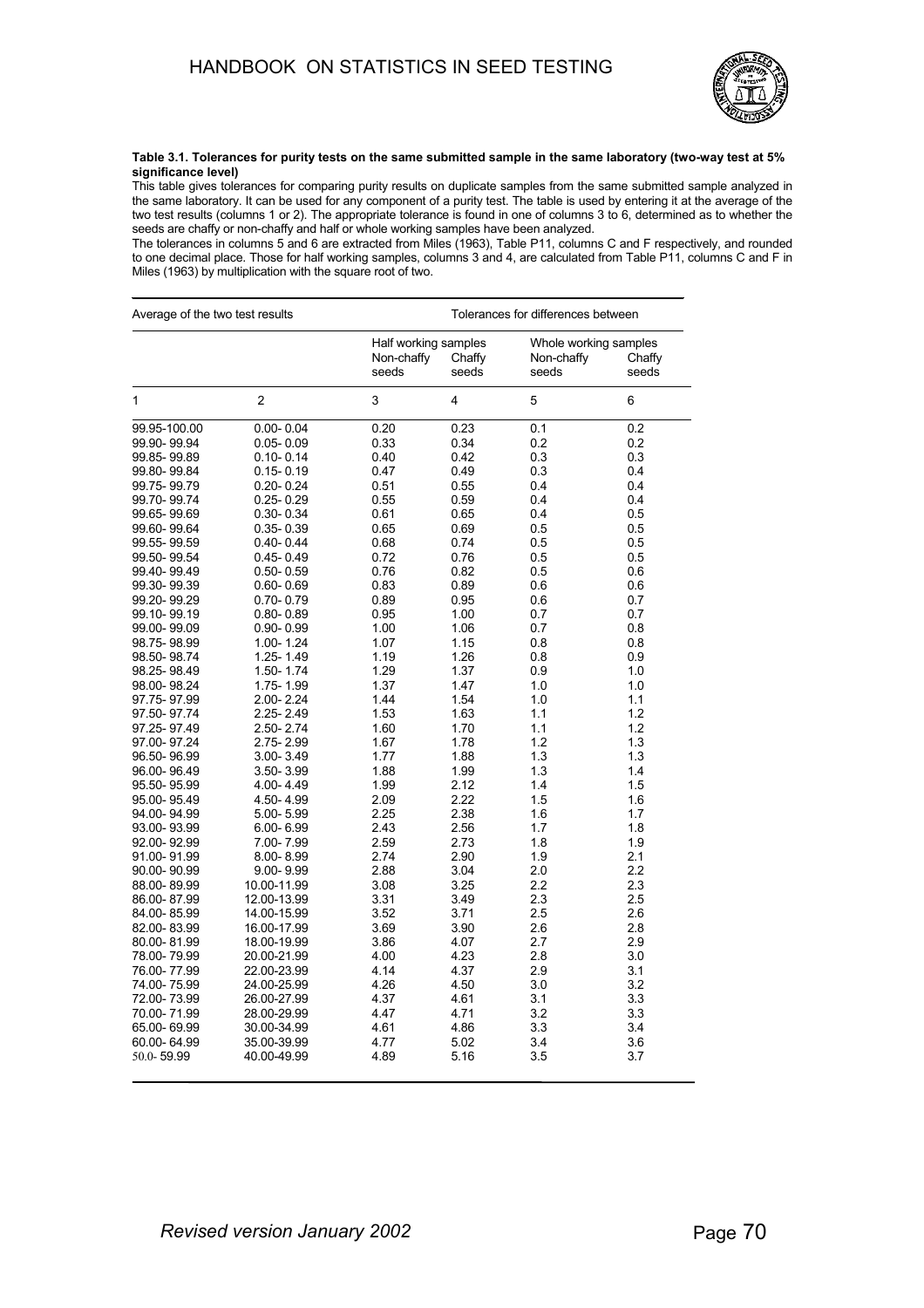#### HANDBOOK ON STATISTICS IN SEED TESTING

 $\mathbf{A}$  are two test results Tolerance test results Tolerance test results Tolerance test results Tolerance test results Tolerance test results Tolerance test results Tolerance test results Tolerance test results Toleran



**Table 3.2. Tolerances for purity tests on two different submitted samples from the same lot when a second test is made in the same or a different laboratory (one-way test at 1% significance level)**

This table gives the tolerances for purity results made on two different submitted samples each drawn from the same lot and analyzed in the same or a different laboratory. It can be used for any component of a purity test when the result of the second test is poorer than that of the first test. The table is used by entering it at the average of the two test results (columns 1 or 2). The appropriate tolerance is found in columns 3 or 4, determined as to whether the seeds are chaffy or non-chaffy. The tolerances in columns 3 and 4 are extracted from columns D and G respectively of Table P1 in Miles (1963).

| Average or the two test results |               |                  | <b>TOIERANCE</b> |
|---------------------------------|---------------|------------------|------------------|
| 50-100%                         | Less than 50% | Non chaffy seeds | Chaffy seeds     |
| 1                               | 2             | 3                | 4                |
|                                 |               |                  |                  |
| 99.95-100.00                    | $0.00 - 0.04$ | 0.2              | 0.2              |
| 99.90-99.94                     | $0.05 - 0.09$ | 0.3              | 0.3              |
| 99.85-99.89                     | $0.10 - 0.14$ | 0.3              | 0.4              |
| 99.80-99.84                     | $0.15 - 0.19$ | 0.4              | 0.5              |
| 99.75-99.79                     | $0.20 - 0.24$ | 0.4              | 0.5              |
| 99.70-99.74                     | $0.25 - 0.29$ | 0.5              | 0.6              |
| 99.65-99.69                     | $0.30 - 0.34$ | 0.5              | 0.6              |
| 99.60-99.64                     | $0.35 - 0.39$ | 0.6              | 0.7              |
| 99.55-99.59                     | $0.40 - 0.44$ | 0.6              | 0.7              |
| 99.50-99.54                     | $0.45 - 0.49$ | 0.6              | 0.7              |
| 99.40-99.49                     | $0.50 - 0.59$ | 0.7              | 0,8              |
| 99.30-99.39                     | $0.60 - 0.69$ | 0.7              | 0.9              |
| 99.20-99.29                     | $0.70 - 0.79$ | 0.8              | 0.9              |
| 99.10-99.19                     | $0.80 - 0.89$ | 0.8              | 1.0              |
| 99.00-99.09                     | $0.90 - 0.99$ | 0.9              | 1.0              |
| 98.75-98.99                     | 1.00-1.24     | 0.9              | 1.1              |
| 98.50-98.74                     | 1.25-1.49     | 1.0              | 1.2              |
| 98.25-98.49                     | 1.50-1.74     | 1.1              | 1.3              |
| 98.00-98.24                     | 1.75-1.99     | 1.2              | 1.4              |
| 97.75-97.99                     | 2.00-2.24     | 1.3              | 1.5              |
| 97.50-97.74                     | 2.25-2.49     | 1.3              | 1.6              |
| 97.25-97.49                     | 2.50-2.74     | 1.4              | 1.6              |
| 97.00-97.24                     | 2.75-2.99     | 1.5              | 1.7              |
| 96.50-96.99                     | 3.00-3.49     | 1.5              | 1.8              |
| 96.00-96.49                     | 3.50-3.99     | 1.6              | 1.9              |
| 95.50-95.99                     | 4.00-4.49     | 1.7              | 2.0              |
| 95.00-95.49                     | 4.50-4.99     | 1.8              | 2.2              |
| 94.00-94.99                     | 5.00-5.99     | 2.0              | 2.3              |
| 93.00-93.99                     | $6.00 - 6.99$ | 2.1              | 2.5              |
| 92.00-92.99                     | 7.00-7.99     | 2.2              | 2.6              |
| 91.00-91.99                     | $8.00 - 8.99$ | 2.4              | 2.8              |
|                                 |               | 2.5              | 2.9              |
| 90.00-90.99                     | 9.00-9.99     |                  | 3.1              |
| 88.00-89.99                     | 10 00-11 99   | 2.7              | 3.4              |
| 86.00-87.99                     | 12.00-13.99   | 2.9              |                  |
| 84.00-85.99                     | 14 00-15 99   | 3.0              | 3.6              |
| 82.00-83.99                     | 16.00-17.99   | 3.2              | 3.7              |
| 80.00-81.99                     | 18.00-19.99   | 3.3              | 3.9              |
| 78.00-79.99                     | 20.00-21.99   | 3.5              | 4.1              |
| 76.00-77.99                     | 22.00-23.99   | 3.6              | 4.2              |
| 74.00-75.99                     | 24.00-25.99   | 3.7              | 4.3              |
| 72.00-73.99                     | 26.00-27.99   | 3.8              | 4.4              |
| 70.00-71.99                     | 28.00-29.99   | 3.8              | 4.5              |
| 65.00-69.99                     | 30.00-34.99   | 4.0              | 4.7              |
| 60.00-64.99                     | 35 00-39 99   | 4.1              | 4.8              |
| 50.00-59.99                     | 40.00-49.99   | 4.2              | 5.0              |
|                                 |               |                  |                  |

**Table 3.3. Tolerances for purity tests on two different submitted samples from the same seed lot when a second test is made in the same or a different laboratory (two-way test at 1% significance level).**

This table gives the tolerances for purity results made on two different submitted samples each drawn from the same lot and analyzed in the same or a different laboratory. It can be used for any component of a purity test to decide whether two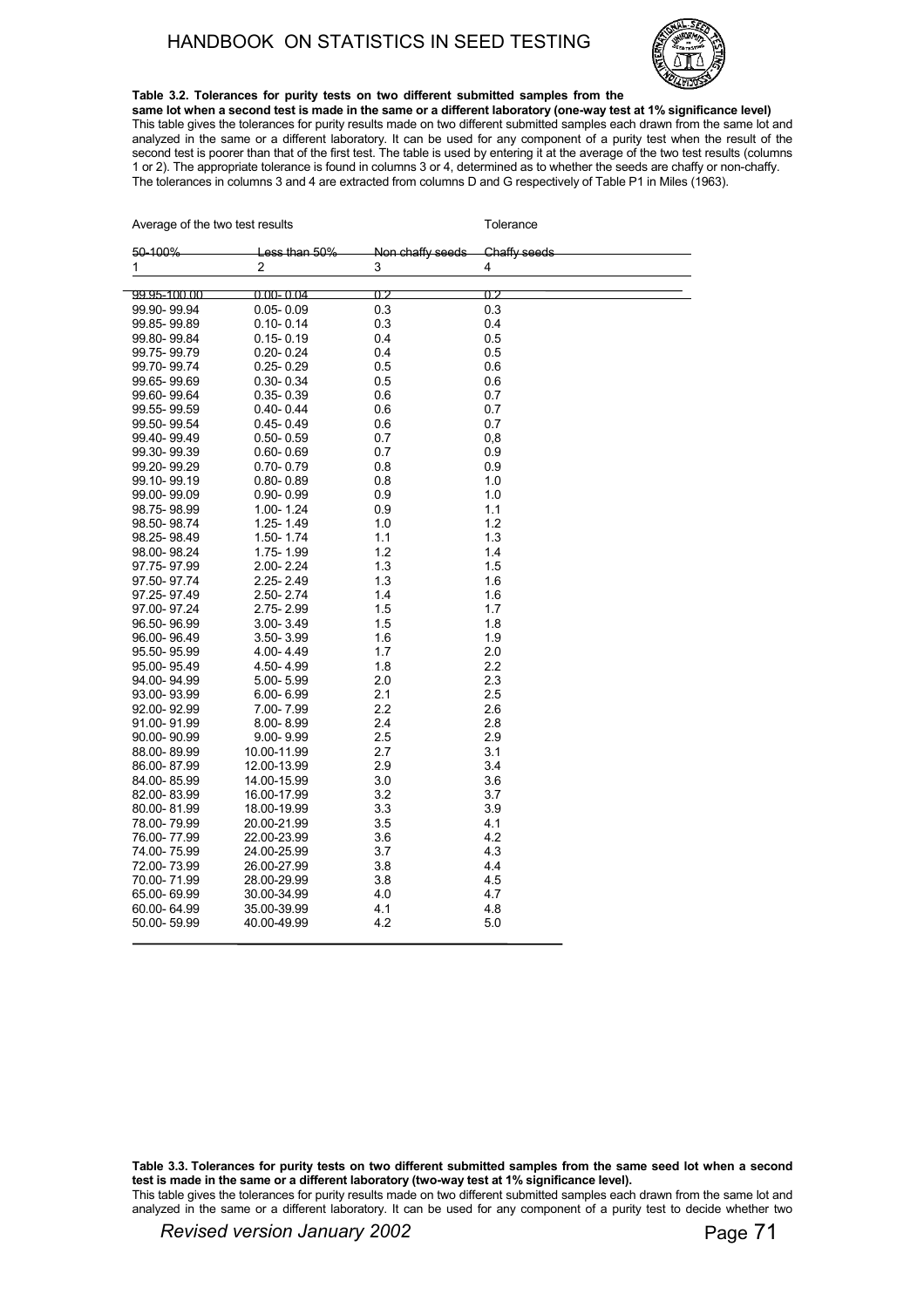#### HANDBOOK ON STATISTICS IN SEED TESTING



estimates are compatible. The table is used by entering it at the average of the two test results (columns 1 or 2). The appropriate tolerance is found in columns 3 or 4, determined by whether the seeds are chaffy or non-chaffy. The tolerances in columns 3 and 4 are extracted from columns D and G, respectively, of Table P7 in Miles (1963).

| Average of the two test results |                       | Tolerance      |                               |  |
|---------------------------------|-----------------------|----------------|-------------------------------|--|
| 50-100%                         | Less than 50%         |                | Non chaffy seeds Chaffy seeds |  |
| 1                               | $\overline{2}$        | $\overline{3}$ | 4                             |  |
| 99.95-100.00                    | $0.00 - 0.04$         | 0.2            | 0.2                           |  |
| <del>99.90- 99.94</del>         | <del>0.05- 0.09</del> | 0.3            | 0.4                           |  |
| 99.85-99.89                     | $0.10 - 0.14$         | 0.4            | 0.5                           |  |
| 99.80-99.84                     | 0.15-0.19             | 0.4            | 0.5                           |  |
| 99.75-99.79                     | 0.20-0.24             | 0.5            | 0.6                           |  |
| 99.70-99.74                     | $0.25 - 0.29$         | 0.5            | 0.6                           |  |
| 99.65-99.69                     | $0.30 - 0.34$         | 0.6            | 0.7                           |  |
| 99.60-99.64                     | $0.35 - 0.39$         | 0.6            | 0.7                           |  |
| 99.55-99.59                     | $0.40 - 0.44$         | 0.6            | 0.8                           |  |
| 99.50-99.54                     | $0.45 - 0.49$         | 0.7            | 0.8                           |  |
| 99.40-99.49                     | $0.50 - 0.59$         | 0.7            | 0.9                           |  |
| 99.30-99.39                     | $0.60 - 0.69$         | 0.8            | 1.0                           |  |
| 99.20-99.29                     | $0.70 - 0.79$         | 0.8            | 1.0                           |  |
| 99.10-99.19                     | $0.80 - 0.89$         | 0.9            | 1.1                           |  |
| 99.00-99.09                     | $0.90 - 0.99$         | 0.9            | 1.1                           |  |
| 98.75-98.99                     | 1.00-1.24             | 1.0            | 1.2                           |  |
| 98.50-98.74                     | 1.25-1.49             | 1.1            | 1.3                           |  |
| 98.25-98.49                     | 1.50-1.74             | 1.2            | 1.5                           |  |
| 98.00-98.24                     | 1.75-1.99             | 1.3            | 1.6                           |  |
| 97.75-97.99                     | 2.00-2.24             | 1.4            | 1.7                           |  |
| 97.50-97.74                     | 2.25-2.49             | 1.5            | 1.7                           |  |
| 97.25-97.49                     | $2.50 - 2.74$         | 1.5            | 1.8                           |  |
| 97.00-97.24                     | 2.75-2.99             | 1.6            | 1.9                           |  |
| 96.50-96.99                     | 3.00-3.49             | 1.7            | 2.0                           |  |
|                                 |                       | 1.8            | 2.1                           |  |
| 96.00-96.49                     | 3.50-3.99             | 1.9            | 2.3                           |  |
| 95.50-95.99                     | 4.00-4.49             |                |                               |  |
| 95.00-95.49                     | 4.50-4.99             | 2.0            | 2.4                           |  |
| 94.00-94.99                     | $5.00 - 5.99$         | 2.1            | 2.5                           |  |
| 93.00-93.99                     | $6.00 - 6.99$         | 2.3            | 2.7                           |  |
| 92.00-92.99                     | 7.00-7.99             | 2.5            | 2.9                           |  |
| 91.00-91.99                     | $8.00 - 8.99$         | 2.6            | 3.1                           |  |
| 90.00-90.99                     | $9.00 - 9.99$         | 2.8            | 3.2                           |  |
| 88.00-89.99                     | 10.00-11.99           | 2.9            | 3.5                           |  |
| 86.00-87.99                     | 12.00-13.99           | 3.2            | 3.7                           |  |
| 84.00-85.99                     | 14.00-15.99           | 3.4            | 3.9                           |  |
| 82.00-83.99                     | 16.00-17.99           | 3.5            | 4.1                           |  |
| 80.00-81.99                     | 18.00-19.99           | 3.7            | 4.3                           |  |
| 78.00-79.99                     | 20.00-21.99           | 3.8            | 4.5                           |  |
| 76.00-77.99                     | 22.00-23.99           | 3.9            | 4.6                           |  |
| 74.00-75.99                     | 24.00-25.99           | 4.1            | 4.8                           |  |
| 72.00-73.99                     | 26.00-27.99           | 4.2            | 4.9                           |  |
| 70.00-71.99                     | 28.00-29.99           | 4.3            | 5.0                           |  |
| 65.00-69.99                     | 30.00-34.99           | 4.4            | 5.2                           |  |
| 60.00-64.99                     | 35.00-39.99           | 4.5            | 5.3                           |  |
| 50.00-59.99                     | 40.00-49.99           | 4.7            | 5.5                           |  |
|                                 |                       |                |                               |  |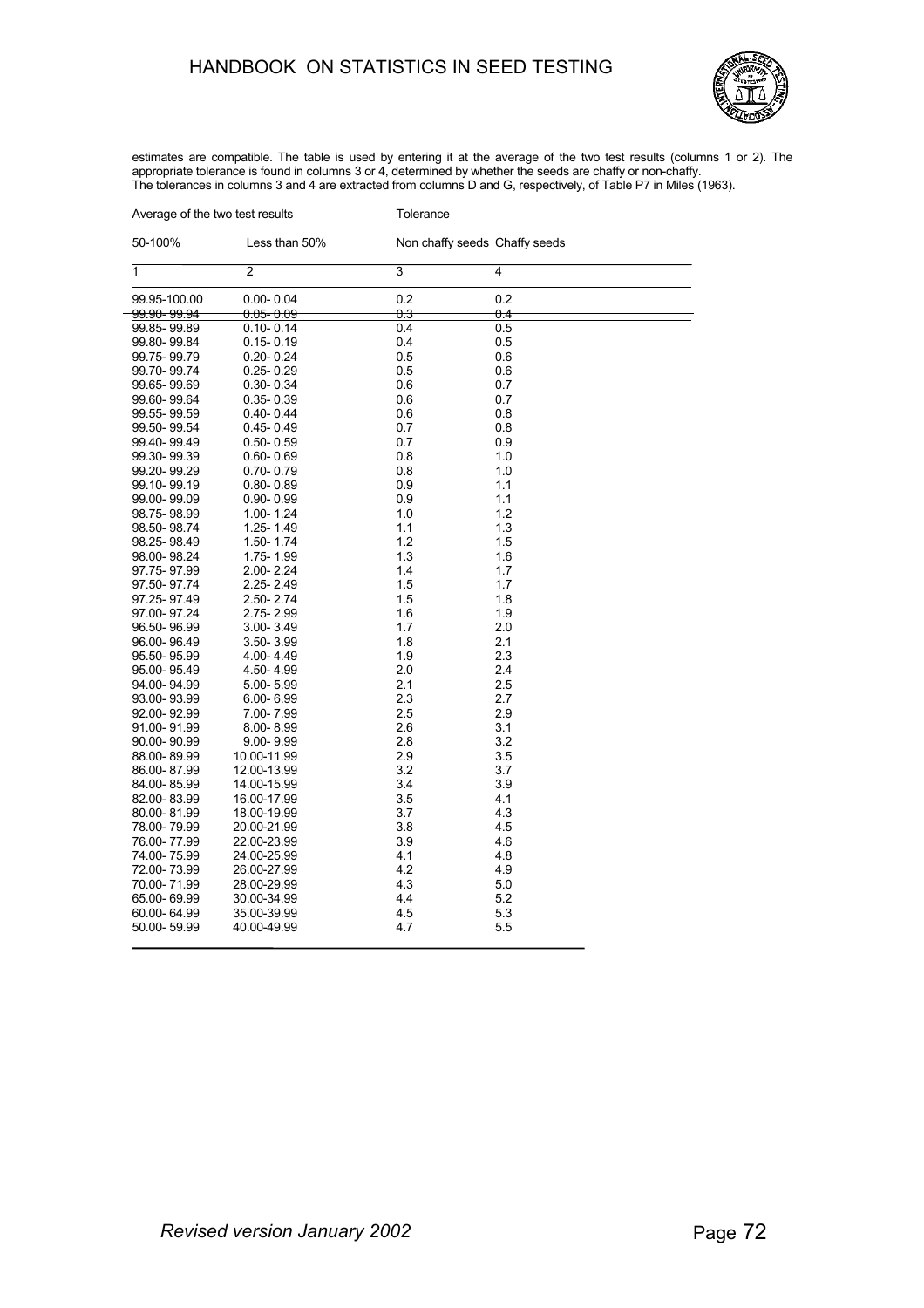

**Table 4.1. Tolerances for the determination of other seeds by number when tests are made on the same or a different submitted sample in the same or a different laboratory (two-way test at 5% significance level)**

This table gives the maximum difference in the numbers of other seeds, used to decide if two test results are compatible. The tests are to be made on the same or a different submitted sample in the same or a different laboratory. Both samples have to be of approximately the same weight. The table is used by entering it at the average of the two test results (column 1), and the maximum tolerated difference is found in column 2.

The tolerances are extracted from Table F1b (foreign seeds) in Miles (1963).

| Average<br>of the two<br>test results<br>1 | Tolerance<br>$\overline{2}$ | Average<br>of the two<br>test results<br>1 | Tolerance<br>$\overline{2}$ | Average<br>of the two<br>test results<br>1 | Tolerance<br>$\overline{2}$ |
|--------------------------------------------|-----------------------------|--------------------------------------------|-----------------------------|--------------------------------------------|-----------------------------|
|                                            |                             |                                            |                             |                                            |                             |
| 3                                          | 5                           | 76-81                                      | 25                          | 253-264                                    | 45                          |
| $\overline{4}$                             | 6                           | 82-88                                      | 26                          | 265-276                                    | 46                          |
| $5-6$                                      | 7                           | 89-95                                      | 27                          | 277-288                                    | 47                          |
| $7-8$                                      | 8                           | 96-102                                     | 28                          | 289-300                                    | 48                          |
| $9 - 10$                                   | 9                           | 103-110                                    | 29                          | 301-313                                    | 49                          |
|                                            |                             |                                            |                             |                                            |                             |
| $11 - 13$                                  | 10                          | 111-117                                    | 30                          | 314-326                                    | 50                          |
| $14 - 15$                                  | 11                          | 118-125                                    | 31                          | 327-339                                    | 51                          |
| 16-18                                      | 12                          | 126-133                                    | 32                          | 340-353                                    | 52                          |
| 19-22                                      | 13                          | 134-142                                    | 33                          | 354-366                                    | 53                          |
| 23-25                                      | 14                          | 143-151                                    | 34                          | 367-380                                    | 54                          |
|                                            |                             |                                            |                             |                                            |                             |
| 26-29                                      | 15                          | 152-160                                    | 35                          | 381-394                                    | 55                          |
| $30 - 33$                                  | 16                          | 161-169                                    | 36                          | 395-409                                    | 56                          |
| 34-37                                      | 17                          | 170-178                                    | 37                          | 410-424                                    | 57                          |
| 38-42                                      | 18                          | 179-188                                    | 38                          | 425-439                                    | 58                          |
| 43-47                                      | 19                          | 189-198                                    | 39                          | 440-454                                    | 59                          |
|                                            |                             |                                            |                             |                                            |                             |
| 48-52                                      | 20                          | 199-209                                    | 40                          | 455-469                                    | 60                          |
| 53-57                                      | 21                          | 210-219                                    | 41                          | 470-485                                    | 61                          |
| 58-63                                      | 22                          | 220-230                                    | 42                          | 486-501                                    | 62                          |
| 64-69                                      | 23                          | 231-241                                    | 43                          | 502-518                                    | 63                          |
| 70-75                                      | 24                          | 242-252                                    | 44                          | 519-534                                    | 64                          |

**Table 4.2. Tolerances for the determination of other seeds by number when tests are made on different submitted samples, the second being made in the same or in a different laboratory (one-way test at 5% significance level)** This table gives the tolerances for counts of number of other seeds, made on two different submitted samples each drawn from the same lot and analyzed in the same or a different laboratory. Both samples are to be of approximately the same weight. The table can be used when the result of the second test is poorer than that of the first test. The table is used by entering it at the average of the two test results (column 1), and the maximum tolerated difference is found in column 2. The tolerances appeared in Report of the Rules Committee, International Seed Testing Association. Revision of International Rules for Seed Testing. Proceedings of the International Seed Testing Association 27, 291-304, 1962.

| Average<br>of the two<br>test results                                                                                                                  | Tolerance<br>of the two<br>test results                                      | Average                                                                                                                                                  | Tolerance<br>of the two<br>test results                                                | Average                                                                                                                                                           | Tolerance<br>of the two<br>test results                                                | Average                                                        | Tolerance<br>of the two<br>test results |
|--------------------------------------------------------------------------------------------------------------------------------------------------------|------------------------------------------------------------------------------|----------------------------------------------------------------------------------------------------------------------------------------------------------|----------------------------------------------------------------------------------------|-------------------------------------------------------------------------------------------------------------------------------------------------------------------|----------------------------------------------------------------------------------------|----------------------------------------------------------------|-----------------------------------------|
| 1                                                                                                                                                      | $\mathbf{2}$                                                                 |                                                                                                                                                          | 2                                                                                      |                                                                                                                                                                   | $\mathbf{2}$                                                                           |                                                                | 2                                       |
| $3-4$<br>$5-6$<br>$7-8$<br>$9 - 11$<br>$12 - 14$<br>15-17<br>18-21<br>$22 - 25$<br>26-30<br>$31 - 34$<br>$35 - 40$<br>41-45<br>46-52<br>53-58<br>59-65 | 5<br>6<br>8<br>9<br>10<br>11<br>12<br>13<br>14<br>15<br>16<br>17<br>18<br>19 | 66-72<br>73-79<br>80-87<br>88-95<br>96-104<br>105-113<br>114-122<br>123-131<br>132-141<br>142-152<br>153-162<br>163-173<br>174-186<br>187-198<br>199-210 | 20<br>21<br>22<br>23<br>24<br>25<br>26<br>27<br>28<br>29<br>30<br>31<br>32<br>33<br>34 | 211-223<br>224-235<br>236-249<br>250-262<br>263-276<br>277-290<br>291-305<br>306-320<br>321-336<br>337-351<br>352-367<br>368-386<br>387-403<br>404-420<br>421-438 | 35<br>36<br>37<br>38<br>39<br>40<br>41<br>42<br>43<br>44<br>45<br>46<br>47<br>48<br>49 | 439-456<br>457-474<br>475-493<br>494-513<br>514-532<br>533-552 | 50<br>51<br>52<br>53<br>54<br>55        |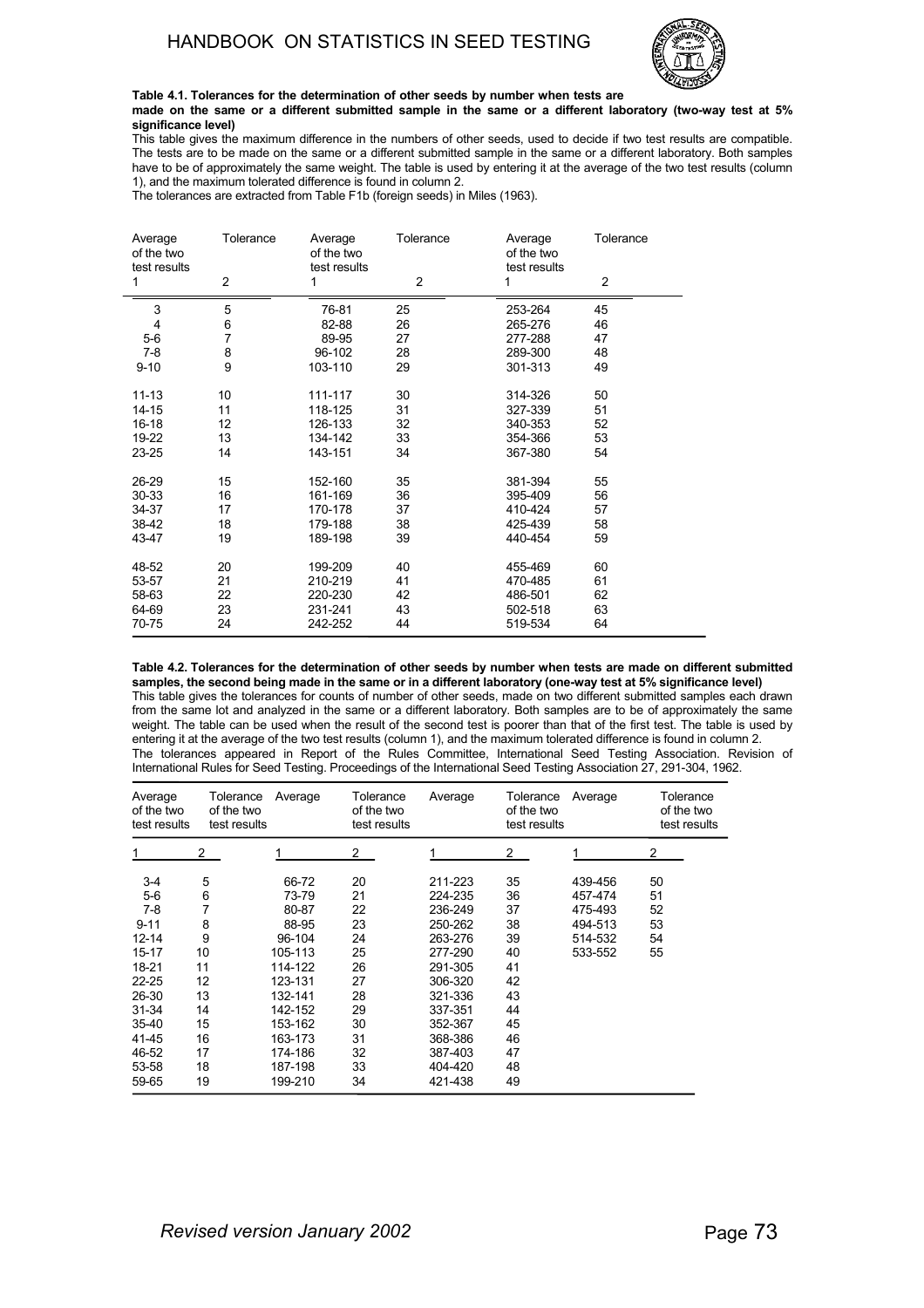

#### **Table 5.1. Maximum tolerated range between four replicates of 100 seeds in one germination test (two-way test at 2.5% significance level)**

This table indicates the maximum range (i.e. difference between highest and lowest) in germination percentage tolerable between replicates, allowing for random sampling variation only at 0.025 probability. To find the maximum tolerated range in any case calculate the average percentage, to the nearest whole number, of the four replicates: if necessary, form 100-seed replicates by combining the sub-replicates of 50 or 25 seeds which were closest together in the germinator. Locate the average in column 1 or 2 of the table and read off the maximum tolerated range opposite in column 3.

| The tolerances are extracted from Table G1, column D, in Miles (1963). |  |  |  |  |  |
|------------------------------------------------------------------------|--|--|--|--|--|
|------------------------------------------------------------------------|--|--|--|--|--|

| Average percentage<br>germination |            | Maximum<br>range | Average percentage<br>germination | Maximum<br>range |    |
|-----------------------------------|------------|------------------|-----------------------------------|------------------|----|
|                                   | 2          | 3                |                                   | 2                | 3  |
| 99                                |            | 5                | 87 to 88                          | 13 to 14         | 13 |
| 98                                |            | 6                | 84 to 86                          | 15 to 17         | 14 |
| 97                                |            |                  | 81 to 83                          | 18 to 20         | 15 |
| 96                                | 5          | 8                | 78 to 80                          | 21 to 23         | 16 |
| 95                                | 6          | 9                | 73 to 77                          | 24 to 28         | 17 |
| 93 to 94                          | $7$ to $8$ | 10               | 67 to 72                          | 29 to 34         | 18 |
| 91 to 92                          | 9 to 10    | 11               | 56 to 66                          | 35 to 45         | 19 |
| 89 to 90                          | 11 to 12   | 12               | 51 to 55                          | 46 to 50         | 20 |

#### **Table 5.2. Tolerances for germination tests on the same or a different submitted sample when tests are made in the same or a different laboratory on 400 seeds (two-way test at 2.5% significance level)**

This table gives the tolerances for percentages of normal seedlings, abnormal seedlings, dead seeds, hard seeds, or any combination of these when tests are made on the same or a different submitted sample in the same or a different laboratory. To determine if the two tests are compatible calculate the average percentage of the two test results to the nearest whole number and locate this in columns 1 or 2 of the table. The tests are compatible if the difference between the percentage of the two tests does not exceed the tolerance given in column 3.

| The tolerances are extracted from Table G2, column L, in Miles (1963). |  |
|------------------------------------------------------------------------|--|
|------------------------------------------------------------------------|--|

| Average percentage<br>Maximum |            |       | Maximum     | Average percentage |       |
|-------------------------------|------------|-------|-------------|--------------------|-------|
| germination                   |            | range | germination |                    | range |
| 1                             |            | 3     |             |                    | 3     |
| 98 to 99                      | $2$ to $3$ | 2     | 77 to 84    | 17 to 24           | 6     |
| 95 to 97                      | 4 to 6     | 3     | 60 to 76    | 25 to 41           |       |
| 91 to 94                      | 7 to 10    | 4     | 51 to 59    | 42 to 50           | 8     |
| 85 to 90                      | 11 to 16   | 5     |             |                    |       |

#### **Table 5.3. Tolerances for germination tests on two different submitted samples in the same or a different laboratory on 400 seeds (one-way test at 5% significance level)**

This table gives the tolerances for percentages of normal seedlings, abnormal seedlings, dead seeds, hard seeds, or any combination of these when the tests are made in the same or different laboratories on samples drawn from the same lot. The table can be used when the results of the second test is poorer than that of the first test. The table is used by entering it at the average (nearest whole number) of the two test results in columns 1 and 2, and the maximum tolerated difference is found in column 3.

The tolerances are extracted from Table G3, column C, in Miles (1963).

| Average percentages<br>More than $50\%$ 50% or less |   | Tolerance | Average percentages          |          | Tolerance |    |
|-----------------------------------------------------|---|-----------|------------------------------|----------|-----------|----|
|                                                     |   |           | More than $50\%$ 50% or less |          |           |    |
| 1                                                   |   | 3         |                              | 2        | 3         |    |
| 99                                                  | 2 | 2         | 82 to 86                     | 15 to 19 |           |    |
| 97 to 98                                            |   | $3$ to 4  | 3                            | 76 to 81 | 20 to 25  | 8  |
| 94 to 96                                            |   | 5 to 7    | 4                            | 70 to 75 | 26 to 31  | 9  |
| 91 to 93                                            |   | 8 to 10   | 5                            | 60 to 69 | 32 to 41  | 10 |
| 87 to 90                                            |   | 11 to 14  | 6                            | 51 to 59 | 42 to 50  | 11 |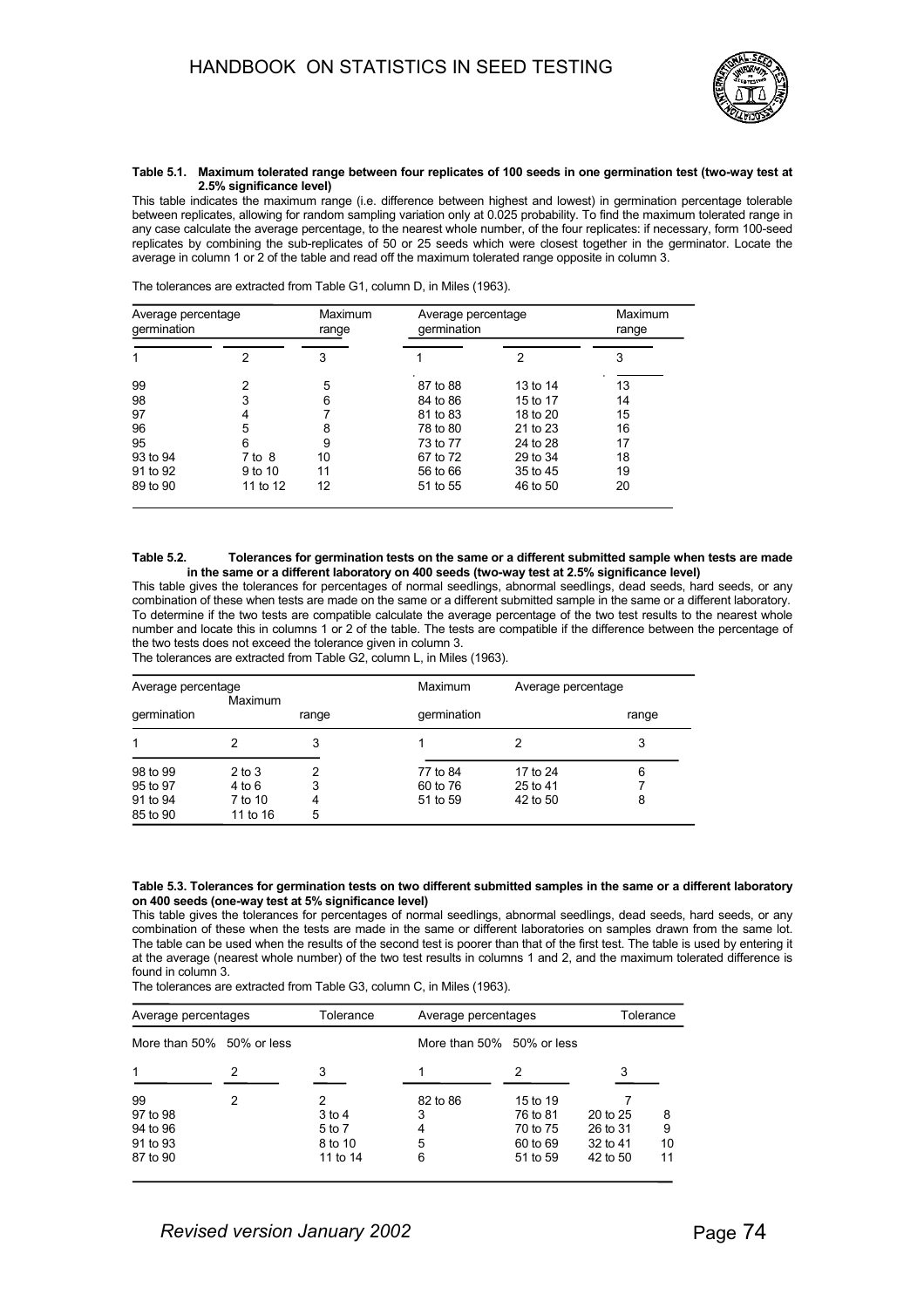

# **Table 6.1.**

**Tolerances for tetrazolium viability tests on the same or a different submitted sample when tests are made in the same laboratory each on 400 seeds (two-way test at 2.5 % significance level)**

The tolerances take into account the experimental error within a laboratory as described in the TEZ Committee Report 2000 and are not extracted from Miles (1963).

| Average percentage<br>viability |            | Maximum<br>range | Average percentage<br>viability |          | Maximum<br>range |
|---------------------------------|------------|------------------|---------------------------------|----------|------------------|
|                                 |            |                  |                                 |          |                  |
| 98 to 99                        | $2$ to $3$ |                  | 83 to 88                        | 13 to 18 | 6                |
| 96 to 97                        | 4 to 5     |                  | 75 to 82                        | 19 to 26 |                  |
| 93 to 95                        | 6 to 8     | 4                | 58 to 74                        | 27 to 43 | 8                |
| 89 to 92                        | 9 to 12    | 5                | 51 to 57                        | 44 to 50 | 9                |

## **Table 6.2.**

# **Tolerances for tetrazolium viability tests on two different submitted samples in different laboratories each on 400 seeds (one-way test at 5 % significance level)**

The tolerances take into account the experimental error between the laboratories as described in the TEZ Committee Report 2000 and are not extracted from Miles (1963).

| Average percentage |            | Maximum | Average percentage |          | Maximum |
|--------------------|------------|---------|--------------------|----------|---------|
| viability          |            | range   | viability          |          | range   |
|                    | 2          | 3       |                    |          | 3       |
| 99                 | 2          |         | 86 to 88           | 13 to 15 | 11      |
| 98                 | 3          | 5       | 82 to 85           | 16 to 19 | 12      |
| 97                 | 4          | 6       | 78 to 81           | 20 to 23 | 13      |
| 95 to 96           | $5$ to $6$ |         | 73 to 77           | 24 to 28 | 14      |
| 93 to 94           | 7 to 8     | 8       | 65 to 72           | 29 to 36 | 15      |
| 91 to 92           | 9 to 10    | 9       | 51 to 64           | 37 to 50 | 16      |
| 89 to 90           | 11 to 12   | 10      |                    |          |         |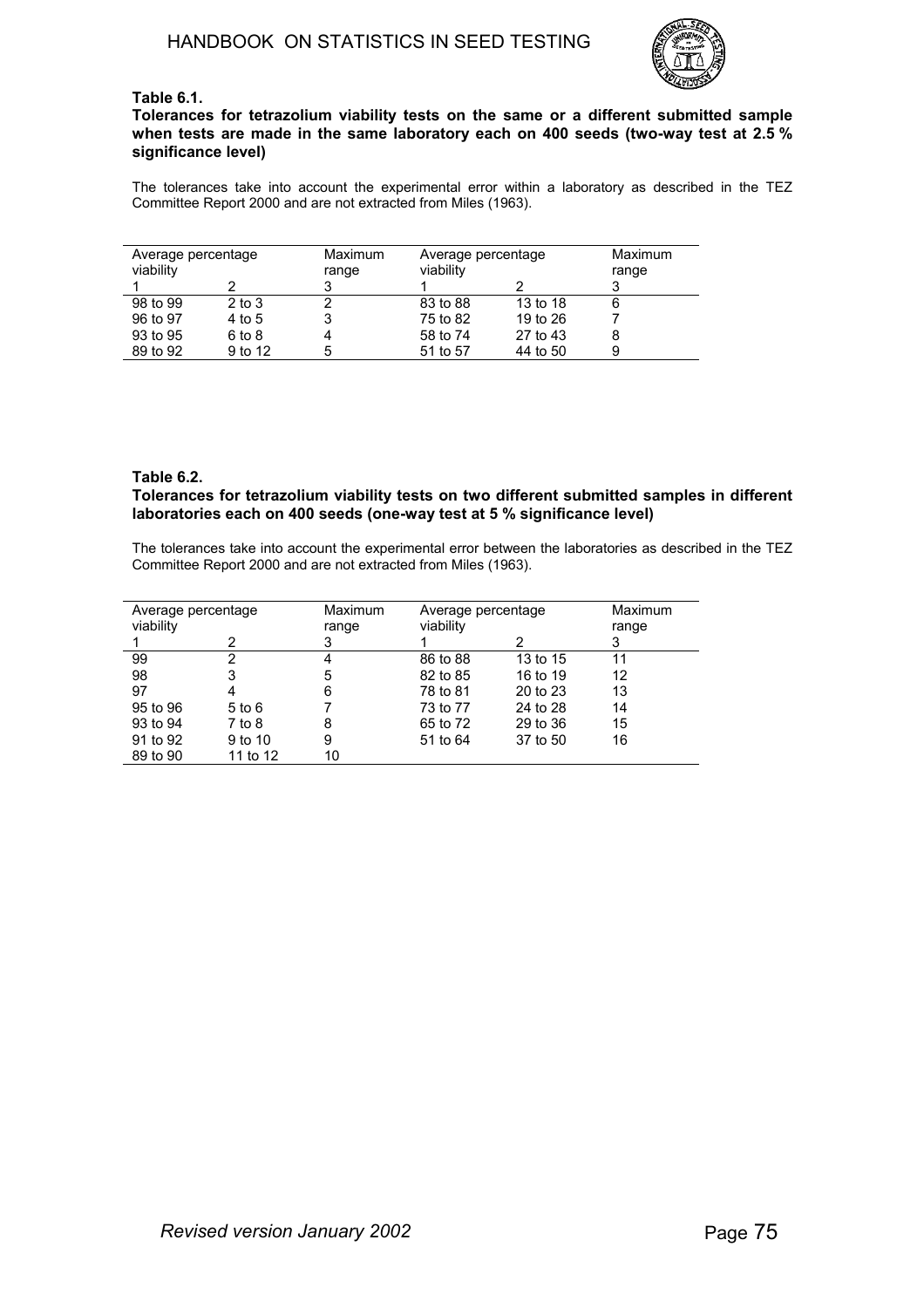# HANDBOOK ON STATISTICS IN SEED TESTING



### **Table 13.1. Maximum tolerated range between replicates**

This table based on the Poisson distribution indicates the maximum range (i.e. maximum difference between the highest and the lowest) in germination data tolerable between weighed replicates, allowing for random variation at 0.05 probability. To find the maximum tolerated range in any case calculate the sum of the numbers of seeds germinated in the four replicates. Locate the sum in column 1 of the table and read off the maximum tolerated range in column 2.

| Number of seeds<br>germinated in the total<br>weight of seeds tested | Maximum range     | Number of seeds<br>germinated in the total<br>weight of seeds tested | Maximum range  |
|----------------------------------------------------------------------|-------------------|----------------------------------------------------------------------|----------------|
| 1                                                                    | $\overline{2}$    | 1                                                                    | $\overline{2}$ |
| $0-6$                                                                | 4                 | 161-174                                                              | 27             |
| $7 - 10$                                                             | 6                 | 175-188                                                              | 28             |
| $11 - 14$                                                            | 8                 | 189-202                                                              | 29             |
| $15 - 18$                                                            | 9                 | 203-216                                                              | 30             |
| 19-22                                                                | 11                | 217-230                                                              | 31             |
| 23-26                                                                | $12 \overline{ }$ | 231-244                                                              | 32             |
| 27-30                                                                | 13                | 245-256                                                              | 33             |
| $31 - 38$                                                            | 14                | 257-270                                                              | 34             |
| 39-50                                                                | 15                | 271-288                                                              | 35             |
| 51-56                                                                | 16                | 289-302                                                              | 36             |
| 57-62                                                                | 17                | 303-321                                                              | 37             |
| 63-70                                                                | 18                | 322-338                                                              | 38             |
| 71-82                                                                | 19                | 339-358                                                              | 39             |
| 83-90                                                                | 20                | 359-378                                                              | 40             |
| 91-102                                                               | 21                | 379-402                                                              | 41             |
| 103-112                                                              | 22                | 403-420                                                              | 42             |
| 113-122                                                              | 23                | 421-438                                                              | 43             |
| 123-134                                                              | 24                | 439-460                                                              | 44             |
| 135-146                                                              | 25                | >460                                                                 | 45             |
| 147-160                                                              | 26                |                                                                      |                |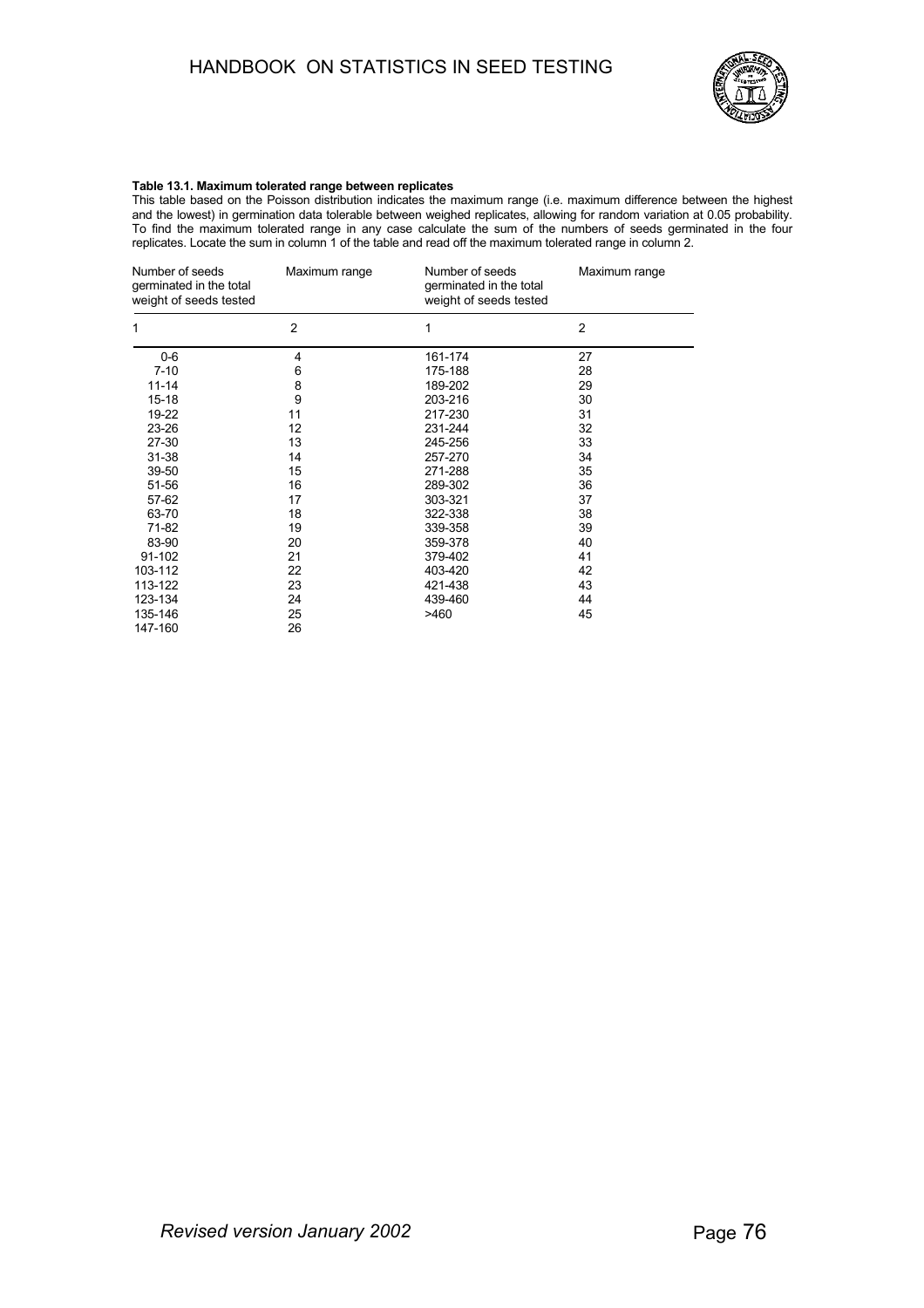# HANDBOOK ON STATISTICS IN SEED TESTING



#### **Table B.1. Tolerances for purity percentages deviation of component lots at 1% significance level (N = number of lots being blended)**

| Average of all lots    |                            | $N=2$      | $N = 3$    | $N=4$      | $N=5$      | $N=6$      | $N=7$      | $N=8$      | $N=9$      | $N = 10$   |
|------------------------|----------------------------|------------|------------|------------|------------|------------|------------|------------|------------|------------|
| 99.9                   | 0.1                        | 0.2        | 0.3        | 0.3        | 0.3        | 0.3        | 0.3        | 0.3        | 0.3        | 0.3        |
| 99.8                   | 0.2                        | 0.3        | 0.4        | 0.4        | 0.4        | 0.4        | 0.4        | 0.4        | 0.5        | 0.5        |
| 99.7                   | 0.3                        | 0.4        | 0.5        | 0.5        | 0.5        | 0.5        | 0.5        | 0.5        | 0.6        | 0.6        |
| 99.6                   | 0.4                        | 0.5        | 0.5        | 0.6        | 0.6        | 0.6        | 0.6        | 0.6        | 0.6        | 0.7        |
| 99.5                   | 0.5                        | 0.5        | 0.6        | 0.6        | 0.6        | 0.7        | 0.7        | 0.7        | 0.7        | 0.7        |
| 99.4                   | 0.6                        | 0.6        | 0.6        | 0.7        | 0.7        | 0.7        | 0.8        | 0.8        | 0.8        | 0.8        |
| 99.3                   | 0.7                        | 0.6        | 0.7        | 0.7        | 0.8        | 0.8        | 0.8        | 0.8        | 0.8        | 0.9        |
| 99.2                   | 0.8                        | 0.6        | 0.7        | 0.8        | 0.8        | 0.8        | 0.9        | 0.9        | 0.9        | 0.9        |
| 99.1                   | 0.9                        | 0.7        | 0.8        | 0.8        | 0.9        | 0.9        | 0.9        | 0.9        | 1.0        | 1.0        |
| 99.0                   | 1.0                        | 0.7        | 0.8        | 0.9        | 0.9        | 0.9        | 1.0        | 1.0        | 1.0        | 1.0        |
| 98.5-98.9              | $1.1 - 1.5$                | 0.9        | 1.0        | 1.1        | 1.1        | 1.2        | 1.2        | 1.2        | 1.2        | 1.3        |
| 98.0-98.4              | $1.6 - 2.0$                | 1.0        | 1.2        | 1.2        | 1.3        | 1.3        | 1.4        | 1.4        | 1.4        | 1.4        |
| 97.5-97.9              | $2.1 - 2.5$                | 1.1        | 1.3        | 1.4        | 1.4        | 1.5        | 1.5        | 1.6        | 1.6        | 1.6        |
| 97.0-97.4              | $2.6 - 3.0$                | 1.2        | 1.4        | 1.5        | 1.6        | 1.6        | 1.7        | 1.7        | 1.7        | 1.8        |
| 96.5-96.9              | $3.1 - 3.5$                | 1.3        | 1.5        | 1.6        | 1.7        | 1.7        | 1.8        | 1.8        | 1.8        | 1.9        |
| 96.0-96.4              | $3.6 - 4.0$                | 1.4        | 1.6        | 1.7        | 1.8        | 1.9        | 1.9        | 2.0        | 2.0        | 2.0        |
| 95.5-95.9<br>95.0-95.4 | $4.1 - 4.5$<br>$4.6 - 5.0$ | 1.5<br>1.6 | 1.7<br>1.8 | 1.8<br>1.9 | 1.9<br>2.0 | 2.0<br>2.1 | 2.0<br>2.1 | 2.1<br>2.2 | 2.1<br>2.2 | 2.1<br>2.2 |
| 94.5-94.9              | $5.1 - 5.5$                | 1.7        | 1.9        | 2.0        | 2.1        | 2.2        | 2.2        | 2.3        | 2.3        | 2.4        |
| 94.0-94.4              | $5.6 - 6.0$                | 1.7        | 2.0        | 2.1        | 2.2        | 2.3        | 2.3        | 2.4        | 2.4        | 2.5        |
| 93.5-93.9              | $6.1 - 6.5$                | 1.8        | 2.0        | 2.2        | 2.3        | 2.3        | 2.4        | 2.5        | 2.5        | 2.5        |
| 93.0-93.4              | $6.6 - 7.0$                | 1.9        | 2.1        | 2.2        | 2.3        | 2.4        | 2.5        | 2.5        | 2.6        | 2.6        |
| 92.5-92.9              | $7.1 - 7.5$                | 1.9        | 2.2        | 2.3        | 2.4        | 2.5        | 2.6        | 2.6        | 2.7        | 2.7        |
| 92.0-92.4              | $7.6 - 8.0$                | 2.0        | 2.2        | 2.4        | 2.5        | 2.6        | 2.6        | 2.7        | 2.8        | 2.8        |
| 91.5-91.9              | $8.1 - 8.5$                | 2.0        | 2.3        | 2.5        | 2.6        | 2.7        | 2.7        | 2.8        | 2.8        | 2.9        |
| 91.0-91.4              | $8.6 - 9.0$                | 2.1        | 2.4        | 2.5        | 2.6        | 2.7        | 2.8        | 2.9        | 2.9        | 3.0        |
| 90.5-90.9              | $9.1 - 9.5$                | 2.1        | 2.4        | 2.6        | 2.7        | 2.8        | 2.9        | 2.9        | 3.0        | 3.0        |
| 90.0-90.4              | $9.6 - 10.0$               | 2.2        | 2.5        | 2.6        | 2.8        | 2.9        | 2.9        | 3.0        | 3.0        | 3.1        |
| 89.0-89.9              | 10.1-11.0                  | 2.3        | 2.6        | 2.8        | 2.9        | 3.0        | 3.1        | 3.1        | 3.2        | 3.2        |
| 88.0-88.9              | 11.1-12.0                  | 2.4        | 2.7        | 2.9        | 3.0        | 3.1        | 3.2        | 3.2        | 3.3        | 3.4        |
| 87.0-87.9              | 12.1-13.0                  | 2.4        | 2.8        | 3.0        | 3.1        | 3.2        | 3.3        | 3.4        | 3.4        | 3.5        |
| 86.0-86.9<br>85.0-85.9 | 13.1-14.0<br>14.1-15.0     | 2.5<br>2.6 | 2.9<br>2.9 | 3.1<br>3.1 | 3.2<br>3.3 | 3.2<br>3.4 | 3.4<br>3.5 | 3.5<br>3.6 | 3.5<br>3.6 | 3.6<br>3.7 |
| 84.0-84.9              | 15.1-16.0                  | 2.7        | 3.0        | 3.2        | 3.4        | 3.5        | 3.6        | 3.7        | 3.7        | 3.8        |
| 83.0-83.9              | 16.1-17.0                  | 2.7        | 3.1        | 3.3        | 3.5        | 3.6        | 3.7        | 3.7        | 3.8        | 3.9        |
| 82.0-82.9              | 17.1-18.0                  | 2.8        | 3.2        | 3.4        | 3.5        | 3.7        | 3.7        | 3.8        | 3.9        | 4.0        |
| 81.0-81.9              | 18.1-19.0                  | 2.9        | 3.2        | 3.5        | 3.6        | 3.7        | 3.8        | 3.9        | 4.0        | 4.0        |
| 80.0-80.9              | 19.1-20.0                  | 2.9        | 3.3        | 3.5        | 3.7        | 3.8        | 3.9        | 4.0        | 4.0        | 4.1        |
| 79.0-79.9              | 20.1-21.0                  | 3.0        | 3.4        | 3.6        | 3.7        | 3.9        | 4.0        | 4.1        | 4.1        | 4.2        |
| 78.0-78.9              | 21.1-22.0                  | 3.0        | 3.4        | 3.6        | 3.8        | 3.9        | 4.0        | 4.1        | 4.2        | 4.3        |
| 77.0-77.9              | 22.1-23.0                  | 3.1        | 3.5        | 3.7        | 3.9        | 4.0        | 4.1        | 4.2        | 4.3        | 4.3        |
| 76.0-76.9              | 23.1-24.0                  | 3.1        | 3.5        | 3.8        | 3.9        | 4.1        | 4.2        | 4.3        | 4.3        | 4.4        |
| 75.0-75.9              | 24.1-25.0                  | 3.2        | 3.6        | 3.8        | 4.0        | 4.1        | 4.2        | 4.3        | 4.4        | 45         |
| 74 0-74 9              | 25.1-26.0<br>26.1-27.0     | 3.2        | 3.6        | 3.9        | 4.0        | 4.2        | 4.3        | 4.4        | 4.5        | 45         |
| 73.0-73.9<br>72.0-72.9 | 27.1-28.0                  | 3.2<br>3.3 | 3.7<br>3.7 | 3.9<br>4.0 | 4.1<br>4.1 | 4.2<br>4.3 | 4.3<br>4.4 | 4.4<br>45  | 4.5<br>4.6 | 4.6<br>4.6 |
| 71.0-71.9              | 28.1-29.0                  | 3.3        | 3.7        | 4.0        | 4.2        | 4.3        | 4.4        | 4.5        | 4.6        | 4.7        |
| 70.0-70.9              | 29.1-30.0                  | 3.3        | 3.8        | 4.0        | 4.2        | 4.4        | 4.5        | 4.6        | 4.7        | 4.7        |
| 69.0-69.9              | 30.1-31.0                  | 3.4        | 3.8        | 4.1        | 4.3        | 4.4        | 4.5        | 4.6        | 4.7        | 4.8        |
| 68.0-68.9              | 31.1-32.0                  | 3.4        | 3.8        | 4.1        | 4.3        | 4.4        | 4.6        | 4.7        | 4.7        | 4.8        |
| 67.0-67.9              | 32.1-33.0                  | 3.4        | 3.9        | 4.1        | 4.3        | 45         | 4.6        | 4.7        | 4.8        | 4.9        |
| 66.0-66.9              | 33.1-34.0                  | 3.4        | 3.9        | 4.2        | 4.4        | 4.5        | 4.6        | 4.7        | 4.8        | 4.9        |
| 65.0-65.9              | 34.1-35.0                  | 3.5        | 3.9        | 4.2        | 4.4        | 4.5        | 4.7        | 4.8        | 4.8        | 4.9        |
| 64.0-64.9              | 35.1-36.0                  | 3.5        | 4.0        | 4.2        | 4.4        | 4.6        | 4.7        | 4.8        | 4.9        | 5.0        |
| 63.0-63.9              | 36.1-37.0                  | 3.5        | 4.0        | 4.2        | 4.4        | 4.6        | 4.7        | 4.8        | 4.9        | 5.0        |
| 62.0-62.9              | 37.1-38.0                  | 3.5        | 4.0        | 4.3        | 4.5        | 4.6        | 4.7        | 4.8        | 4.9        | 5.0        |
| 61.0-61.9              | 38.1-39.0                  | 3.6        | 4.0        | 4.3        | 4.5        | 4.6        | 4.8        | 4.9        | 5.0        | 5.0        |
| 60.0-60.9<br>59.0-59.9 | 39.1-40.0<br>40.1-41.0     | 3.6        | 4.0<br>4.1 | 4.3<br>4.3 | 4.5<br>45  | 4.7<br>4.7 | 4.8<br>4.8 | 4.9        | 5.0        | 5.1<br>5.1 |
| 58.0-58.9              | 41.1-42.0                  | 3.6<br>3.6 | 4.1        | 4.3        | 45         | 4.7        | 4.8        | 4.9<br>4.9 | 5.0<br>5.0 | 5.1        |
| 57.0-57.9              | 42.1-43.0                  | 3.6        | 4.1        | 4.4        | 4.6        | 4.7        | 4.8        | 4.9        | 5.0        | 5.1        |
| 56.0-56.9              | 43.1-44.0                  | 3.6        | 4.1        | 4.4        | 4.6        | 4.7        | 4.8        | 5.0        | 5.0        | 5.1        |
| 55.0-55.9              | 44.1-45.0                  | 3.6        | 4.1        | 4.4        | 4.6        | 4.7        | 4.9        | 5.0        | 5.1        | 5.1        |
| 54.0-54.9              | 45.1-46.0                  | 3.6        | 4.1        | 4.4        | 4.6        | 4.7        | 4.9        | 5.0        | 5.1        | 5.1        |
| 53.0-53.9              | 46.1-47.0                  | 3.6        | 4.1        | 4.4        | 4.6        | 4.8        | 4.9        | 5.0        | 5.1        | 5.2        |
| 52.0-52.9              | 47.1-48.0                  | 3.6        | 4.1        | 4.4        | 4.6        | 4.8        | 4.9        | 5.0        | 5.1        | 5.2        |
| 51.0-51.9              | 48.1-49.0                  | 3.6        | 4.1        | 4.4        | 4.6        | 4.8        | 4.9        | 5.0        | 5.1        | 5.2        |
| 50.0-50.9              | 49.1-50.0                  | 3.6        | 4.1        | 4.4        | 4.6        | 4.9        | 4.9        | 5.0        | 5.1        | 5.2        |

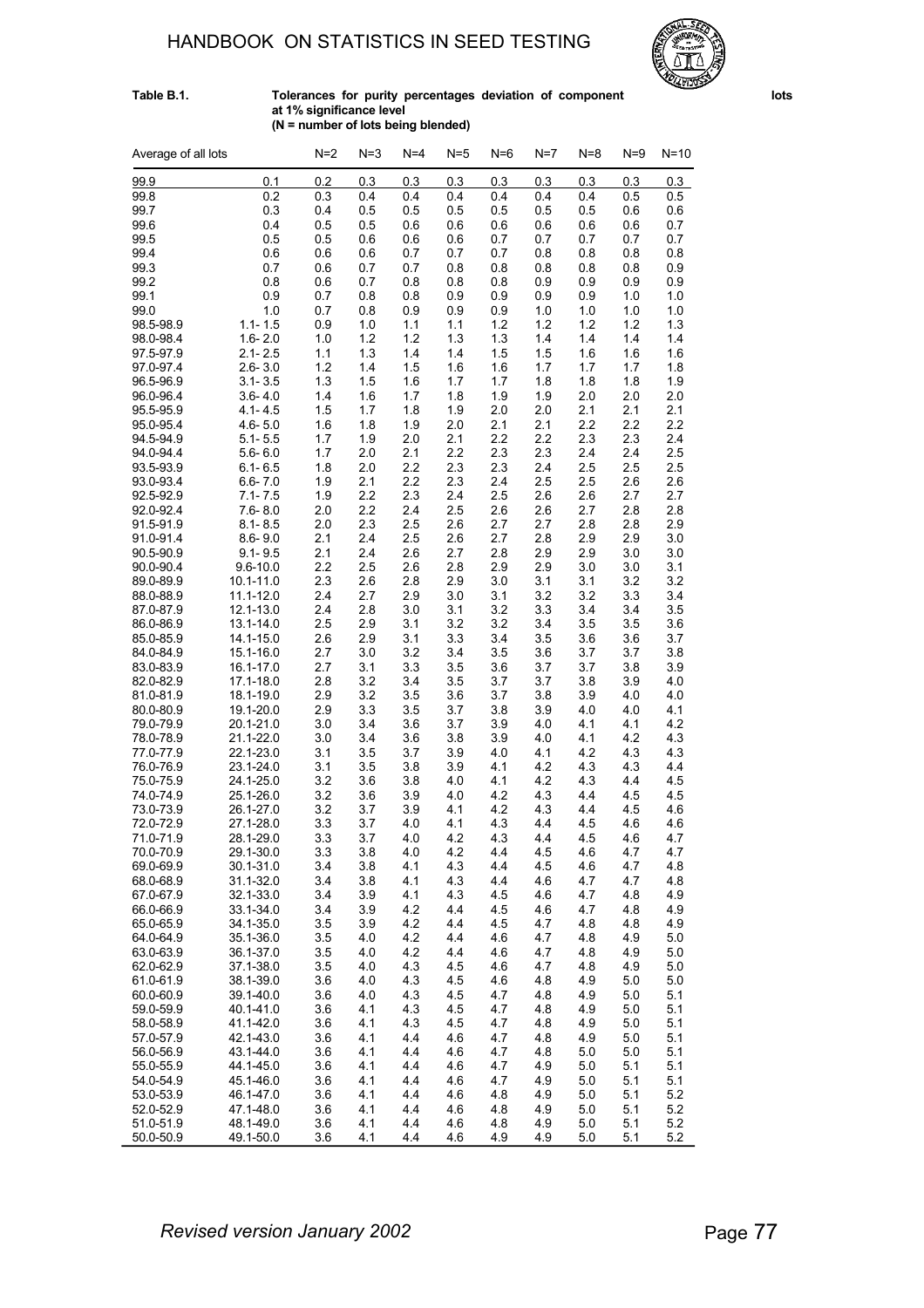

| Table B.2. | Tolerances for germination percentages deviation of component lots at 1% significance level (N = |
|------------|--------------------------------------------------------------------------------------------------|
|            | number of lots being blended)                                                                    |

|    | Average of all lots | N<br>2                  | N              |                         | N.<br>-5                 | N-<br>-6       | N=7            | Ν.<br>-8 | $N=9$          | $N = 10$       |
|----|---------------------|-------------------------|----------------|-------------------------|--------------------------|----------------|----------------|----------|----------------|----------------|
| 99 | 1                   | $\overline{c}$          | $\overline{2}$ | $\overline{2}$          | $\mathcal{P}$            | $\mathcal{P}$  | $\mathcal{P}$  | 2        | 3              | 3              |
| 98 | $\overline{c}$      | 3                       | 3              | 3                       | 3                        | 3              | 3              | 3        | 4              | 4              |
| 97 | 3                   | $\overline{3}$          | 4              | $\overline{\mathbf{4}}$ | $\overline{\mathbf{4}}$  | 4              | 4              | 4        | 4              | 4              |
| 96 | 4                   | $\overline{\mathbf{4}}$ | 4              | $\overline{\mathbf{4}}$ | 5                        | 5              | 5              | 5        | 5              | 5              |
| 95 | 5                   | 4                       | 4              | 5                       | 5                        | 5              | 5              | 5        | 6              | 6              |
| 94 | 6                   | 4                       | 5              | 5                       | 5                        | 6              | 6              | 6        | 6              | 6              |
| 93 | 7                   | 5                       | 5              | 6                       | 6                        | 6              | 6              | 6        | 6              | $\overline{7}$ |
| 92 | 8                   | 5                       | 6              | 6                       | 6                        | 6              | 7              | 7        | 7              | $\overline{7}$ |
| 91 | 9                   | 5                       | 6              | 6                       | $\overline{7}$           | 7              | $\overline{7}$ | 7        | $\overline{7}$ | $\overline{7}$ |
| 90 | 10                  | 5                       | 6              | $\overline{7}$          | $\overline{7}$           | 7              | 7              | 7        | 8              | 8              |
| 89 | 11                  | 6                       | 6              | $\overline{7}$          | $\overline{7}$           | $\overline{7}$ | 8              | 8        | 8              | 8              |
| 88 | 12                  | 6                       | $\overline{7}$ | $\overline{7}$          | $\overline{\mathcal{I}}$ | 8              | 8              | 8        | 8              | 8              |
| 87 | 13                  | 6                       | $\overline{7}$ | $\overline{7}$          | 8                        | 8              | 8              | 8        | 9              | 9              |
| 86 | 14                  | 6                       | $\overline{7}$ | 8                       | 8                        | 8              | 8              | 9        | 9              | 9              |
| 85 | 15                  | 6                       | 7              | 8                       | 8                        | 8              | 9              | 9        | 9              | 9              |
| 84 | 16                  | $\overline{7}$          | 8              | 8                       | 8                        | 9              | 9              | 9        | 9              | 9              |
| 83 | 17                  | $\overline{7}$          | 8              | 8                       | 9                        | 9              | 9              | 9        | 10             | 10             |
| 82 | 18                  | $\overline{7}$          | 8              | 8                       | 9                        | 9              | 9              | 10       | 10             | 10             |
| 81 | 19                  | $\overline{7}$          | 8              | 9                       | 9                        | 9              | 10             | 10       | 10             | 10             |
| 80 | 20                  | 7                       | 8              | 9                       | 9                        | 10             | 10             | 10       | 10             | 10             |
| 79 | 21                  | $\overline{7}$          | 8              | 9                       | $\boldsymbol{9}$         | 10             | 10             | 10       | 10             | 11             |
| 78 | 22                  | 8                       | 9              | 9                       | 10                       | 10             | 10             | 10       | 11             | 11             |
| 77 | 23                  | 8                       | 9              | 9                       | 10                       | 10             | 10             | 10       | 11             | 11             |
| 76 | 24                  | 8                       | 9              | 9                       | 10                       | 10             | 10             | 11       | 11             | 11             |
| 75 | 25                  | 8                       | 9              | 10                      | 10                       | 10             | 11             | 11       | 11             | 11             |
| 74 | 26                  | 8                       | 9              | 10                      | 10                       | 10             | 11             | 11       | 11             | 11             |
| 73 | 27                  | 8                       | 9              | 10                      | 10                       | 11             | 11             | 11       | 11             | 11             |
| 72 | 28                  | 8                       | 9              | 10                      | 10                       | 11             | 11             | 11       | 11             | 12             |
| 71 | 29                  | 8                       | 9              | 10                      | 10                       | 11             | 11             | 11       | 12             | 12             |
| 70 | 30                  | 8                       | 9              | 10                      | 11                       | 11             | 11             | 11       | 12             | 12             |
| 69 | 31                  | 8                       | 10             | 10                      | 11                       | 11             | 11             | 12       | 12             | 12             |
| 68 | 32                  | 8                       | 10             | 10                      | 11                       | 11             | 11             | 12       | 12             | 12             |
| 67 | 33                  | 9                       | 10             | 10                      | 11                       | 11             | 11             | 12       | 12             | 12             |
| 66 | 34                  | 9                       | 10             | 10                      | 11                       | 11             | 12             | 12       | 12             | 12             |
| 65 | 35                  | 9                       | 10             | 10                      | 11                       | 11             | 12             | 12       | 12             | 12             |
| 64 | 36                  | 9                       | 10             | 11                      | 11                       | 11             | 12             | 12       | 12             | 12             |
| 63 | 37                  | 9                       | 10             | 11                      | 11                       | 11             | 12             | 12       | 12             | 12             |
| 62 | 38                  | 9                       | 10             | 11                      | 11                       | 12             | 12             | 12       | 12             | 13             |
| 61 | 39                  | 9                       | 10             | 11                      | 11                       | 12             | 12             | 12       | 12             | 13             |
| 60 | 40                  | 9                       | 10             | 11                      | 11                       | 12             | 12             | 12       | 12             | 13             |
| 59 | 41                  | 9                       | 10             | 11                      | 11                       | 12             | 12             | 12       | 12             | 13             |
| 58 | 42                  | 9                       | 10             | 11                      | 11                       | 12             | 12             | 12       | 13             | 13             |
| 57 | 43                  | 9                       | 10             | 11                      | 11                       | 12             | 12             | 12       | 13             | 13             |
| 56 | 44                  | 9                       | 10             | 11                      | 11                       | 12             | 12             | 12       | 13             | 13             |
| 55 | 45                  | 9                       | 10             | 11                      | 11                       | 12             | 12             | 12       | 13             | 13             |
| 54 | 46                  | 9                       | 10             | 11                      | 11                       | 12             | 12             | 12       | 13             | 13             |
| 53 | 47                  | 9                       | 10             | 11                      | 11                       | 12             | 12             | 12       | 13             | 13             |
| 52 | 48                  | 9                       | 10             | 11                      | 11                       | 12             | 12             | 12       | 13             | 13             |
| 51 | 49                  | 9                       | 10             | 11                      | 11                       | 12             | 12             | 12       | 13             | 13             |
| 50 | 50                  | 9                       | 10             | 11                      | 11                       | 12             | 12             | 12       | 13             | 13             |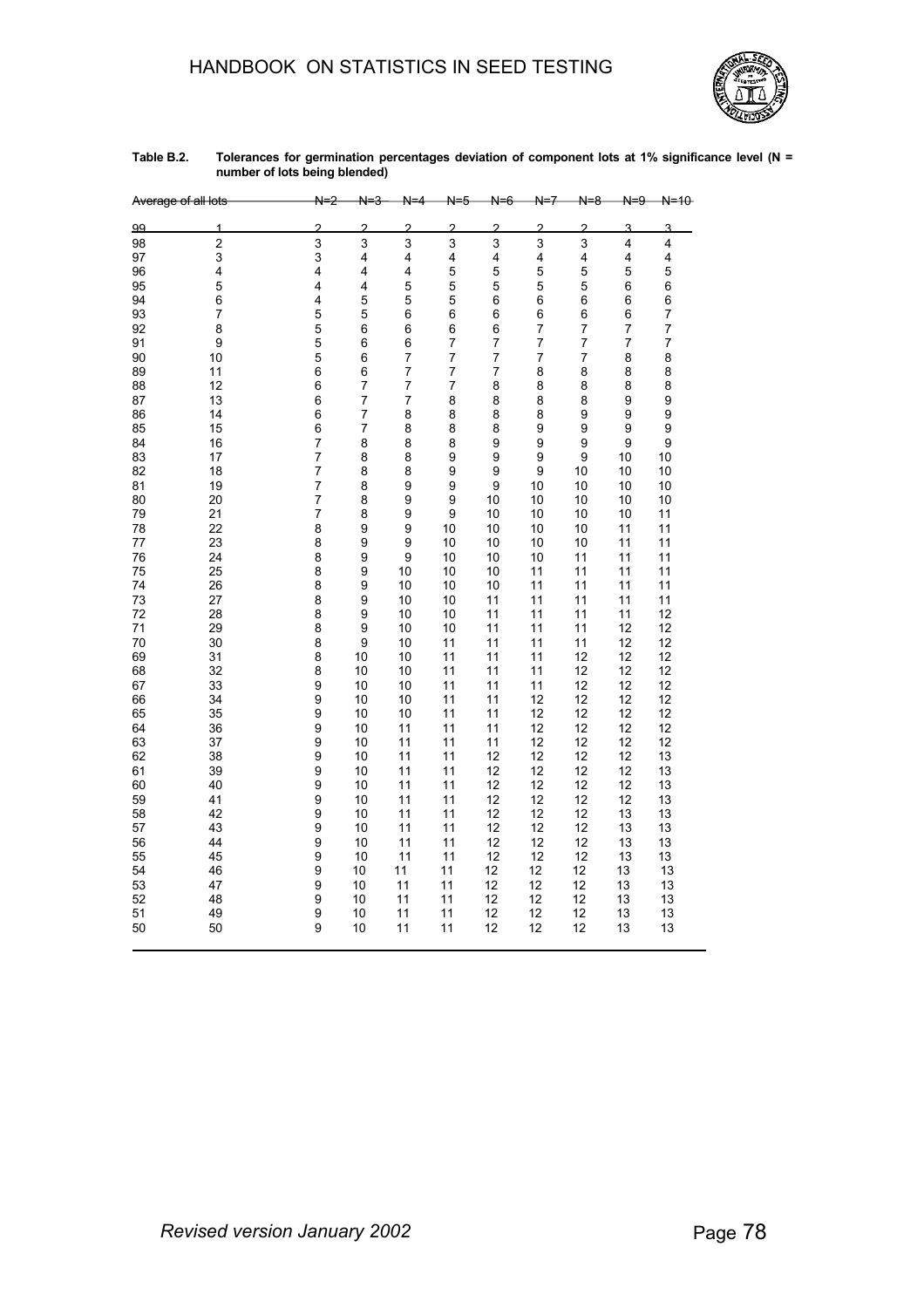

| Table B.3. | Tolerances for seed counts deviation of component lots at 1% significance level (N = number of lots |
|------------|-----------------------------------------------------------------------------------------------------|
|            | being blended)                                                                                      |

| Average of all lots          |          | $N=2$    | $N=3$    | $N=4$    | N=5                 | $N=6$    | N=7                 |          | $N=8$ $N=9$ | $N = 10$ |
|------------------------------|----------|----------|----------|----------|---------------------|----------|---------------------|----------|-------------|----------|
| 1                            | 4        | 4        | 4        | 5        | 5                   | 5        | 5                   | 5        | 5           |          |
| $\overline{\mathbf{c}}$<br>3 | 5<br>6   | 6<br>7   | 6<br>8   | 7<br>8   | $\overline{7}$<br>8 | 7<br>8   | $\overline{7}$<br>9 | 7<br>9   | 7<br>9      |          |
| 4                            | 7        | 8        | 9        | 9        | 10                  | 10       | 10                  | 10       | 10          |          |
| 5                            | 8        | 9        | 10       | $10$     | 11                  | 11       | 11                  | 11       | 12          |          |
| 6                            | 9        | 10       | 11       | 11       | 12                  | 12       | 12                  | 12       | 13          |          |
| 7<br>8                       | 10<br>10 | 11<br>12 | 12<br>12 | 12<br>13 | 13<br>13            | 13<br>14 | 13<br>14            | 13<br>14 | 14<br>15    |          |
| 9                            | 11       | 12       | 13       | 14       | 14                  | 15       | 15                  | 15       | 15          |          |
| 10                           | 12       | 13       | 14       | 15       | 15                  | 15       | 16                  | 16       | 16          |          |
| 11<br>12                     | 12       | 14<br>14 | 15<br>15 | 15       | 16                  | 16       | 17                  | 17       | 17          |          |
| 13                           | 13<br>13 | 15       | 16       | 16<br>17 | 16<br>17            | 17<br>18 | 17<br>18            | 18<br>18 | 18<br>19    |          |
| 14                           | 14       | 15       | 16       | 17       | 18                  | 18       | 19                  | 19       | 19          |          |
| 15                           | 14       | 16       | 17       | 18       | 18                  | 19       | 19                  | 20       | 20          |          |
| 16<br>17                     | 15<br>15 | 16<br>17 | 18<br>18 | 18<br>19 | 19<br>20            | 20<br>20 | 20<br>21            | 20<br>21 | 21<br>21    |          |
| 18                           | 15       | 17       | 19       | 20       | 20                  | 21       | 21                  | 22       | 22          |          |
| 19                           | 16       | 18       | 19       | 20       | 21                  | 21       | 22                  | 22       | 22          |          |
| 20<br>21                     | 16<br>17 | 18<br>19 | 20<br>20 | 21<br>21 | 21<br>22            | 22<br>22 | 22<br>23            | 23<br>23 | 23<br>24    |          |
| 22                           | 17       | 19       | 21       | 22       | 22                  | 23       | 23                  | 24       | 24          |          |
| 23                           | 17       | 20       | 21       | 22       | 23                  | 23       | 24                  | 24       | 25          |          |
| 24                           | 18       | 20       | 22       | 23       | 23                  | 24       | 24                  | 25       | 25          |          |
| 25<br>26                     | 18<br>19 | 21<br>21 | 22<br>22 | 23<br>23 | 24<br>24            | 24<br>25 | 25<br>25            | 25<br>26 | 26<br>26    |          |
| 27                           | 19       | 21       | 23       | 24       | 25                  | 25       | 26                  | 26       | 27          |          |
| 28                           | 19       | 22       | 23       | 24       | 25                  | 26       | 26                  | 27       | 27          |          |
| 29<br>30                     | 20<br>20 | 22<br>23 | 24<br>24 | 25<br>25 | 26<br>26            | 26<br>27 | 27<br>27            | 27<br>28 | 28<br>28    |          |
| 31                           | 20       | 23       | 24       | 26       | 27                  | 27       | 28                  | 28       | 29          |          |
| 32                           | 21       | 23       | 25       | 26       | 27                  | 28       | 28                  | 29       | 29          |          |
| 33                           | 21<br>21 | 24       | 25       | 26<br>27 | 27                  | 28       | 29                  | 29       | 30          |          |
| 34<br>35                     | 22       | 24<br>24 | 26<br>26 | 27       | 28<br>28            | 28<br>29 | 29<br>30            | 30<br>30 | 30<br>31    |          |
| 36                           | 22       | 25       | 26       | 28       | 29                  | 29       | 30                  | 30       | 31          |          |
| 37                           | 22       | 25       | 27       | 28       | 29                  | 30       | 30                  | 31       | 31          |          |
| 38<br>39                     | 22<br>23 | 25<br>26 | 27<br>27 | 28<br>29 | 29<br>30            | 30<br>30 | 31<br>31            | 31<br>32 | 32<br>32    |          |
| 40                           | 23       | 26       | 27       | 29       | 30                  | 31       | 32                  | 32       | 33          |          |
| 41                           | 23       | 26       | 28       | 29       | 30                  | 31       | 32                  | 33       | 33          |          |
| 42<br>43                     | 24<br>24 | 27<br>27 | 29<br>29 | 30<br>30 | 31<br>31            | 32<br>32 | 32<br>33            | 33<br>33 | 33<br>34    |          |
| 44                           | 24       | 27       | 29       | 31       | 32                  | 32       | 33                  | 34       | 34          |          |
| 45                           | 24       | 28       | 30       | 31       | 32                  | 33       | 33                  | 34       | 35          |          |
| 46                           | 25       | 28       | 30       | 31       | 32                  | 33       | 34                  | 34       | 35          |          |
| 47<br>48                     | 25<br>25 | 28<br>29 | 30<br>30 | 32<br>32 | 33<br>33            | 33<br>34 | 34<br>35            | 35<br>35 | 35<br>36    |          |
| 49                           | 25       | 29       | 31       | 32       | 33                  | 34       | 35                  | 36       | 36          |          |
| 50                           | 26       | 29       | 31       | 33       | 34                  | 35       | 35                  | 36       | 36          |          |
| 51<br>52                     | 26<br>26 | 29<br>30 | 31<br>32 | 33<br>33 | 34<br>34            | 35<br>35 | 36<br>36            | 36<br>37 | 37<br>37    |          |
| 53                           | 26       | 30       | 32       | 33       | 35                  | 36       | 36                  | 37       | 38          |          |
| 54                           | 27       | 30       | 32       | 34       | 35                  | 36       | 37                  | 37       | 38          |          |
| 55<br>56                     | 27<br>27 | 31<br>31 | 33<br>33 | 34<br>34 | 35<br>36            | 36<br>37 | 37<br>37            | 38<br>38 | 38<br>39    |          |
| 57                           | 27       | 31       | 33       | 35       | 36                  | 37       | 38                  | 38       | 39          |          |
| 58                           | 28       | 31       | 34       | 35       | 36                  | 37       | 38                  | 39       | 39          |          |
| 59                           | 28       | 32       | 34       | 35       | 37                  | 37       | 38                  | 39       | 40          |          |
| 60<br>61                     | 28<br>28 | 32<br>32 | 34<br>34 | 36<br>36 | 37<br>37            | 38<br>38 | 39<br>39            | 39<br>40 | 40<br>40    |          |
| 62                           | 29       | 32       | 35       | 36       | 37                  | 38       | 39                  | 40       | 41          |          |
| 63                           | 29       | 33       | 35       | 37       | 38                  | 39       | 40                  | 40       | 41          |          |
| 64<br>65                     | 29<br>29 | 33<br>33 | 35<br>35 | 37<br>37 | 38<br>38            | 39<br>39 | 40<br>40            | 41<br>41 | 41<br>42    |          |
|                              |          |          |          |          |                     |          |                     |          |             |          |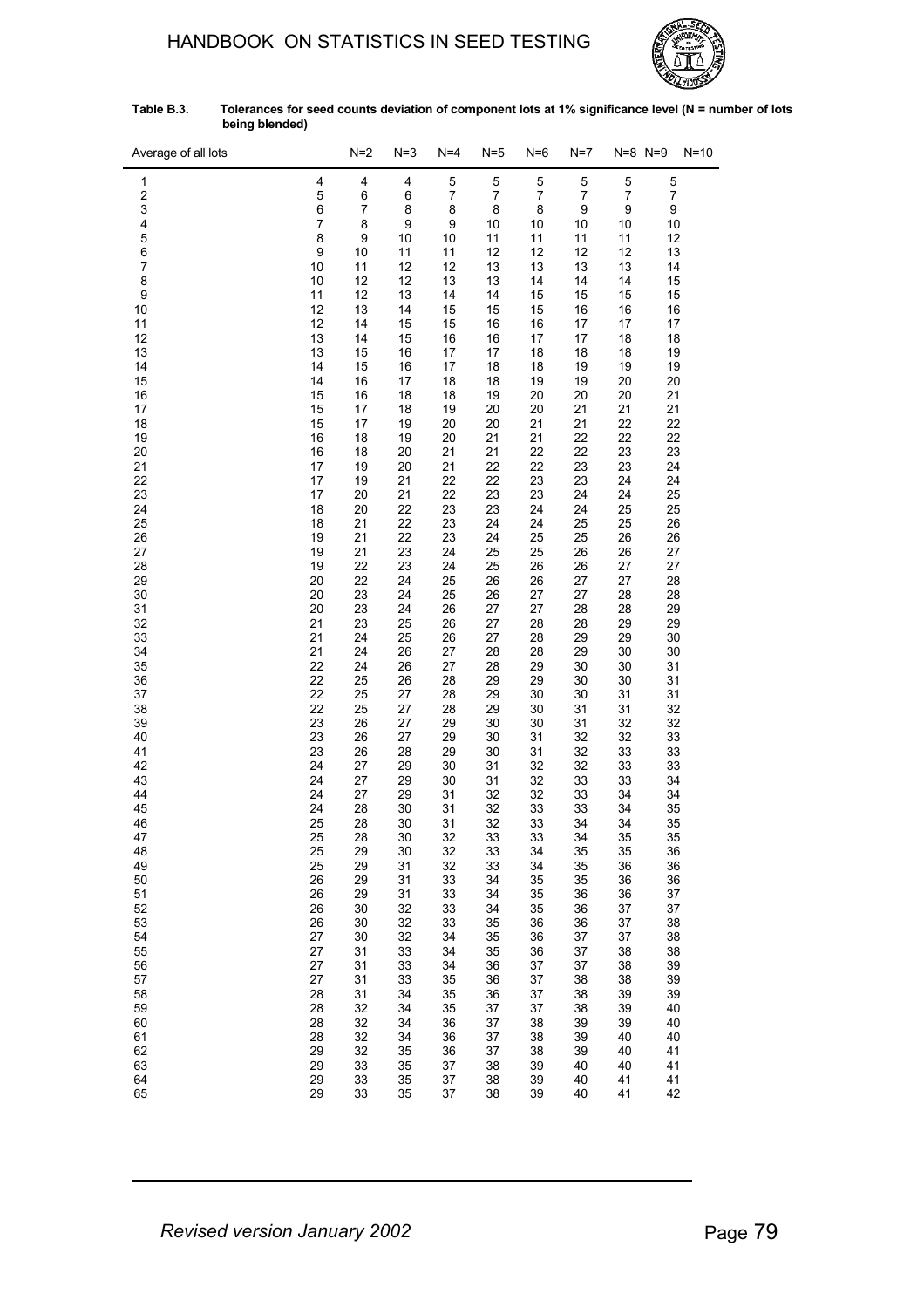

## **Table D.1. Factors for additional variation in seed lots to be used for calculating W and finally the H-value**

| <b>Attributes</b> | Non-chaffy seeds | Chaffy seeds |
|-------------------|------------------|--------------|
| Purity            | 11               | 12           |
| Other seed count  | 14               | 22           |
| Germination       | 11               | 19           |

#### **Table D.2. Sampling intensity and critical H-values**

Number of independent container-samples to be drawn as depending on the number of containers in the lot and critical Hvalues for seed lot heterogeneity at a significance level of 1% probability.

| Number of<br>containers<br>in the lot<br>(No) | Number of<br>independent<br>container-samples<br>(N) | Critical H-value for purity and<br>germination attributes |       | Critical H-value for other seed<br>count attributes |        |  |  |
|-----------------------------------------------|------------------------------------------------------|-----------------------------------------------------------|-------|-----------------------------------------------------|--------|--|--|
|                                               |                                                      | non-chaffy<br>chaffy                                      |       | non-chaffy                                          | chaffy |  |  |
|                                               |                                                      | seeds                                                     | seeds | seeds                                               | seeds  |  |  |
| 5                                             | 5                                                    | 2.55                                                      | 2.78  | 3.25                                                | 5.10   |  |  |
| 6                                             | 6                                                    | 2.22                                                      | 2.42  | 2.83                                                | 4.44   |  |  |
|                                               | 7                                                    | 1.98                                                      | 2.17  | 2.52                                                | 3.98   |  |  |
| 8                                             | 8                                                    | 1.80                                                      | 1.97  | 2.30                                                | 3.61   |  |  |
| 9                                             | 9                                                    | 1.66                                                      | 1.81  | 2.11                                                | 3.32   |  |  |
| 10                                            | 10                                                   | 1.55                                                      | 1.69  | 1.97                                                | 3.10   |  |  |
| $11 - 15$                                     | 11                                                   | 1.45                                                      | 1.58  | 1.85                                                | 2.90   |  |  |
| $16 - 25$                                     | 15                                                   | 1.19                                                      | 1.31  | 1.51                                                | 2.40   |  |  |
| 26-35                                         | 17                                                   | 1.10                                                      | 1.20  | 1.40                                                | 2.20   |  |  |
| 36-49                                         | 18                                                   | 1.07                                                      | 1.16  | 1.36                                                | 2.13   |  |  |
| 50 or more                                    | 20                                                   | 0.99                                                      | 1.09  | 1.26                                                | 2.00   |  |  |

| Table D.3.A. Maximum tolerated ranges for the R-value test at a significance level of 1% probability using |  |  |  |  |  |  |  |
|------------------------------------------------------------------------------------------------------------|--|--|--|--|--|--|--|
| components of purity analyses as indicating attribute in non-chaffy seeds.                                 |  |  |  |  |  |  |  |

| complement | Average % of the<br>component and its |       | Tolerated range for number<br>of independent samples (N) |     |  | Average % of the<br>component and its<br>complement |      |       | Tolerated range for<br>number of independent<br>samples (N) |     |  |  |
|------------|---------------------------------------|-------|----------------------------------------------------------|-----|--|-----------------------------------------------------|------|-------|-------------------------------------------------------------|-----|--|--|
|            |                                       | $5-9$ | $10 - 19$                                                | 20  |  |                                                     |      | $5-9$ | 10-19                                                       | 20  |  |  |
| 99.9       | 0.1                                   | 0.5   | 0.5                                                      | 0.6 |  | 88.0                                                | 12.0 | 5.0   | 5.6                                                         | 6.1 |  |  |
| 99.8       | 0.2                                   | 0.7   | 0.8                                                      | 0.8 |  | 87.0                                                | 13.0 | 5.1   | 5.8                                                         | 6.3 |  |  |
| 99.7       | 0.3                                   | 0.8   | 0.9                                                      | 1.0 |  | 86.0                                                | 14.0 | 5.3   | 5.9                                                         | 6.5 |  |  |
| 99.6       | 0.4                                   | 1.0   | 1.1                                                      | 1.2 |  | 85.0                                                | 15.0 | 5.4   | 6.1                                                         | 6.7 |  |  |
| 99.5       | 0.5                                   | 1.1   | 1.2                                                      | 1.3 |  | 84.0                                                | 16.0 | 5.6   | 6.3                                                         | 6.9 |  |  |
| 99.4       | 0.6                                   | 1.2   | 1.3                                                      | 1.4 |  | 83.0                                                | 17.0 | 5.7   | 6.4                                                         | 7.0 |  |  |
| 99.3       | 0.7                                   | 1.3   | 1.4                                                      | 1.6 |  | 82.0                                                | 18.0 | 5.9   | 6.6                                                         | 7.2 |  |  |
| 99.2       | 0.8                                   | 1.4   | 1.5                                                      | 1.7 |  | 81.0                                                | 19.0 | 6.0   | 6.7                                                         | 7.4 |  |  |
| 99.1       | 0.9                                   | 1.4   | 1.6                                                      | 1.8 |  | 80.0                                                | 20.0 | 6.1   | 6.8                                                         | 7.5 |  |  |
| 99.0       | 1.0                                   | 1.5   | 1.7                                                      | 1.9 |  | 78.0                                                | 22.0 | 6.3   | 7.1                                                         | 7.8 |  |  |
| 98.5       | 1.5                                   | 1.9   | 2.1                                                      | 2.3 |  | 76.0                                                | 24.0 | 6.5   | 7.3                                                         | 8.0 |  |  |
| 98.0       | 2.0                                   | 2.1   | 2.4                                                      | 2.6 |  | 74.0                                                | 26.0 | 6.7   | 75                                                          | 8.2 |  |  |
| 97.5       | 2.5                                   | 2.4   | 2.7                                                      | 2.9 |  | 72.0                                                | 28.0 | 6.9   | 7.7                                                         | 8.4 |  |  |
| 97.0       | 3.0                                   | 2.6   | 2.9                                                      | 3.2 |  | 70.0                                                | 30.0 | 7.0   | 7.8                                                         | 8.6 |  |  |
| 96.5       | 3.5                                   | 2.8   | 3.1                                                      | 3.4 |  | 68.0                                                | 32.0 | 7.1   | 8.0                                                         | 8.7 |  |  |
| 96.0       | 4.0                                   | 3.0   | 3.4                                                      | 3.7 |  | 66.0                                                | 34.0 | 7.2   | 8.1                                                         | 8.9 |  |  |
| 95.5       | 4.5                                   | 3.2   | 3.5                                                      | 3.9 |  | 64.0                                                | 36.0 | 7.3   | 8.2                                                         | 9.0 |  |  |
| 95.0       | 5.0                                   | 3.3   | 3.7                                                      | 4.1 |  | 62.0                                                | 38.0 | 7.4   | 8.3                                                         | 9.1 |  |  |
| 94.0       | 6.0                                   | 3.6   | 4.1                                                      | 4.5 |  | 60.0                                                | 40.0 | 7.5   | 8.4                                                         | 9.2 |  |  |
| 93.0       | 7.0                                   | 3.9   | 4.4                                                      | 4.8 |  | 58.0                                                | 42.0 | 7.5   | 8.4                                                         | 9.2 |  |  |
| 92.0       | 8.0                                   | 4.1   | 4.6                                                      | 5.1 |  | 56.0                                                | 44.0 | 7.6   | 8.5                                                         | 9.3 |  |  |
| 91.0       | 9.0                                   | 4.4   | 4.9                                                      | 5.4 |  | 54.0                                                | 46.0 | 7.6   | 8.5                                                         | 9.3 |  |  |
| 90.0       | 10.0                                  | 4.6   | 5.1                                                      | 5.6 |  | 52.0                                                | 48.0 | 7.6   | 8.6                                                         | 9.4 |  |  |
| 89.0       | 11.0                                  | 4.8   | 5.4                                                      | 5.9 |  | 50.0                                                | 50.0 | 7.6   | 8.6                                                         | 9.4 |  |  |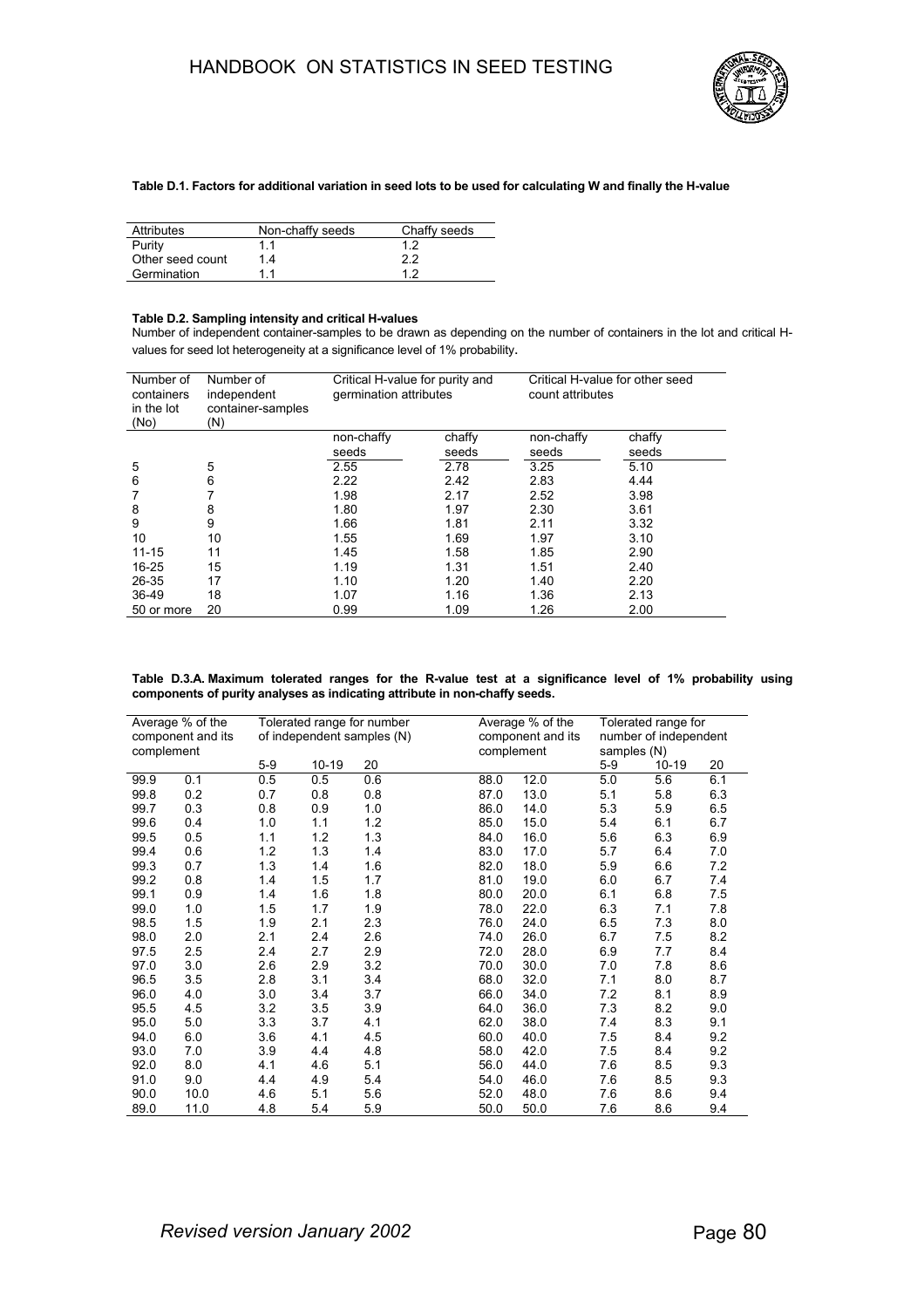

**Table D.3.B. Maximum tolerated ranges for the R-value test at a significance level of 1% probability using components of purity analyses as indicating attribute in chaffy seeds.**

|            | Average % of the  |       |         | Tolerated range for number |            | Average % of the  |             | Tolerated range for   |     |
|------------|-------------------|-------|---------|----------------------------|------------|-------------------|-------------|-----------------------|-----|
|            | component and its |       |         | of independent samples (N) |            | component and its |             | number of independent |     |
| complement |                   |       |         |                            | complement |                   | samples (N) |                       |     |
|            |                   | $5-9$ | $10-19$ | 20                         |            |                   | $5-9$       | $10 - 19$             | 20  |
| 99.9       | 0.1               | 0.5   | 0.6     | 0.6                        | 88.0       | 12.0              | 5.2         | 5.8                   | 6.4 |
| 99.8       | 0.2               | 0.7   | 0.8     | 0.9                        | 87.0       | 13.0              | 5.4         | 6.0                   | 6.6 |
| 99.7       | 0.3               | 0.9   | 1.0     | 1.1                        | 86.0       | 14.0              | 5.5         | 6.2                   | 6.8 |
| 99.6       | 0.4               | 1.0   | 1.1     | 1.2                        | 85.0       | 15.0              | 5.7         | 6.4                   | 7.0 |
| 99.5       | 0.5               | 1.1   | 1.3     | 1.4                        | 84.0       | 16.0              | 5.8         | 6.6                   | 7.2 |
| 99.4       | 0.6               | 1.2   | 1.4     | 1.5                        | 83.0       | 17.0              | 6.0         | 6.7                   | 7.4 |
| 99.3       | 0.7               | 1.3   | 1.5     | 1.6                        | 82.0       | 18.0              | 6.1         | 6.9                   | 7.5 |
| 99.2       | 0.8               | 1.4   | 1.6     | 1.7                        | 81.0       | 19.0              | 6.3         | 7.0                   | 7.7 |
| 99.1       | 0.9               | 1.5   | 1.7     | 1.8                        | 80.0       | 20.0              | 6.4         | 7.1                   | 7.8 |
| 99.0       | 1.0               | 1.6   | 1.8     | 1.9                        | 78.0       | 22.0              | 6.6         | 74                    | 8.1 |
| 98.5       | 1.5               | 1.9   | 2.2     | 2.4                        | 76.0       | 24.0              | 6.8         | 7.6                   | 8.4 |
| 98.0       | 2.0               | 2.2   | 2.5     | 2.7                        | 74.0       | 26.0              | 7.0         | 7.8                   | 8.6 |
| 97.5       | 2.5               | 2.5   | 2.8     | 3.1                        | 72.0       | 28.0              | 7.2         | 8.0                   | 8.8 |
| 97.0       | 3.0               | 2.7   | 3.0     | 3.3                        | 70.0       | 30.0              | 7.3         | 8.2                   | 9.0 |
| 96.5       | 3.5               | 2.9   | 3.3     | 3.6                        | 68.0       | 32.0              | 7.4         | 8.3                   | 9.1 |
| 96.0       | 4.0               | 3.1   | 3.5     | 3.8                        | 66.0       | 34.0              | 7.5         | 8.5                   | 9.3 |
| 95.5       | 4.5               | 3.3   | 3.7     | 4.1                        | 64.0       | 36.0              | 7.6         | 8.6                   | 9.4 |
| 95.0       | 5.0               | 3.5   | 3.9     | 4.3                        | 62.0       | 38.0              | 7.7         | 8.7                   | 9.5 |
| 94.0       | 6.0               | 3.8   | 4.2     | 4.6                        | 60.0       | 40.0              | 7.8         | 8.8                   | 9.6 |
| 93.0       | 7.0               | 4.1   | 4.6     | 5.0                        | 58.0       | 42.0              | 7.9         | 8.8                   | 9.7 |
| 92.0       | 8.0               | 4.3   | 4.8     | 5.3                        | 56.0       | 44.0              | 7.9         | 8.9                   | 9.7 |
| 91.0       | 9.0               | 4.6   | 5.1     | 5.6                        | 54.0       | 46.0              | 7.9         | 8.9                   | 9.8 |
| 90.0       | 10.0              | 4.8   | 5.4     | 5.9                        | 52.0       | 48.0              | 8.0         | 8.9                   | 9.8 |
| 89.0       | 11.0              | 5.0   | 5.6     | 6.1                        | 50.0       | 50.0              | 8.0         | 8.9                   | 9.8 |

**Table D.4.A. Maximum tolerated ranges for the R-value test at a significance level of 1% probability using components of germination tests as indicating attribute in non-chaffy seeds.**

|    | Average % of the<br>component and its<br>complement |       | Tolerated range for number<br>of independent samples (N) |    |  | Average % of the<br>component and its<br>complement |    |       | Tolerated range for<br>number of independent<br>samples (N) |    |  |
|----|-----------------------------------------------------|-------|----------------------------------------------------------|----|--|-----------------------------------------------------|----|-------|-------------------------------------------------------------|----|--|
|    |                                                     | $5-9$ | $10-19$                                                  | 20 |  |                                                     |    | $5-9$ | 10-19                                                       | 20 |  |
| 99 | 1                                                   | 5     | 6                                                        | 6  |  | 74                                                  | 26 | 22    | 24                                                          | 26 |  |
| 98 | 2                                                   | 7     | 8                                                        | 9  |  | 73                                                  | 27 | 22    | 25                                                          | 27 |  |
| 97 | 3                                                   | 9     | 10                                                       | 11 |  | 72                                                  | 28 | 22    | 25                                                          | 27 |  |
| 96 | 4                                                   | 10    | 11                                                       | 12 |  | 71                                                  | 29 | 22    | 25                                                          | 27 |  |
| 95 | 5                                                   | 11    | 12                                                       | 13 |  | 70                                                  | 30 | 23    | 25                                                          | 28 |  |
| 94 | 6                                                   | 12    | 13                                                       | 15 |  | 69                                                  | 31 | 23    | 26                                                          | 28 |  |
| 93 | 7                                                   | 13    | 14                                                       | 16 |  | 68                                                  | 32 | 23    | 26                                                          | 28 |  |
| 92 | 8                                                   | 14    | 15                                                       | 17 |  | 67                                                  | 33 | 23    | 26                                                          | 28 |  |
| 91 | 9                                                   | 14    | 16                                                       | 17 |  | 66                                                  | 34 | 23    | 26                                                          | 29 |  |
| 90 | 10                                                  | 15    | 17                                                       | 18 |  | 65                                                  | 35 | 24    | 26                                                          | 29 |  |
| 89 | 11                                                  | 16    | 17                                                       | 19 |  | 64                                                  | 36 | 24    | 26                                                          | 29 |  |
| 88 | 12                                                  | 16    | 18                                                       | 20 |  | 63                                                  | 37 | 24    | 27                                                          | 29 |  |
| 87 | 13                                                  | 17    | 19                                                       | 20 |  | 62                                                  | 38 | 24    | 27                                                          | 29 |  |
| 86 | 14                                                  | 17    | 19                                                       | 21 |  | 61                                                  | 39 | 24    | 27                                                          | 29 |  |
| 85 | 15                                                  | 18    | 20                                                       | 22 |  | 60                                                  | 40 | 24    | 27                                                          | 30 |  |
| 84 | 16                                                  | 18    | 20                                                       | 22 |  | 59                                                  | 41 | 24    | 27                                                          | 30 |  |
| 83 | 17                                                  | 19    | 21                                                       | 23 |  | 58                                                  | 42 | 24    | 27                                                          | 30 |  |
| 82 | 18                                                  | 19    | 21                                                       | 23 |  | 57                                                  | 43 | 24    | 27                                                          | 30 |  |
| 81 | 19                                                  | 19    | 22                                                       | 24 |  | 56                                                  | 44 | 24    | 27                                                          | 30 |  |
| 80 | 20                                                  | 20    | 22                                                       | 24 |  | 55                                                  | 45 | 25    | 27                                                          | 30 |  |
| 79 | 21                                                  | 20    | 23                                                       | 25 |  | 54                                                  | 46 | 25    | 27                                                          | 30 |  |
| 78 | 22                                                  | 20    | 23                                                       | 25 |  | 53                                                  | 47 | 25    | 28                                                          | 30 |  |
| 77 | 23                                                  | 21    | 23                                                       | 25 |  | 52                                                  | 48 | 25    | 28                                                          | 30 |  |
| 76 | 24                                                  | 21    | 24                                                       | 26 |  | 51                                                  | 49 | 25    | 28                                                          | 30 |  |
| 75 | 25                                                  | 21    | 24                                                       | 26 |  | 50                                                  | 50 | 25    | 28                                                          | 30 |  |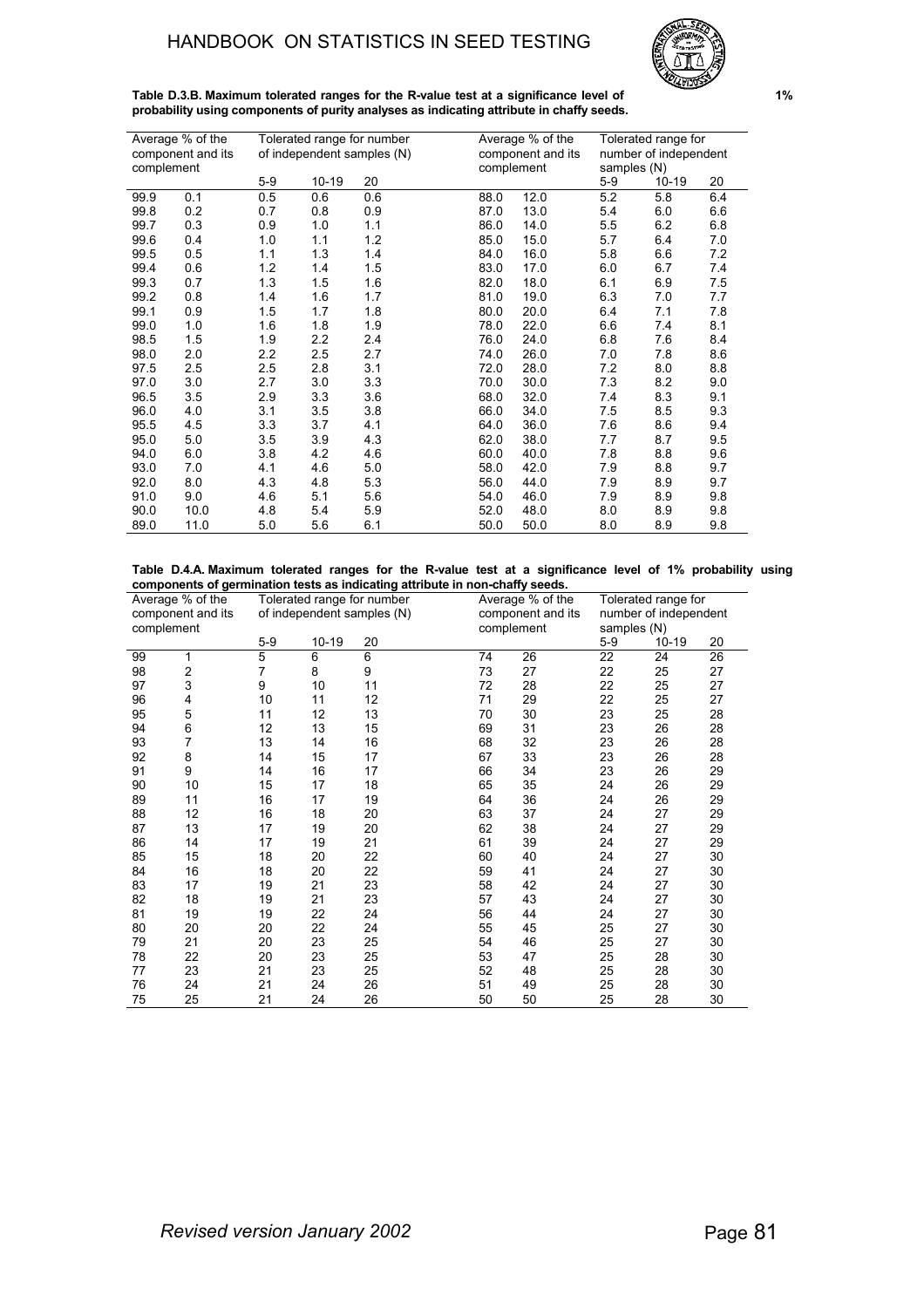

|    | - ອ               |       |           |                            |    |                   |                       |           |    |  |
|----|-------------------|-------|-----------|----------------------------|----|-------------------|-----------------------|-----------|----|--|
|    | Average % of the  |       |           | Tolerated range for number |    | Average % of the  | Tolerated range for   |           |    |  |
|    | component and its |       |           | of independent samples (N) |    | component and its | number of independent |           |    |  |
|    | complement        |       |           |                            |    | complement        | samples (N)           |           |    |  |
|    |                   | $5-9$ | $10 - 19$ | 20                         |    |                   | $5-9$                 | $10 - 19$ | 20 |  |
| 99 | 1                 | 6     | 6         | 7                          | 74 | 26                | 23                    | 25        | 28 |  |
| 98 | 2                 | 8     | 8         | 9                          | 73 | 27                | 23                    | 26        | 28 |  |
| 97 | 3                 | 9     | 10        | 11                         | 72 | 28                | 23                    | 26        | 28 |  |
| 96 | 4                 | 10    | 12        | 13                         | 71 | 29                | 23                    | 26        | 29 |  |
| 95 | 5                 | 11    | 13        | 14                         | 70 | 30                | 24                    | 26        | 29 |  |
| 94 | 6                 | 12    | 14        | 15                         | 69 | 31                | 24                    | 27        | 29 |  |
| 93 | 7                 | 13    | 15        | 16                         | 68 | 32                | 24                    | 27        | 29 |  |
| 92 | 8                 | 14    | 16        | 17                         | 67 | 33                | 24                    | 27        | 30 |  |
| 91 | 9                 | 15    | 17        | 18                         | 66 | 34                | 24                    | 27        | 30 |  |
| 90 | 10                | 16    | 17        | 19                         | 65 | 35                | 25                    | 27        | 30 |  |
| 89 | 11                | 16    | 18        | 20                         | 64 | 36                | 25                    | 28        | 30 |  |
| 88 | 12                | 17    | 19        | 21                         | 63 | 37                | 25                    | 28        | 30 |  |
| 87 | 13                | 17    | 20        | 21                         | 62 | 38                | 25                    | 28        | 31 |  |
| 86 | 14                | 18    | 20        | 22                         | 61 | 39                | 25                    | 28        | 31 |  |
| 85 | 15                | 18    | 21        | 23                         | 60 | 40                | 25                    | 28        | 31 |  |
| 84 | 16                | 19    | 21        | 23                         | 59 | 41                | 25                    | 28        | 31 |  |
| 83 | 17                | 19    | 22        | 24                         | 58 | 42                | 25                    | 28        | 31 |  |
| 82 | 18                | 20    | 22        | 24                         | 57 | 43                | 25                    | 28        | 31 |  |
| 81 | 19                | 20    | 23        | 25                         | 56 | 44                | 26                    | 29        | 31 |  |
| 80 | 20                | 21    | 23        | 25                         | 55 | 45                | 26                    | 29        | 31 |  |
| 79 | 21                | 21    | 24        | 26                         | 54 | 46                | 26                    | 29        | 31 |  |
| 78 | 22                | 21    | 24        | 26                         | 53 | 47                | 26                    | 29        | 31 |  |
| 77 | 23                | 22    | 24        | 27                         | 52 | 48                | 26                    | 29        | 31 |  |
| 76 | 24                | 22    | 25        | 27                         | 51 | 49                | 26                    | 29        | 31 |  |
| 75 | 25                | 22    | 25        | 27                         | 50 | 50                | 26                    | 29        | 31 |  |

**Table D.4.B. Maximum tolerated ranges for the R-value test at a significance level of 1% probability using components of germination tests as indicating attribute in chaffy seeds.**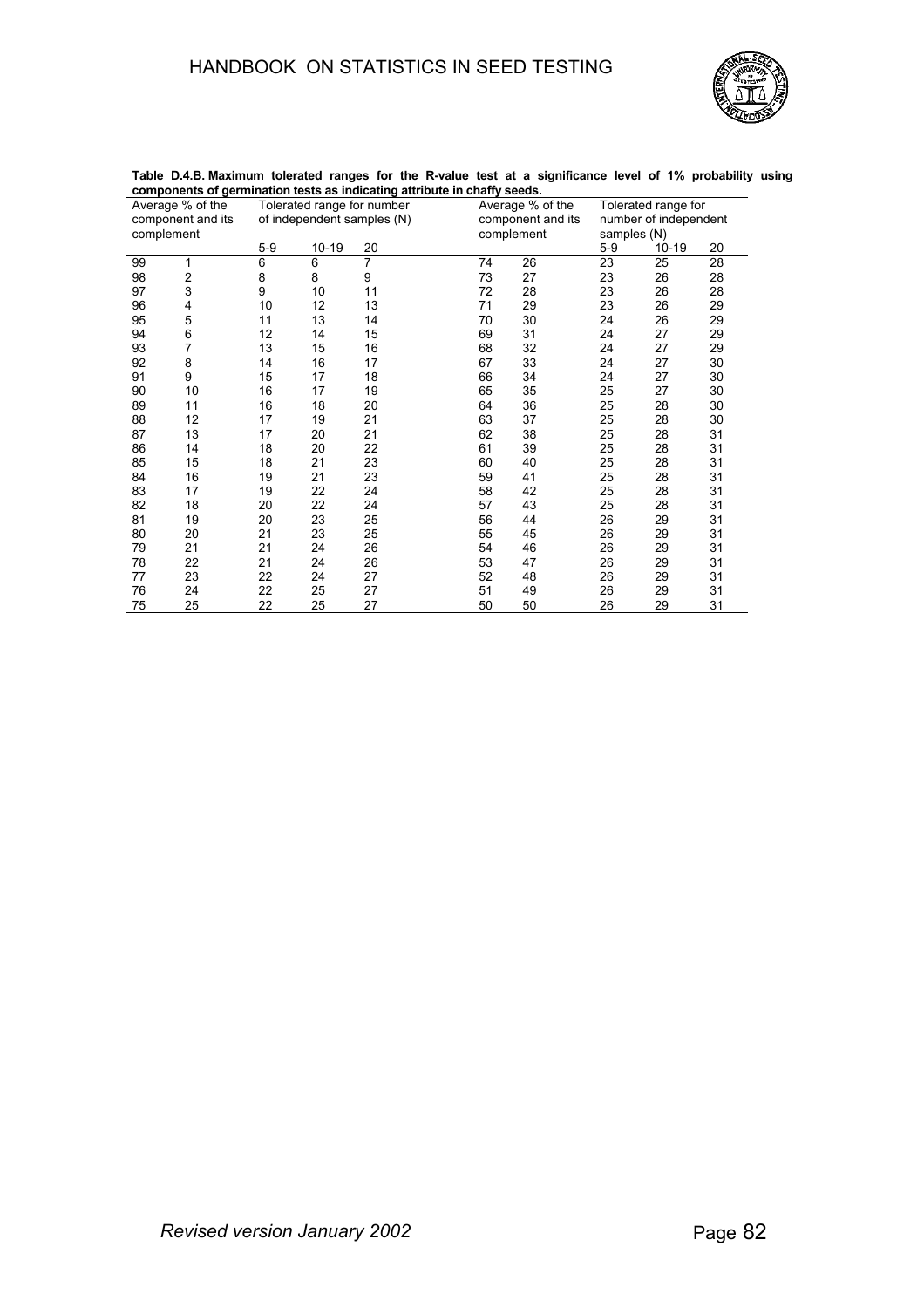# HANDBOOK ON STATISTICS IN SEED TESTING



**Table D.5.A. Maximum tolerated ranges for the R-value test at a significance level of 1% probability using components of other seed count analyses as indicating attribute in non-chaffy seeds.**

| Average<br>count of<br>other<br>seeds | Tolerated range for<br>number of independent<br>samples (N) |       |                | Average<br>count of<br>other<br>seeds | Tolerated range for<br>number of independent<br>samples (N) |       |    | Average<br>count of<br>other<br>seeds | Tolerated range for<br>number of independent<br>samples (N) |           |    |
|---------------------------------------|-------------------------------------------------------------|-------|----------------|---------------------------------------|-------------------------------------------------------------|-------|----|---------------------------------------|-------------------------------------------------------------|-----------|----|
|                                       | $5 - 9$                                                     | 10-19 | 20             |                                       | $5-9$                                                       | 10-19 | 20 |                                       | $5-9$                                                       | $10 - 19$ | 20 |
| 1                                     | 6                                                           | 7     | $\overline{7}$ | 47                                    | 38                                                          | 42    | 46 | 93                                    | 53                                                          | 59        | 65 |
| $\overline{\mathbf{c}}$               | 8                                                           | 9     | 10             | 48                                    | 38                                                          | 43    | 47 | 94                                    | 53                                                          | 60        | 65 |
| 3                                     | 10                                                          | 11    | 12             | 49                                    | 39                                                          | 43    | 47 | 95                                    | 54                                                          | 60        | 66 |
| 4                                     | 11                                                          | 13    | 14             | 50                                    | 39                                                          | 44    | 48 | 96                                    | 54                                                          | 60        | 66 |
| 5                                     | 13                                                          | 14    | 15             | 51                                    | 39                                                          | 44    | 48 | 97                                    | 54                                                          | 61        | 66 |
| 6                                     | 14                                                          | 15    | 17             | 52                                    | 40                                                          | 45    | 49 | 98                                    | 54                                                          | 61        | 67 |
| 7                                     | 15                                                          | 17    | 18             | 53                                    | 40                                                          | 45    | 49 | 99                                    | 55                                                          | 61        | 67 |
| 8                                     | 16                                                          | 18    | 19             | 54                                    | 40                                                          | 45    | 50 | 100                                   | 55                                                          | 62        | 67 |
| 9                                     | 17                                                          | 19    | 21             | 55                                    | 41                                                          | 46    | 50 | 101                                   | 55                                                          | 62        | 68 |
| 10                                    | 18                                                          | 20    | 22             | 56                                    | 41                                                          | 46    | 51 | 102                                   | 55                                                          | 62        | 68 |
| 11                                    | 19                                                          | 21    | 23             | 57                                    | 42                                                          | 47    | 51 | 103                                   | 56                                                          | 62        | 68 |
| 12                                    | 19                                                          | 22    | 24             | 58                                    | 42                                                          | 47    | 51 | 104                                   | 56                                                          | 63        | 69 |
| 13                                    | 20                                                          | 23    | 25             | 59                                    | 42                                                          | 47    | 52 | 105                                   | 56                                                          | 63        | 69 |
| 14                                    | 21                                                          | 23    | 26             | 60                                    | 43                                                          | 48    | 52 | 106                                   | 57                                                          | 63        | 69 |
| 15                                    | 22                                                          | 24    | 26             | 61                                    | 43                                                          | 48    | 53 | 107                                   | 57                                                          | 64        | 70 |
| 16                                    | 22                                                          | 25    | 27             | 62                                    | 43                                                          | 49    | 53 | 108                                   | 57                                                          | 64        | 70 |
| 17                                    | 23                                                          | 26    | 28             | 63                                    | 44                                                          | 49    | 54 | 109                                   | 57                                                          | 64        | 70 |
| 18                                    | 24                                                          | 26    | 29             | 64                                    | 44                                                          | 49    | 54 | 110                                   | 58                                                          | 65        | 71 |
| 19                                    | 24                                                          | 27    | 30             | 65                                    | 44                                                          | 50    | 54 | 111                                   | 58                                                          | 65        | 71 |
| 20                                    | 25                                                          | 28    | 30             | 66                                    | 45                                                          | 50    | 55 | 112                                   | 58                                                          | 65        | 71 |
| 21                                    | 25                                                          | 28    | 31             | 67                                    | 45                                                          | 50    | 55 | 113                                   | 58                                                          | 65        | 72 |
| 22                                    | 26                                                          | 29    | 32             | 68                                    | 45                                                          | 51    | 56 | 114                                   | 59                                                          | 66        | 72 |
| 23                                    | 27                                                          | 30    | 33             | 69                                    | 46                                                          | 51    | 56 | 115                                   | 59                                                          | 66        | 72 |
| 24                                    | 27                                                          | 30    | 33             | 70                                    | 46                                                          | 52    | 56 | 116                                   | 59                                                          | 66        | 73 |
| 25                                    | 28                                                          | 31    | 34             | 71                                    | 46                                                          | 52    | 57 | 117                                   | 59                                                          | 67        | 73 |
| 26                                    | 28                                                          | 32    | 35             | 72                                    | 47                                                          | 52    | 57 | 118                                   | 60                                                          | 67        | 73 |
| 27                                    | 29                                                          | 32    | 35             | 73                                    | 47                                                          | 53    | 58 | 119                                   | 60                                                          | 67        | 73 |
| 28                                    | 29                                                          | 33    | 36             | 74                                    | 47                                                          | 53    | 58 | 120                                   | 60                                                          | 67        | 74 |
| 29                                    | 30                                                          | 33    | 37             | 75                                    | 48                                                          | 53    | 58 | 121                                   | 60                                                          | 68        | 74 |
| 30                                    | 30                                                          | 34    | 37             | 76                                    | 48                                                          | 54    | 59 | 122                                   | 61                                                          | 68        | 74 |
| 31                                    | 31                                                          | 34    | 38             | 77                                    | 48                                                          | 54    | 59 | 123                                   | 61                                                          | 68        | 75 |
| 32                                    | 31                                                          | 35    | 38             | 78                                    | 49                                                          | 54    | 60 | 124                                   | 61                                                          | 68        | 75 |
| 33                                    | 32                                                          | 36    | 39             | 79                                    | 49                                                          | 55    | 60 | 125                                   | 61                                                          | 69        | 75 |
| 34                                    | 32                                                          | 36    | 39             | 80                                    | 49                                                          | 55    | 60 | 126                                   | 62                                                          | 69        | 76 |
| 35                                    | 33                                                          | 37    | 40             | 81                                    | 49                                                          | 55    | 61 | 127                                   | 62                                                          | 69        | 76 |
| 36                                    | 33                                                          | 37    | 41             | 82                                    | 50                                                          | 56    | 61 | 128                                   | 62                                                          | 70        | 76 |
| 37                                    | 34                                                          | 38    | 41             | 83                                    | 50                                                          | 56    | 61 | 129                                   | 62                                                          | 70        | 76 |
| 38                                    | 34                                                          | 38    | 42             | 84                                    | 50                                                          | 56    | 62 | 130                                   | 63                                                          | 70        | 77 |
| 39                                    | 34                                                          | 39    | 42             | 85                                    | 51                                                          | 57    | 62 | 131                                   | 63                                                          | 70        | 77 |
| 40                                    | 35                                                          | 39    | 43             | 86                                    | 51                                                          | 57    | 62 | 132                                   | 63                                                          | 71        | 77 |
| 41                                    | 35                                                          | 40    | 43             | 87                                    | 51                                                          | 57    | 63 | 133                                   | 63                                                          | 71        | 78 |
| 42                                    | 36                                                          | 40    | 44             | 88                                    | 52                                                          | 58    | 63 | 134                                   | 64                                                          | 71        | 78 |
| 43                                    | 36                                                          | 41    | 44             | 89                                    | 52                                                          | 58    | 64 | 135                                   | 64                                                          | 71        | 78 |
| 44                                    | 37                                                          | 41    | 45             | 90                                    | 52                                                          | 58    | 64 | 136                                   | 64                                                          | 72        | 78 |
| 45                                    | 37                                                          | 41    | 45             | 91                                    | 52                                                          | 59    | 64 | 137                                   | 64                                                          | 72        | 79 |
| 46                                    | 37                                                          | 42    | 46             | 92                                    | 53                                                          | 59    | 65 | 138                                   | 64                                                          | 72        | 79 |